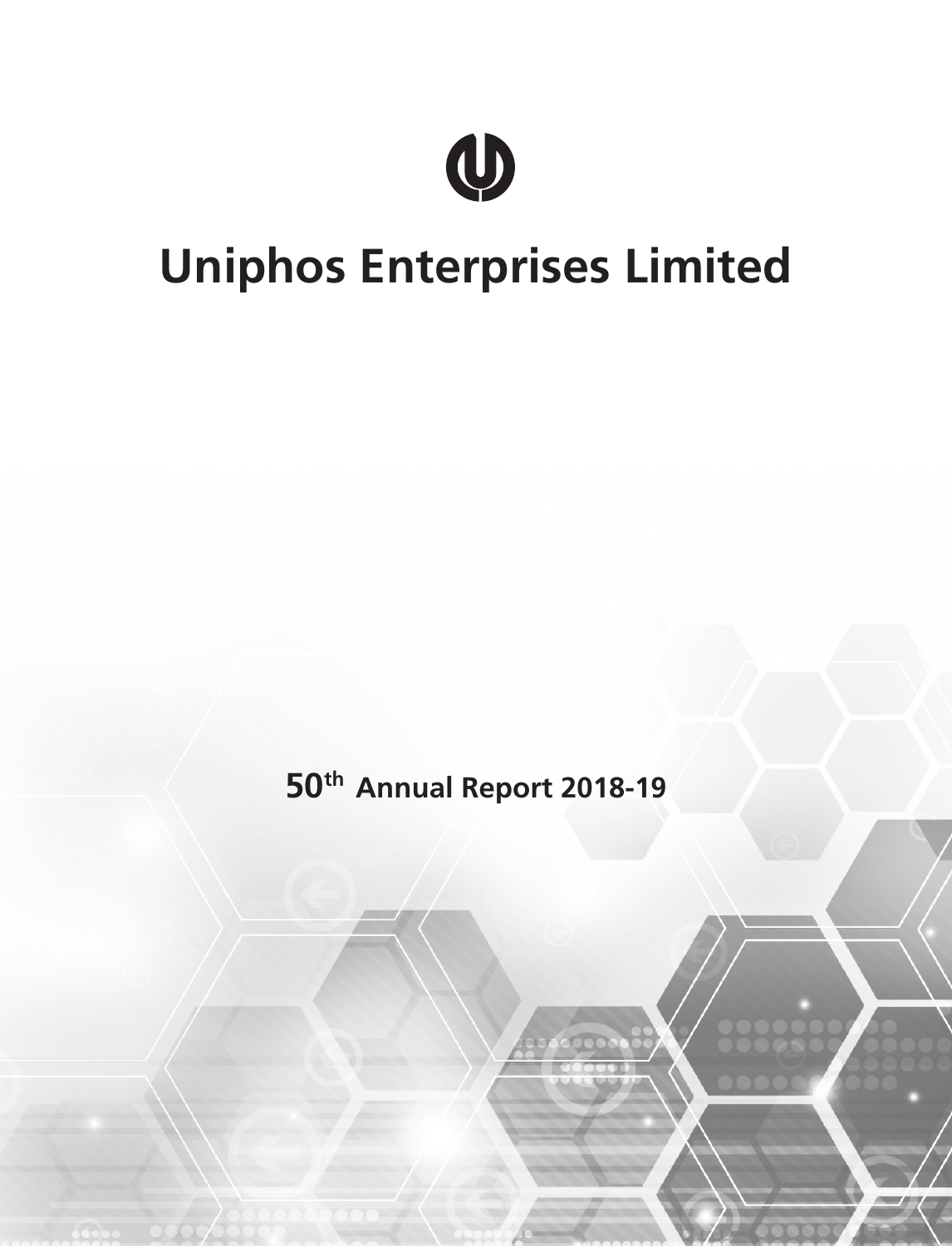#### **BOARD OF DIRECTORS**

| Mr. RAINIKANT DFVIDAS SHROFF<br>Chairman & Managing Director | (DIN: 00180810) |
|--------------------------------------------------------------|-----------------|
| Mrs. SANDRA RAINIKANT SHROFF<br>Non-Executive Vice Chairman  | (DIN: 00189012) |
| Mr. JAIDEV RAJNIKANT SHROFF<br>Non-Executive Director        | (DIN: 00191050) |
| Mr. ARUN CHANDRASEN ASHAR<br>Independent Director            | (DIN: 00192088) |
| Mr. PRADFFP VFDPRAKASH GOYAL<br>Independent Director         | (DIN: 00008370) |
| Mrs. SWATI SANDESH MAYEKAR<br>Independent Director           | (DIN: 00245261) |

#### **COMPANY SECRETARY**

Mr. K. M. THACKER (ICSI Membership No. ACS 6843)

#### **CHIEF FINANCIAL OFFICER**

Mr. B. P. CHHEDA (ICAI Membership No. ACA 101820)

#### **AUDITORS**

B S R & Co. LLP Chartered Accountants

#### **BANKERS**

Canara Bank Yes Bank Ltd.

#### **ADMINISTRATIVE OFFICE**

Uniphos House, C.D. Marg, 11th Road, Madhu Park Khar (West), Mumbai- 400 052. Tel. : 91-22-2646 8000 Fax : 91-22-2604 1010

#### **REGISTERED OFFICE**

11, G.I.D.C., Vapi, Dist. Valsad, Gujarat. Pin - 396 195. Tel. : 0260-2400717 Fax : 0260-2401823

#### **SECRETARIAL DEPARTMENT**

Uniphos House, C.D. Marg, 11th Road, Madhu Park Khar (West), Mumbai- 400 052. Tel. : 91-22-2646 8009/10 Fax : 91-22-2604 1010

#### **CONTENTS**

|                                    | Page No(s). |
|------------------------------------|-------------|
| <b>Notice</b>                      | $1 - 10$    |
| Directors' Report                  | $11 - 18$   |
| Corporate Governance               | 19-31       |
| Management Discussion and Analysis | 32          |
| Independent Auditors' Report       | 33-39       |
| <b>Balance Sheet</b>               | 40          |
| Statement of Profit and Loss       | 41          |
| Cash Flow Statement                | 42          |
| Statement of Changes in Equity     | 43          |
| Notes to Financial Statements      | 44-67       |

#### **50TH ANNUAL GENERAL MEETING**

| Date |  | : September 20, 2019 |  |  |
|------|--|----------------------|--|--|
|------|--|----------------------|--|--|

- Day : Friday
- Time : 10.00 a.m.
- Place : C/o. UPL LTD., 11, G.I.D.C. Vapi, Dist. Valsad, Gujarat, Pin - 396 195.

For assistance regarding share transposition, transmission, change of address, duplicate/loss of shares and other related matters, please write to the Registrar & Share Transfer Agents:

#### **Link Intime India Pvt. Ltd.**

**Unit : Uniphos Enterprises Limited** C 101, 247 Park, L B S Marg Vikhroli West Mumbai 400 083. Tel. : 91-22-49186270 Fax No.: 91-22-49186060 E-mail id: rnt.helpdesk@linkintime.co.in Website: www.linkintime.co.in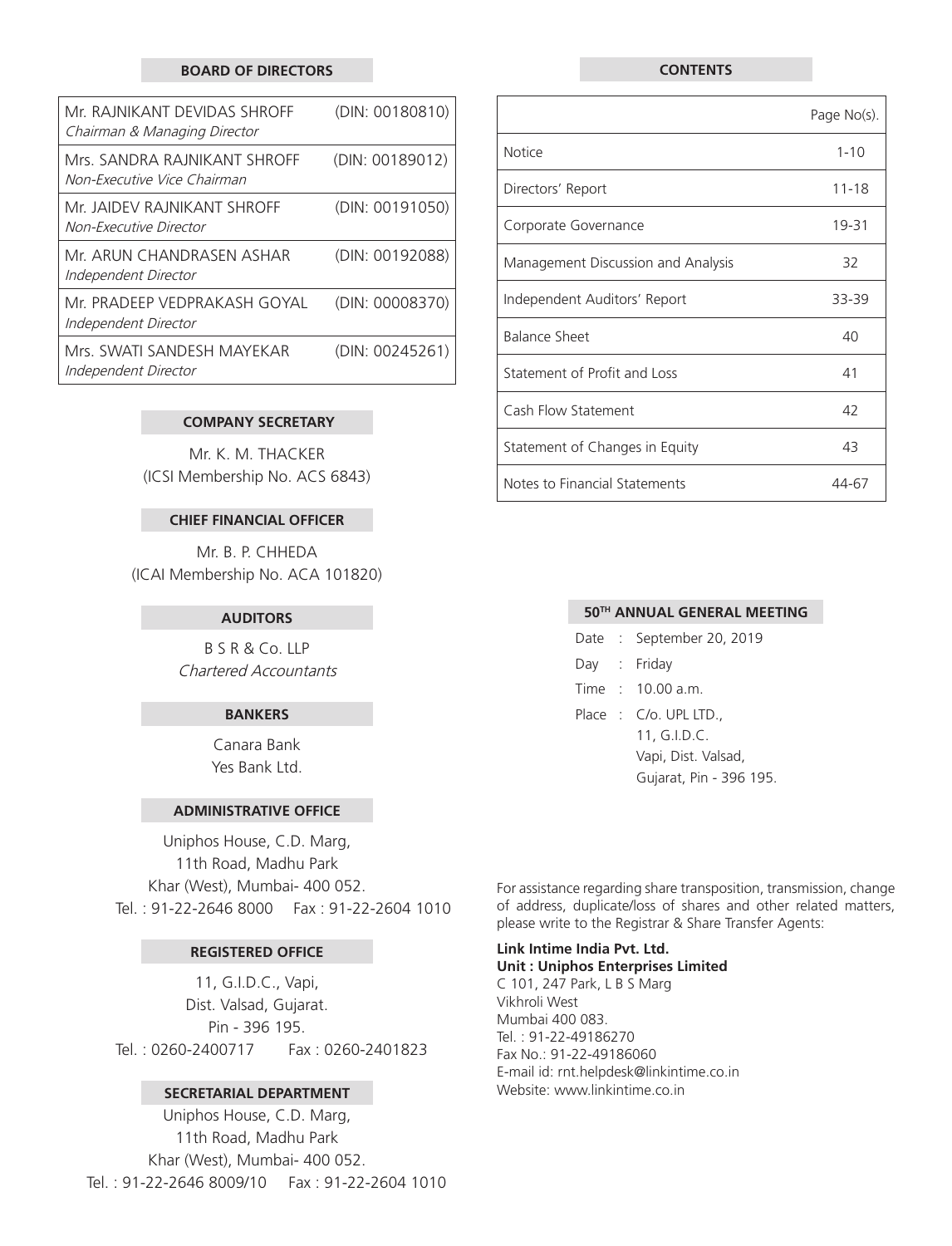| <b>Notice of AGM</b> | Directors' Report<br>and its Annexures | Financial<br>Statements |  |
|----------------------|----------------------------------------|-------------------------|--|
| $1 - 10$             | 11-32                                  | 33-67                   |  |

## **Notice**

**NOTICE** is hereby given that **50th ANNUAL GENERAL MEETING** of the Members of **UNIPHOS ENTERPRISES LIMITED** will be held on Friday, 20th September, 2019 at 10.00 a. m. at C/o. UPL Ltd., 11, G.I.D.C., Vapi, Dist. Valsad, Gujarat – 396 195, to transact the following business:

#### **ORDINARY BUSINESS:**

- 1. To receive, consider and adopt the audited financial statement of the Company comprising of audited Balance Sheet as at 31st March, 2019, Statement of Profit and Loss and Cash Flow Statement for the year ended on that date and the Reports of the Board of Directors and Auditors thereon.
- 2. To appoint a Director in place of Mr. Rajnikant Devidas Shroff (DIN: 00180810), Chairman and Managing Director, who retires by rotation and being eligible, offers himself for re-appointment.

#### **SPECIAL BUSINESS:**

3. To consider and re-appoint Mr. Rajnikant Devidas Shroff (DIN: 00180810) as Chairman and Managing Director of the Company and if thought fit, to pass with or without modification(s) the following resolution as a **Special Resolution**:

"**RESOLVED THAT** in accordance with the provisions of Sections 196, 197, 198 and 203 read with Schedule V and all other applicable provisions, if any, of the Companies Act, 2013 ("the Act") and Rules made thereunder (including any statutory modification(s) or re-enactment thereof, for the time being in force), the relevant provisions of the Articles of Association of the Company and all applicable guidelines issued by the Central Government from time to time and subject to such other approvals, as may be necessary, consent of the members of the Company be and is hereby accorded to the re-appointment of Mr. Rajnikant Devidas Shroff (DIN: 00180810) as Chairman and Managing Director of the Company, for a further period of 5 (five) years from the expiry of his present term of office, i.e., with effect from 1st April, 2020, and on the terms and conditions as set out in the Statement annexed to the Notice, with further liberty to the Board of Directors of the Company (hereinafter referred to as "the Board" which term shall be deemed to include any Committee constituted / to be constituted by the Board)

from time to time to alter and vary the terms and conditions of the re-appointment in the best interest of the Company as may be agreed to between the Board and Mr. Rajnikant Devidas Shroff.

**RESOLVED FURTHER THAT** Mr. Rajnikant Devidas Shroff shall not be subject to retirement by rotation during his tenure as the Managing Director of the Company. So long as Mr. Rajnikant Devidas Shroff functions as the Managing Director, he shall not be paid any fees for attending the meetings of the Board or any Committee(s) thereof of the Company.

**RESOLVED FURTHER THAT** the Board be and is hereby authorized to do all acts and take all such steps as may be necessary, proper or expedient to give effect to this resolution."

**4. To re-appoint Mr. Pradeep Vedprakash Goyal (DIN: 00008370) as an Independent Director of the Company**

To consider and if thought fit, to pass with or without modification(s) the following resolution as a **Special Resolution:**

"**RESOLVED THAT** pursuant to the provisions of Sections 149, 152 and other applicable provisions, if any, of the Companies Act, 2013 ("the Act") and the Companies (Appointment and Qualification of Directors) Rules, 2014 (including any statutory modification(s) or re-enactment thereof, for the time being in force), read with Schedule IV to the Act and Regulation 16(1)(b) of the SEBI (Listing Obligations and Disclosure Requirements) Regulations, 2015, Mr. Pradeep Vedprakash Goyal (DIN: 00008370), and who has submitted a declaration that he meets the criteria of independence as provided in Section 149(6) of the Act and Regulation 16 of the SEBI (Listing Obligations and Disclosure Requirements) Regulations, 2015, as amended from time to time and who is eligible for re-appointment, and in respect of whom the Company has received a notice in writing from a Member under Section 160(1) of the Act proposing his candidature for the office of Director of the Company be and is hereby re-appointed as an Independent Director of the Company to hold office for a second term of 5 (five) years commencing from September 20, 2019 and whose office shall not be liable to retire by rotation."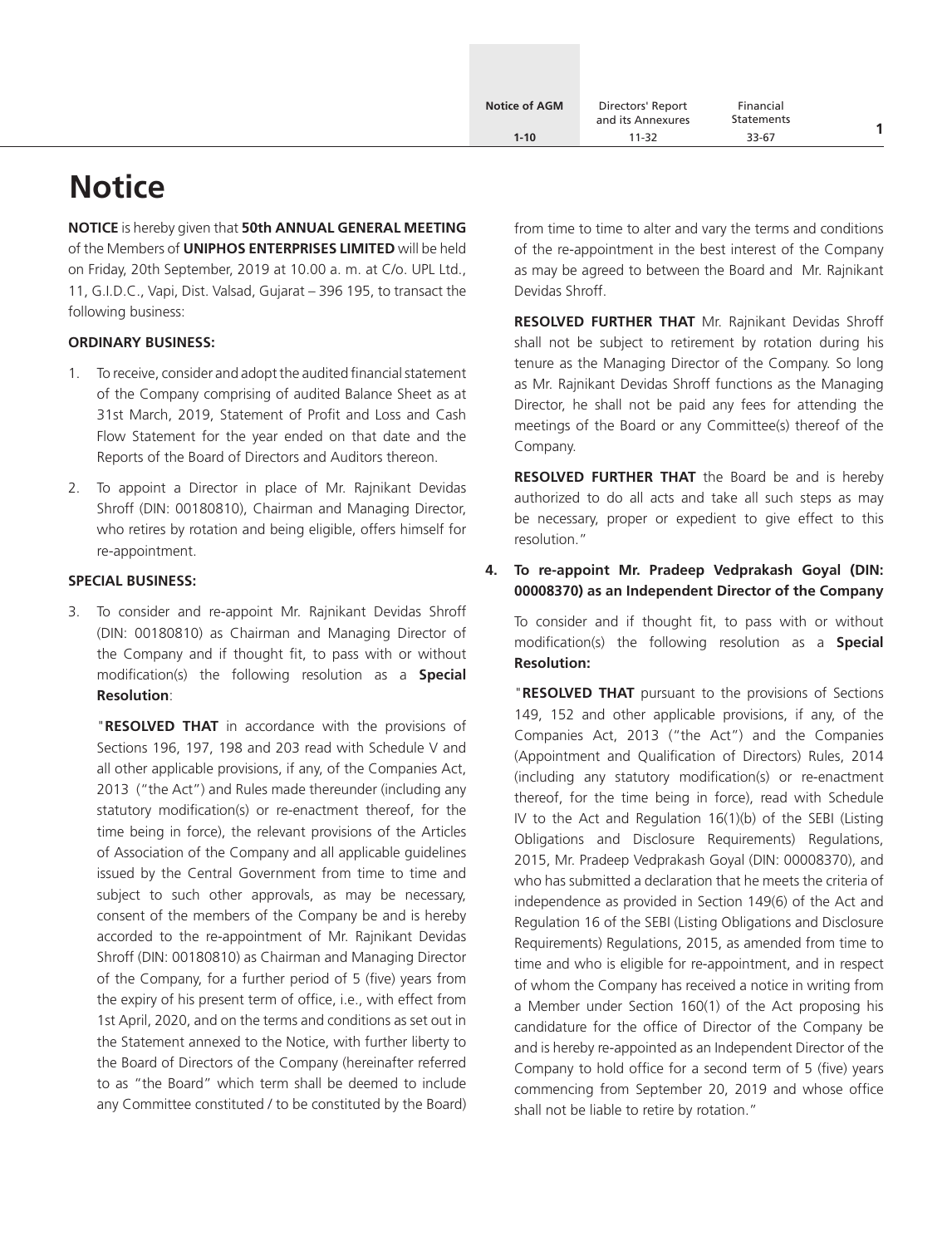#### **5. To re-appoint Mrs. Swati Sandesh Mayekar (DIN: 00245261) as an Independent Woman Director of the Company**

To consider and if thought fit, to pass with or without modification(s) the following resolution as a **Special Resolution:**

"**RESOLVED THAT** pursuant to the provisions of Sections 149, 152 and other applicable provisions, if any, of the Companies Act, 2013 ("the Act") and the Companies (Appointment and Qualification of Directors) Rules, 2014 (including any statutory modification(s) or re-enactment thereof, for the time being in force), read with Schedule IV to the Act and Regulation 16(1)(b) of the SEBI (Listing Obligations and Disclosure Requirements) Regulations, 2015, Mrs. Swati Sandesh Mayekar (DIN: 00245261), and who has submitted a declaration that she meets the criteria of independence as provided in Section 149(6) of the Act and Regulation 16 of the SEBI (Listing Obligations and Disclosure Requirements) Regulations, 2015, as amended from time to time and who is eligible for re-appointment, and in respect of whom the Company has received a notice in writing from a Member under Section 160(1) of the Act proposing her candidature for the office of Director of the Company be and is hereby re-appointed as an Independent Woman Director of the Company to hold office for a second term of 5 (five) years commencing from September 20, 2019 and whose office shall not be liable to retire by rotation."

#### **6. To re-appoint Mr. Arun Chandrasen Ashar (DIN: 00192088) as an Independent Director of the Company**

To consider and if thought fit, to pass with or without modification(s) the following resolution as a **Special Resolution:**

"**RESOLVED THAT** pursuant to the provisions of Sections 149, 152 and other applicable provisions, if any, of the Companies Act, 2013 ("the Act") and the Companies (Appointment and Qualification of Directors) Rules, 2014 (including any statutory modification(s) or re-enactment thereof, for the time being in force), read with Schedule IV to the Act and Regulation 16(1)(b) of the SEBI (Listing Obligations and Disclosure Requirements) Regulations, 2015, Mr. Arun Chandrasen Ashar (DIN: 00192088), and who has submitted a declaration that he meets the criteria of independence as provided in Section 149(6) of the Act and

Regulation 16 of the SEBI (Listing Obligations and Disclosure Requirements) Regulations, 2015, as amended from time to time and who is eligible for re-appointment, and in respect of whom the Company has received a notice in writing from a Member under Section 160(1) of the Act proposing his candidature for the office of Director of the Company be and is hereby re-appointed as an Independent Director of the Company to hold office for a second term of 5 (five) years commencing from September 20, 2019 and whose office shall not be liable to retire by rotation."

#### **NOTES:**

1. **A MEMBER ENTITLED TO ATTEND AND VOTE AT THE MEETING IS ENTITLED TO APPOINT A PROXY TO ATTEND AND VOTE INSTEAD OF HIMSELF AND SUCH PROXY NEED NOT BE A MEMBER.** The instrument appointing proxy in order to be effective should be duly stamped, completed and signed and should be deposited at the Registered Office of the Company not later than 48 hours before the time fixed for the meeting.

**A person can act as a proxy on behalf of members not exceeding fifty and holding in the aggregate not more than ten percent of the total share capital of the Company carrying voting rights. A member holding more than ten percent of the total share capital of the Company carrying voting rights may appoint a single person as proxy and such person shall not act as a proxy for any other person or shareholder.**

- 2. All documents referred to in the accompanying Notice are open for inspection at the Registered Office of the Company on all working days except Saturdays between 11.00 a.m. and 1.00 p.m. up to the date of 50th Annual General Meeting.
- 3. Corporate members intending to send their authorized representatives to attend the Meeting are requested to send to the Company a certified true copy of the Board Resolution authorizing their representative to attend and vote on their behalf at the Meeting.
- 4. Members/Proxies should bring the valid Attendance Slip duly filled in for attending the meeting. Only bonafide members of the Company whose names appear on the Register of Members/Proxy holders will be permitted to attend the meeting. The Company reserves its right to take all steps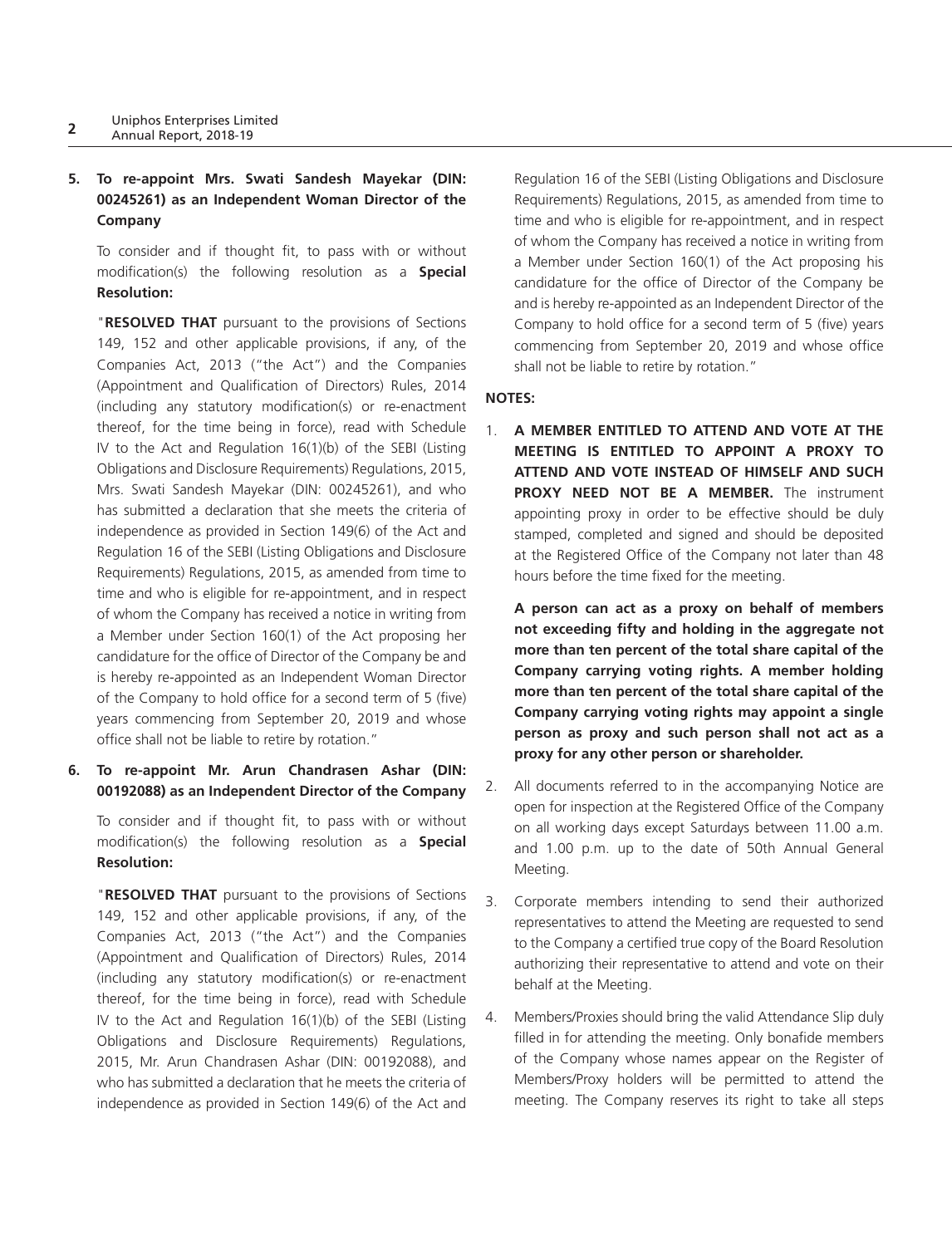| Financial<br>Statements | Directors' Report<br>and its Annexures | <b>Notice of AGM</b> |
|-------------------------|----------------------------------------|----------------------|
| $33 - 67$               | $11 - 32$                              | $1 - 10$             |
|                         |                                        |                      |

as may be deemed necessary to restrict non-members from attending the meeting.

- 5. The Members are requested to kindly send all their correspondence relating to the change of address, transmission/ transposition requests of shares, etc. directly to the Company's Registrar & Transfer Agents – Link Intime India Private Ltd., Unit: Uniphos Enterprises Limited, C 101, 247 Park, L B S. Marg, Vikhroli (West), Mumbai 400 083, quoting their Folio Number and in case their shares are held in dematerialized form, the intimation of change of address should be passed on to their respective Depository Participants.
- 6. Members seeking any information with regard to Accounts are requested to write to the Company at an early date so as to enable the management to keep the information ready.
- 7. Pursuant to the provisions of Section 205A of the Companies Act, 1956, dividend for the financial year 1994-95 and prior to that which remained unclaimed has been transferred to the General Revenue Account of the Central Government as required by the Companies Unpaid Dividend (Transfer to General Revenue Account of the Central Government) Rules, 1978. Members who have not encashed the Dividend Warrants pertaining to the said period may make their claims to the Registrar of Companies, Gujarat at Ahmedabad by submitting an application in prescribed form.
- 8. (a) Pursuant to the provisions of Section 205A(5) of the Companies Act, 1956, as amended, Dividend for the years 1995-96 to 2003-04 which remained unclaimed for a period of seven years from the date of transfer of same to the respective unpaid dividend accounts of the Company have been transferred to the Investor Education and Protection Fund ("IEPF") established by the Central Government pursuant to Section 205C of the Companies Act, 1956.
	- (b) Members may note that unclaimed dividends transferred to IEPF Authority can be claimed back from them. Concerned members/investors are advised to visit the web link https://iepf.gov.in/IEPFA/refund.html or contact Link Intime India Pvt. Ltd. for lodging claim for refund of dividend from the IEPF Authority.
- 9. Members who have not registered their e-mail address so far, are requested to register their e-mail address for receiving all communications including Annual Report, Notices, Circulars, etc. from the Company electronically.

10. In accordance with the proviso to Regulation 40(1) of the SEBI (Listing Obligations and Disclosure Requirements) Regulations, 2015, effective from April 1, 2019, transfers of shares of the Company shall not be processed unless the shares are held in the dematerialized form with a depository. Accordingly, shareholders holding equity shares in physical form are urged to have their shares dematerialized so as to be able to freely transfer them and participate in various corporate actions, if any.

#### **11. Voting Options**

#### **(1) Voting through Electronic Means:**

 Pursuant to provisions of Section 108 of the Companies Act, 2013 and Rule 20 of the Companies (Management and Administration) Rules, 2014, as amended by the Companies (Management and Administration) Amendment Rules, 2015 and Regulation 44 of SEBI (Listing Obligations and Disclosure Requirements) Regulations, 2015 and Secretarial Standard-2 (SS2) on "General Meetings" issued by the Institutes of Company Secretaries of India, the Company is pleased to provide members facility to exercise their right to vote at the General Meeting by electronic means and the business may be transacted through e-Voting Services. The facility of casting the votes by the members using an electronic voting system from a place other than venue of the General Meeting ("remote e-voting") will be provided by National Securities Depository Limited ("NSDL").

 The Company has approached NSDL for providing remote e-voting services through e-voting platform. In this regard, your Demat Account/Folio Number has been enrolled by the Company for your participation in remote e-voting on resolutions placed by the Company on remote e-Voting system.

 The Notice of the 50th Annual General Meeting of the Company inter alia indicating the process and manner of remote e-Voting process along with printed Attendance Slip and Proxy Form can be downloaded from the link https://www.evoting.nsdl.com or link https://www.uelonline.com

 **The remote e-voting period commences on September 17, 2019 (9:00 a.m.) and ends on**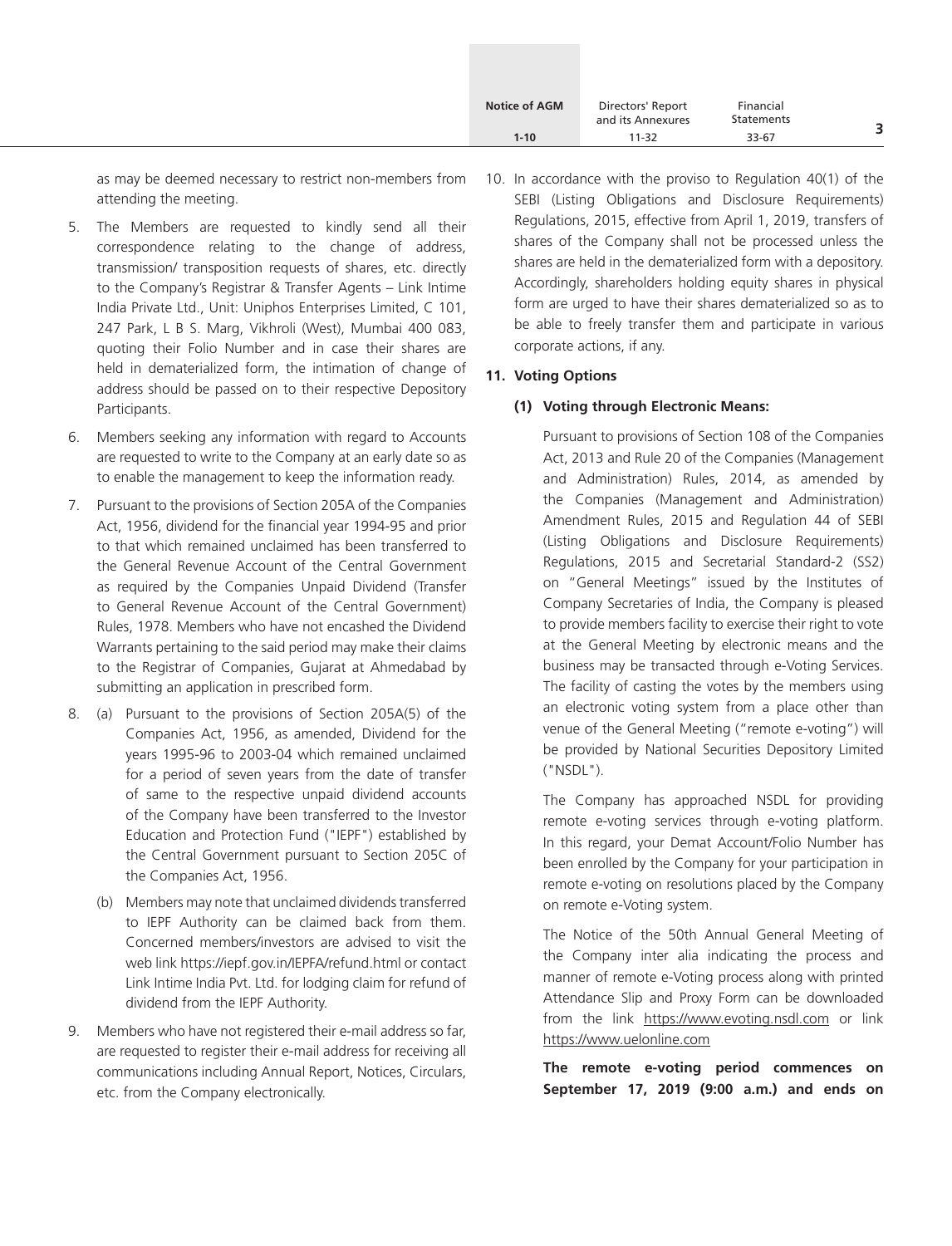**September 19, 2019 (5:00 p.m.)**. During this period, shareholders of the Company, holding shares either in physical form or in dematerialized form, as on the cutoff date of 13th September, 2019, may cast their vote by remote e-voting. The remote e-voting module shall be disabled by NSDL for voting thereafter. Once the vote on a resolution is cast by the shareholder, the shareholder shall not be allowed to change it subsequently.

 The voting rights of members shall be in proportion to their shares of the paid up equity share capital of the Company as on the **cut-off date** i.e. 13th September, 2019.

 Subject to receipt of requisite number of votes, the Resolutions shall be deemed to be passed on the date of the Meeting, i.e. 20th September, 2019.

 The process and manner for remote e-voting are as under:

#### **A. In case a Member receives an email from NSDL [for members whose email IDs are registered with the Company/Depository Participants(s)]:**

- (i) Open email and open PDF file viz; "UEL remote e-voting.pdf" with your Client ID or Folio No. as password. The said PDF file contains your user ID and password/PIN for remote e-voting. Please note that the password is an initial password.
- (ii) Launch internet browser by typing the following URL: https://www.evoting.nsdl.com/
- (iii) Click on Shareholder Login
- (iv) Enter user ID and password as initial password/ PIN noted in step (i) above. Click Login.
- (v) Password change menu appears. Change the password/PIN with new password of your choice with minimum 8 digits/characters or combination thereof. Note new password. It is strongly recommended not to share your password with any other person and take utmost care to keep your password confidential.
- (vi) Home page of remote e-voting opens. Click on remote e-voting: Active Voting Cycles.
- (vii) Select "EVEN" of "Uniphos Enterprises Limited".
- (viii) Now you are ready for remote e-voting as Cast Vote page opens.
- (ix) Cast your vote by selecting appropriate option and click on "Submit" and also "Confirm" when prompted.
- (x) Upon confirmation, the message "Vote cast successfully" will be displayed.
- (xi) Once you have voted on the resolution, you will not be allowed to modify your vote.
- (xii) Institutional shareholders (i.e. other than individuals, HUF, NRI etc.) are required to send scanned copy (PDF/JPG Format) of the relevant Board Resolution/ Authority letter etc. together with attested specimen signature of the duly authorized signatory(ies) who are authorized to vote, to the Scrutinizer through e-mail to uel.scrutinizer@gmail.com with a copy marked to evoting@nsdl.co.in
- **B. In case a Member receives physical copy of the Notice of Annual General Meeting [for members whose email IDs are not registered with the Company/Depository Participant(s) or requesting physical copy]**
	- (i) Initial password is provided as below/at the bottom of the Attendance Slip for the Annual General Meeting.

#### **EVEN (Remote e-voting Event Number) USER ID PASSWORD/PIN**

 (ii) Please follow all steps from Sl. No. (ii) to (xii) above, to cast vote.

#### **(2) Voting at AGM:**

 The Chairman shall, at the 50th Annual General Meeting, at the end of discussion on the resolutions on which voting is to be held, allow voting with the assistance of scrutinizer, by use of ballot paper for all those members who are present at the General Meeting but have not cast their votes by availing the remote e-voting facility.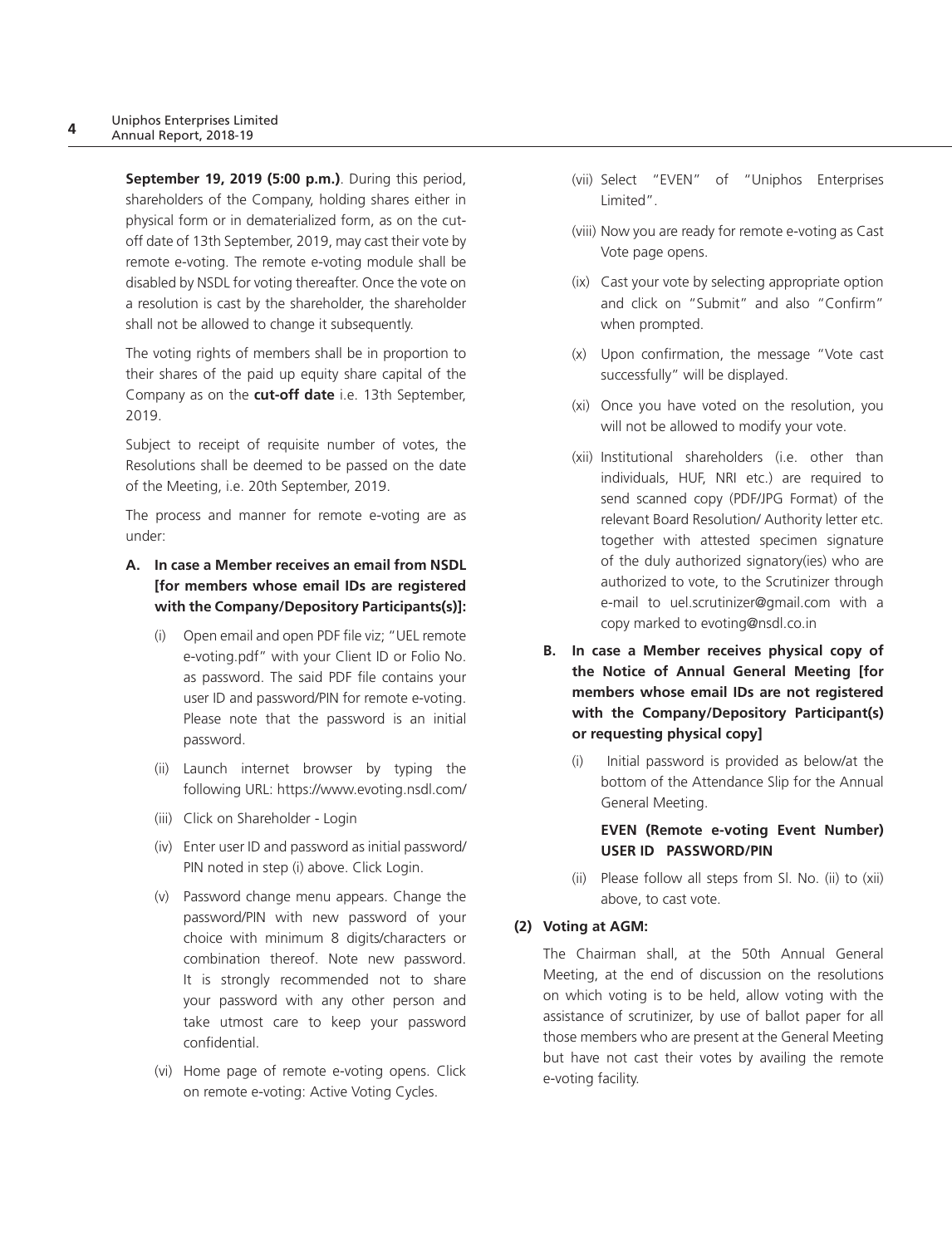Please note the following:

 A member may participate in the 50th Annual General Meeting even after exercising his right to vote through remote e-voting but shall not be allowed to vote again at the Annual General Meeting.

 A person, whose name is recorded in the register of members or in the register of beneficial owners maintained by the depositories as on the cut-off date i.e. September 13, 2019 only shall be entitled to avail the facility of remote e-voting as well as voting at the General Meeting through ballot paper.

 The Board of Directors has appointed Mr. Jawahar Thacker, Chartered Accountant (Membership No. FCA 030646), as the Scrutinizer to scrutinize the voting and remote e-voting process in a fair and transparent manner.

 The Scrutinizer shall after the conclusion of voting at the general meeting, will first count the votes cast at the meeting and thereafter unblock the votes cast through remote e-voting in the presence of at least two witnesses not in the employment of the Company and shall make, not later than 48 hours of the conclusion of the General Meeting, a consolidated scrutinizer's report of the total votes cast in favour or against, if any, to the Chairman who shall countersign the same. The Chairman / a person authorized by him in writing shall declare the result of the voting forthwith.

 The results of voting will be declared and the same along with the Scrutinizer's Report will be published on the website of the Company (https://www.uelonline.com) and the website of NSDL (www.nsdl.com) immediately after the declaration of results by the Chairman / a person authorized and the same will also be communicated to BSE Limited and the National Stock Exchange of India Limited within 48 hours from the conclusion of the Annual General Meeting.

Other information:

 o Login to remote e-voting website will be disabled upon five unsuccessful attempts to key-in the correct password. In such an event, you will need

to go through 'Forgot Password' option available on the site to reset the same.

- o Your login id and password can be used by you exclusively for remote e-voting on the resolutions placed by the companies in which you are the shareholder.
- o It is strongly recommended not to share your password with any other person and take utmost care to keep it confidential.
- o Any person, who acquires shares of the Company and becomes member of the Company after dispatch of the notice and holding shares as on the cut-off date i.e. September 13, 2019, may obtain the login ID and password by sending a request at evoting@nsdl.co.in or contact the Company's Registrar & Transfer Agents.

 However, If you are already registered with NSDL for remote e-voting then you can use your existing user ID and password/PIN for casting your vote. If you forgot your password, you can reset your password by using "Forgot User Details/Password" option available on www.evoting.nsdl.com or contact NSDL at the toll free no.: 1800-222-990.

 o You can also update your mobile number and e-mail id in the user profile details of the folio which may be used for sending future communication(s).

 In case of any queries, you may refer to the Frequently Asked Questions (FAQs) for members and remote e-voting user manual for members available at the Downloads sections of https://www.evoting.nsdl.com or contact NSDL at the toll free no : 1800-222-990.

Registered Office:

11, G.I.D.C., Vapi, Dist. Valsad, Gujarat, **K. M. THACKER** Pin- 396 195. Company Secretary CIN: L24219GJ1969PLC001588 (ICSI Membership

Mumbai By Order of the Board of Directors 17th May, 2019 For **UNIPHOS ENTERPRISES LTD.**

No. ACS-6843)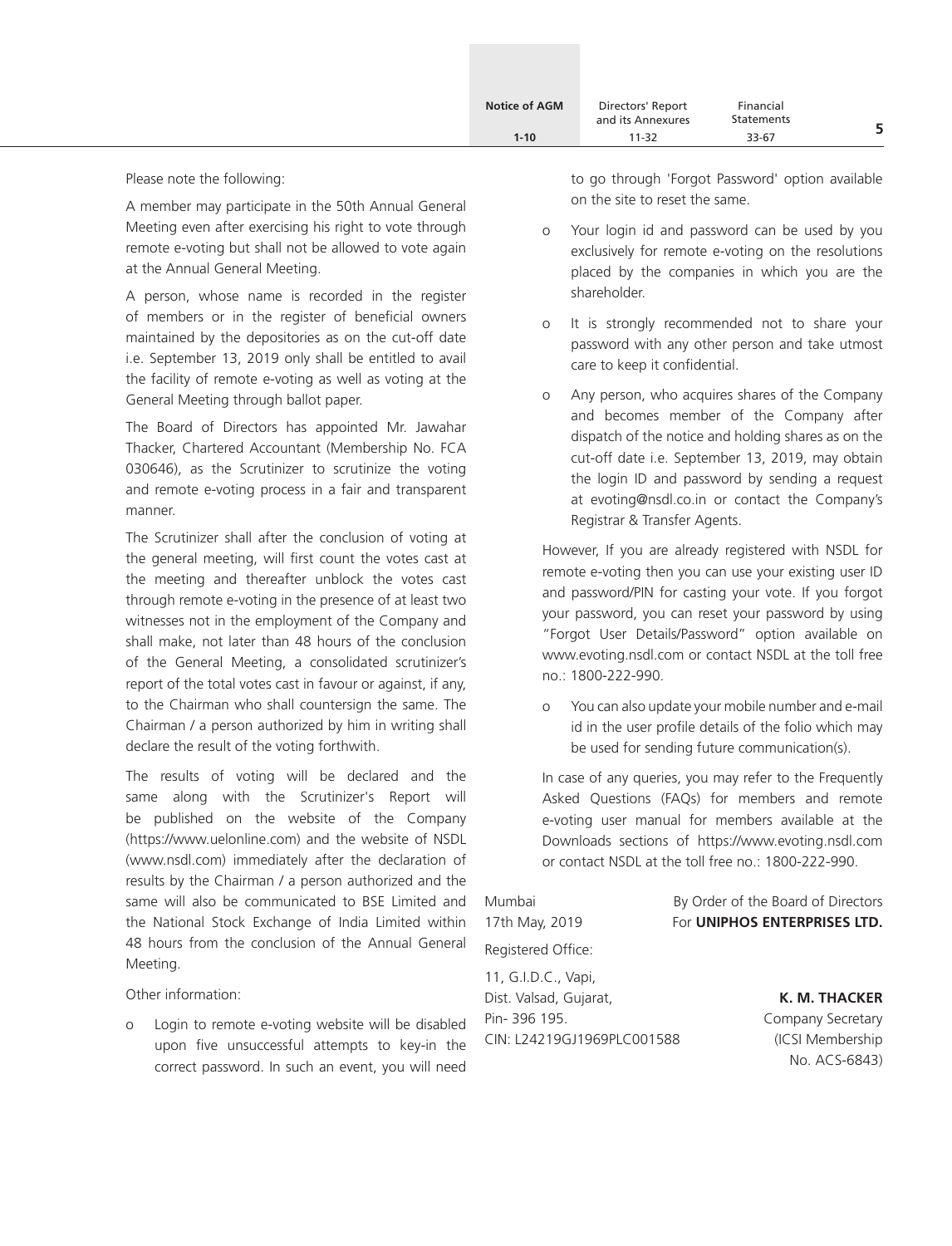#### **EXPLANATORY STATEMENT PURSUANT TO SECTION 102(1) OF THE COMPANIES ACT, 2013.**

The Explanatory Statement for Item Nos. 3 to 6 of the accompanying Notice set out hereinabove is as under:

#### **Item No. 3:**

The Board of Directors of the Company ("the Board") at its meeting held on 17th May, 2019 has, subject to approval of members of the Company, re-appointed Mr. Rajnikant Devidas Shroff (DIN: 00180810) as Chairman and Managing Director for further period of 5 (Five) years from the expiry of his present term of office, i.e., with effect from 1st April, 2020 on terms and conditions as recommended by the Nomination and Remuneration Committee of the Board at its meeting held on 16th May, 2019 and approved by the Board.

As per the first proviso of Section 196(3)(a) of the Act read with Part-1 of Schedule V provides that no company shall appoint any person as Managing Director, Whole-time Director or Manager who has attained the age of 70 years unless it is approved by the Shareholders as Special Resolution in General Meeting. Mr. Rajnikant Devidas Shroff is over 70 years of age on the date of re-appointment.

It is proposed to seek the approval of the members of the Company for the re-appointment of Mr. Rajnikant Devidas Shroff, in terms of the applicable provisions of the Act.

Mr. Rajnikant Devidas Shroff is a science graduate. He is the Director of the Company since its incorporation. He has extensive experience in the chemical industry and has been closely involved with the Research and Development. Keeping this in view, it would be in the interest of the Company to re-appoint Mr. Rajnikant Devidas Shroff, as Chairman and Managing Director.

The broad particulars of the terms of the re-appointment of Mr. Rajnikant Devidas Shroff during the tenure of his reappointments are as under.

#### **A. Tenure of Re-appointment:**

The re-appointment of the Managing Director is for a period of 5 (five) years with effect from April 1, 2020.

#### **B. Nature of Duties:**

The aforesaid Managing Director will perform his duties as such with regard to all work of the Company and will manage and attend to such business and carry out the orders and directions given by the Board from time to time in all respects and conform to and comply with all such directions and regulations as may from time to time be given and made

by the Board, subject to the superintendence, control and directions of the Board in connection with and in the best interests of the Company.

#### **C. Remuneration:**

Without any remuneration

#### **D. Other terms of Re-appointment:**

- i) The terms and conditions of the re-appointment of the Managing Director may be altered and varied from time to time by the Board of Directors as it may, in its discretion deem fit, in such manner as may be agreed to between the Board and the Managing Director, subject to such approvals as may be required.
- ii) The Managing Director shall act in accordance with the Articles of Association of the Company and shall abide by the provisions contained in Section 166 of the Act with regard to duties of directors.
- iii) The Managing Director shall adhere to the Company's Code of Conduct.
- iv) The office of the Managing Director may be terminated by the Company or by him by giving the other 3 (three) months' prior notice in writing.

The aforesaid Director satisfy all the conditions set out in Part-I of Schedule V to the Act as also conditions set out under subsection (3) of Section 196 of the Act for being eligible for his re-appointment. He is not disqualified from being appointed as Director in terms of Section 164 of the Act.

The disclosures as required pursuant to Regulation 36 of the SEBI (Listing Obligations and Disclosure Requirements) Regulations, 2015 and Secretarial Standard-2 (SS-2) on "General Meetings", issued by the Council of the Institute of Company Secretaries of India are stated in the table annexed hereto.

Mr. Rajnikant Devidas Shroff is interested in the resolution which pertain to his re-appointment. Further, Mrs. Sandra Rajnikant Shroff and Mr. Jaidev Rajnikant Shroff may also be deemed to be interested in the resolution as they are related to each other. Save and except the above, none of the other Directors / other Key Managerial Personnel of the Company / their relatives are, in any way, concerned or interested, financially or otherwise, in the Special Resolution set out at Item No. 3 of the Notice.

The Board commends the Special Resolution set out at Item No. 3 of the Notice for approval by the shareholders.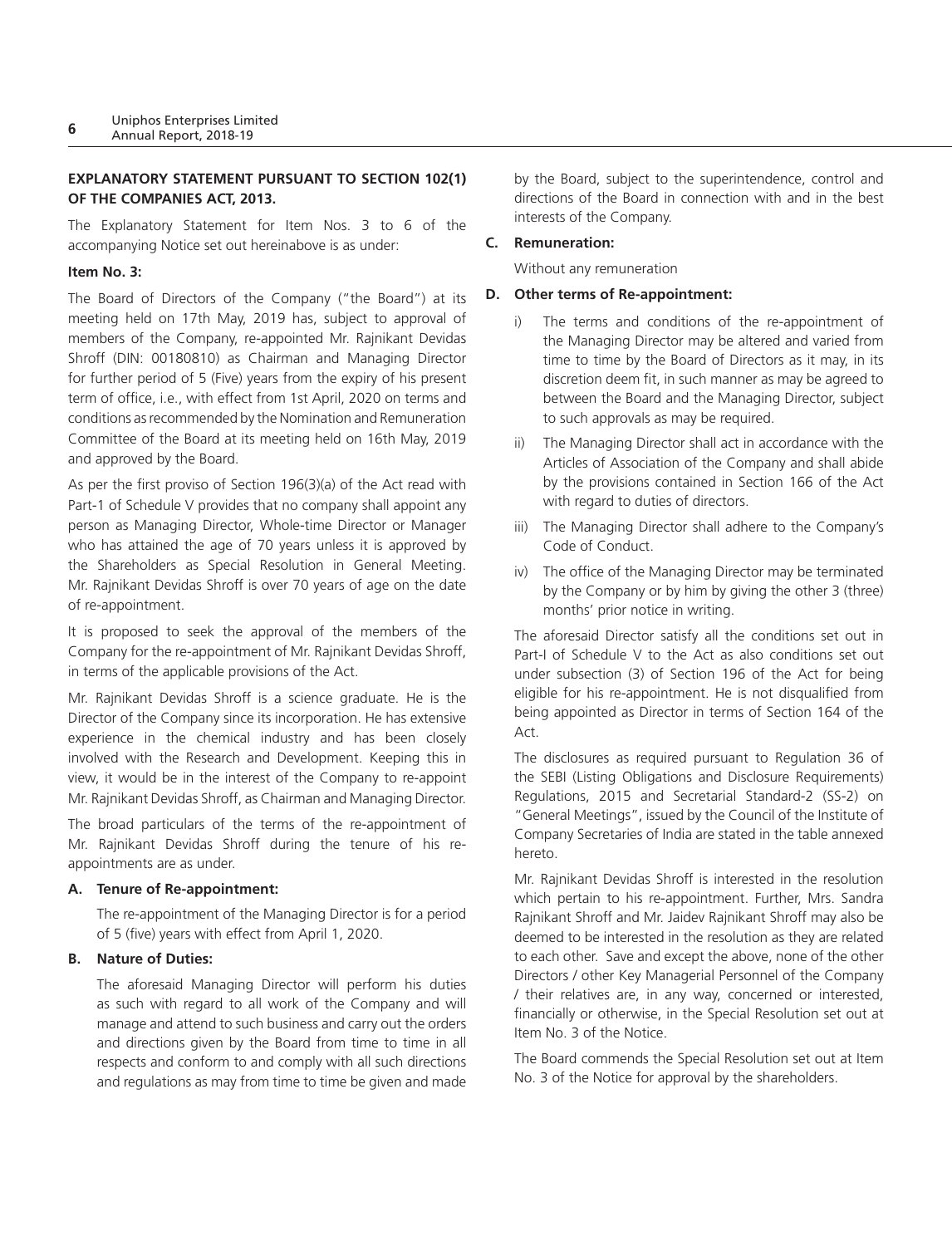| Notice of AGM | <b>Directors' Report</b><br>and its Annexures | Financial<br>Statements |  |
|---------------|-----------------------------------------------|-------------------------|--|
| $1 - 10$      | $11 - 32$                                     | $33 - 67$               |  |
|               |                                               |                         |  |

#### **Item Nos. 4 to 6**

The Members of the Company had appointed Mr. Pradeep Vedpraksh Goyal (DIN: 00008370), Mrs. Swati Sandesh Mayekar (DIN: 00245261) and Mr. Arun Chandrasen Ashar (DIN: 00192088), as Independent Directors of the Company for 5 (five) consecutive years for a term up to the conclusion of the 50th Annual General Meeting of the Company in the calendar year 2019. The Members may note that pursuant to Section 149(10) of the Companies Act, 2013 ("the Act") an Independent Director shall hold office for a term of up to 5 (five) consecutive years on the Board of a company but shall be eligible for re-appointment for a further term of up to 5 (five) consecutive years on passing of a special resolution by the company.

The Nomination and Remuneration Committee of the Board of Directors ("Board") of the Company, at its meeting held on 16th May, 2019, had unanimously recommended to the Board, the re-appointment of Mr. Pradeep Vedpraksh Goyal, Mrs. Swati Sandesh Mayekar and Mr. Arun Chandrasen Ashar as Independent Directors for another term not exceeding five (5) consecutive years commencing from 20th September, 2019.

The Nomination and Remuneration Committee, while recommending the re-appointment of Mr. Pradeep Vedpraksh Goyal, Mrs. Swati Sandesh Mayekar and Mr. Arun Chandrasen Ashar, had considered various factors, such as, the number meetings of Board, Committees of the Board and General Meetings attended by them, time devoted and their participation at the meetings; their knowledge; skill; expertise; etc., their contributions in attaining Company's objectives; their independent judgment in the opinion of the entire Board.

Based on the recommendation made by the Nomination and Remuneration Committee as above, the Board, at its meeting held on 17th May 2019, has unanimously decided to re-appoint Mr. Pradeep Vedpraksh Goyal, Mrs. Swati Sandesh Mayekar and Mr. Arun Chandrasen Ashar, not liable to retire by rotation, for another term not exceeding 5 (five) consecutive years with effect from 20th September, 2019.

Mr. Pradeep Vedpraksh Goyal, Mrs. Swati Sandesh Mayekar and Mr. Arun Chandrasen Ashar have given their consent to be re-appointed as such and also the confirmation that they are not disqualified to act as Director in terms of Section 164 of the Act. Further, they have also provided confirmation under Section 149(7) of the Act that they meet the criteria of independence as prescribed, both, under Section 149(6) of the Act read with

relevant Rules and under Regulation 16 of the SEBI (Listing Obligations and Disclosure Requirements) Regulations, 2015 and they are independent of the management.

In the opinion of the Board, Mr. Pradeep Vedpraksh Goyal, Mrs. Swati Sandesh Mayekar and Mr. Arun Chandrasen Ashar, fulfil the conditions specified in Sections 149, 152 and other applicable provisions of the Act and the Rules made thereunder read with Schedule IV to the Act and of the SEBI (Listing Obligations and Disclosure Requirements) Regulations, 2015. The Company has received notice in writing under the provisions of Section 160 of the Act from Members proposing the candidature of Mr. Pradeep Vedpraksh Goyal, Mrs. Swati Sandesh Mayekar and Mr. Arun Chandrasen Ashar for re-appointment as Independent Directors of the Company.

Copy of the draft letters for respective appointments of Mr. Pradeep Vedpraksh Goyal, Mrs. Swati Sandesh Mayekar and Mr. Arun Chandrasen Ashar as Independent Directors setting out the terms and conditions are available for inspection by members at the Registered Office of the Company.

#### **Brief Profile of Mr Pradeep Vedpraksh Goyal:**

Mr. Pradeep Goyal is a qualified Engineer with a B. Tech in Metallurgical Engineering at IIT Kanpur in 1978, graduating with the first rank. He has completed Masters in Materials Science & Engineering at Massachusetts Institute of Technology, USA in 1980, with a full scholarship. He has an outstanding management ability in running the business successfully with significant performance as a Team Leader.

In 2006, Mr. Goyal has Established a state-of-the-art research center 'Industrial Microwave Research Center' (IMRC) in Mumbai, which is dedicated to develop microwave based environment friendly technologies for saving energy and to give something better to the society. IMRC is recognized as an "In-house R&D unit" by Govt. of India, Ministry of Science and Technology, Department of Scientific & Industrial Research. Research was initiated in varied fields with an aim to reduce energy consumption and develop clean processes.

#### **Brief Profile of Mrs. Swati Sandesh Mayekar:**

Mrs. Swati Sandesh Mayekar is a member of the Institute of Chartered Accountants of India, the Institute of Company Secretaries of India and a Law Graduate. She is a Practising Chartered Accountant. She has many years of experience in the field of corporate laws and finance.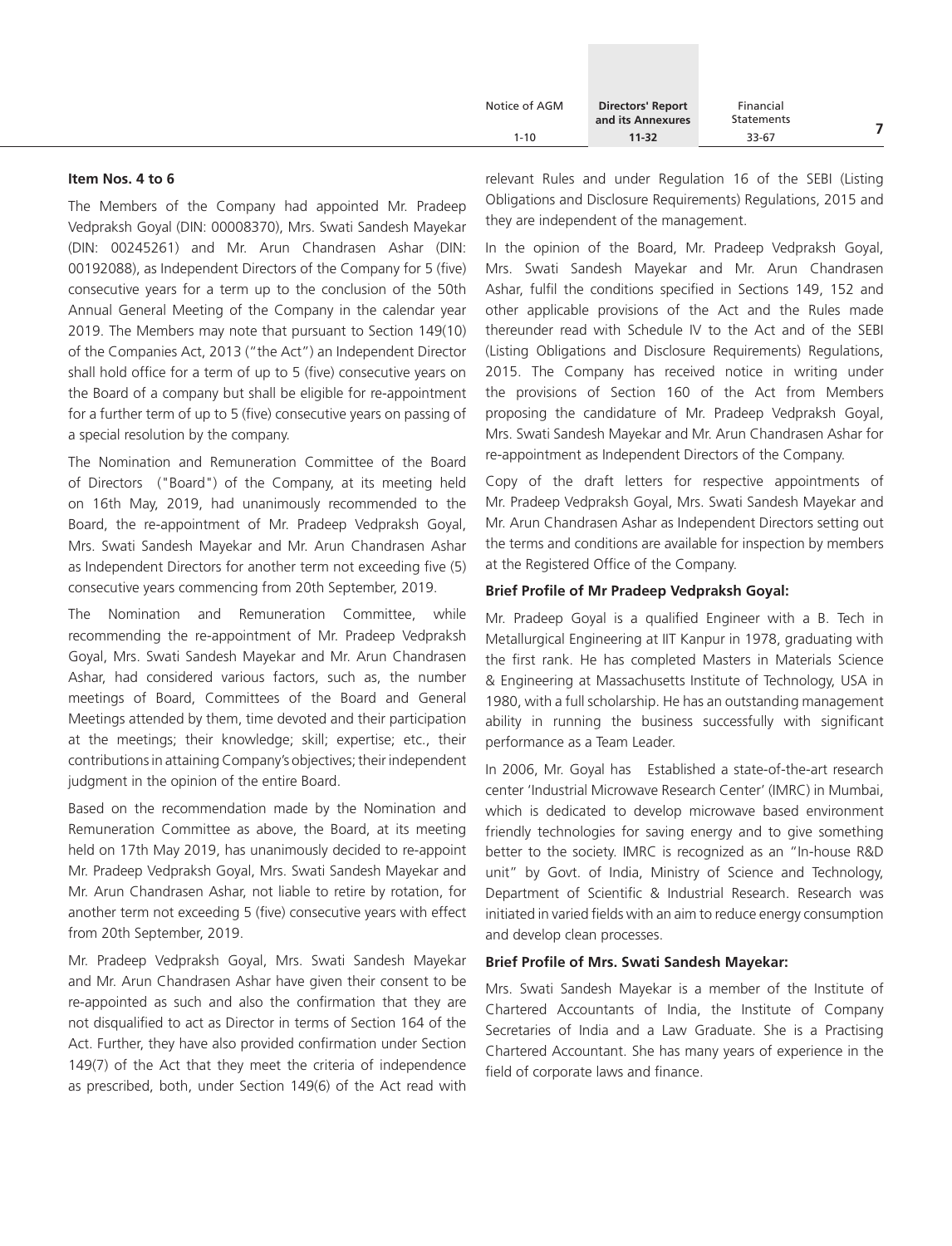#### **Brief Profile of Mr. Arun Chandrasen Ashar:**

Mr. Arun Chandrasen Ashar is a Chartered Accountant. He was associated with the group in the capacity of consultant prior to his joining of the Board.

Mr. Pradeep Vedpraksh Goyal, Mrs. Swati Sandesh Mayekar and Mr. Arun Chandrasen Ashar are active members of the Board, the Audit Committee and other committees of the Board. The Board is of the view that their continued association will be immensely valuable and beneficial to the Company and it is desirable to continue to avail services of Mr. Pradeep Vedpraksh Goyal, Mrs. Swati Sandesh Mayekar and Mr. Arun Chandrasen Ashar as Independent Directors.

The disclosures as required pursuant to Regulation 36 of the SEBI (Listing Obligations and Disclosure Requirements) Regulations, 2015 and Secretarial Standard-2 (SS-2) on "General Meetings", issued by the Council of the Institute of Company Secretaries of India are stated in the table annexed hereto.

Mr. Pradeep Vedpraksh Goyal, Mrs. Swati Sandesh Mayekar and Mr. Arun Chandrasen Ashar are interested in the resolutions set out respectively at Item Nos. 4 to 6 of the Notice with regard to their respective re-appointments.

The relatives of Mr. Pradeep Vedpraksh Goyal, Mrs. Swati Sandesh Mayekar and Mr. Arun Chandrasen Ashar may be deemed to be interested in the resolutions set out respectively at Item Nos. 4 to 6 of the Notice, to the extent of their shareholding interest, if any, in the Company.

Save and except the above, none of the other Directors / Key Managerial Personnel of the Company / their relatives are, in any way, concerned or interested, financially or otherwise, in these resolutions.

The Board commends the Special Resolutions set out at Item Nos. 4 to 6 of the Notice for approval by the shareholders.

Mumbai By Order of the Board of Directors 17th May, 2019 For **UNIPHOS ENTERPRISES LTD.**

Registered Office:

11, G.I.D.C., Vapi, Dist. Valsad, Gujarat, **K. M. THACKER** Pin- 396 195. Company Secretary CIN: L24219GJ1969PLC001588 (ICSI Membership

No. ACS-6843)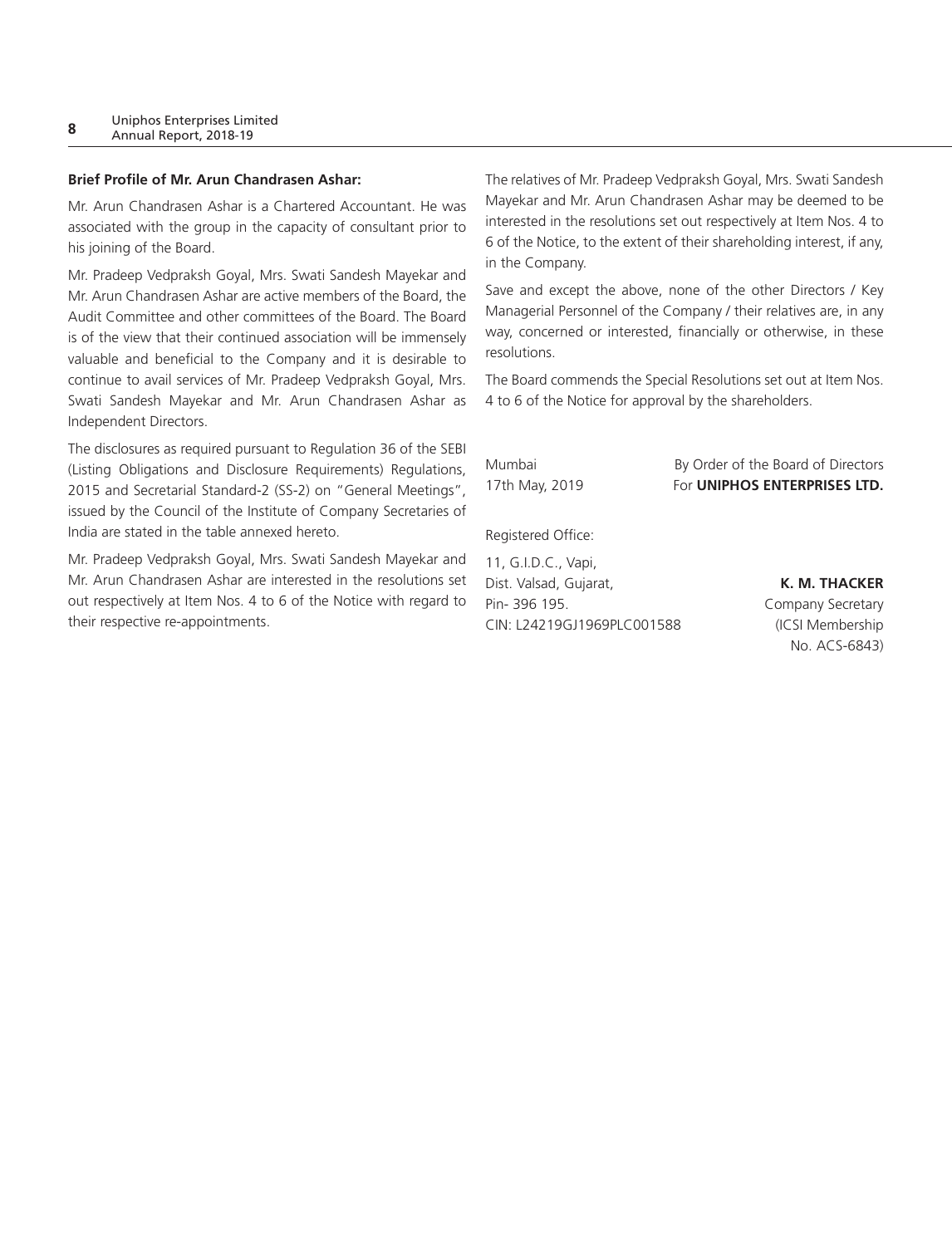| Notice of AGM | <b>Directors' Report</b><br>and its Annexures | Financial<br>Statements |  |
|---------------|-----------------------------------------------|-------------------------|--|
| $1 - 10$      | $11 - 32$                                     | 33-67                   |  |

#### **ANNEXURE**

#### **ADDITIONAL INFORMATION OF THE ABOVE DIRECTORS PURSUANT TO REGULATION 36 OF SEBI (LISTING OBLIGATIONS AND DISCLOSURE REQUIREMENTS) REGULATIONS, 2015 AND CLAUSE 1.2.5 OF SECRETARIAL STANDARDS ON GENERAL MEETINGS ISSUED BY THE COUNCIL OF THE INSTITUTE OF COMPANY SECRETARIES OF INDIA (INFORMATION AS ON THE DATE OF THIS NOTICE)**

| <b>Name of the Director</b>                                                                                                                                                                | Mr. Rajnikant Devidas Shroff<br>(DIN: 00180810)                                                                                                                                                                                                                                                                                                                              | Mr. Pradeep<br>Vedprakash Goyal<br>(DIN: 00008370)                        | Mrs. Swati S.<br><b>Mayekar</b><br>(DIN: 00245261)       | Mr. Arun<br><b>Chandrasen Ashar</b><br>(DIN: 00192088) |
|--------------------------------------------------------------------------------------------------------------------------------------------------------------------------------------------|------------------------------------------------------------------------------------------------------------------------------------------------------------------------------------------------------------------------------------------------------------------------------------------------------------------------------------------------------------------------------|---------------------------------------------------------------------------|----------------------------------------------------------|--------------------------------------------------------|
| Date of Birth                                                                                                                                                                              | 20th October, 1933                                                                                                                                                                                                                                                                                                                                                           | 22nd November, 1955                                                       | 14th March, 1957                                         | 29th July, 1948                                        |
| Qualification(s)                                                                                                                                                                           | <b>B.SC., DIPLOMA-INDUSTRIAL</b><br>ENGINEERING, NITIE,<br>SCMP, BUSINESS MGMT,<br><b>HARVARD</b>                                                                                                                                                                                                                                                                            | Metallurgy Engineer<br>from IIT and Master<br>Graduate from MIT,<br>USA.  | Chartered Accountant,<br>Company Secretary and<br>L.L.B. | Chartered Accountant                                   |
| Date of First Appointment<br>(appointment as an additional<br>director on the Board)                                                                                                       | 29th May, 1969                                                                                                                                                                                                                                                                                                                                                               | 29th March, 2001                                                          | 28th January, 2010                                       | 28th February, 1992                                    |
| Date of Last Re-appointment                                                                                                                                                                | 30th September, 2015                                                                                                                                                                                                                                                                                                                                                         | 26th September, 2014                                                      | 26th September, 2014                                     | 26th September, 2014                                   |
| Expertise in specific functional<br>areas                                                                                                                                                  | He has extensive experience in<br>the chemical industry and has<br>been closely involved with the<br>Research and Development<br>of all the Group's products.<br>His technical expertise was<br>instrumental in the Company<br>winning the Government's<br>Gold Shield Award. He has held<br>various important positions in<br>commercial, educational and<br>social fields. | Metallurgy and<br>Engineering Industry                                    | Corporate Laws and<br>Finance                            | Corporate Laws and<br>Finance                          |
| Shares held in the Company as<br>on the date of the Notice                                                                                                                                 | Nil                                                                                                                                                                                                                                                                                                                                                                          | Nil                                                                       | 3014                                                     | 985000                                                 |
| Relationship between other<br>Directors inter-se                                                                                                                                           | Spouse of Mrs. Sandra Rajnikant<br>Shroff and father of Mr. Jaidev<br>Rajnikant Shroff                                                                                                                                                                                                                                                                                       | Not related to any<br>Director                                            | Not related to any<br>Director                           | Not related to any<br>Director                         |
| Directorships held in other listed<br>companies* excluding foreign<br>companies<br>*Only equity listed companies<br>are considered (Based on<br>disclosures received from the<br>Director) | 1. UPL Limited<br>2. Nivi Trading Limited                                                                                                                                                                                                                                                                                                                                    | 1. Pradeep Metals<br>Limited<br>2. UPL Limited<br>3. Hind Rectifiers Ltd. | FDC Limited                                              | UPL Ltd.                                               |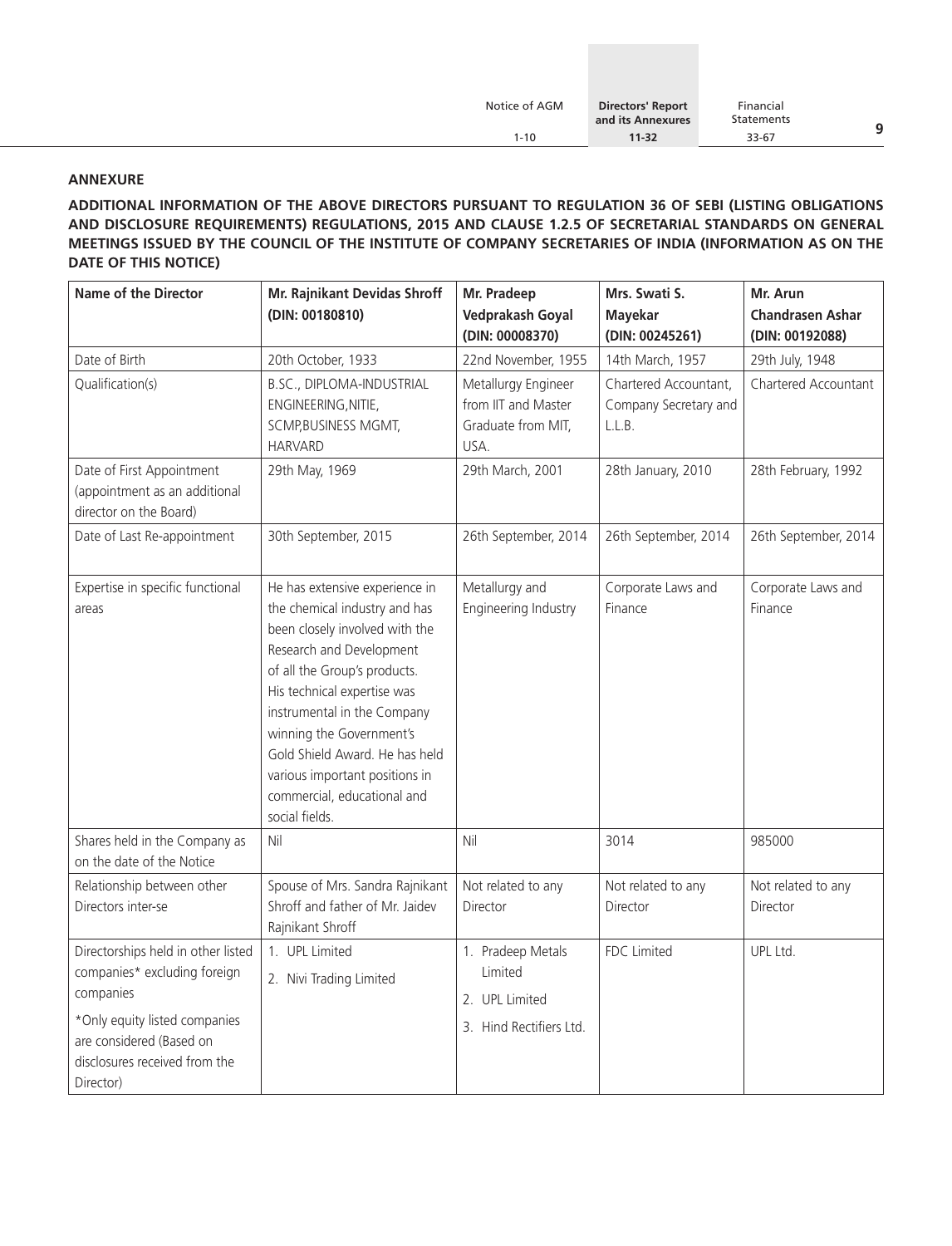| <b>Name of the Director</b>                                                                                                                                                                         | Mr. Rajnikant Devidas Shroff<br>(DIN: 00180810)                                                                                                                                                                                                                            | Mr. Pradeep<br>Vedprakash Goyal<br>(DIN: 00008370)                                                                                                                                                                                                                                                | Mrs. Swati S.<br><b>Mayekar</b><br>(DIN: 00245261)                                                                                                                                                                                                                                                       | Mr. Arun<br><b>Chandrasen Ashar</b><br>(DIN: 00192088)                                                                                                                                                                                                 |
|-----------------------------------------------------------------------------------------------------------------------------------------------------------------------------------------------------|----------------------------------------------------------------------------------------------------------------------------------------------------------------------------------------------------------------------------------------------------------------------------|---------------------------------------------------------------------------------------------------------------------------------------------------------------------------------------------------------------------------------------------------------------------------------------------------|----------------------------------------------------------------------------------------------------------------------------------------------------------------------------------------------------------------------------------------------------------------------------------------------------------|--------------------------------------------------------------------------------------------------------------------------------------------------------------------------------------------------------------------------------------------------------|
| Memberships of Committees in<br>other listed companies*<br>(*Only Audit Committee and<br>Stakeholders' Relationship<br>Committee memberships in<br>equity listed companies have<br>been considered) | Nivi Trading Limited-<br>Member-Audit Committee                                                                                                                                                                                                                            | 1. UPL Ltd., Member-<br>Audit Committee<br>and Stakeholders<br>Relationship<br>Committee<br>2. Hind Rectifiers<br>Ltd., Member-<br>Audit Committee<br>and Stakeholders<br>Relationship<br>Committee                                                                                               | FDC Limited-Chairman<br>Audit Committee.                                                                                                                                                                                                                                                                 | UPL Ltd., Member-<br>Stakeholders<br>Relationship<br>Committee                                                                                                                                                                                         |
| Remuneration last drawn for<br>the financial year ended 31st<br>March, 2019 (including sitting<br>fees)                                                                                             | Nil                                                                                                                                                                                                                                                                        | 70,000 (Being sitting<br>fees)                                                                                                                                                                                                                                                                    | 70,000 (Being sitting<br>fees)                                                                                                                                                                                                                                                                           | Nil                                                                                                                                                                                                                                                    |
| Terms and conditions of<br>appointment                                                                                                                                                              | Re-appointment as Chairman<br>and Managing Director of the<br>Company to hold office for a<br>further term of 5 (five) years<br>commencing from April 1,<br>2020, without payment of any<br>remuneration and whose office<br>shall not be liable to retire by<br>rotation. | Re-appointment<br>as Non-Executive<br>Independent Director<br>of the Company<br>to hold office for a<br>second term of 5 (five)<br>years commencing<br>from September 20,<br>2019 and whose office<br>shall not be liable to<br>retire by rotation. He is<br>entitled to sitting fees,<br>if any. | Re-appointment<br>as Non-Executive<br>Independent Woman<br>Director of the<br>Company to hold<br>office for a second<br>term of 5 (five) years<br>commencing from<br>September 20, 2019<br>and whose office shall<br>not be liable to retire by<br>rotation. She is entitled<br>to sitting fees, if any. | Re-appointment<br>as Non-Executive<br>Independent Director<br>of the Company<br>to hold office for a<br>second term of 5 (five)<br>years commencing<br>from September 20,<br>2019 and whose<br>office shall not be<br>liable to retire by<br>rotation. |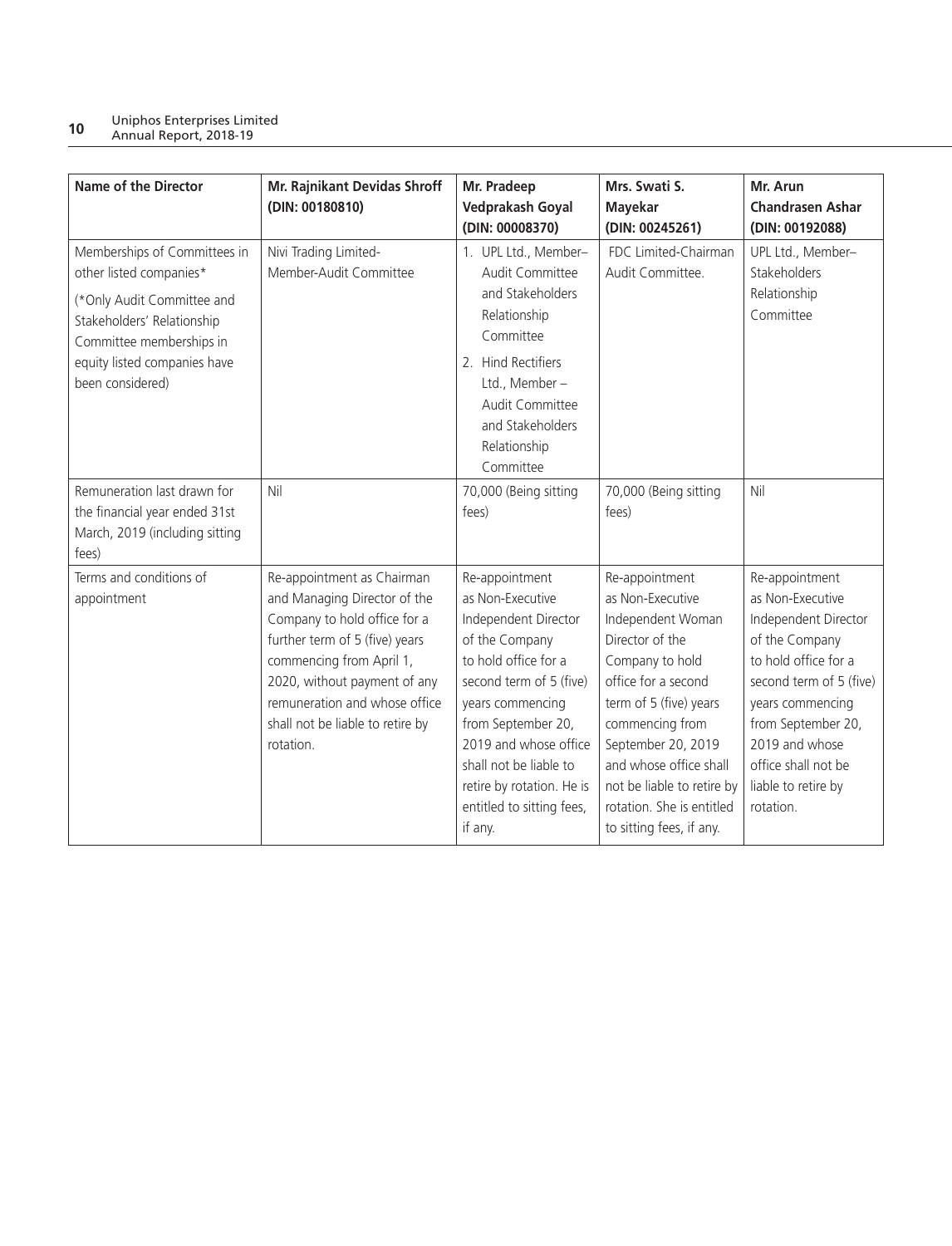| Notice of AGM | <b>Directors' Report</b><br>and its Annexures | Financial<br><b>Statements</b> |    |
|---------------|-----------------------------------------------|--------------------------------|----|
| $1 - 10$      | $11-32$                                       | 33-67                          | 11 |

### **Directors' Report**

TO,

THE MEMBERS OF

#### **UNIPHOS ENTERPRISES LIMITED**

Your Directors have pleasure in presenting their report and audited accounts for the year ended 31st March, 2019.

#### **FINANCIAL RESULTS**

|                               |                                   | $(\xi$ in lakhs)                  |
|-------------------------------|-----------------------------------|-----------------------------------|
|                               | Year ended<br>31st March,<br>2019 | Year ended<br>31st March,<br>2018 |
| Profit/(Loss) before taxation | 2118.46                           | 1803.80                           |
| Less: Provision for taxation  | 42.00                             | 35.00                             |
| Profit/(Loss) after taxation  | 2076.46                           | 1768.80                           |
| Add: Balance brought forward  | 5683.39                           | 3914.59                           |
| Balance carried forward       | 7759.85                           | 5683.39                           |

#### **OPERATIONAL PERFORMANCE**

During the year, there were no sales. Other income was  $\bar{\tau}$  2403.49 lakhs as compared to  $\bar{\tau}$  2003.43 lakhs in the previous year.

The Company has earned profit of  $\bar{\tau}$  2076.46 lakhs after tax as compared to profit of  $\bar{\tau}$  1768.80 lakhs in the previous year.

#### **FUTURE OUTLOOK**

The Company continues to look at new opportunities of trading in chemicals in India and abroad.

#### **MANAGEMENT DISCUSSION AND ANALYSIS**

The Management Discussion and Analysis Report forms an integral part of this Report.

#### **DIVIDEND**

Your Directors do not recommend any dividend for the year under review.

#### **TRANSFER TO RESERVES**

No amount is appropriated from Profit and Loss Account and transferred to any Reserve Account. An amount of  $\bar{\tau}$  7759.85 lakhs is proposed to be retained in the statement of Profit and Loss.

#### **SHARE CAPITAL**

The paid up Equity Share Capital as on March 31, 2019 was ₹1390.92 lakhs.

#### **i) Issue of Equity Shares with differential voting rights, Sweat Equity shares and Employee Stock Options**

During the year under review, the Company has not issued any shares with differential voting rights, Sweat Equity shares and Employee Stock Options- (ESOS).

**ii) Provision of money by company for purchase of its own shares by employees or by trustees for the benefit of employees**

The Company has no scheme of provision of money for purchase of its own shares by employees or by trustees for the benefit of employees.

#### **PARTICULARS OF LOANS, GUARANTEES OR INVESTMENTS**

Details of Investments covered under the provisions of Section 186 of the Companies Act, 2013 read with the Companies (Meetings of Board and its Powers) Rules, 2014 are given in the notes to the Financial Statements. The details of loan given are provided in the notes to Financial Statements. There are no guarantees issued by the Company.

#### **AUDITORS AND AUDITORS' REPORT**

a) Statutory Auditors

At the 48th Annual General Meeting of the Company held on 8th July, 2017, the Members of the Company have approved the appointment of M/s. B S R & Co. LLP, Chartered Accountants (ICAI Firm Registration Number 101248W/W-100022) as the Statutory Auditors of the Company pursuant to Section 139 of the Companies Act, 2013 for a term of 5 (five) years from the Company's financial year 2017-18, to hold office from the conclusion of 48th Annual General Meeting of the Company.

The report of the Statutory Auditors along with the Notes to Financial Statements forms part of the Annual Report and contains an Unmodified Opinion without any qualification, reservation or adverse remark.

b) Secretarial Audit

Pursuant to the provisions of Section 204 of the Companies Act, 2013 and the Companies (Appointment and Remuneration of Managerial Personnel) Rules, 2014, the Company has appointed M/s. N. L. Bhatia & Associates, a firm of Company Secretaries in Practice to undertake the Secretarial Audit of the Company. The Secretarial Audit Report is annexed herewith as 'Annexure [1] to Board's Report'. The secretarial auditors' report does not contain any qualification, reservation or adverse remark.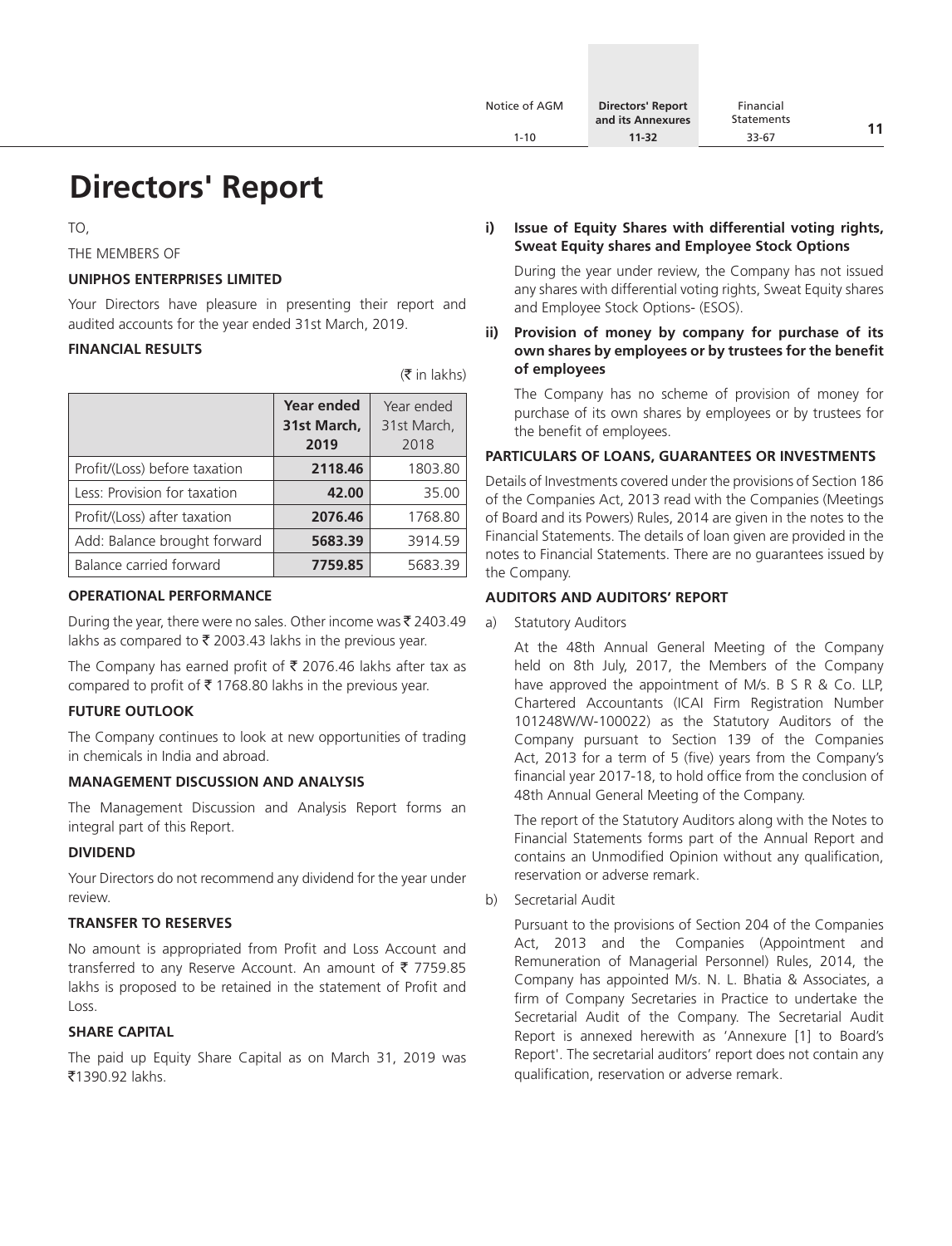#### **DIRECTORS**

In accordance with the Provisions of Section 152 of the Companies Act, 2013 and the Articles of Association of the Company, Mr. Rajnikant Devidas Shroff (DIN: 00180810), Director of the Company, retires by rotation at the ensuing Annual General Meeting of the Company, and being eligible, offers himself for re-appointment.

The earlier appointment of Mr. Rajnikant Devidas Shroff (DIN: 00180810) as Managing Director of the Company expired on 31st March, 2020. The Board of Directors has re-appointed Mr. Rajnikant Devidas Shroff as Managing Director for a further period of 5 (five) years, with effect from April 1, 2020, without payment of any remuneration and subject to the approval of the Members and upon the terms and conditions as set out in the notice convening the 50th Annual General Meeting of the Company.

The earlier appointments of Mr. Pradeep Vedpraksh Goyal (DIN: 00008370), Mrs. Swati Sandesh Mayekar (DIN: 00245261) and Mr. Arun Chandrasen Ashar (DIN: 00192088), the Independent Directors of the Company expire on the conclusion of forthcoming 50th Annual General Meeting of the members of the Company to be held on Friday, 20th September, 2019. The Board of Directors has re-appointed Mr. Pradeep Vedpraksh Goyal, Mrs. Swati Sandesh Mayekar and Mr. Arun Chandrasen Ashar, Independent Directors for further period of 5 (five) years, with effect from 20th September, 2019, subject to the approval of the Members by Special Resolutions and upon the terms and conditions as set out in the notice convening the 50th Annual General Meeting of the Company.

The resolutions seeking approval of the Members for the re-appointment of Mr. Rajnikant Devidas Shroff, Mr. Pradeep Vedpraksh Goyal, Mrs. Swati Sandesh Mayekar and Mr. Arun Chandrasen Ashar have been incorporated in the notice convening the 50th Annual General Meeting of the Company along with brief details about them.

The information of Directors seeking re-appointment as required pursuant to Regulation 36(3) of SEBI (Listing Obligations and Disclosure Requirements) Regulations, 2015, is provided in the notice convening the 50th Annual General Meeting of the Company.

The Company has received declarations from all the Independent Directors of the Company confirming that they meet with the criteria of independence as prescribed both under sub-section (6) of Section 149 of the Companies Act, 2013 and Regulation 16(b) of SEBI (Listing Obligations and Disclosure Requirements) Regulations, 2015.

Details of the familiarization programme of the independent directors are available on the website of the Company https://www.uelonline.com/investors

None of the Directors of the Company has incurred any disqualification.

Pursuant to the provisions of the Companies Act, 2013, and Regulations 17(10) and 25(4)(a) of SEBI (Listing Obligations and Disclosure Requirements) Regulations, 2015, annual performance evaluation was carried out of the performance of the Board, various Board Committees and the directors individually. Various parameters were considered for evaluation and after receiving the inputs from the Directors, the performance evaluation exercise was carried out. The parameters included integrity, credibility, expertise and trustworthiness of directors, Board's monitoring of various compliances, laying down and effective implementation of various policies, level of engagement and contribution of the directors, safeguarding the interest of all stakeholders etc.

During the year under review, all the Independent Directors met on 31st January, 2019 to discuss evaluation of the performance of Non Independent Directors and the Board of Directors as a whole, evaluation of the performance of Chairman of the Company, taking into account the views of the Directors and evaluation of the quality, content and timelines of flow of information between the Management and the Board that is necessary for the Board to effectively and reasonably perform its duties. The performance of evaluation of each Independent Director was carried out by the Board. The Directors expressed their satisfaction with the evaluation process.

The Company has received notices in writing from members along with the deposit of requisite amount under Section 160 of the Companies Act, 203 proposing the candidature of these Directors for the office of Directors of the Company.

#### **REMUNERATION POLICY**

The Board has, on the recommendation of the Nomination and Remuneration Committee, framed and adopted the policy for selection and appointment of Directors, Senior management and their remuneration. The Remuneration Policy is stated in the Corporate Governance Report which forms part of this Report. The policy lays down criteria for selection of directors and senior management such as expertise, experience and integrity of the directors, independent nature of the directors, personal and professional standing, diversity of the Board, etc. At present no Director of the Company receives any remuneration from the Company except payment of sitting fess to some of the Independent Directors for attending the Board and Committee meetings. The Senior management employees are working for the Company on deputation basis.

#### **FAMILIARIZATION PROGRAMME FOR THE INDEPENDENT DIRECTORS**

Pursuant to the Regulation 25(7) of SEBI (Listing Obligations and Disclosure Requirements) Regulations, 2015 the Company has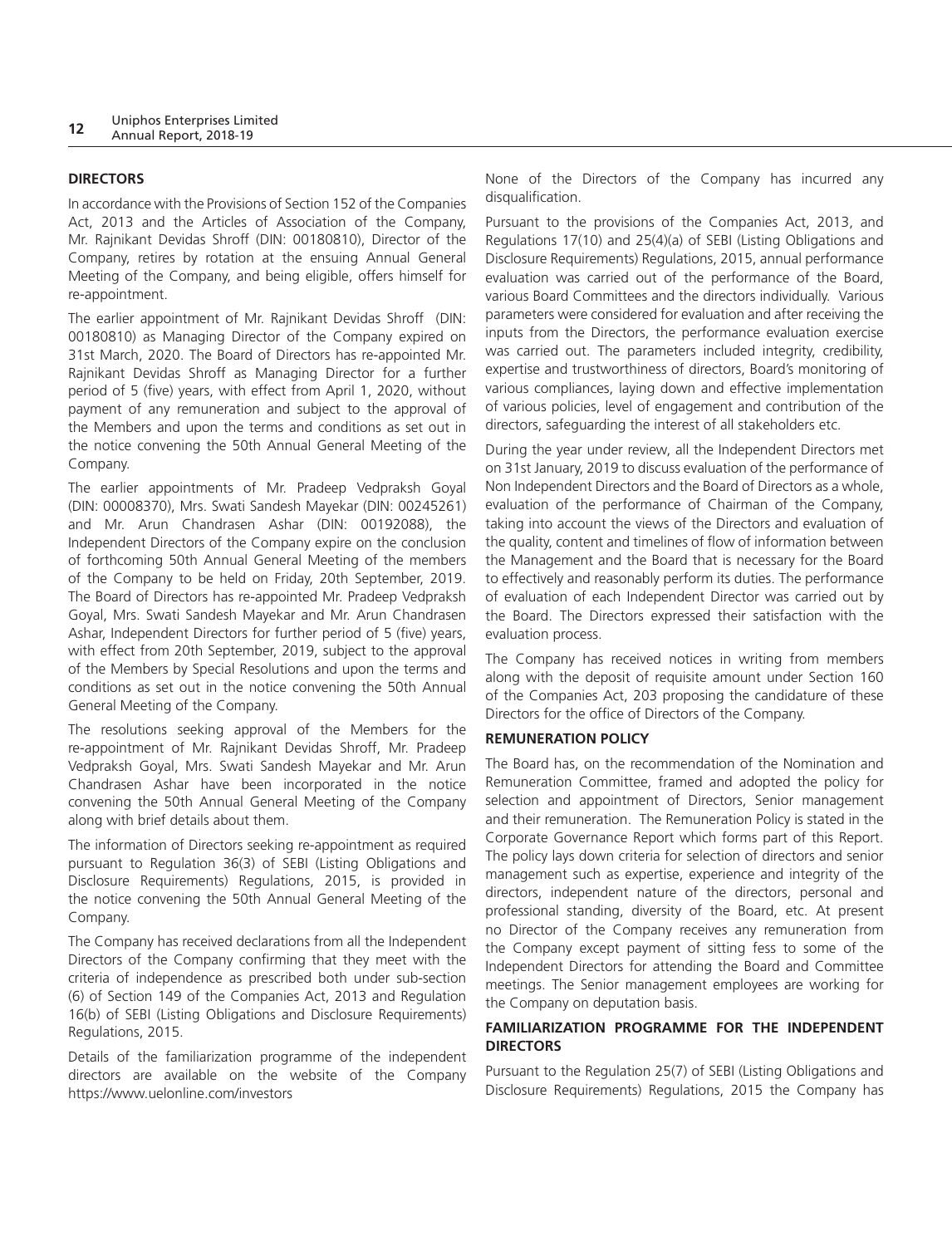| Notice of AGM | <b>Directors' Report</b><br>and its Annexures | Financial<br>Statements |    |
|---------------|-----------------------------------------------|-------------------------|----|
| $1 - 10$      | $11 - 32$                                     | 33-67                   | 13 |
|               |                                               |                         |    |

worked out a Familiarization programme for the Independent Directors, with a view to familiarize them with their role, rights and responsibilities in the Company, nature of Industry in which the Company operates, business model of the Company, etc.

Through the Familiarization programme, the Company apprises the independent directors about the financial performance, internal control system, statutory compliances and corporate governance practices.

At the time of appointment of independent director, a formal letter of appointment is given which explains role, responsibility and rights in the Company.

Details of Familiarization programme of Independent Directors with the Company are available on the website of the Company https://www.uelonline.com/investors.

#### **NUMBER OF MEETINGS OF THE BOARD, AUDIT COMMITTEE AND OTHER COMMITTEES OF THE BOARD**

The details of the number of meetings of the Board, Audit Committee and other committees of the Board of the Company are set out in the Corporate Governance Report which forms part of this Report.

#### **COMPOSITION OF AUDIT COMMITTEE**

Pursuant to the provisions of section 177 of the Companies Act, 2013, the Company has constituted an Audit Committee consist of three Independent Directors. The details of the composition of the Audit Committee is provided in the Corporate Governance Report which forms part of this Report. There are no recommendation of the Audit Committee which are not accepted by the Board.

#### **KEY MANAGERIAL PERSONNEL**

Mr. Rajnikant Devidas Shroff (DIN 00180810), Chairman and Managing Director, Mr. K. M. Thacker (ICSI Membership No. ACS 6843), Company Secretary and Mr. Bipin P. Chheda, Chief Financial Officer are the Key Managerial Personnel of your Company in accordance with the provisions of Sections 2(51), 203 of the Companies Act, 2013 read with Companies (Appointment and Remuneration of Managerial Personnel) Rules, 2014.

#### **DISCLOSURE RELATING TO REMUNERATION OF DIRECTORS, KEY MANAGERIAL PERSONNEL AND PARTICULARS OF EMPLOYEES**

As none of the Directors of your Company receives remuneration from the Company and the Senior management employees are working for the Company on deputation basis, the information required under Section 197(12) of the Companies Act, 2013 read with Rule 5(1) of the Companies (Appointment and Remuneration of Managerial Personnel) Rules, 2014, as amended from time to time, in respect of Directors/ employees of your Company is not given.

The Company has no employee who- (i) if employed throughout the financial year, was in receipt of remuneration, in aggregate, more than  $\bar{\tau}$  one crore and two lakh, or (ii) if employed for a part of the financial year, was in receipt of remuneration, in aggregate, more than  $\bar{\tau}$  eight lakh and fifty thousand per month. Hence, the information required to be given pursuant to the provisions of Section 197(12) of the Companies Act, 2013, read with Rule 5(2) of the Companies (Appointment and Remuneration of Managerial Personnel) Rules, 2014, as amended from time to time, is not applicable and hence not attached.

#### **RELATED PARTY TRANSACTIONS**

All Related Party Transactions entered into during the year were on arm's length basis and were in the ordinary course of business. There were no materially significant related party transactions made by the Company with Promoters, Directors, Key Managerial Personnel or other designated persons which may have a potential conflict with the interest of the Company at large.

All Related Party Transactions are approved by the Audit Committee. Prior omnibus approval is obtained from the Audit Committee in respect of the transactions which are repetitive in nature. The transactions entered into pursuant to the omnibus approval so granted are reviewed on a quarterly basis by the audit committee.

The policy on Related Party Transactions as approved by the Board is uploaded on the Company's website. The same can be accessed on https://www.uelonline.com/investors

Since there were no materially significant related party transactions entered into during the year, the Form AOC- 2 pursuant to Section 134(3)(h) of the Companies Act, 2013 read with Rule 8(2) of the Companies (Accounts) Rules, 2014 is not attached to this Report.

#### **VIGIL MECHANISM / WHISTLEBLOWER POLICY**

The Company has formed whistleblower policy to deal with any fraud, irregularity or mismanagement in the Company. The policy enables any employee or director to directly communicate to the Chairman of the Audit Committee to report any fraud, irregularity or mismanagement in the Company. The policy ensures strict confidentiality while dealing with concerns and also that no discrimination or victimization is meted out to any whistleblower. The policy is also posted on the website of the Company https://www.uelonline.com/investors

#### **INTERNAL CONTROL SYSTEMS AND THEIR ADEQUACY**

The Company has an internal control system, commensurate with the size, scale and complexity of its operation. The Group has an inhouse internal audit team headed by a qualified professional, which undertakes internal audit and ensures that all transactions are authorized and recorded in the books of the Company. The internal audit department monitors the efficacy and adequacy of internal control. Significant audit observations, if any, are presented to the Audit Committee and action taken to correct any deficiency is informed to them. The report prepared by internal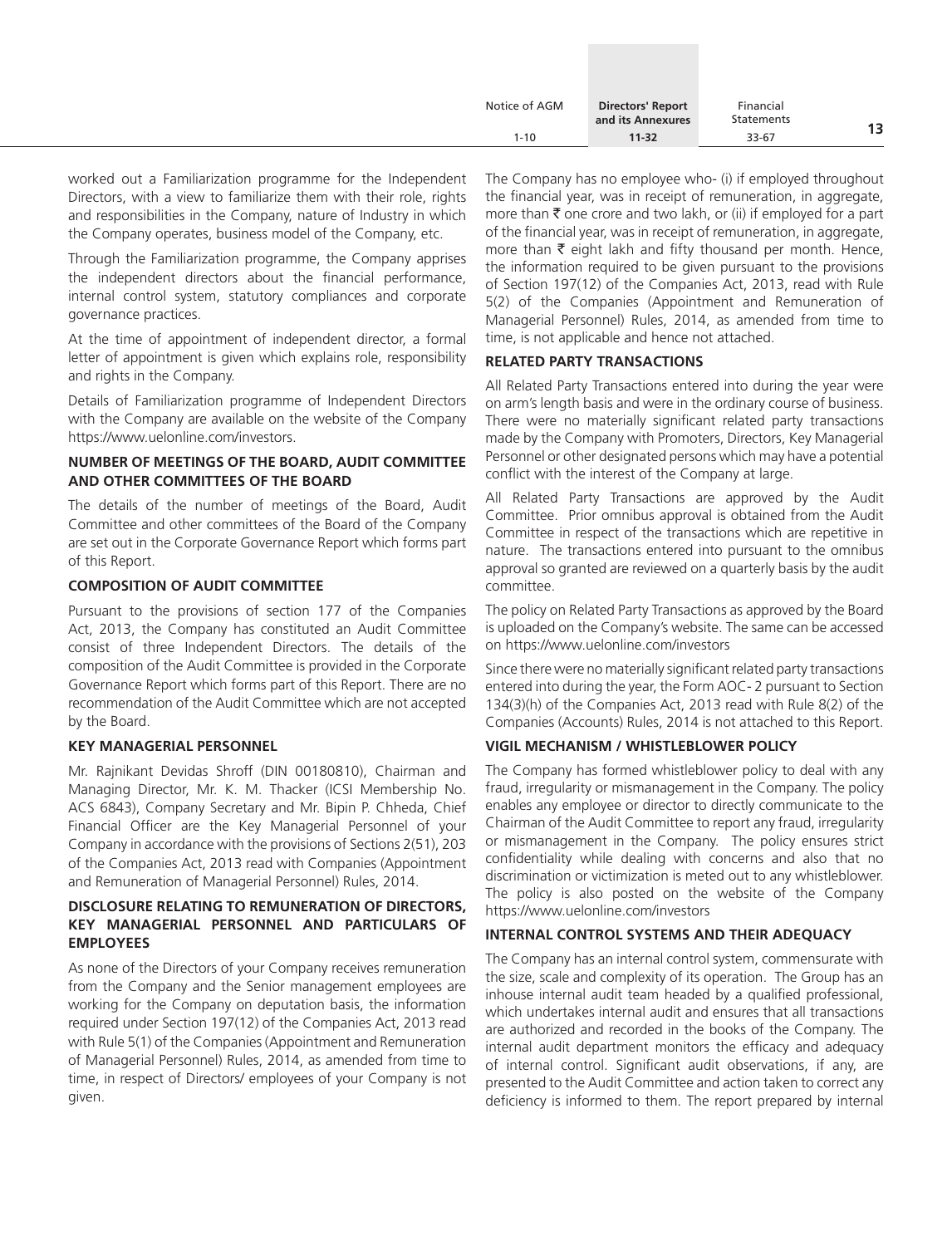audit team forms the basis of utilization by the Managing Director and Chief Financial Officer for financial reporting as required under Regulation 17 of SEBI (Listing Obligations and Disclosure Requirements) Regulations, 2015.

#### **Internal Controls over Financial Reporting**:

The Company has adequate internal financial controls in place, commensurate with the size, scale and complexity of its operations.

The Company is complying with all the applicable Accounting Standards. The accounting records are maintained in accordance with generally accepted accounting principles in India. This ensures that the financial statements reflect true and fair financial position of the Company.

#### **RISK MANAGEMENT FRAMEWORK**

Pursuant to SEBI (Listing Obligations and Disclosure Requirements) Regulations, 2015 the Company has prepared Risk Management Framework for identifying and evaluating various major business risks faced by the Company. Risk Management Framework aims to lay down the procedure for risk assessment and risk minimization. Risk Management Framework is prepared to ensure internal controls and effectively respond to any changes in the business environment so as to achieve high degree of business performance, limit any negative impact on its working and avail of benefits arising out of any business opportunities. There are standard practices in place to ensure that strong financial controls are in place.

The audit committee has additional oversight in the area of financial risks and controls.

Key business risks perceived by the Company and mitigating initiatives are as under:

- Funding risk: As there are no much activities in the Company, the Company may not be able to mobilize adequate funds, if any, in time. The mitigating factors are that the Company has good investment in the quoted shares, so raising additional funds, if any, will not be difficult for the Company.
- Regulatory risk: Any change in Government / Regulators Policy / Rules / Regulations will require fresh compliances. The mitigating factors are that the group has very strong and dedicated team consisting of professionals to study regulatory changes and fresh requirement.
- Foreign currency fluctuation risk: The Company is engaged in the trading activities, which may subject to risk of less profit / loss on account of volatility in foreign currency exchange. The mitigating factors are that the management ensures to enters in trading transactions in such a way that there are minimal risks of volatility in foreign currency exchange or the Company may take adequate forward cover for foreign exchange fluctuations.

#### **REPORTING OF FRAUD:**

The Auditors of the Company have not reported any fraud as specified under section 143 (12) of the Companies Act, 2013.

#### **DEPOSITORY SYSTEM**

99.19 % of the total paid up equity shares of the Company are dematerialized as on 31st March, 2019.

#### **INFORMATION REGARDING CONSERVATION OF ENERGY ETC.**

The particulars relating to energy conservation, technology absorption, foreign exchange earnings and outgo, as required to be disclosed under sections 134(3)(m) of the Companies Act, 2013 read with the Rule 8(3) of the Companies (Accounts) Rules, 2014, for the year 31st March, 2019 is furnished here below.

- **I. CONSERVATION OF ENERGY** Not Applicable
- **II. TECHNOLOGY ABSORPTION Not Applicable**

#### **III. FOREIGN EXCHANGE EARNING AND OUTGO**

| (a) Foreign Exchange earned |      |
|-----------------------------|------|
| (b) Foreign Exchange outgo  | 3.61 |

 $\bar{\bar{\tau}}$  in Lakhs.

#### **DIRECTORS RESPONSIBILITY**

To the best of their knowledge and belief and according to the information and explanations obtained by them, the directors make the following statements in terms of Section 134(3)(c) of the Companies Act, 2013:

- a) That in the preparation of the annual financial statements for the year ended 31st March, 2019, the applicable accounting standards have been followed along with proper explanation relating to material departures, if any.
- b) That such accounting policies as mentioned in Note 2.1 of the Notes to the Financial Statements have been selected and applied consistently and judgement and estimates have been made that are reasonable and prudent so as to give a true and fair view of the state of affairs of the Company as at March 31, 2019 and of the profit of the Company for the year ended on that date.
- c) That proper and sufficient care has been taken for the maintenance of adequate accounting records in accordance with the provisions of the Companies Act, 2013 for safeguarding the assets of the Company and for preventing and detecting fraud and other irregularities.
- d) That the annual financial statements have been prepared on a going concern basis.
- e) That proper internal financial controls were in place and that the financial controls were adequate and were operating effectively.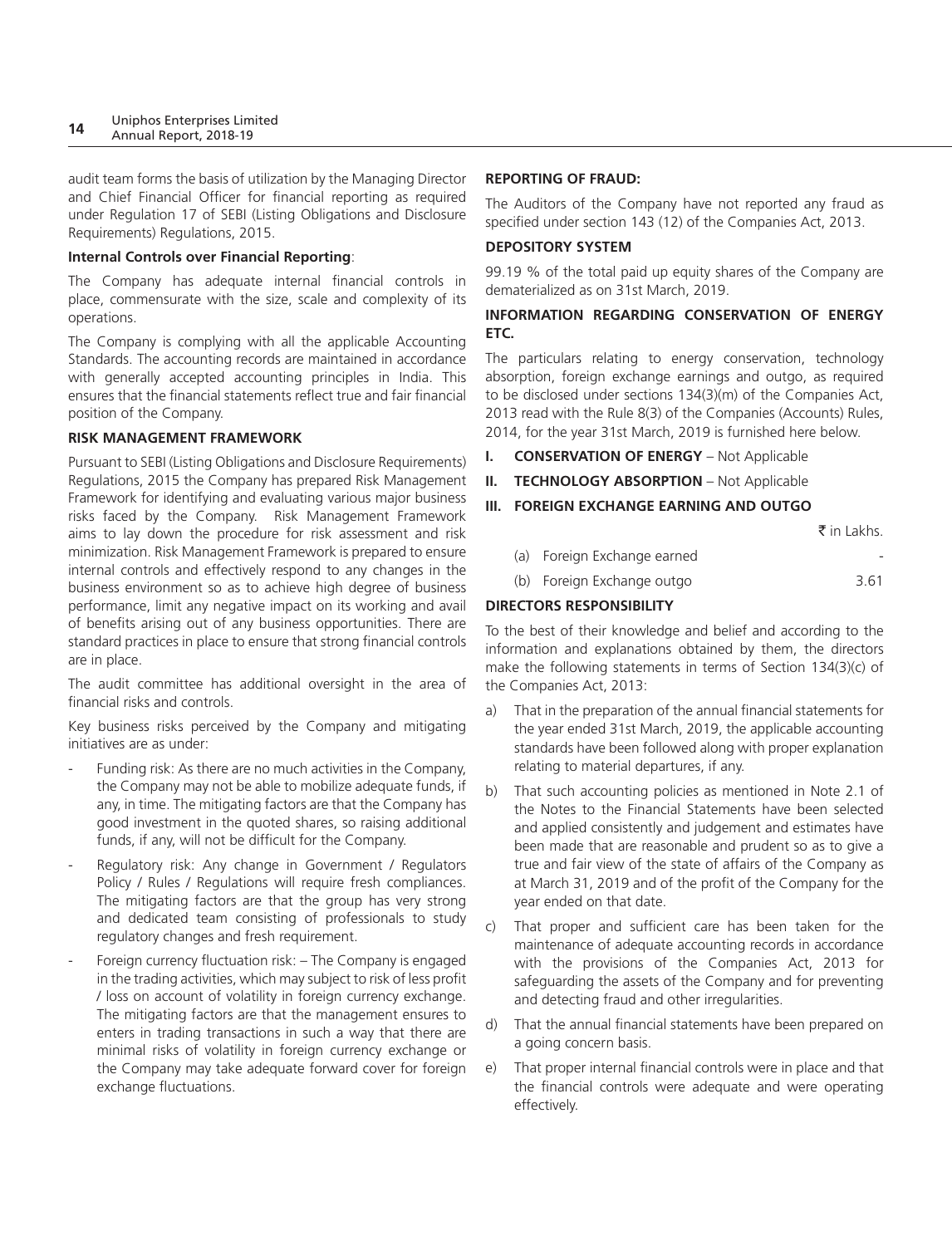| Notice of AGM | <b>Directors' Report</b><br>and its Annexures | Financial<br><b>Statements</b> |    |
|---------------|-----------------------------------------------|--------------------------------|----|
| $1 - 10$      | $11 - 32$                                     | 33-67                          | 15 |

f) That systems to ensure compliance with the provisions of all applicable laws were in place and were adequate and operating effectively.

#### **CORPORATE GOVERNANCE**

Your Company and its Board has been complying with Corporate Governance to the extent set out in this respect as a separate report, in pursuance of requirement of para C of Schedule V of SEBI (Listing Obligations and Disclosure Requirements) Regulations, 2015, as applicable. A Certificate from Auditors regarding compliance of the conditions of Corporate Governance as stipulated under para E of Schedule V SEBI (Listing Obligations and Disclosure Requirements) Regulations, 2015 is attached and forms integral part of this Report.

#### **COMPLIANCE WITH SECRETARIAL STANDARDS**

The Board of Directors state that applicable Secretarial Standards, i.e., SS-1 and SS-2, issued by the Institute of Companies Secretaries of India, relating to "Meetings of the Board of Directors" and "General Meetings" respectively, have been duly followed by the Company.

#### **DEALING WITH SECURITIES WHICH HAVE REMAINED UNCLAIMED**

Members are hereby informed that as per Regulation 39(4) read with Schedule VI of the SEBI (Listing Obligations and Disclosure Requirements) Regulations, 2015 the Company is in the process of sending reminders to those Members whose share certificates have remained unclaimed, to contact the Company immediately in the matter. The Registrar and Transfer Agent M/s. Link Intime India Pvt. Ltd. is in the process of compiling the data for unclaimed shares. The Company, now after following the prescribed procedure will dematerialize unclaimed shares which are retained with the Company. These shares would be held by the Company on behalf of the holders of such shares in an "Unclaimed Suspense Account" to be opened with a depository. At the end of seven years, hereof, these shares shall be transferred by the Company to the IEPF.

Members may note that the lawful claimant in respect of these shares will be able to claim such shares from the Company till such time they remain in the unclaimed suspense account as aforesaid.

#### **EXTRACT OF ANNUAL RETURN**

Pursuant to the Section 92(3) of the Companies Act, 2013 a copy of Annual Return has been placed on the website of the Company and the web link of such Annual Return is https://www.uelonline.com/investors.

#### **LISTING OF THE COMPANY'S EQUITY SHARES / GDR**

The Equity Shares of your Company continue to be listed at the BSE Ltd. and National Stock Exchange of India Ltd. The GDR continue to be listed at the Luxembourg Stock Exchange. There is no default in paying annual listing fees.

#### **SIGNIFICANT AND MATERIAL ORDERS PASSED BY THE REGULATORS OR COURTS**

There are no significant material orders passed by the Regulators / Courts which would impact the going concern status of the Company and its future operations.

#### **EVENTS AFTER BALANCE SHEET DATE**

There have been no material changes and commitments, affecting the financial position of the Company, which have occurred between the end of the financial year of the Company to which the balance sheet relates and the date of this Report.

#### **GENERAL**

No disclosure or reporting is required in respect of the following points as there were no transactions on these items or were not applicable to your Company during the year under review.

- a) The Company has no subsidiary as on 31st March, 2019;
- b) The Company has not accepted any deposits from public.
- c) Details about the policy developed and implemented by the Company on corporate social responsibility initiatives taken during the year.
- d) Disclosure as per Sexual Harassment of Women at Workplace (Prevention, Prohibition and Redressal) Act, 2013

#### **ACKNOWLEDGEMENT**

Your Directors are thankful to all the stakeholders and various government agencies and ministries for their continued support.

#### **CAUTIONARY STATEMENT**

Statements in the Director's Report and the Management Discussion and Analysis describing the Company's objectives, expectations or predictions, may be forward looking within the meaning of applicable securities laws and regulations. Actual results may differ materially from those expressed in the statement. Important factors that could influence the Company's operations include: changes in government policies and tax laws, economic development of the country and other factors which are material to the business operations of the Company.

Mumbai By Order of the Board of Directors 17th May, 2019 For **UNIPHOS ENTERPRISES LIMITED**

Registered Office:

| 11, G.I.D.C., Vapi,        |                                 |
|----------------------------|---------------------------------|
| Dist. Valsad, Gujarat,     | <b>Rajnikant Devidas Shroff</b> |
| Pin-396 195.               | Chairman & Managing Director    |
| CIN: L24219GJ1969PLC001588 | (DIN: 00180810)                 |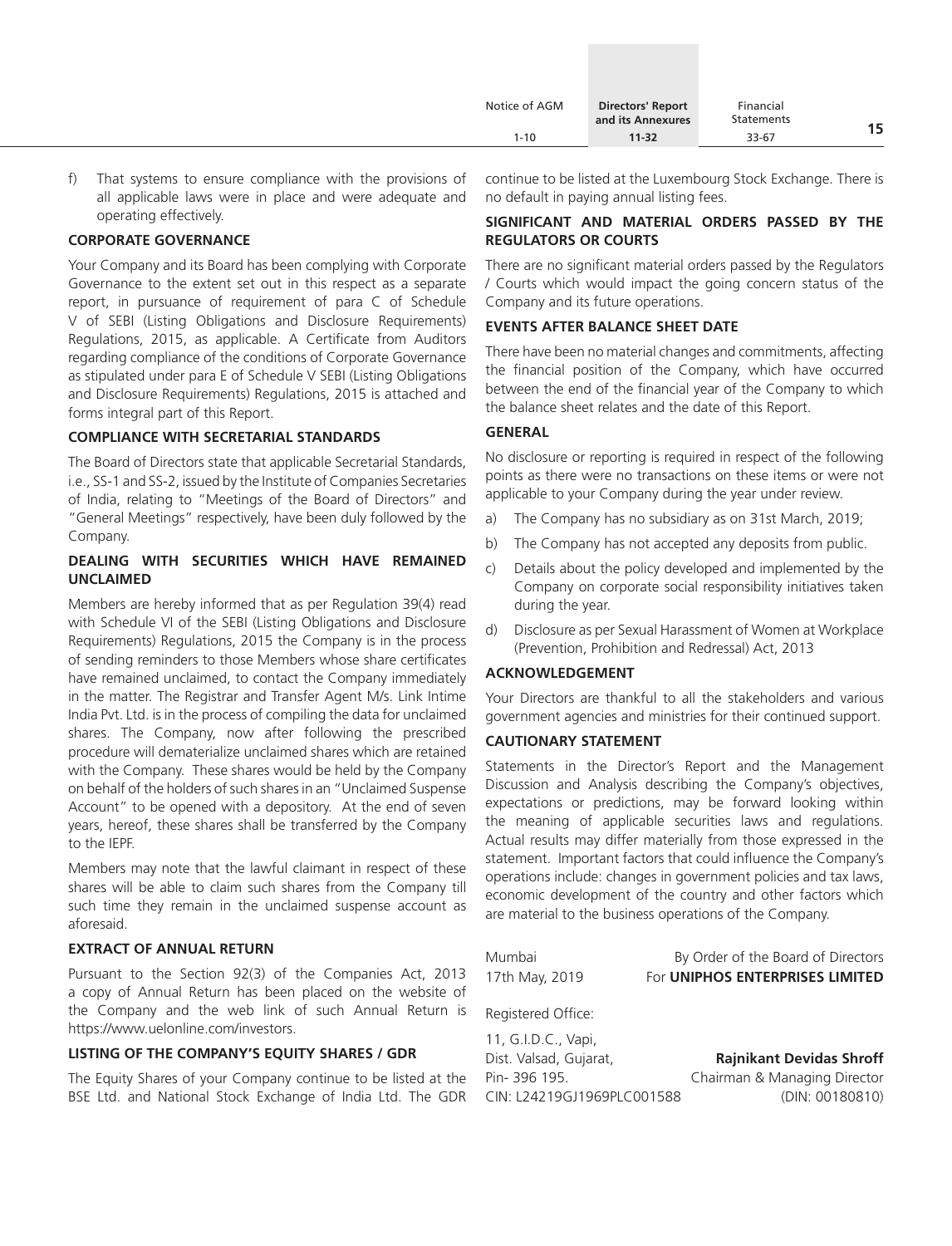#### **Annexure [1] to Board's Report**

#### **SECRETARIAL AUDIT REPORT**

#### **FORM NO. MR-3**

FOR THE FINANCIAL YEAR ENDED MARCH 31, 2019

[Pursuant to Section 204(1) of the Companies Act, 2013 and Rule No. 9 of the Companies (Appointment and Remuneration of Managerial Personnel) Rules, 2014]

To,

The Members,

Uniphos Enterprises Limited

We have conducted the secretarial audit of the compliance of applicable statutory provisions and the adherence to good corporate practices by Uniphos Enterprises Limited (hereinafter called the company). Secretarial Audit was conducted in a manner that provided us a reasonable basis for evaluating the corporate conducts/statutory compliances and expressing my opinion thereon.

Based on our verification of the company's books, papers, minute books, forms and returns filed and other records maintained by the company and also the information provided by the Company, its officers, agents and authorized representatives during the conduct of secretarial audit, We hereby report that in our opinion, the company has, during the audit period covering the financial year ended on March 31, 2019 complied with the statutory provisions listed hereunder and also that the Company has proper Board-processes and compliance mechanism in place to the extent, in the manner and subject to the reporting made hereinafter:

We have examined the books, papers, minute books, forms and returns filed and other records maintained by the Company for the financial year ended on March 31, 2019 according to the provisions of:

- 1) The Companies Act, 2013 (the Act) and the Rules made thereunder;
- 2) The Securities Contracts (Regulation) Act, 1956 ('SCRA') and the Rules made thereunder;
- 3) The Depositories Act, 1996 and the Regulations and bye-laws framed thereunder;
- 4) The following Regulations and Guidelines prescribed under the Securities and Exchange Board of India Act, 1992 ('SEBI Act'):
	- a) The Securities and Exchange Board of India (Substantial Acquisition of Shares and Takeovers) Regulations, 2011;
	- b) The Securities and Exchange Board of India (Prohibition of Insider Trading) Regulations, 2015;
	- c) The Securities and Exchange Board of India (Issue of Capital and Disclosure Requirements) Regulations, 2009, **Not Applicable**.
	- d) The Securities and Exchange Board of India (Issue and Listing of Debt Securities) Regulations, 2008, **Not Applicable**.
	- e) The Securities and Exchange Board of India (Listing Obligation and Disclosure Requirement), 2015.
- 5) Other Laws applicable to the Company;
	- a) Payment of Bonus Act, 1965, & Rules, 1965
	- b) Employees PF & Miscellaneous Provisions Act, 1952
	- c) Indian Contract Act, 1872
	- d) Payment of Gratuity Act, 1972
	- e) Sexual Harassment of Women at Workplace (Prevention, Prohibition and Redressal) Act, 2013
	- f) The States Shops and Establishments Act.

We have also examined compliance with the applicable clauses of the following:

a) Secretarial Standards issued by The Institute of Company Secretaries of India.

 During the period under review the Company has complied with the provisions of the Act, Rules, Regulations, Guidelines, Standards, etc. mentioned above.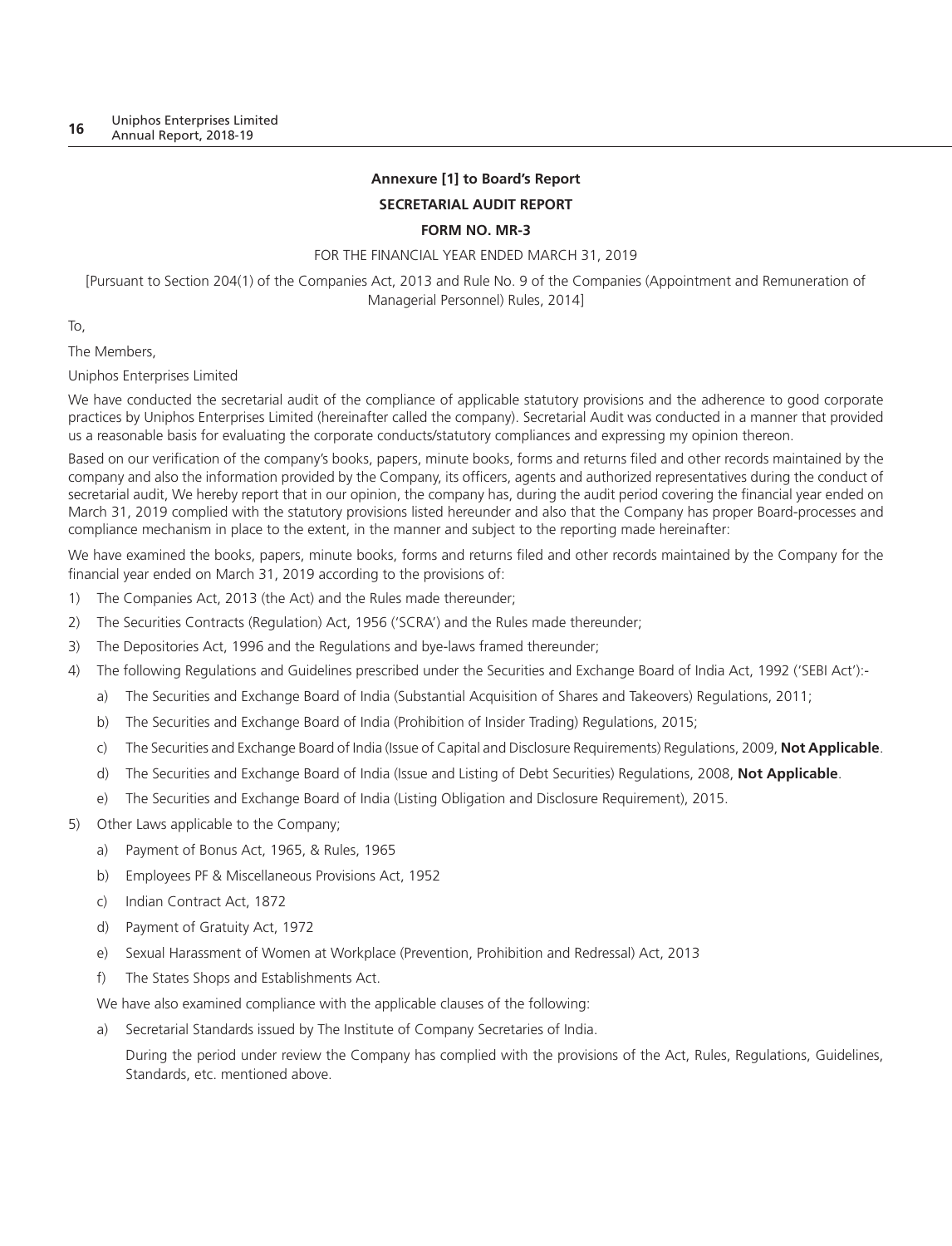| Notice of AGM | <b>Directors' Report</b><br>and its Annexures | Financial<br><b>Statements</b> | 47 |
|---------------|-----------------------------------------------|--------------------------------|----|
| 1-10          | $11 - 32$                                     | 33-67                          |    |

**We further report that** the Board of Directors of the Company is duly constituted with proper balance of Executive Directors, Non-Executive Directors and Independent Directors. There were no changes in the composition of the Board of Directors during the period under review.

Adequate notice is given to all directors to schedule the Board Meetings, agenda and detailed notes on agenda were sent at least seven days in advance, and a system exists for seeking and obtaining further information and clarifications on the agenda items before the meeting and for meaningful participation at the meeting.

Majority decision is carried through while the dissenting members' views are captured and recorded as part of the minutes. **All the decisions have been taken unanimously and with requisite majority/ unanimously in the General Meetings and there were no dissent recorded.**

**We further report that** there are adequate systems and processes in the Company commensurate with the size and operations of the Company to monitor and ensure compliance with applicable laws, rules, regulations and guidelines.

**We further report that** during the audit period, no specific event has taken place which has major bearing on the Company's affairs.

Date: 17th May, 2019 Place : Mumbai

**For M/s N L Bhatia & Associates Practising Company Secretaries UIN: P1996MH055800**

> **N. L. Bhatia Managing Partner** FCS: 1176 CP. No. 422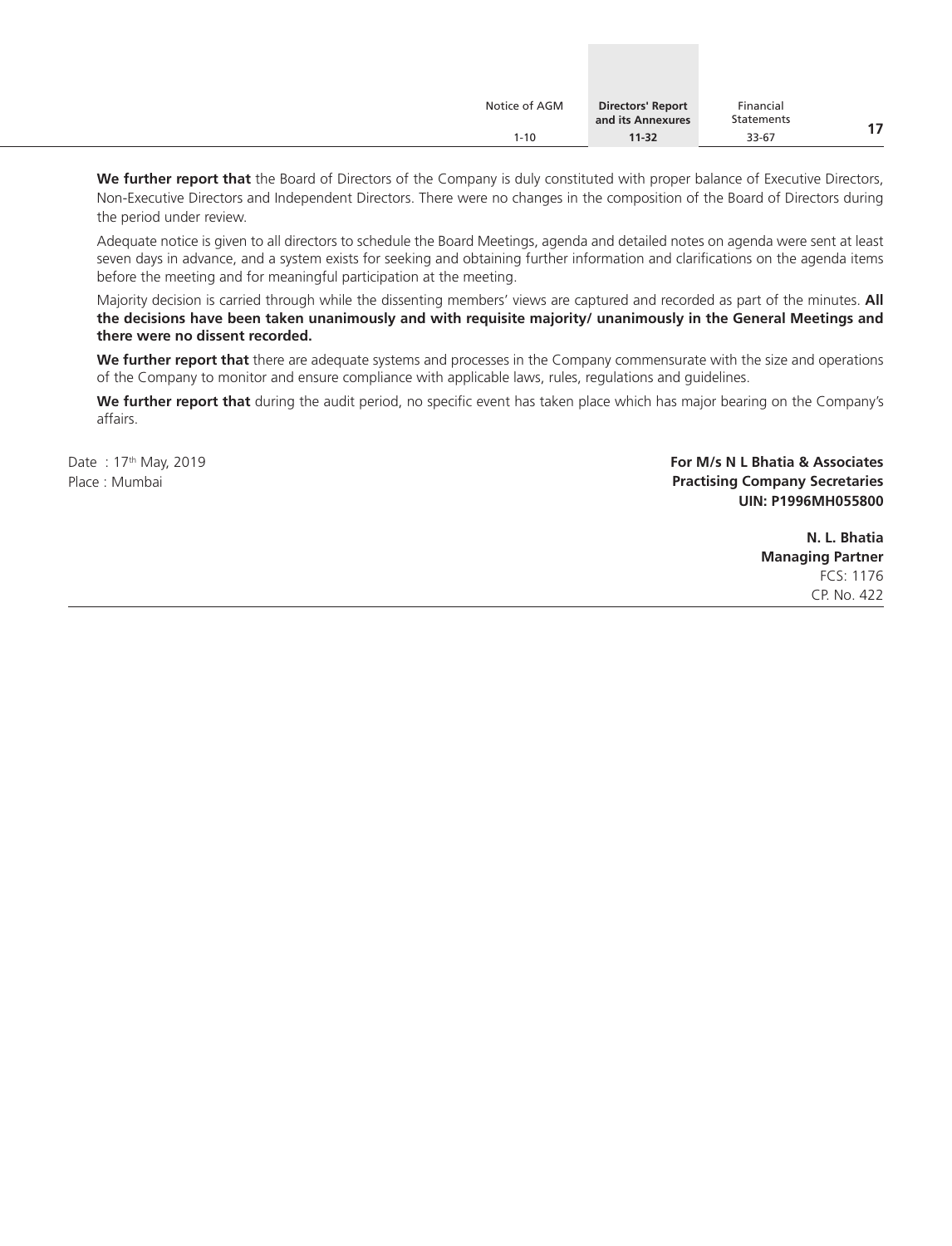#### To,

The Members

Uniphos Enterprises Limited

Our report of even date is to be read along with this letter.

Maintenance of Secretarial record is the responsibility of the management of the company.

Our responsibility is to express an opinion on these secretarial records based on our audit.

We have followed the audit practices and processes as were appropriate to obtain reasonable assurance about the correctness of the contents of the secretarial records. The verification was done on test basis to ensure that correct facts are reflected in secretarial records. We believe that the processes and practices , we followed provide a reasonable basis for our opinion

We have not verified the correctness and appropriate of financial records and Books of Accounts of the company.

Where ever require we have obtained the Management representation about the compliance of laws, rules and regulations and happening of events etc.

The compliance of the provisions of Corporate and other applicable laws, rules, regulations, standard is the responsibility of management. Our examination was limited to the verification of procedures on test basis.

The Secretarial Audit report is neither an assurance as to the future viability of the company nor the efficacy or effectiveness with which the management has conducted the affairs of the company.

Date: 17<sup>th</sup> May, 2019 Place: Mumbai

**For M/s N L Bhatia & Associates Practising Company Secretaries UIN: P1996MH055800**

> **N. L. Bhatia Managing Partner** FCS: 1176 CP. No. 422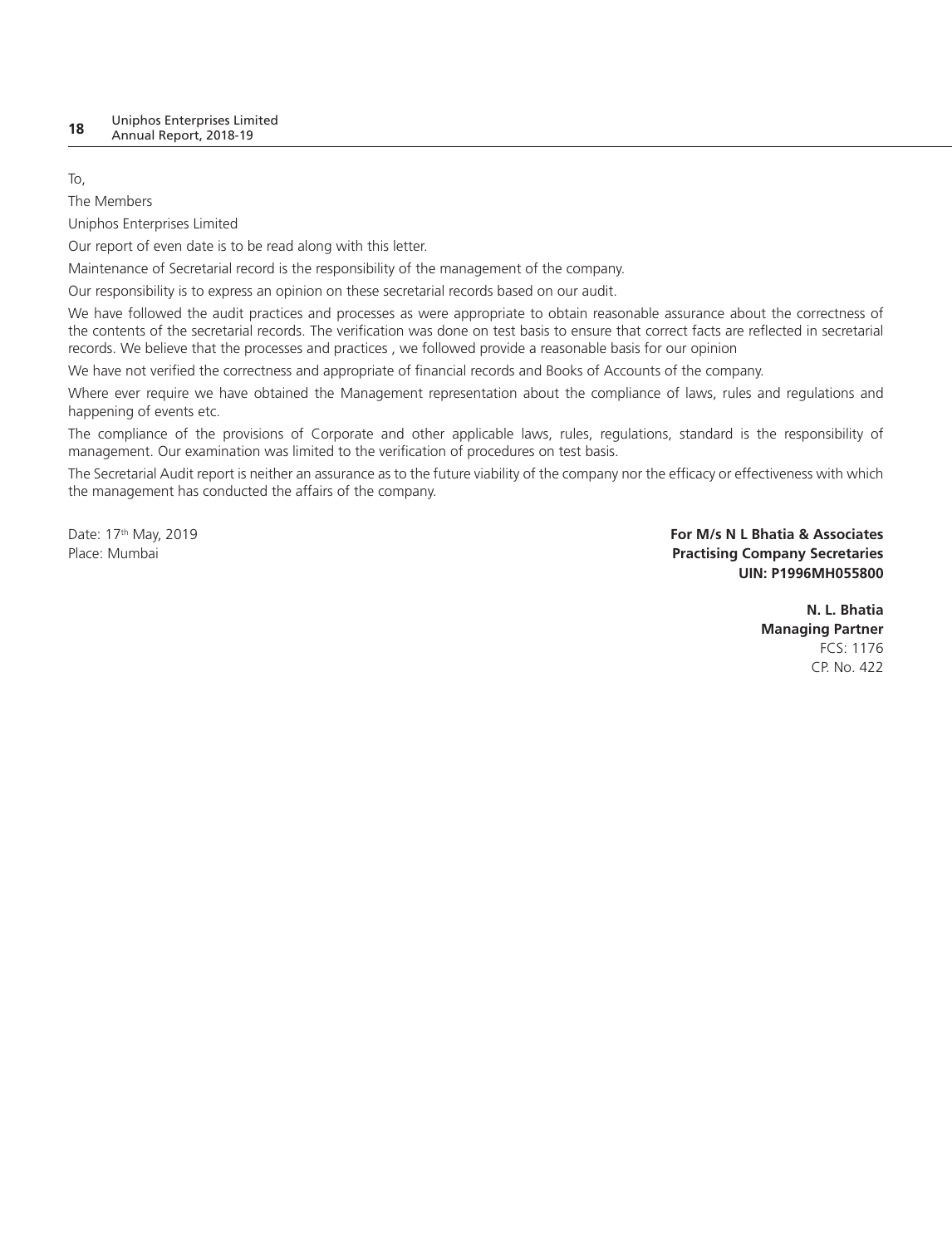| Notice of AGM | <b>Directors' Report</b><br>and its Annexures | Financial<br><b>Statements</b> |    |
|---------------|-----------------------------------------------|--------------------------------|----|
| $1 - 10$      | $11-32$                                       | 33-67                          | 19 |

### **Corporate Governance**

#### **1. Company's Philosophy on Code of Corporate Governance**

The Company's philosophy on Corporate Governance relates to providing maximum service to all its stakeholders. It intends to enhance shareholder value by undertaking the best possible Corporate Governance practices. A high standard of Corporate Governance is maintained by being transparent, accountable and being in continuous interaction with shareholders, employees, lending institutions, banks, governmental agencies and all the dealers.

The Company is conscious of the fact that the management and the employees need to work ethically to achieve success.

#### **2. Board of Directors**

The Board of Directors consists of 6 Directors.

During the year, four Board Meetings were held on 27th April, 2018, 31st July, 2018, 26th October, 2018 and 31st January, 2019.

| Name of the<br><b>Director</b>                       | Category                                          | <b>Attendance</b><br><b>Particulars</b> |                    | No. of other directorships and<br>Committee memberships/chairmanships* | No. of<br><b>Shares and</b>     |                                   |                                                                                |
|------------------------------------------------------|---------------------------------------------------|-----------------------------------------|--------------------|------------------------------------------------------------------------|---------------------------------|-----------------------------------|--------------------------------------------------------------------------------|
|                                                      |                                                   | <b>Board</b><br><b>Meeting</b>          | Last<br><b>AGM</b> | Other<br><b>Directorships</b>                                          | Committee<br><b>Memberships</b> | Committee<br><b>Chairmanships</b> | Convertible<br><b>Instruments</b><br>held by<br>non-<br>executive<br>directors |
| Mr. Rajnikant. Devidas<br>Shroff \$<br>DIN: 00180810 | Promoter and<br>Chairman and<br>Managing Director | 4                                       | Present            | 8                                                                      |                                 |                                   | N.A.                                                                           |
| Mrs. Sandra Rajnikant<br>Shroff \$<br>DIN: 00189012  | Promoter and<br>Non-Executive<br>Vice Chairman    | 2                                       | Present            | $\overline{7}$                                                         | $\mathbf{1}$                    |                                   | Nil                                                                            |
| Mr. Jaidev Rajnikant<br>Shroff \$<br>DIN: 00191050   | Promoter and<br>Non-Executive<br>Director         | 2                                       | Present            | 3                                                                      |                                 |                                   | Nil                                                                            |
| Mr. Arun Chandrasen<br>Ashar<br>DIN: 00192088        | Independent and<br>Non-Executive<br>Director      | 3                                       | Present            | $\overline{7}$                                                         | 3                               |                                   | 9,85,000                                                                       |
| Mr. Pradeep<br>Vedprakash Goval<br>DIN: 00008370     | Independent and<br>Non-Executive<br>Director      | $\overline{4}$                          | Absent             | 3                                                                      | 3                               |                                   | Nil                                                                            |
| Mrs. Swati Sandesh<br>Mayekar<br>DIN: 00245261       | Independent and<br>Non-Executive<br>Director      | $\overline{4}$                          | Absent             | 1                                                                      |                                 | 1                                 | 3,014                                                                          |

#### **Composition and other details of Directors are as follows:**

Notes: \* Excludes Directorship in private limited companies, foreign companies and companies under Section 8 of the Companies Act, 2013.

 \$ Mr. Rajnikant Devidas Shroff and Mrs. Sandra. Rajnikant Shroff are spouse of each other and father and mother respectively of Mr. Jaidev Rajnikant Shroff. Mr. Jaidev Rajnikant Shroff is son of Mr. Rajnikant Devidas Shroff and Mrs. Sandra Rajnikant Shroff.

The details of familiarization programmes imparted to Independent Directors have been disclosed on the Company's website www.uelonline.com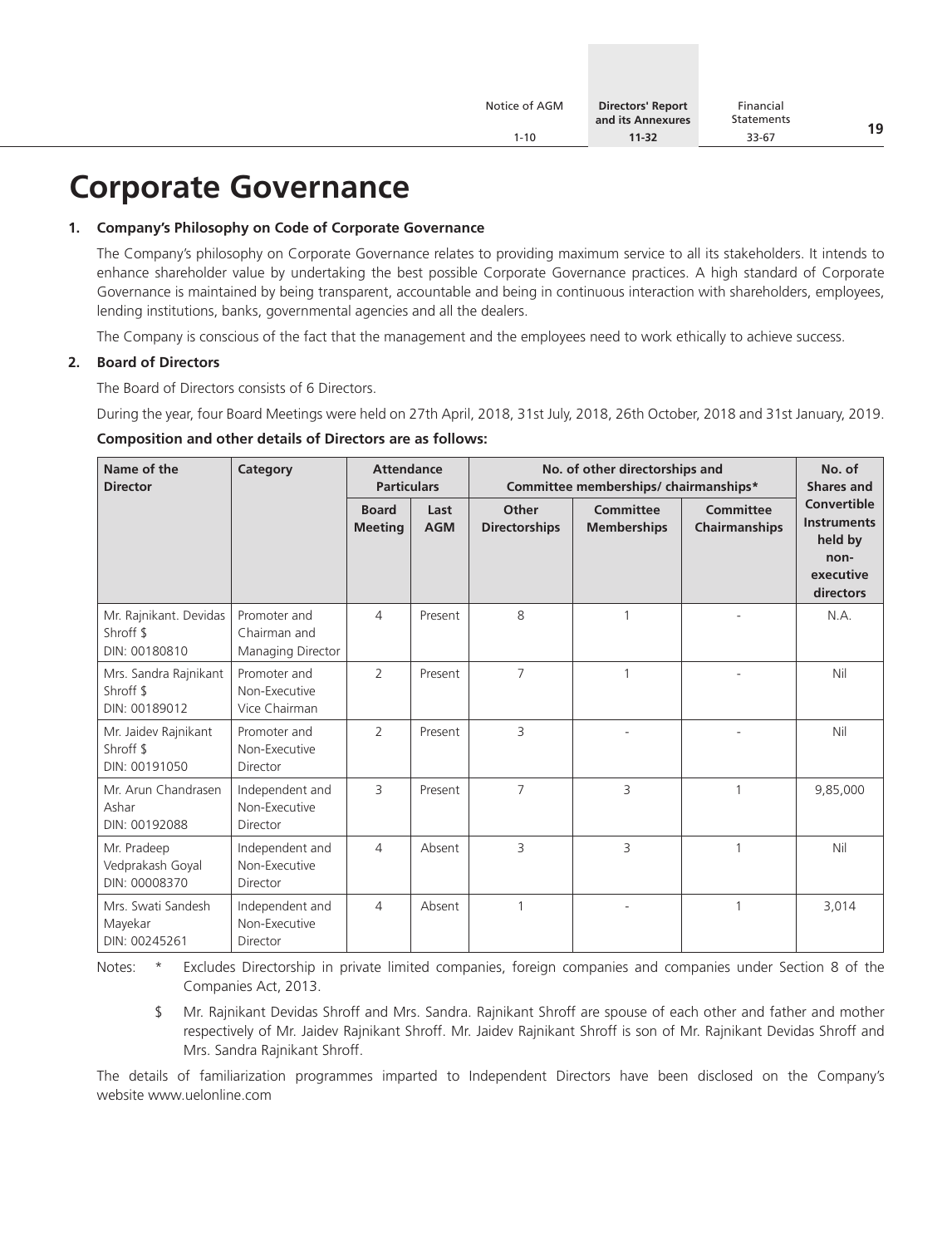#### **3. Audit Committee**

#### **Terms of reference:**

The terms of reference of Audit Committee are as per SEBI (Listing Obligations and Disclosure Requirements) Regulations, 2015 and Companies Act, 2013. The broad terms of reference of Audit Committee as adopted by the Board are as under:

- 1. Oversight of the Company's financial reporting process and the disclosure of its financial information to ensure that the financial statement is correct, sufficient and credible;
- 2. Recommendation for appointment, remuneration and terms of appointment of auditors of the Company;
- 3. Approval of payment to statutory auditors for any other services rendered by the statutory auditors;
- 4. Reviewing, with the management, the annual financial statements and auditor's report thereon before submission to the board for approval, with particular reference to:
	- a. Matters required to be included in the Director's Responsibility Statement to be included in the Board's report in terms of clause (c) of sub-section 3 of section 134 of the Companies Act, 2013;
	- b. Changes, if any, in accounting policies and practices and reasons for the same;
	- c. Major accounting entries involving estimates based on the exercise of judgment by the management;
	- d. Significant adjustments made in the financial statements arising out of audit findings;
	- e. Compliance with listing and other legal requirements relating to financial statements;
	- f. Disclosure of any related party transactions;
	- g. Modified opinion(s) in the draft audit report;
- 5. Reviewing, with the management, the quarterly financial statements before submission to the board for approval;
- 6. Reviewing, with the management, the statement of uses/application of funds raised through an issue (public issue, rights issue, preferential issue, etc.), the statement of funds utilised for purposes other than those stated in the offer document/ prospectus/notice and the report submitted by the monitoring agency monitoring the utilisation of proceeds of a public or rights issue, and making appropriate recommendations to the Board to take up steps in this matter;
- 7. Reviewing and monitoring the auditor's independence and performance, and effectiveness of the audit process;
- 8. Approval or any subsequent modification of transactions of the Company with related parties;
- 9. Scrutiny of inter-corporate loans and investments;
- 10. Valuation of undertakings or assets of the Company, wherever it is necessary;
- 11. Evaluation of internal financial controls and risk management systems;
- 12. Reviewing, with the management, performance of statutory and internal auditors and adequacy of the internal control systems;
- 13. Reviewing the adequacy of internal audit function, if any, including the structure of the internal audit department, staffing and seniority of the official heading the department, reporting structure coverage and frequency of internal audit;
- 14. Discussion with internal auditors of any significant findings and follow up there on;
- 15. Reviewing the findings of internal investigations by the internal auditors into matters where there is suspected fraud or irregularity or a failure of internal control systems of a material nature and reporting the matter to the Board;
- 16. Discussion with statutory auditors, before the audit commences, about the nature and scope of audit as well as post-audit discussion to ascertain any area of concern;
- 17. Looking into the reasons for substantial defaults in the payment to the depositors, debenture holders, shareholders (in case of non-payment of declared dividends) and creditors;
- 18. Reviewing the functioning of the Whistle Blower mechanism;
- 19. Approval of appointment of Chief Financial Officer after assessing the qualifications, experience and background, etc. of the candidate;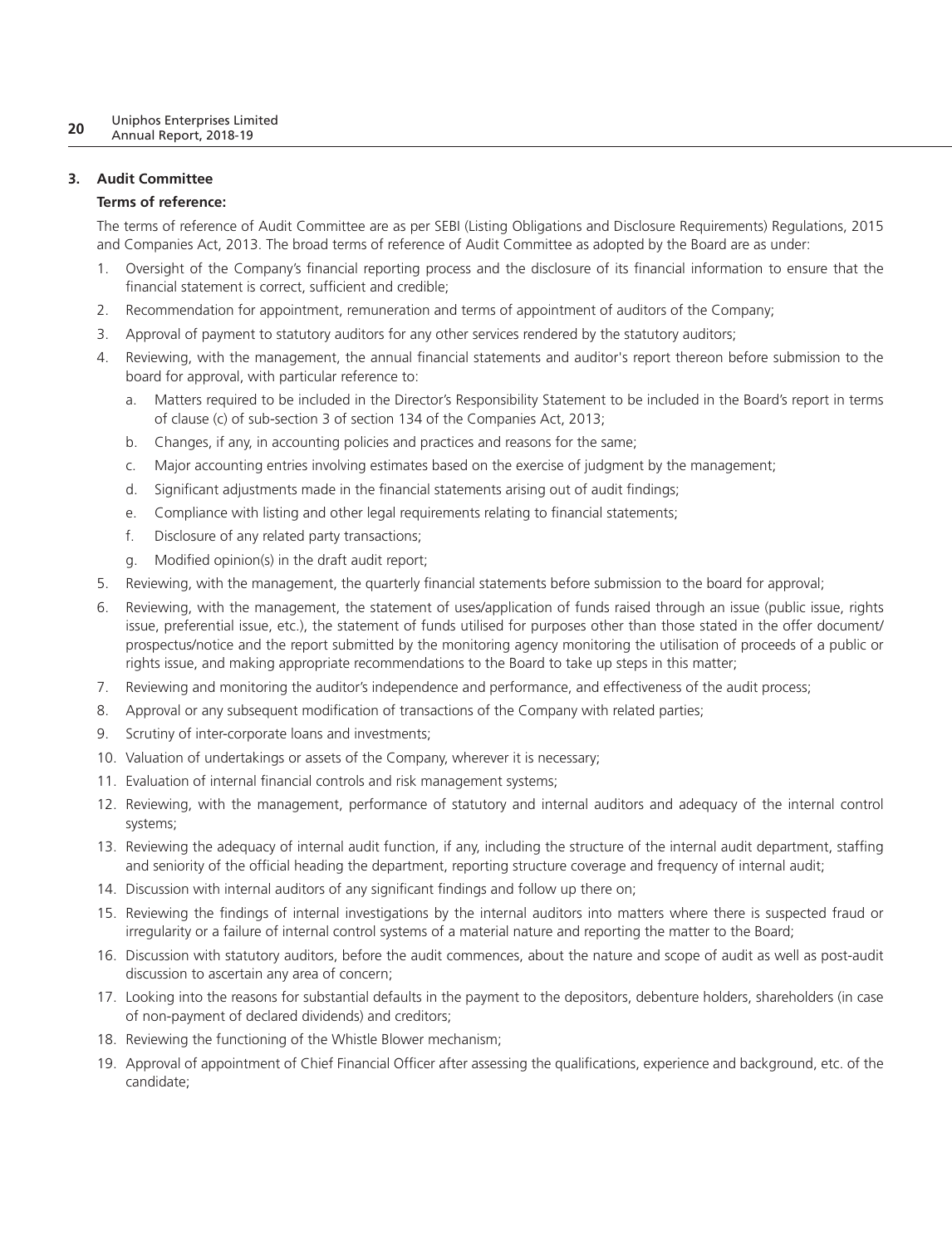| Notice of AGM | <b>Directors' Report</b><br>and its Annexures | Financial<br>Statements | $\mathbf{A}$ |
|---------------|-----------------------------------------------|-------------------------|--------------|
| $1 - 10$      | $11 - 32$                                     | $33 - 67$               |              |

20. Carrying out any other function as is mentioned in the terms of reference of the Audit Committee.

The Audit Committee shall also mandatorily review the following information:

- 1. Management discussion and analysis of financial condition and results of operations;
- 2. Statement of significant related party transactions (as defined by the Audit Committee), submitted by management;
- 3. Management letters/letters of internal control weaknesses issued by the statutory auditors;
- 4. Internal audit reports relating to internal control weaknesses; and
- 5. The appointment, removal and terms of remuneration of the Chief internal auditor shall be subject to review by the Audit Committee.
- 6. Statement of deviations:
	- (a) Quarterly statement of deviation(s) including report of monitoring agency, if applicable, submitted to Stock Exchange(s) in terms of Regulation 32(1) of SEBI (Listing Obligations and Disclosure Requirements) Regulations, 2015.
	- (b) Annual Statement of funds utilized for purposes other than those stated in the offer document/prospectus/notice in terms of Regulation 32(7) of SEBI (Listing Obligations and Disclosure Requirements) Regulations, 2015.

 The Board of the Company has constituted an Audit Committee, comprising three Independent and Non-Executive Directors. Four meetings of the Audit Committee were held on 28th April, 2018, 31st July, 2018, 26th October, 2018, and 31st January, 2019.

#### **Composition of members of Audit Committee is as follows:**

| Composition                       | Mr. Pradeep<br>Vedprakash Goyal | Mr. Arun Chandrasen<br>Ashar | Mrs. Swati Sandesh<br>Mayekar |
|-----------------------------------|---------------------------------|------------------------------|-------------------------------|
|                                   | Chairman                        |                              |                               |
| Meetings attended during the year |                                 |                              |                               |

 The constitution of Audit Committee also meets the requirements under Section 177 of the Companies Act, 2013. All the members of Audit Committee are financially literate and Mr. Pradeep Vedprakash Goyal who has accounting and financial management expertise has been nominated as the Chairman of the Audit Committee.

 The role and terms of reference stipulated by the Board to the Audit Committee covers areas specified in Part C of Schedule II of SEBI (Listing Obligations and Disclosure Requirements) Regulations, 2015 and Section 177 of the Companies Act, 2013 besides other terms as may be referred by the Board of Directors.

Mr. K. M. Thacker, Company Secretary acts as the Secretary to the Audit Committee.

#### **4. Nomination and Remuneration Committee**

#### **Terms of reference:**

The broad terms of reference of Nomination and Remuneration Committee of the Company are as under:

- 1. Formulation of the criteria for determining qualifications, positive attributes and independence of a Director and recommend to the Board a policy, relating to the remuneration of the Directors, key managerial personnel and other employees;
- 2. Formulation of criteria for evaluation of Independent Directors and the Board;
- 3. Devising a policy on diversity of Board of Directors;
- 4. Identifying qualified candidates for Directorship, who may be appointed in senior management in accordance with the criteria laid down, and recommend to the Board their appointment and removal.
- 5. Whether to extend or continue the terms of appointment of Independent directors, on the basis of report of performance evaluation of Independent Directors.

The Board of the Company has constituted a Nomination and Remuneration Committee, comprising three Independent and Non-Executive Directors viz. Mr. Pradeep Vedprakash Goyal, Chairman, Mr. Arun Chandrasen Ashar and Mrs. Swati Sandesh Mayekar.

No meeting of the Nomination and Remuneration Committee was held during the year.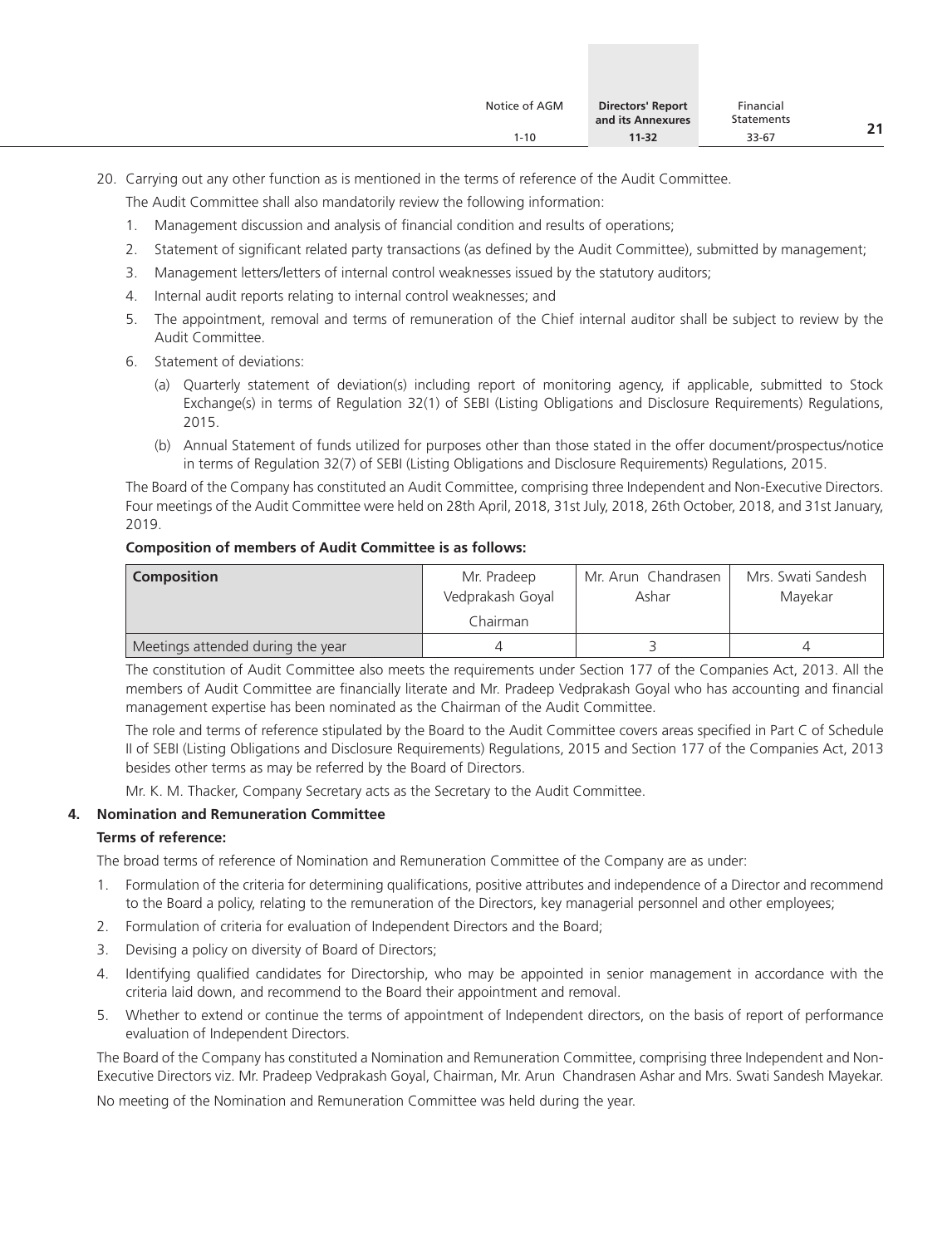#### **Performance evaluation criteria for independent director:**

Qualifications, meeting the independence criteria, observing ethical standards, integrity, exercise of responsibilities, safeguarding interest of all stakeholders, skills and knowledge updation, adhering to Company's Code of conduct, regular attendance and active participation at the meetings of the Company, maintaining confidentiality, transparency, assistance in implementing best corporate governance practices and absence of conflict of interest with business of the Company.

#### **5. Remuneration of Directors:**

The Board has, on the recommendation of the Nomination and Remuneration Committee, framed and adopted the policy for selection and appointment of Directors, senior management and their remuneration. The policy lays down criteria for selection of Directors and senior management such as expertise, experience and integrity of the Directors, independent nature of the Directors, personal and professional standing, diversity of the Board, etc. The remuneration policy lays down the entitlements of remuneration to Non-Executive Directors such as sitting fees, commission, if any, and other reimbursement. Remuneration, if any, to the Managing Director and other Executive Directors will consist of monthly salary, allowances, perquisites, bonus, commission and other retiral benefits. In respect of senior management, the remuneration will be based on the performance, working of the Company, targets achieved, KPI, industry benchmark and current compensation trends in the industry.

#### **Details of the remuneration to all the Directors for the year:**

No Director was paid salary and/or perquisites for the year ended 31st March, 2019.

The Company has paid the sitting fees for the year ended 31st March, 2019 to two Independent and Non-Executive Directors for attending Board Meetings, Audit Committee Meetings and Stakeholders Relationship Committee Meeting as follows:

Mr. Pradeep Vedprakash Goyal ₹ 70,000/- and Mrs. Swati Sandesh Mayekar ₹ 70,000/-.

The appointment of executive director is for a period of five years. The service agreement provides for a notice period of six months on either side. The Managing Director is appointed without any payment of remuneration.

#### **6. Stakeholders Relationship Committee**

The Board of the Company has constituted a Stakeholders Relationship Committee, comprising three Independent and Non-Executive Directors to look into the redressal of grievances of security holders including complaints related to transfer of shares, non-receipt of balance sheet, non-receipt of declared dividends. One meeting of the Stakeholders Relationship Committee was held on 31st January, 2019.

#### **Composition of members of Stakeholders Relationship Committee is as follows:**

| <b>Composition</b>               | Mr. Pradeep<br>Vedprakash Goyal<br>Chairman | Mr. Arun Chandrasen<br>Ashar | Mrs. Swati Sandesh<br>Mavekar |
|----------------------------------|---------------------------------------------|------------------------------|-------------------------------|
| Meeting attended during the year |                                             |                              |                               |

#### **Compliance Officer:**

Mr. K. M. Thacker – Company Secretary

The Company also has its separate shares transfer committee consisting of Mrs. Sandra Rajnikant Shroff and Mr. Arun Chandrasen Ashar, Directors and two other senior executives. This committee normally meets weekly to approve transfer of shares, issue of duplicate certificates, redressal of Stakeholders Grievances, among others. Share certificates submitted for dematerialization and request for dematerialization were also approved by the committee.

The total numbers of complaints received during the year under review were nine out of which eight complaints were addressed to the satisfaction of shareholders on or before 31st March, 2019 and one complaint was pending as on or before 31st March, 2019.

Three requests for transfers were pending for approval as on 31st March, 2019, out of which two were processed under objections on or before 23rd April, 2019 and one was approved and dealt with on 8th April, 2019.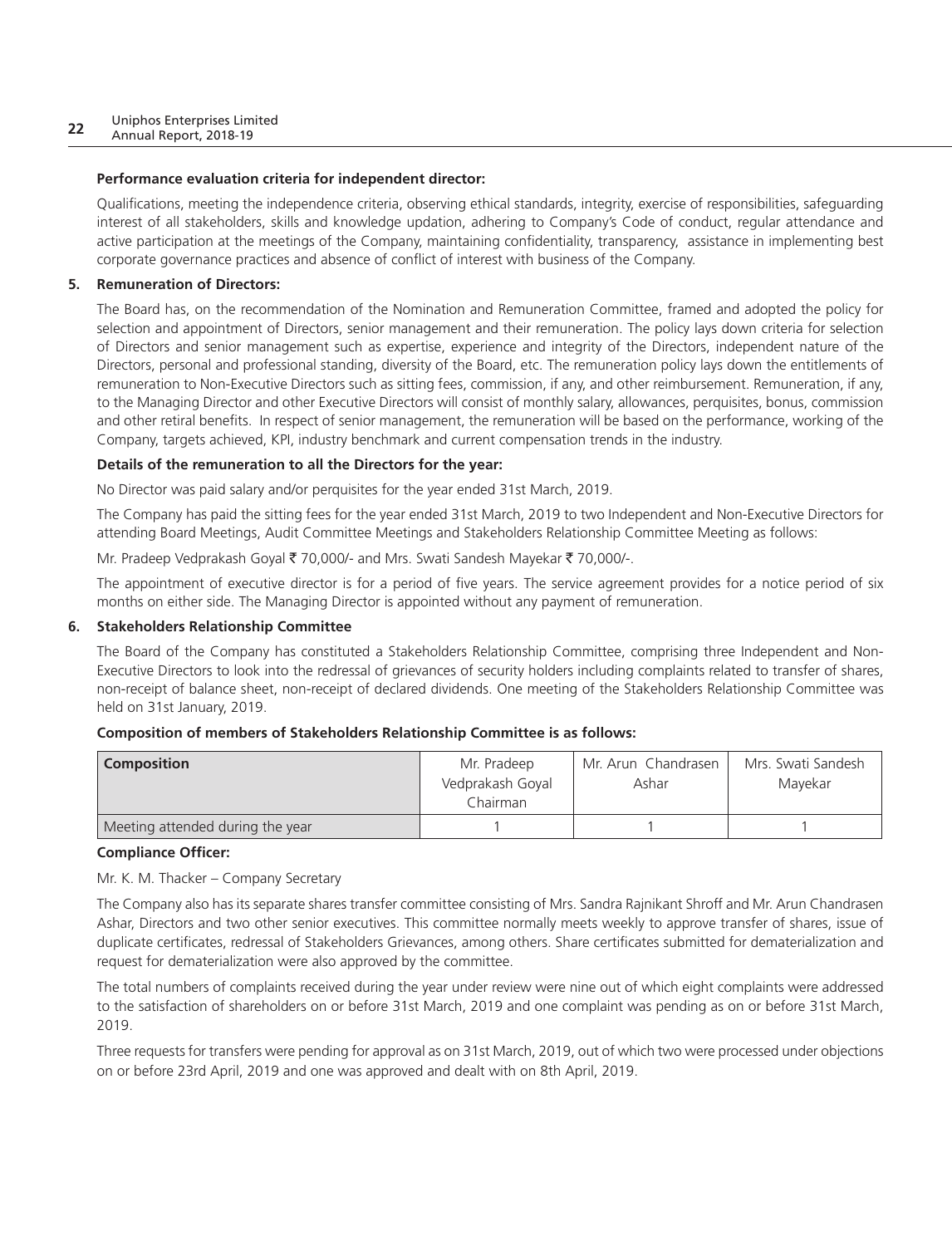|                                      | Notice of AGM | <b>Directors' Report</b><br>and its Annexures | Financial<br>Statements |  |
|--------------------------------------|---------------|-----------------------------------------------|-------------------------|--|
| 23<br>33-67<br>$11 - 32$<br>$1 - 10$ |               |                                               |                         |  |

#### **7. General Body Meetings**

#### **(A) Annual General Meetings:**

Location and time for last three Annual General Meetings were:

| Year    | <b>AGM</b> | <b>Location</b>                                | Date       | <b>Time</b> |
|---------|------------|------------------------------------------------|------------|-------------|
| 2015-16 | 47th AGM   | 11, G. I. D. C., Vapi,                         | 29/06/2016 | 9.00 a.m.   |
|         |            | Dist. Valsad, Gujarat-396 195.                 |            |             |
| 2016-17 | 48th AGM   | 11, G. I. D. C., Vapi,                         | 08/07/2017 | 9.00 a.m.   |
|         |            | Dist. Valsad, Gujarat-396 195.                 |            |             |
| 2017-18 | 49th AGM   | Hotel Green View Hall, National Highway No. 8, | 23/08/2018 | 10.00 a.m.  |
|         |            | Vapi, Dist. Valsad, Gujarat-396 195.           |            |             |

The following special resolutions were passed by the members during the last three Annual General Meetings:

2015-16

• No special resolution was passed at the 47th Annual General Meeting.

2016-17

• No special resolution was passed at the 48th Annual General Meeting.

2017-18

• One special resolution was passed to pursuant to Section 186, according consent of the Company to the Board of Directors of the Company to (i) give any loans to any person or other body corporate, or (ii) give any guarantees or to provide security in connection with a loan to any other body corporate or person, or (iii) acquire by way of subscription, purchase or otherwise, the securities of any other body corporate exceeding sixty percent of Company's paid up capital, free reserves and securities premium account or one hundred percent of its free reserves and securities premium account.

The following special resolutions were passed by the members at the Extra-Ordinary General Meeting of the members of the Company held on 22nd March, 2019.

- Continuation of Directorship by Mrs. Sandra Rajnikant Shroff (DIN: 00189012) as Non-Executive Director of the Company, liable to retire by rotation.
- Approval, pursuant to section 185 of the Companies Act, 2013, of loans, Guarantee or Securities in connection with any loan taken by any person in whom any Director of the Company is interested.

Details of resolution passed through postal ballot, the persons who conducted the postal ballot exercise and details of voting pattern

2018-19

- No resolution, pursuant to Section 110 of the Companies Act, 2013 read with Companies (Management & Administration) Rules, 2014, was passed through Postal Ballot during the year.
- None of the resolutions, pursuant to Section 110 of the Companies Act, 2013 read with Companies (Management & Administration) Rules, 2014, are proposed to be passed in the ensuing Annual General Meeting which require passing a special resolution through Postal Ballot.

#### **8. Means of communication**

The quarterly and annual results are published by the Company in the English and Gujarati editions of the The Financial Express/ Western Times and are also displayed on the corporate website, **www.uelonline.com**. The Company's website also contains a separate dedicated section called 'Investors' wherein shareholder related information like the Annual Report of the Company, shareholding pattern among others, are available. Official news releases are sent to the Stock Exchanges at BSE Ltd. and National Stock Exchange of India Ltd., where the equity shares of the Company are listed. During the year, no presentations were made to analysts or Institutional Investors.

The Management Discussion and Analysis (MD&A) forms a part of the annual report.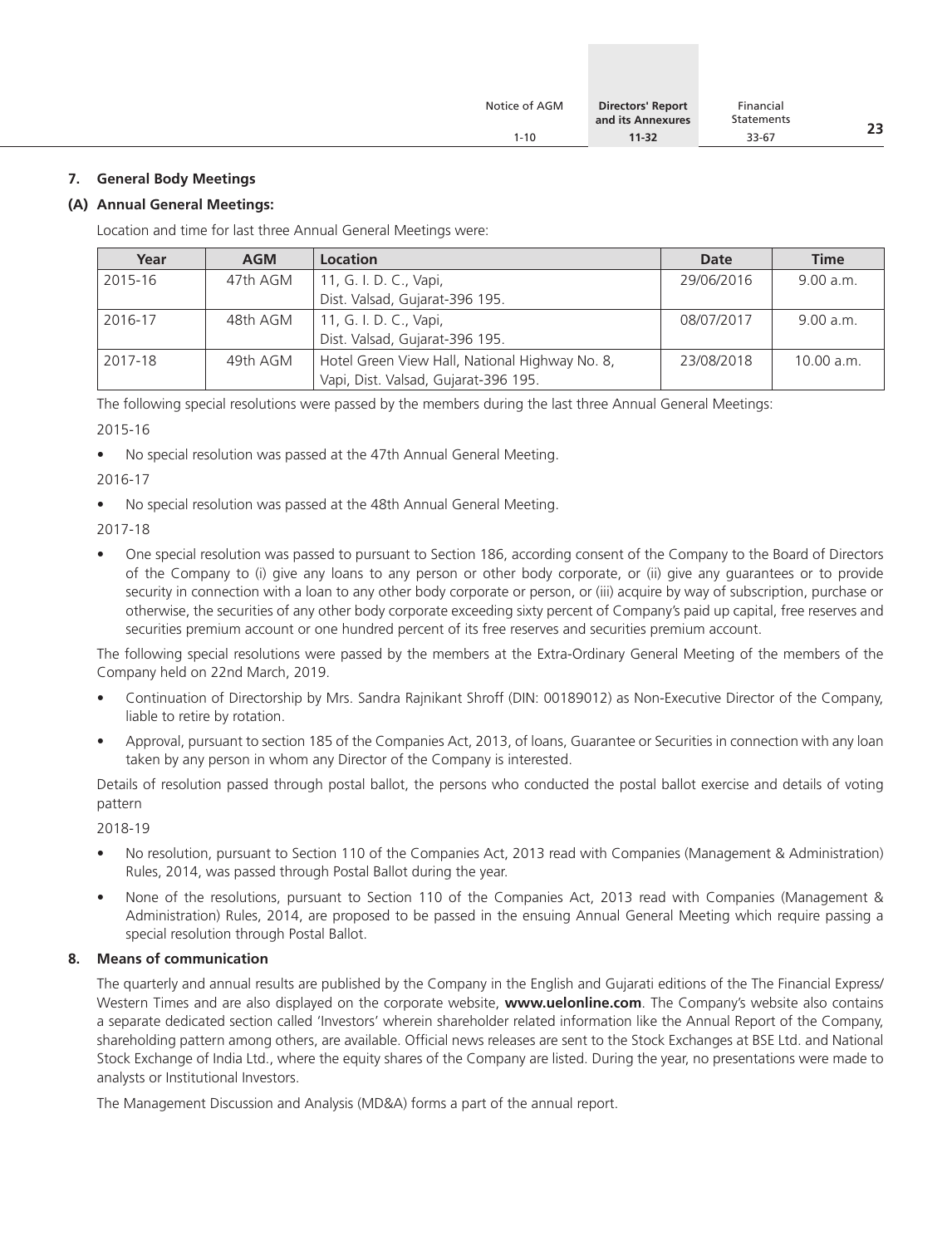**9. General Shareholder Information**

### **9.1. Annual General Meeting** - Date **:** 20th September, 2019 at 10.00 a.m.

- Venue **:** C/o. UPL Ltd., 11, G.I.D.C., Vapi, Dist. Valsad, Gujarat, Pin- 396 195. **9.2. Financial calendar : Annual General Meeting** – 20th September, 2019 Results for quarter ending June 30th, 2019 - **On or before 14th August, 2019** Results for quarter ending September 30th, 2019 **- On or before 14th November, 2019** Results for quarter ending December 31st, 2019 **- On or before 14th February, 2020** Results for quarter/ year ending March 31st, 2020 **- Last week of April, 2020/May 2020**. **9.3. Dividend payment date :** Not Applicable 9.4. (a) Listing of Equity Shares on: **Stock Exchanges at (b) Listing of GDR on the Stock : Exchange at :** BSE Limited, Phiroze Jeejeebhoy Towers, Dalal Street, MUMBAI - 400 001 and National Stock Exchange of India Ltd. Exchange Plaza, C/1, Block G, Bandra Kurla Complex, Bandra (East), MUMBAI 400 051 Luxembourg Stock Exchange

The Company has paid the Annual Listing Fee to each of the Stock Exchanges.

**9.5. a) Security code/Symbol : BSE Ltd. :** 500429

**National Stock Exchange of India Ltd.** : UNIENTER

**b) ISIN Number : in NSDL & CDSL :** INE037A01022 **for Equity Shares**

#### **9.6. Stock Market Data**

| <b>MONTH</b>    | <b>BSE Ltd. (BSE)</b><br><b>Month's High</b><br><b>Month's Low</b> |              | <b>National Stock Exchange of</b><br>India Ltd. (NSE) |                    |  |
|-----------------|--------------------------------------------------------------------|--------------|-------------------------------------------------------|--------------------|--|
|                 |                                                                    |              | <b>Month's High</b>                                   | <b>Month's Low</b> |  |
|                 | Price (In $\bar{z}$ )                                              | Price (In ₹) | Price (In ₹)                                          | Price (In ₹)       |  |
| April, 2018     | 95.00                                                              | 81.50        | 91.35                                                 | 79.20              |  |
| May, 2018       | 89.00                                                              | 78.00        | 87.25                                                 | 77.10              |  |
| June, 2018      | 82.95                                                              | 75.00        | 83.20                                                 | 75.00              |  |
| July, 2018      | 87.80                                                              | 74.00        | 88.75                                                 | 73.90              |  |
| August, 2018    | 91.00                                                              | 77.75        | 88.70                                                 | 78.05              |  |
| September, 2018 | 131.60                                                             | 81.20        | 132.25                                                | 81.10              |  |
| October, 2018   | 96.75                                                              | 84.20        | 96.75                                                 | 86.25              |  |
| November, 2018  | 99.00                                                              | 88.00        | 98.75                                                 | 85.70              |  |
| December, 2018  | 110.00                                                             | 85.10        | 109.40                                                | 88.15              |  |
| January, 2019   | 111.30                                                             | 84.00        | 109.05                                                | 82.20              |  |
| February, 2019  | 100.30                                                             | 88.15        | 100.00                                                | 88.00              |  |
| March, 2019     | 118.00                                                             | 96.50        | 116.70                                                | 94.65              |  |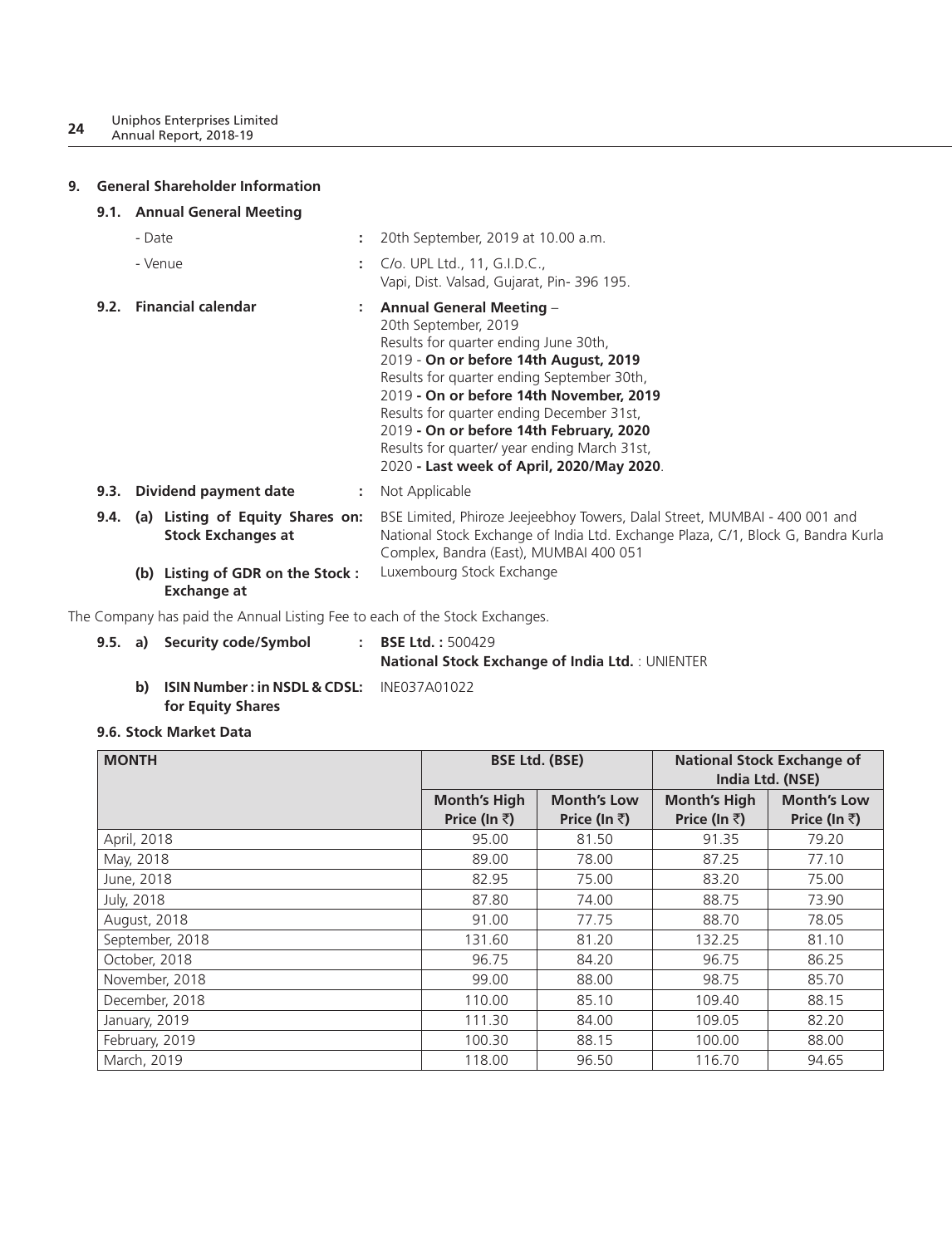| Notice of AGM | <b>Directors' Report</b><br>and its Annexures | Financial<br>Statements |    |
|---------------|-----------------------------------------------|-------------------------|----|
| $1 - 10$      | $11 - 32$                                     | 33-67                   | 25 |

**9.7. Share price performance in comparison to broad-based indices – BSE Sensex.**

 **UEL closing share price performance relative to BSE Sensex based on share price during the year.**



#### **9.8. Registrar and Transfer Agents :**

(Share transfer and communication regarding share certificate, dividends and change of address).

Also, for the benefit of the Shareholders, the documents will continue to be accepted at the Secretarial Department of the Company:

Link Intime India Pvt. Ltd.

Unit : Uniphos Enterprises Limited

C-101, 247, Park, LBS Marg, Vikhroli (West), Mumbai 400 083.

Uniphos Enterprises Limited Secretarial Department Uniphos House, C. D. Marg, 11th Road, Madhu Park, Khar (West), Mumbai 400 052

**9.9. Share Transfer System :** Presently, the share transfers which are received in the physical form are processed and the share certificates returned within a period of 15 days from the date of receipt subject to the documents being valid and complete in all respects

#### **9.10. Distribution of shareholdings as on 31st March, 2019:**

| Shareholding of Nominal Value of (₹) | <b>Shareholders</b> |            | <b>Share Amount</b> |            |
|--------------------------------------|---------------------|------------|---------------------|------------|
|                                      | <b>Numbers</b>      | % of Total | In $(\bar{z})$      | % of Total |
|                                      |                     | Nos.       |                     | Amt.       |
| $1 - 1,000$                          | 9879                | 81.87      | 3040170             | 2.19       |
| $1,001 - 2,000$                      | 1198                | 9.93       | 1781366             | 1.28       |
| $2,001 - 4,000$                      | 487                 | 4.03       | 1467452             | 1.06       |
| $4,001 - 6,000$                      | 148                 | 1.23       | 742196              | 0.53       |
| $6,001 - 8,000$                      | 68                  | 0.56       | 489866              | 0.35       |
| $8.001 - 10.000$                     | 63                  | 0.52       | 594194              | 0.43       |
| $10,001 - 20,000$                    | 111                 | 0.92       | 1630040             | 1.17       |
| 20,001 and above                     | 113                 | 0.94       | 129346414           | 92.99      |
| <b>Total</b>                         | 12067               | 100        | 139091698           | 100        |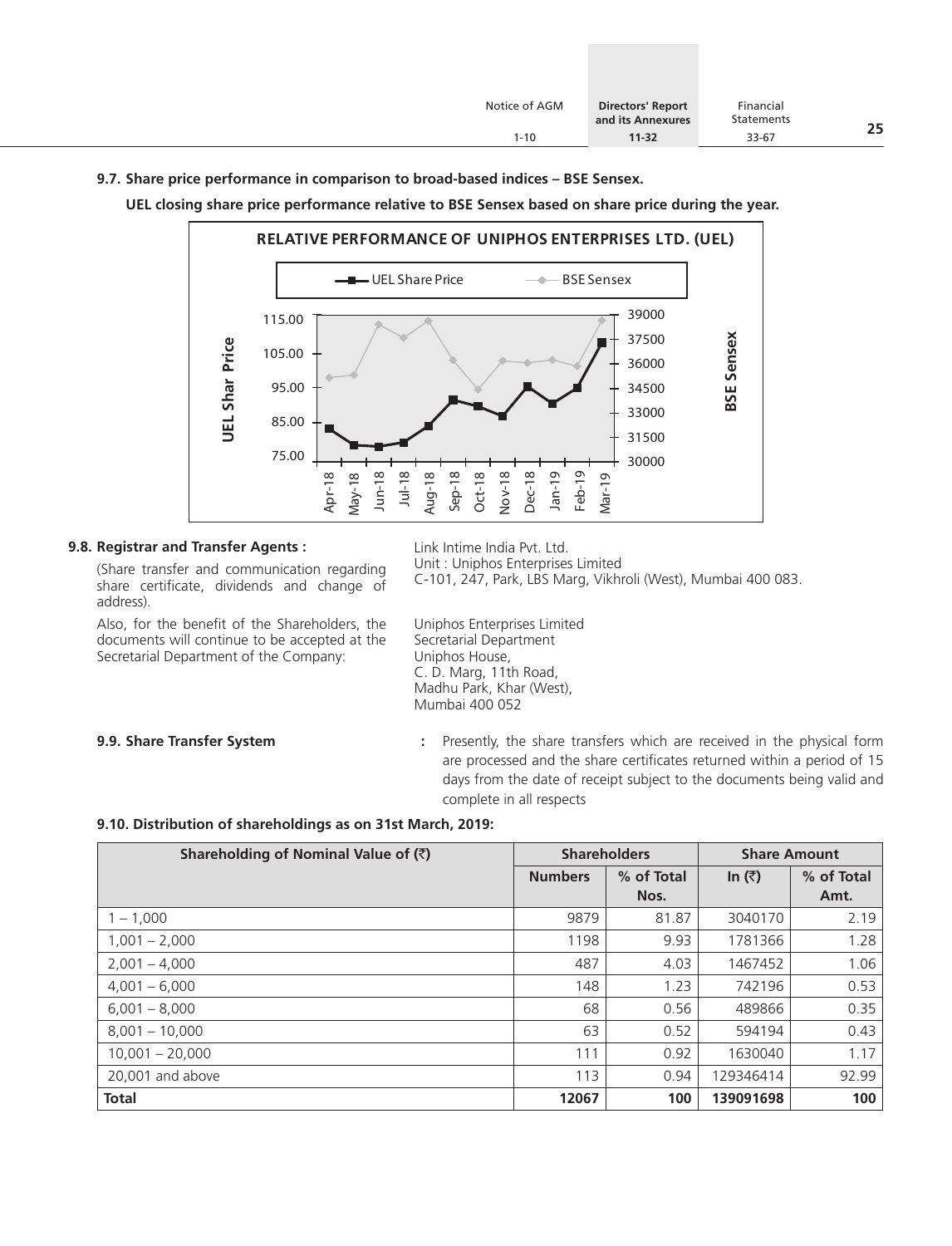#### **9.11. Shareholding pattern as on 31st March, 2019:**



**9.12. Dematerialisation of shares :** 99.19% of the outstanding equity shares have been dematerialised up to 31st March, 2019. Trading in Equity Shares of the Company is permitted only in dematerialised form w.e.f. 17th January, 2000 as per notification issued by the Securities and Exchange Board of India (SEBI).

#### **Liquidity:**

Relevant data for the **average daily turnover** for the financial year 2018 – 2019 is given below:

|                     | <b>BSE Ltd.</b> | <b>National Stock Exchange</b><br>of India Ltd. | <b>BSE+NSE</b> |
|---------------------|-----------------|-------------------------------------------------|----------------|
|                     | (BSE)           | (NSE)                                           |                |
| In number of shares | 4.920           | 17.983                                          | 22,903         |

(Source: This information is compiled from the data available from the websites of BSE and NSE)

| 9.13. | Outstanding GDR/Warrants and their:<br>conversion dates and their likely impact<br>on the equity | Outstanding GDRs as on 31st March, 2019 represent 26962 shares<br>(0.04%). There are no further outstanding instruments, which are<br>convertible into equity in the future.                                                                                                                                       |
|-------|--------------------------------------------------------------------------------------------------|--------------------------------------------------------------------------------------------------------------------------------------------------------------------------------------------------------------------------------------------------------------------------------------------------------------------|
| 9.14. | Commodity price risk or Foreign:<br><b>Exchange Risk and Hedging activities</b>                  | Not Applicable                                                                                                                                                                                                                                                                                                     |
| 9.15. | <b>Plant locations</b>                                                                           | The Company has no manufacturing unit.                                                                                                                                                                                                                                                                             |
|       | 9.16. Address for Correspondence                                                                 |                                                                                                                                                                                                                                                                                                                    |
| (i)   | Investor correspondence                                                                          | For Shares held in Physical Form<br>Link Intime India Pvt. Ltd.<br>Unit: Uniphos Enterprises Limited<br>C-101, 247, Park, LBS Marg,<br>Vikhroli (West), Mumbai 400 083.<br>Telephone No(s): 91-22-49186270<br>Fax No.: 91-22-49186060<br>E-mail id: rnt.helpdesk@linkintime.co.in<br>Website: www.linkintime.co.in |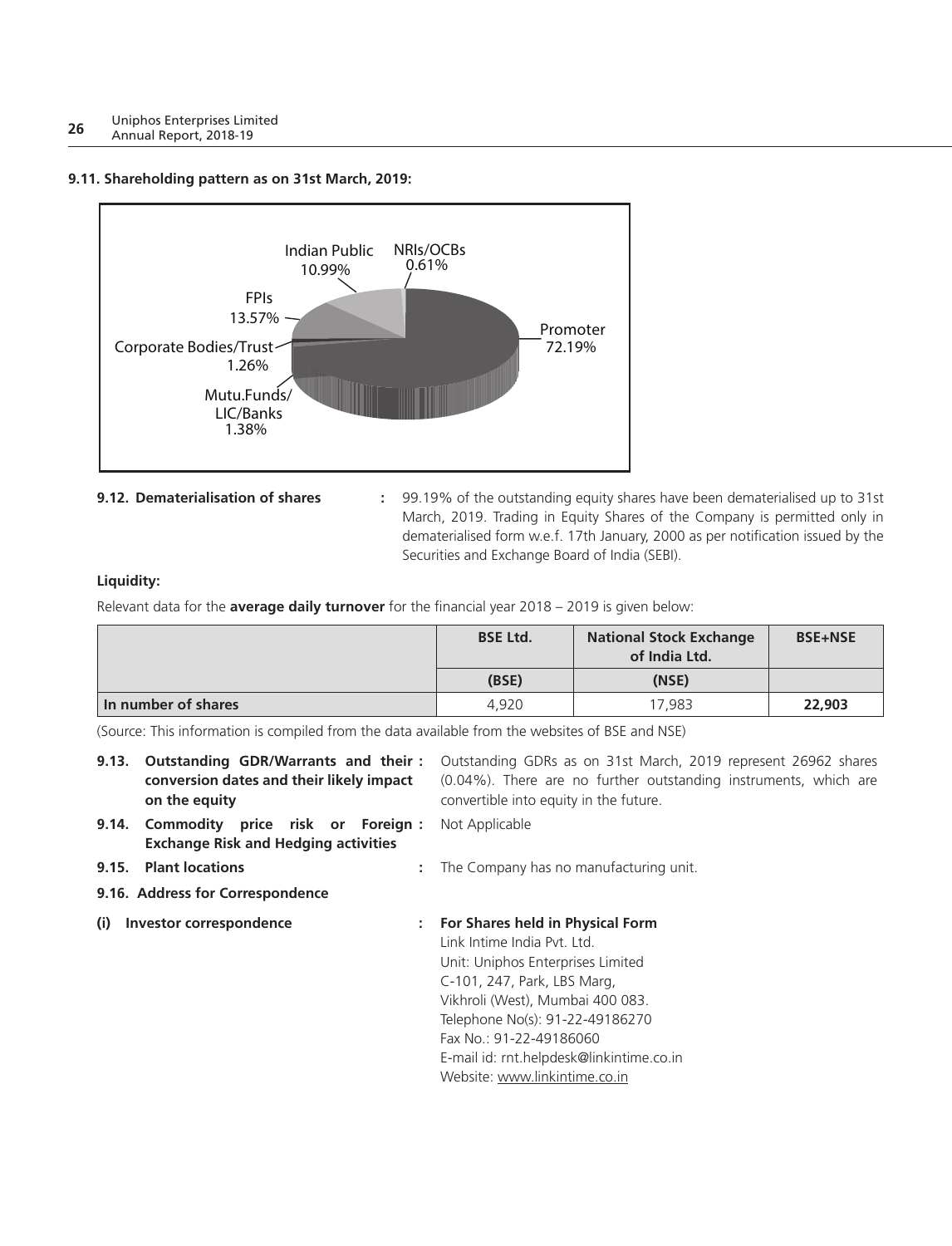| Notice of AGM | <b>Directors' Report</b><br>and its Annexures | Financial<br>Statements |    |
|---------------|-----------------------------------------------|-------------------------|----|
| $1 - 10$      | $11 - 32$                                     | 33-67                   | 27 |
|               |                                               |                         |    |

|                                                                  | Also, for the benefit of the Shareholders, the documents will continue to<br>be accepted at the following office of the Company:<br>Uniphos Enterprises Limited<br>Secretarial Department<br>Uniphos House,<br>C. D. Marg, 11th Road,<br>Madhu Park<br>Khar (West), Mumbai 400 052.<br>Telephone No.: 91-22-26468009/10 |
|------------------------------------------------------------------|-------------------------------------------------------------------------------------------------------------------------------------------------------------------------------------------------------------------------------------------------------------------------------------------------------------------------|
|                                                                  | For Shares held in Demat form<br>To the Depository Participant(s)                                                                                                                                                                                                                                                       |
| (ii) Any query on Annual Report                                  | Mr. K. M. Thacker, Company Secretary<br>Uniphos Enterprises Limited<br>Secretarial Department<br>Uniphos House, C. D. Marg,<br>Madhu Park, Khar (West), Mumbai 400 052.<br>E-mail: thackerkm@uniphos.com                                                                                                                |
| (iii) Exclusive e-mail ID of the grievance<br>redressal division | uel.investors@uniphos.com<br>÷.                                                                                                                                                                                                                                                                                         |
|                                                                  |                                                                                                                                                                                                                                                                                                                         |

#### **(iv) Corporate website :** www.uelonline.com

#### **10. Other Disclosures:**

**(a) Disclosures on materially significant related party transactions that may have potential conflict with the interests of the Company at large.**

 During the year, the Company had no materially significant related party transactions, which were considered to have potential conflict with the interests of the Company at large.

#### **(b) Details of non-compliance by the Company, penalties, strictures imposed on the Company by Stock Exchanges or SEBI, or any statutory authority, on any matter related to capital markets, during the last three years.** None.

#### **(c) Details of establishment of vigil mechanism, whistle Blower Policy and affirmation that no personnel has been denied access to the audit committee.**

 The Company has devised an effective whistle blower mechanism enabling stakeholders, including individual employees and their representative bodies, to communicate their concerns about illegal or unethical practices freely. The Company has also established a vigil mechanism for directors and employees to report concerns about unethical behaviour, actual or suspected fraud or violation of the company's code of conduct or ethics policy and placed on the website of the Company www.uelonline.com and no personnel has been denied access to the audit committee.

#### **(d) Details of compliance with mandatory requirements and adoption of the non-mandatory requirements.**

#### **Mandatory Requirements**

 The Company has complied with the mandatory requirements of para C(10)(d) of Schedule V of SEBI (Listing Obligations and Disclosure Requirements) Regulation, 2015.

**(e) Policy on dealing with related party transaction has been disclosed on the Company's website www.uelonline.com.**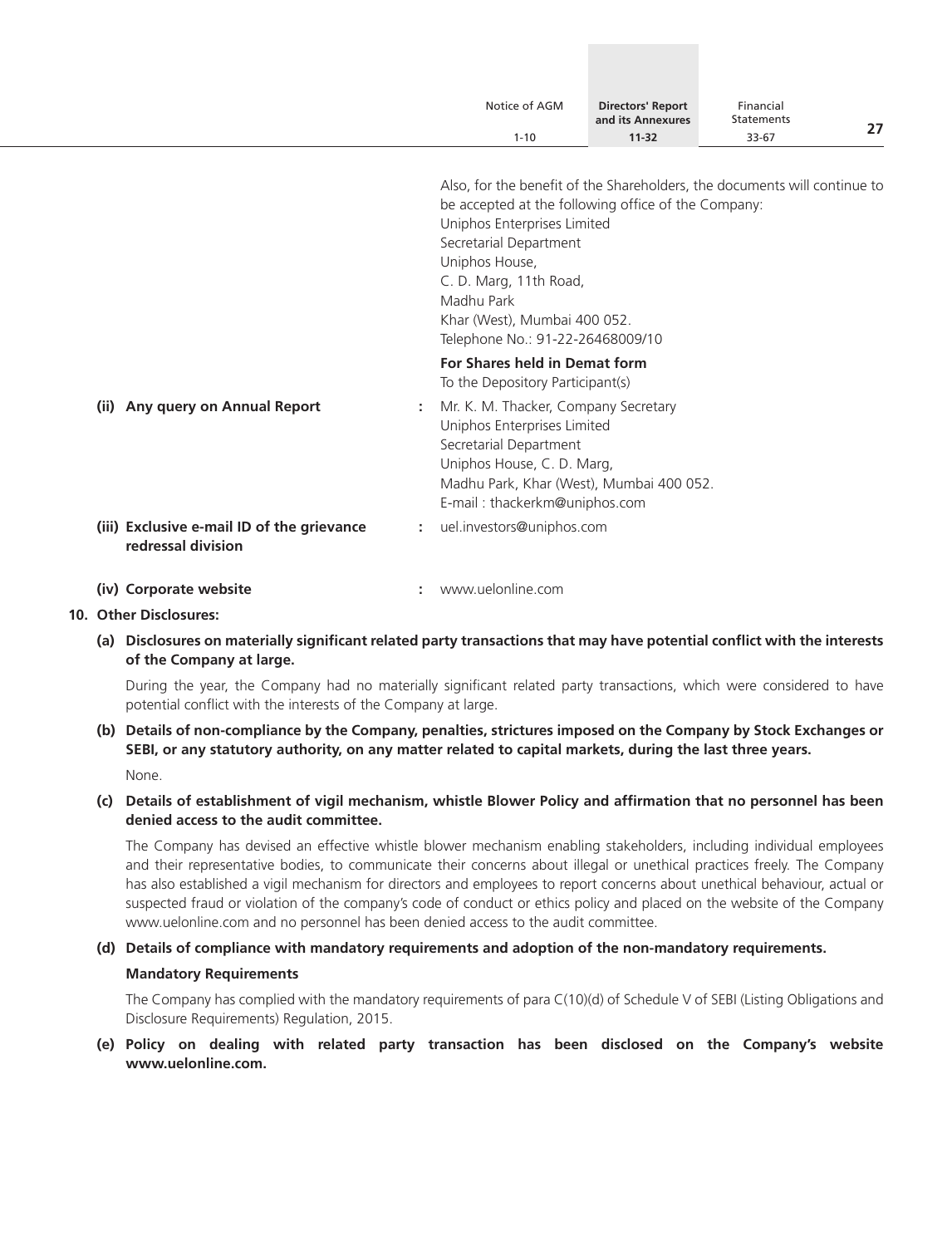#### **11. There are no non-compliance of any requirements of Corporate Governance Report of sub-paras (2) to (10) above.**

#### **12. Discretionary Requirements as specified in Part E of Schedule II**

#### **A. Chairman of the Board**

The Chairman of the Board is Executive.

#### **B. Shareholder Rights – Half yearly results**

 As the Company's half yearly results are published in English newspapers circulated all over India and in a Gujarati newspaper (circulated in Gujarat) and also posted on the website of the Company www.uelonline.com, the same are not sent to the households of the shareholders of the Company.

#### **C. Modified opinion in audit report**

There are no modified opinion contained in the Audit Report.

#### **D. Separate Posts of Chairman and Chief Executive Officer**

The Posts of Chairman and Managing Director are not separate.

#### **E. Reporting of Internal Auditors**

The Internal Auditors of the Company report directly to the Audit Committee.

**13. The Company has complied with Corporate Governance requirements specified in Regulation 17 to 27 and clauses (b) to (i) of sub-regulation (2) of Regulation 46 of Securities and Exchange Board of India (Listing Obligation and Disclosure Requirements) Regulations, 2015.**

On behalf of the Board of Directors

Mumbai, **Rajnikant Devidas Shroff**

17th May, 2019 (Chairman and Managing Director) (DIN : 00180810)

### **DECLARATION**

As provided under Clause D of Schedule V pursuant to Regulation 34(3) of SEBI (Listing Obligations and Disclosure Requirements) Regulation, 2015, the Members of Board of Directors and Senior Management Personnel have affirmed compliance with the Code of Conduct of Board of Directors and Senior Management laid down by the Company for the year ended 31st March, 2019.

> On behalf of the Board of Directors of Uniphos Enterprises Limited

Mumbai, **Rajnikant Devidas Shroff** 17th May, 2019 (Chairman and Managing Director) (DIN : 00180810)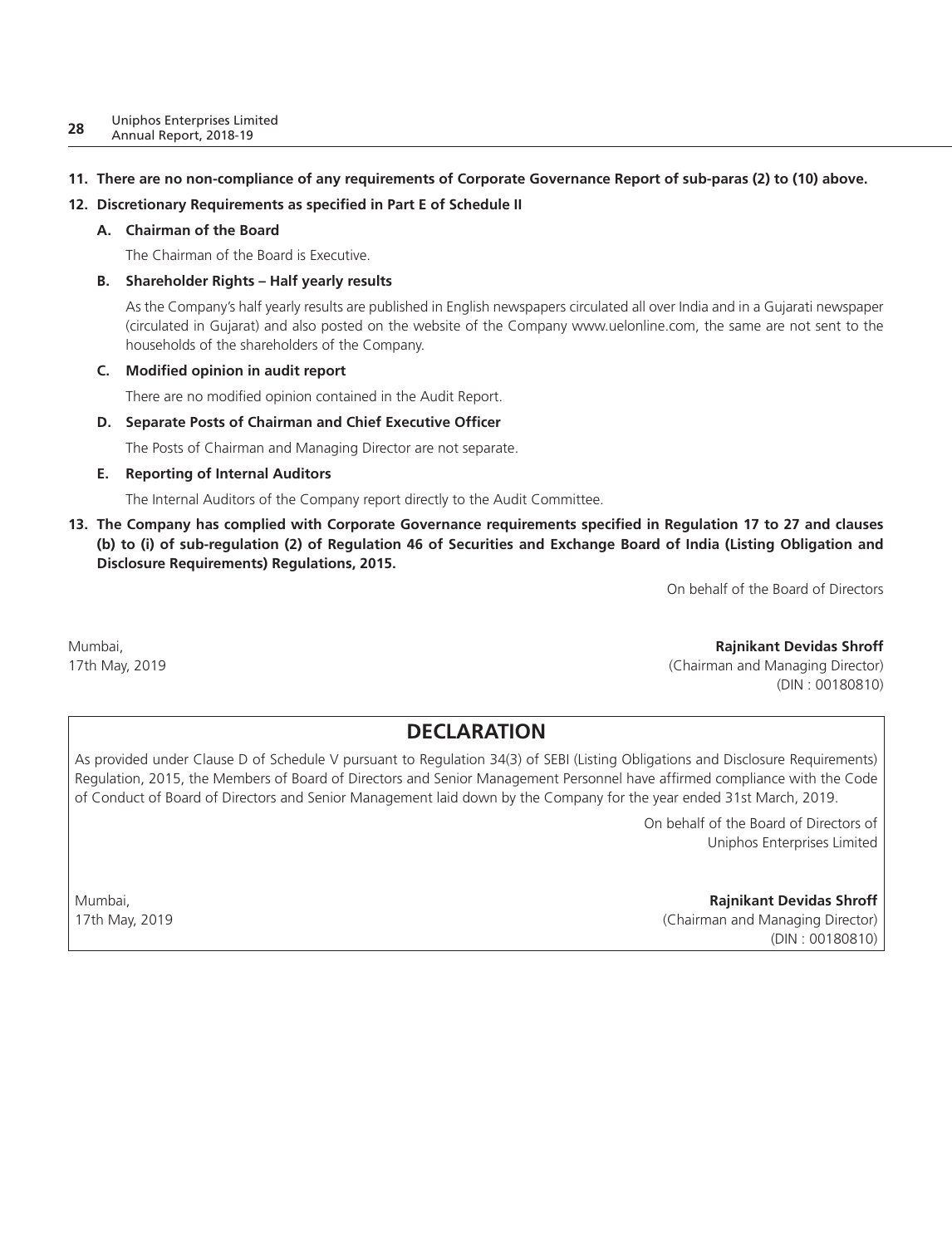| Notice of AGM | <b>Directors' Report</b><br>and its Annexures | Financial<br>Statements |    |
|---------------|-----------------------------------------------|-------------------------|----|
| 1-10          | 11-32                                         | 33-67                   | 29 |

#### **COMPLIANCE CERTIFICATE**

#### **Pursuant to Regulation 17(8) of SEBI (Listing Obligations and Disclosure Requirements) Regulations, 2015**

We, Rajnikant Devidas Shroff, Chairman and Managing Director and B. P. Chheda, Chief Financial Officer do hereby certify that in respect of annual accounts and cash flow statement for the year 2018-2019.

- A. We have reviewed financial statements and the cash flow statement for the year and that to the best of our knowledge and belief:
	- (1) these statements do not contain any materially untrue statement or omit any material fact or contain statements that might be misleading;
	- (2) these statements together present a true and fair view of the Company's affairs and are in compliance with existing accounting standards, applicable laws and regulations.
- B. There are, to the best of our knowledge and belief, no transactions entered into by the Company during the year which are fraudulent, illegal or violative of the Company's code of conduct.
- C. We accept responsibility for establishing and maintaining internal controls for financial reporting and that we have evaluated the effectiveness of internal control systems of the Company pertaining to financial reporting and we have disclosed to the auditors and the Audit Committee, deficiencies in the design or operation of such internal controls, if any, of which we are aware and the steps we have taken or propose to take to rectify these deficiencies.
- D. We have indicated to the auditors and the Audit Committee
	- (1) significant changes in internal control over financial reporting during the year;
	- (2) significant changes in accounting policies during the year and that the same have been disclosed in the notes to the financial statements; and
	- (3) instances of significant fraud of which we have become aware and the involvement therein, if any, of the management or an employee having a significant role in the Company's internal control system over financial reporting.

**RAJNIKANT DEVIDAS SHROFF B. P. CHHEDA CHAIRMAN AND MANAGING DIRECTOR CHIEF FINANCIAL OFFICER** (DIN : 00180810)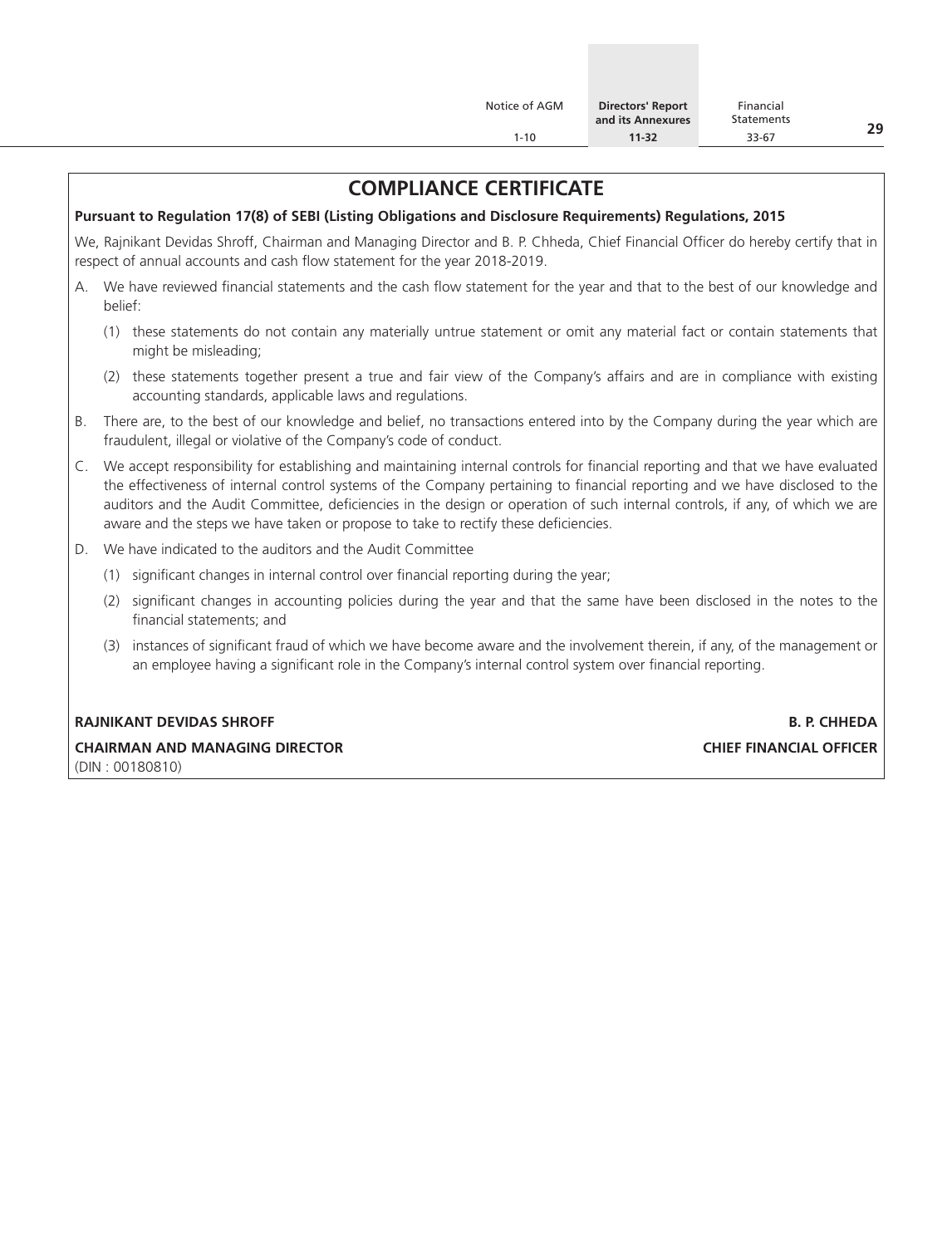### **Auditors' certificate on Corporate Governance**

To,

The Members of Uniphos Enterprises Limited Uniphos House, C.D. Marg, 11<sup>th</sup> Road, Madhu Park, Khar (West), Mumbai 400 052

#### **Independent Auditors' Certificate on Compliance with the Corporate Governance requirements under SEBI (Listing Obligations and Disclosure Requirements) Regulations, 2015 and 2018.**

- 1 This Certificate is issued in accordance with the terms of our agreement dated 09 March 2019.
- 2 This Report contains details of compliance of conditions of Corporate Governance by Uniphos Enterprises Limited ('The Company') for the year ended 31 March 2019 , as stipulated in Regulations 17-27, clause (b) to (i) of Regulation 46 (2) and paragraphs C,D and E of Schedule V of Securities and Exchange Board of India (Listing Obligation and Disclosure Requirements) Regulations , 2015 and 2018 ('Listing Regulations') pursuant to the Listing Agreement of the Company with Stock Exchange.

#### **Management's Responsibility for compliance with the conditions of Listing Regulations**

The compliance with the terms and conditions contained in the Corporate Governance is the responsibility of the Management of the Company including the preparation and maintenance of all relevant supporting records and documents.

#### **Auditors' Responsibility**

- 4**.** Our examination was limited to procedures and implementation thereof adopted by the Company for ensuring the compliance of the conditions of Corporate Governance. It is neither an audit nor an expression of opinion on the financial statements of the Company.
- 5. Pursuant to the requirements of the Listing Regulations, it is our responsibility to provide a reasonable assurance Whether the Company has complied with the conditions of Corporate Governance as stipulated in Listing Regulations for the year ended 31 March 2019.
- 6. We conducted our examination in accordance with the Guidance Note on Reports or Certifications for Special Purposes issued by the Institute of Chartered Accountant of India. The Guidance Note requires that we comply with the ethical requirements of the Code of Ethics issued by the Institute of Chartered Accountants of India.
- 7. We have complied with the relevant applicable requirements of the Standard on Quality Control (SQC) 1, Quality Control for Firms that Perform Audits and Reviews of Historical Financial Information, and Other Assurance and Related Services Engagements.

#### **Opinion**

- 8. In our opinion, and to the best of our information and according to explanations given to us, we certify that the Company has complied with the conditions of Corporate Governance as stipulated in the above-mentioned Listing Regulations.
- 9. We state that such compliance is neither an assurance as to the future viability of the Company nor the efficiency or effectiveness with which the management has conducted the affairs of the Company**.**

#### **Restriction on use**

10. The certificate is addressed and provided to the members of the Company solely for the purpose to enable the Company to comply with the requirement of the Listing Regulations, and it should not be used by any other person or for any other purpose. Accordingly, we do not accept or assume any liability or any duty of care for any other purpose or to any other person to whom this certificate is shown or into whose hands it may come without our prior consent in writing.

> For **B S R & Co. LLP** Chartered Accountants ICAI Firm Registration Number: 101248W/W-100022

> > **Bhavesh Dhupelia** Membership No: 042070 Certificate UDIN No: 19042070AAAAAN5126 Partner

Date: 17 May 2019 Place: Mumbai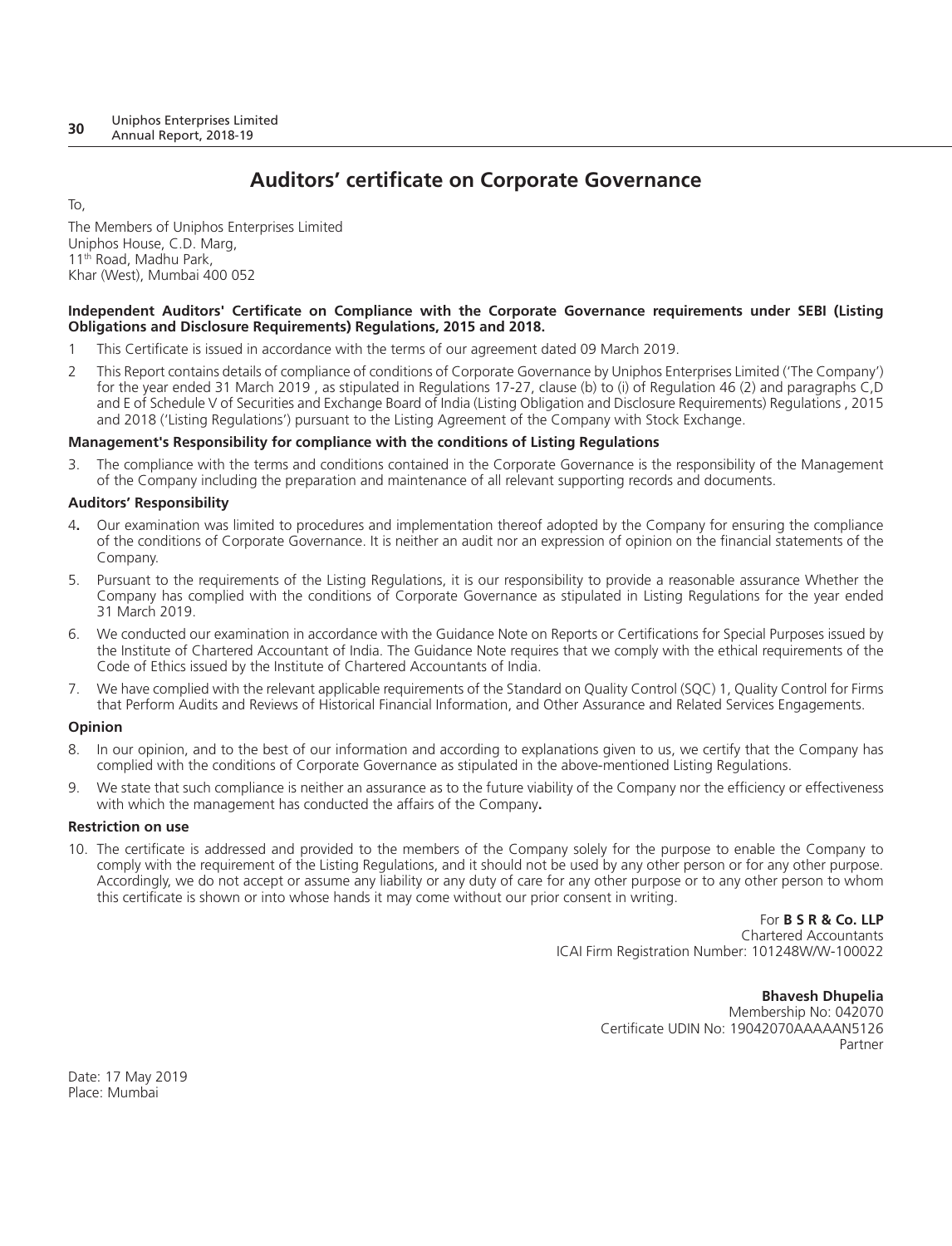| Notice of AGM | <b>Directors' Report</b><br>and its Annexures | Financial<br>Statements |    |
|---------------|-----------------------------------------------|-------------------------|----|
| $1 - 10$      | $11 - 32$                                     | 33-67                   | ∙⊊ |
|               |                                               |                         |    |

#### **CERTIFICATE OF NON-DISQUALIFICATION OF DIRECTORS**

[pursuant to Regulation 34(3) and Schedule V Para C clause (10)(i) of the SEBI (Listing Obligations and Disclosure Requirements) Regulations, 2015]

To,

The Members,

Uniphos Enterprises Limited

We have examined the relevant registers, records, forms, returns and disclosures received from the Directors of **Uniphos Enterprises Limited** having **CIN: L24219GJ1969PLC001588** and having registered office at 11, G.I.D.C., Vapi, Distt. Valsad-396195 (hereinafter referred to as 'the Company'), produced before us by the Company for the purpose of issuing this Certificate, in accordance with Regulation 34(3) read with Schedule V Para-C sub clause 10(i) of the Securities and Exchange Board of India (Listing Obligations and Disclosure Requirements) Regulations, 2015.

In our opinion and to the best of our information and according to the verifications (including Directors Identification Number (DIN) status at the portal www.mca.gov.in) as considered necessary and explanations furnished to us by the Company & its officers, we hereby certify that none of the Directors on the Board of the Company as stated below for the financial year ended March 31, 2019 have been debarred or disqualified from being appointed or continuing as Directors of companies by the Securities and Exchange Board of India, Ministry of Corporate Affairs, or any such other Statutory Authority.

| Sr. No. | <b>Name of Director</b>  | <b>DIN</b> | Begin date of appointment in<br>Company |
|---------|--------------------------|------------|-----------------------------------------|
| 1.      | Rajnikant Devidas Shroff | 00180810   | 29/05/1969*                             |
| 2.      | Sandra Rajnikant Shroff  | 00189012   | 29/05/1969                              |
| 3.      | Pradeep Vedprakash Goyal | 00008370   | 29/03/2001                              |
| 4.      | Jaidev Rajnikant Shroff  | 00191050   | 03/02/1994                              |
| 5.      | Arun Chandrasen Ashar    | 00192088   | 28/02/1992                              |
| 6.      | Swati Sandesh Mayekar    | 00245261   | 28/01/2010                              |

\*As per MCA records the begin date of appointment is 01/04/2015.

Ensuring the eligibility for the appointment / continuity of every Director on the Board is the responsibility of the management of the Company. Our responsibility is to express an opinion on these based on our verification. This certificate is neither an assurance as to the future viability of the Company nor of the efficiency or effectiveness with which the management has conducted the affairs of the Company.

Date : 17/05/2019 Place : Mumbai

**For M/s N L Bhatia & Associates Practising Company Secretaries UIN: P1996MH055800**

> **Bharat Upadhyay Managing Partner** FCS: 5436 CP. No. 4457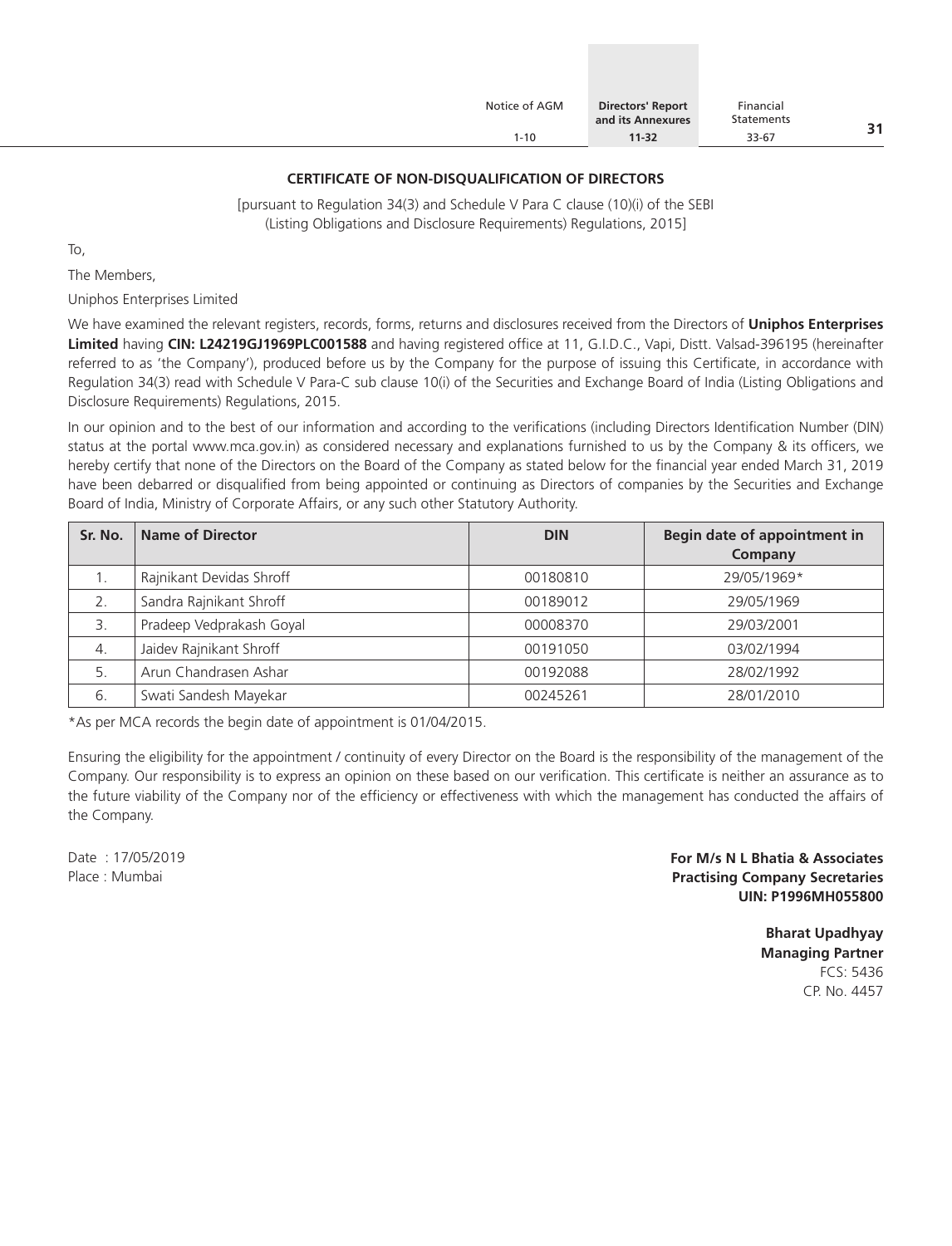### **Management Discussion and Analysis**

#### **INDUSTRY STRUCTURE AND DEVELOPMENT:**

The Company is engaged only in trading in chemicals.

#### **SEGMENTWISE PERFORMANCE:**

The Company operates in a single segment, viz. trading in chemicals.

#### **BUSINESS OUTLOOK:**

The Company continues to look at new opportunities of trading in chemicals in India and abroad.

#### **RISKS AND CONCERNS:**

Key business risks perceived by the Company and mitigating initiatives are as under:

Funding risk: As there are no much activities in the Company, the Company may not be able to mobilize adequate funds, if any, in time. The mitigating factors are that the Company has good investment in the quoted shares, so raising additional funds, if any, will not be difficult for the Company.

Regulatory risk: Any change in Government / Regulators Policy / Rules / Regulations will require fresh compliances. The mitigating factors are that the group has very strong and dedicated team consisting of professionals to study regulatory changes and fresh requirement.

Foreign currency fluctuation risk: – The Company is engaged in the trading activities, which may subject to risk of less profit / loss on account of volatility in foreign currency exchange. The mitigating factors are that the management ensures to enters in trading transactions in such a way that there are minimal risks of volatility in foreign currency exchange or the Company may take adequate forward cover for foreign exchange fluctuations.

#### **INTERNAL CONTROL SYSTEM AND THEIR ADEQUACY:**

The Company has an internal control system, commensurate with the size, scale and complexity of its operation. The Group has an inhouse internal audit team headed by a qualified professional, which undertakes internal audit and ensures that all transactions are authorized and recorded in the books of the Company. The internal audit department monitors the efficacy and adequacy of internal control. Significant audit observations, if any, are presented to the Audit Committee and action taken to correct any deficiency is informed to them. The report prepared by internal audit team forms the basis of utilization by the Managing Director and Chief Financial Officer for financial reporting as required under Regulation 17 of SEBI (Listing Obligations and Disclosure Requirements) Regulations, 2015.

The Company has adequate internal financial controls in place, commensurate with the size, scale and complexity of its operations.

The Company is complying with all the applicable Accounting Standards. The accounting records are maintained in accordance with generally accepted accounting principles in India. This ensures that the financial statements reflect true and fair financial position of the Company.

#### **FINANCIAL AND OPERATIONAL PERFORMANCE:**

During the year, there were no sales. Other income was  $\overline{\text{2}}2403.49$ lakhs as compared to  $\overline{\text{2003.43}}$  lakhs in the previous year.

The Company has earned profit of  $\overline{\text{2076.46}}$  lakhs after tax as compared to profit of  $\text{\texttt{[1768.80]}}$  lakhs in the previous year

#### **HUMAN RESOURCES DEVELOPMENT:**

The relationship with the employees continued to be cordial throughout the year.

#### **DISCLOSURE OF ACCOUNTING TREATMENT:**

This has been dealt with in the Directors' Report.

#### **CAUTIONARY STATEMENT:**

Certain statements in this section relating to estimates, projections and expectations may be forward looking within the meaning of applicable laws and regulations. The actual results could differ materially from what the directors envisage in terms of the future performance and outlook. The factors that may affect the performance of the company will be drought or shortfall in rains, change in government policies, tariff barriers, delay in registrations, changes in local and overseas markets and the related factors.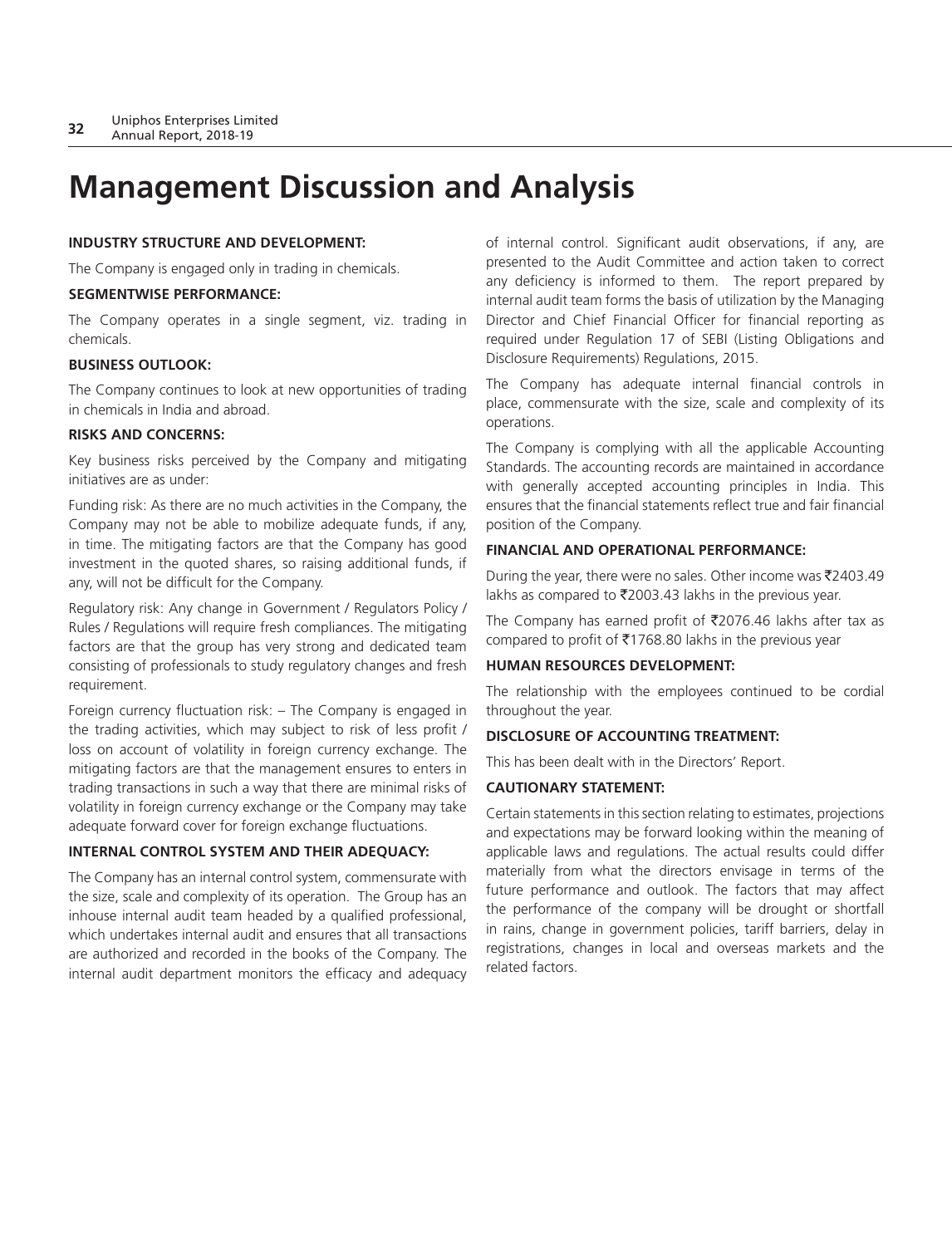## **INDEPENDENT AUDITOR'S REPORT**

#### **To the members of Uniphos Enterprises Limited**

#### **Report on the Audit of the Financial Statements**

#### **Opinion**

We have audited the financial statements of Uniphos Enterprises Limited ("the Company"), which comprise the balance sheet as at 31 March 2019, and the statement of profit and loss (including other comprehensive income), statement of changes in equity and statement of cash flows for the year then ended, and notes to the financial statements, including a summary of the significant accounting policies and other explanatory information.

In our opinion and to the best of our information and according to the explanations given to us, the aforesaid financial statements give the information required by the Companies Act, 2013 ("Act") in the manner so required and give a true and fair view in conformity with the accounting principles generally accepted in India, of the state of affairs of the Company as at 31 March 2019, and profit and other comprehensive income, changes in equity and its cash flows for the year ended on that date.

#### **Basis for Opinion**

We conducted our audit in accordance with the Standards on Auditing (SAs) specified under section 143(10) of the Act. Our responsibilities under those SAs are further described in the Auditor's Responsibilities for the Audit of the Financial Statements section of our report. We are independent of the Company in accordance with the Code of Ethics issued by the Institute of Chartered Accountants of India together with the ethical requirements that are relevant to our audit of the financial statements under the provisions of the Act and the Rules thereunder, and we have fulfilled our other ethical responsibilities in accordance with these requirements and the Code of Ethics. We believe that the audit evidence we have obtained is sufficient and appropriate to provide a basis for our opinion.

#### **Key Audit Matters**

Key audit matters are those matters that, in our professional judgment, were of most significance in our audit of the financial statements of the current period. These matters were addressed in the context of our audit of the financial statements as a whole, and in forming our opinion thereon, and we do not provide a separate opinion on these matters.

| <b>Key Audit Matter</b>                                                                                                                                | How the matter was addressed in our audit                                                                             |
|--------------------------------------------------------------------------------------------------------------------------------------------------------|-----------------------------------------------------------------------------------------------------------------------|
| Fair valuation of investment through other comprehensive                                                                                               | Our audit procedures performed on the valuation of the                                                                |
| income                                                                                                                                                 | investments included verifying the latest available quoted price                                                      |
| As disclosed in Note 4 to the financial statements, the Company<br>has significant investments in equity shares.                                       | of the equity shares on the stock exchange as on the reporting<br>date to ascertain the accuracy of their fair value. |
| For investments in equity shares, the fair values are based on<br>the valuation of the underlying assets, which consist of quoted<br>equity securities |                                                                                                                       |

#### **Other Information**

The Company's management and Board of Directors are responsible for the other information. The other information comprises the information included in the Company's annual report, but does not include the financial statements and our auditors' report thereon.

Our opinion on the financial statements does not cover the other information and we do not express any form of assurance conclusion thereon.

In connection with our audit of the financial statements, our responsibility is to read the other information and, in doing so, consider whether the other information is materially inconsistent with the financial statements or our knowledge obtained in the audit or otherwise appears to be materially misstated. If, based on the work we have performed, we conclude that there is a material misstatement of this other information, we are required to report that fact. We have nothing to report in this regard.

#### **Management's Responsibility for the Financial Statements**

The Company's management and Board of Directors are responsible for the matters stated in section 134(5) of the Act with respect to the preparation of these financial statements that give a true and fair view of the state of affairs, profit and other comprehensive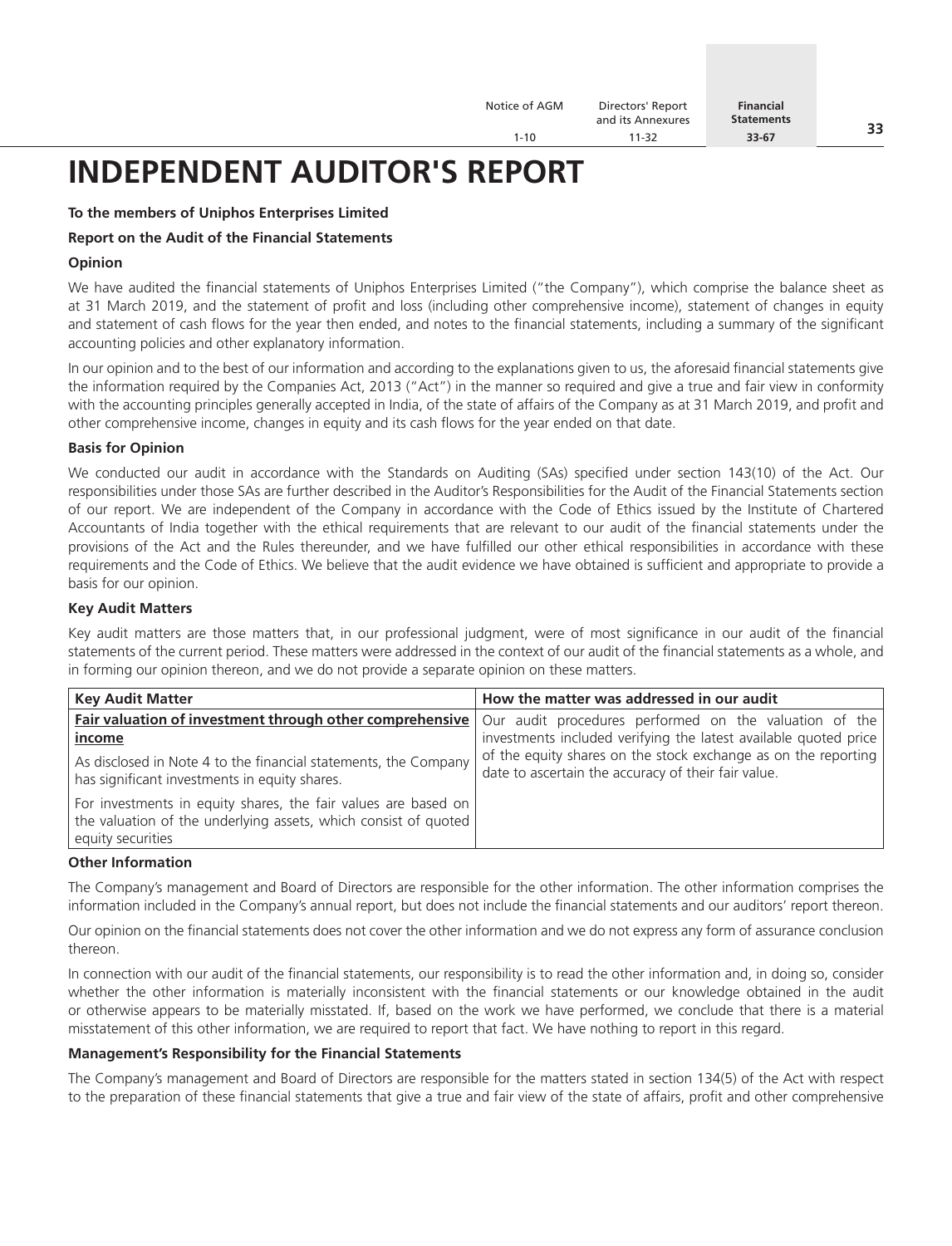#### Uniphos Enterprises Limited Annual Report, 2018-19 **34**

income, changes in equity and cash flows of the Company in accordance with the accounting principles generally accepted in India, including the Indian Accounting Standards (Ind AS) specified under section 133 of the Act. This responsibility also includes maintenance of adequate accounting records in accordance with the provisions of the Act for safeguarding of the assets of the Company and for preventing and detecting frauds and other irregularities; selection and application of appropriate accounting policies; making judgments and estimates that are reasonable and prudent; and design, implementation and maintenance of adequate internal financial controls that were operating effectively for ensuring the accuracy and completeness of the accounting records, relevant to the preparation and presentation of the financial statements that give a true and fair view and are free from material misstatement, whether due to fraud or error.

In preparing the financial statements, management and Board of Directors are responsible for assessing the Company's ability to continue as a going concern, disclosing, as applicable, matters related to going concern and using the going concern basis of accounting unless management either intends to liquidate the Company or to cease operations, or has no realistic alternative but to do so.

The Board of Directors is also responsible for overseeing the Company's financial reporting process.

#### **Auditor's Responsibilities for the Audit of the Financial Statements**

Our objectives are to obtain reasonable assurance about whether the financial statements as a whole are free from material misstatement, whether due to fraud or error, and to issue an auditor's report that includes our opinion. Reasonable assurance is a high level of assurance, but is not a guarantee that an audit conducted in accordance with SAs will always detect a material misstatement when it exists. Misstatements can arise from fraud or error and are considered material if, individually or in the aggregate, they could reasonably be expected to influence the economic decisions of users taken on the basis of these financial statements.

As part of an audit in accordance with SAs, we exercise professional judgment and maintain professional skepticism throughout the audit. We also:

- Identify and assess the risks of material misstatement of the financial statements, whether due to fraud or error, design and perform audit procedures responsive to those risks, and obtain audit evidence that is sufficient and appropriate to provide a basis for our opinion. The risk of not detecting a material misstatement resulting from fraud is higher than for one resulting from error, as fraud may involve collusion, forgery, intentional omissions, misrepresentations, or the override of internal control.
- Obtain an understanding of internal control relevant to the audit in order to design audit procedures that are appropriate in the circumstances. Under section 143(3)(i) of the Act, we are also responsible for expressing our opinion on whether the Company has adequate internal financial controls with reference to financial statements in place and the operating effectiveness of such controls.
- Evaluate the appropriateness of accounting policies used and the reasonableness of accounting estimates and related disclosures made by management.
- Conclude on the appropriateness of management's use of the going concern basis of accounting and, based on the audit evidence obtained, whether a material uncertainty exists related to events or conditions that may cast significant doubt on the Company's ability to continue as a going concern. If we conclude that a material uncertainty exists, we are required to draw attention in our auditor's report to the related disclosures in the financial statements or, if such disclosures are inadequate, to modify our opinion. Our conclusions are based on the audit evidence obtained up to the date of our auditor's report. However, future events or conditions may cause the Company to cease to continue as a going concern.
- Evaluate the overall presentation, structure and content of the financial statements, including the disclosures, and whether the financial statements represent the underlying transactions and events in a manner that achieves fair presentation.

We communicate with those charged with governance regarding, among other matters, the planned scope and timing of the audit and significant audit findings, including any significant deficiencies in internal control that we identify during our audit.

We also provide those charged with governance with a statement that we have complied with relevant ethical requirements regarding independence, and to communicate with them all relationships and other matters that may reasonably be thought to bear on our independence, and where applicable, related safeguards.

From the matters communicated with those charged with governance, we determine those matters that were of most significance in the audit of the financial statements of the current period and are therefore the key audit matters. We describe these matters in our auditors' report unless law or regulation precludes public disclosure about the matter or when, in extremely rare circumstances, we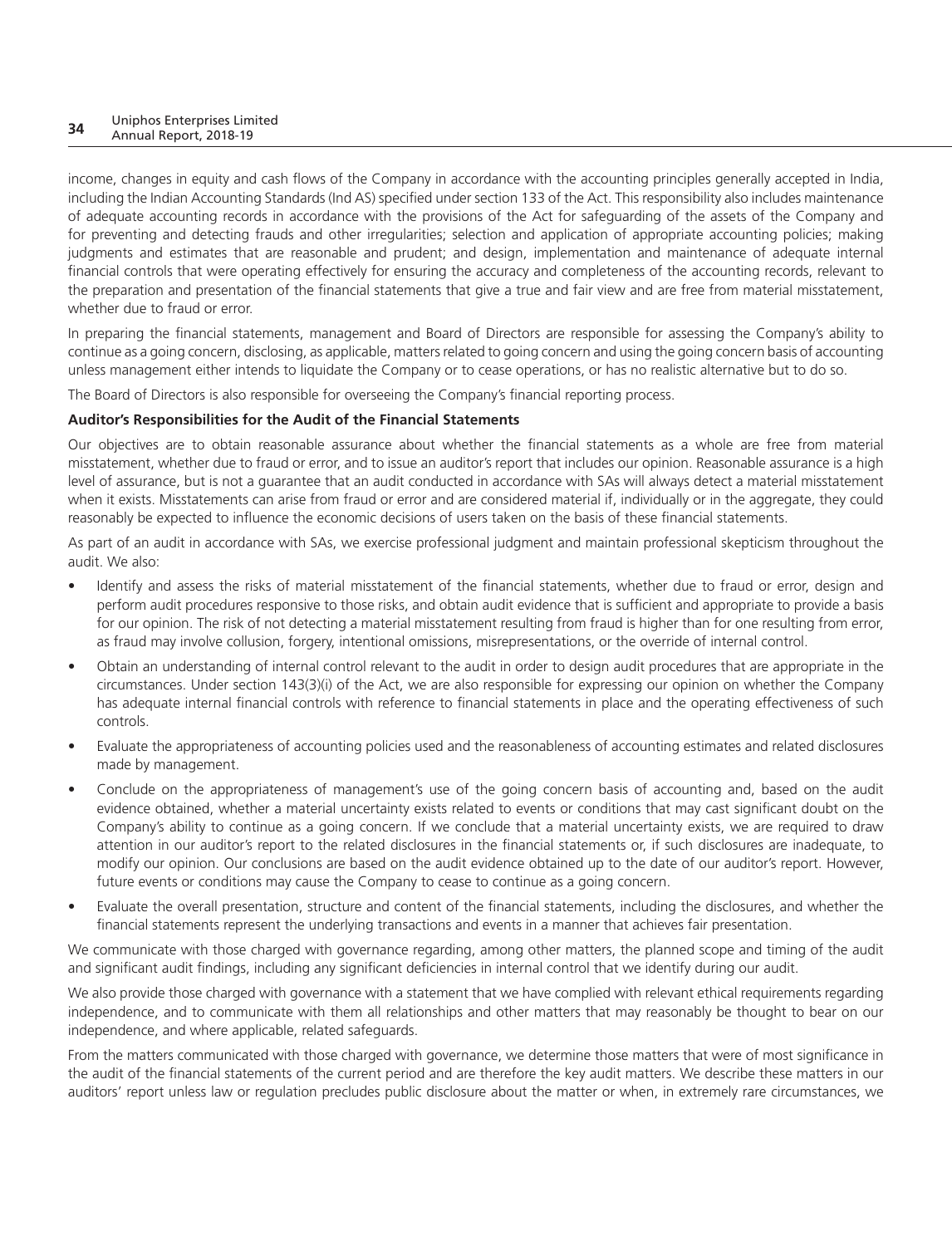| Notice of AGM | Directors' Report<br>and its Annexures | <b>Financial</b><br><b>Statements</b> |    |
|---------------|----------------------------------------|---------------------------------------|----|
| 1-10          | $1 - 32$                               | 33-67                                 | 35 |

determine that a matter should not be communicated in our report because the adverse consequences of doing so would reasonably be expected to outweigh the public interest benefits of such communication.

### **Report on Other Legal and Regulatory Requirements**

- 1. As required by the Companies (Auditors' Report) Order, 2016 ("the Order") issued by the Central Government in terms of section 143 (11) of the Act, we give in the "Annexure A" a statement on the matters specified in paragraphs 3 and 4 of the Order, to the extent applicable.
	- (A) As required by Section 143(3) of the Act, we report that:
		- a) We have sought and obtained all the information and explanations which to the best of our knowledge and belief were necessary for the purposes of our audit.;
		- b) In our opinion, proper books of account as required by law have been kept by the Company so far as it appears from our examination of those books;
		- c) The balance sheet, the statement of profit and loss (including other comprehensive income), the statement of changes in equity and the statement of cash flows dealt with by this Report are in agreement with the books of account.;
		- d) In our opinion, the aforesaid financial statements comply with the Ind AS specified under section 133 of the Act.;
		- e) On the basis of the written representations received from the directors as on 31 March 2019 taken on record by the Board of Directors, none of the directors is disqualified as on 31 March 2019 from being appointed as a director in terms of Section 164(2) of the Act.;
		- f) With respect to the adequacy of the internal financial controls with reference to financial statements of the Company and the operating effectiveness of such controls, refer to our separate Report in "Annexure B".
	- (B) With respect to the other matters to be included in the Auditor's Report in accordance with Rule 11 of the Companies (Audit and Auditors) Rules, 2014, in our opinion and to the best of our information and according to the explanations given to us:
		- a) The Company has disclosed the impact of pending litigations on its financial position in its financial statements; Refer Note 21 to the financial statements;
		- b) The Company did not have any long-term contracts including derivative contracts for which there were any material foreseeable losses;
		- c) There were no amounts which were required to be transferred to the Investor Education and Protection Fund by the Company; and
		- d) The disclosures in the financial statements regarding holdings as well as dealings in specified bank notes during the period from 8 November 2016 to 30 December 2016 have not been made in these financial statements since they do not pertain to the financial year ended 31 March 2019.
	- (C) With respect to the matter to be included in the Auditors' Report under section 197(16):

 In our opinion and according to the information and explanations given to us, the Company has not paid / provided any managerial remuneration and consequently the provisions of section 197 read with Schedule V to the Act is not applicable. The Ministry of Corporate Affairs has not prescribed other details under Section 197(16) which are required to be commented upon by us.

> **For B S R & Co. LLP** Chartered Accountants Firm's Registration No: 101248W/W-100022

> > **Bhavesh Dhupelia** Partner Membership No: 042070

Place : Mumbai Date : 17 May 2019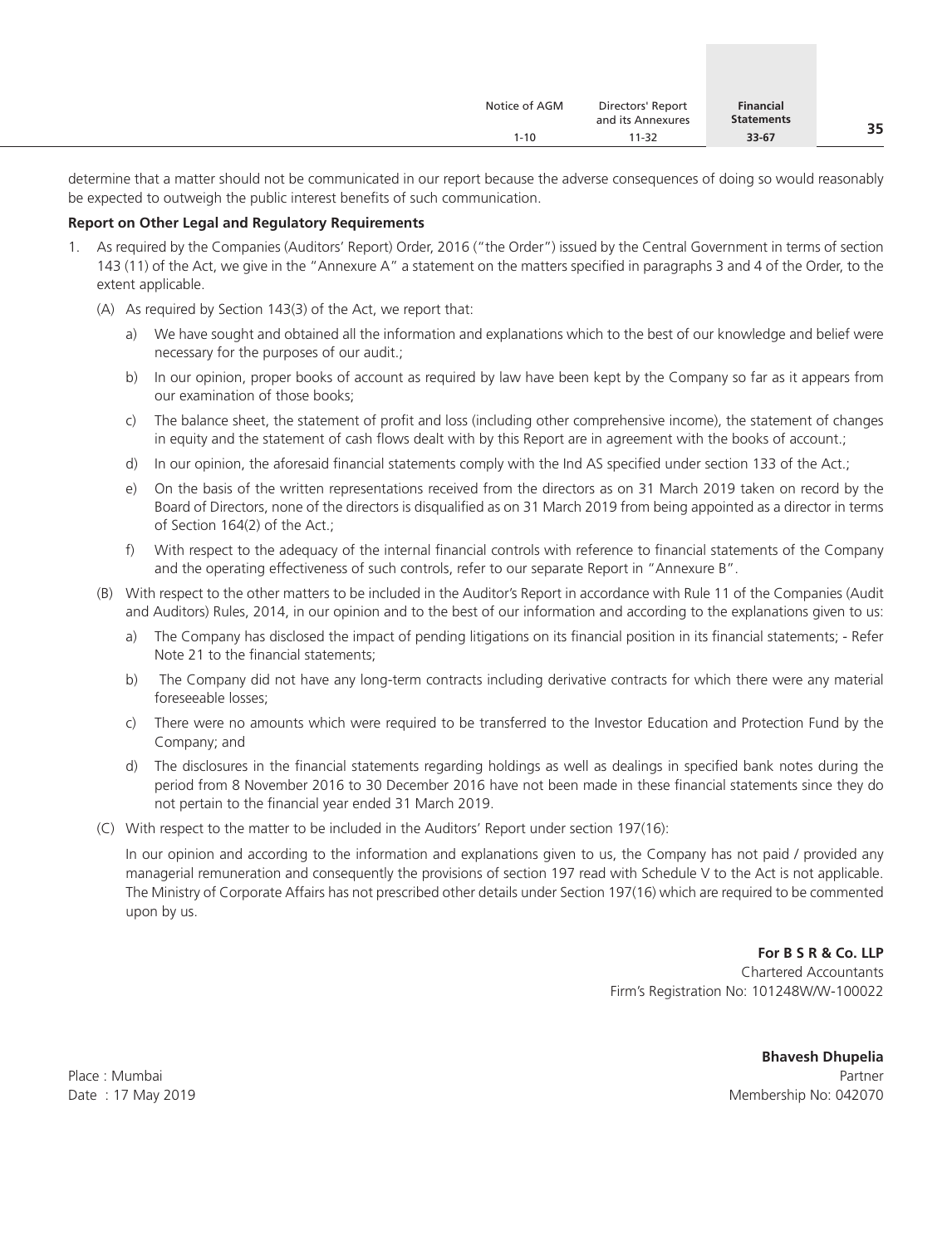### **Annexure A to the Independent Auditors' Report - 31 March 2019 (Referred to in our report of even date)**

- (i) (a) The Company has maintained proper records showing full particulars, including quantitative details and situation of fixed assets
	- (b) The Company has verified its fixed assets during the year which in our opinion is reasonable having regard to the size of the Company and the nature of its assets. In our opinion, and according to the information and explanations given to us, no material discrepancies were noticed on such verification.
	- (c) In our opinion and according to the information and explanations given to us by the management and on the basis of an examination of the records of the Company, the title deeds of the immovable properties as disclosed in Note 3 of the financial statements are held in the name of the Company, except in the case of leasehold and freehold land with a carrying value of ` 369.74 lakhs for which the Company is in the process of registering the title deed in its name.
- (ii) The Company did not have any inventories during the year and accordingly, para 3(ii) of the Order is not applicable to the Company.
- (iii) The Company has granted unsecured loan to a company covered in the register maintained under Section 189 of the Act. There are no loans granted to firms/limited liability partnership/other parties.
	- (a) In respect of the aforesaid loan, the terms and conditions under which such loan was granted are not prejudicial to the Company's interest.
	- (b) The aforesaid loan is repayable on demand, we are informed that the amount of interest and principal demanded by the company has been paid during the year and thus, there has been no default on the part of parties to whom the money has been lent.
	- (c) There are no amounts overdue for more than ninety days at the balance sheet date in respect of the aforesaid loan
- (iv) In our opinion and according to the information and explanation given to us, the Company has complied with provisions of Section 185 and 186 of the Act in respect of loans granted. The Company has not provided any guarantee or security to the parties covered under Section 186 of the Act
- (v) In our opinion, and according to the information and explanations given to us, the Company has not accepted any deposits under section 73 to 76 or any other relevant provisions of the Act. Accordingly, para 3(v) of the Order is not applicable to the Company
- (vi) According to the information and explanations given to us, the Central Government has not prescribed the maintenance of cost records under Section 148(1) of the Act for any of the products sold and services rendered by the Company. Accordingly, para 3(vi) of the Order is not applicable to the Company.
- (vii) (a) According to the information and explanations given to us and on the basis of our examination of the records of the Company, amounts deducted/accrued in the books of account in respect of undisputed statutory dues including Provident fund, Income-tax, Goods and Service tax and other material statutory dues have generally been regularly deposited during the year by the Company with the appropriate authorities. As explained to us, the Company did not have any dues on account of Employees' State Insurance, Duty of customs and Cess.
	- (b) According to the information and explanations given to us, no undisputed amounts payable in respect of Provident Fund, Income-tax, Goods and Service tax and other material statutory dues were in arrears as at 31 March 2019 for a period of more than six months from the date they became payable.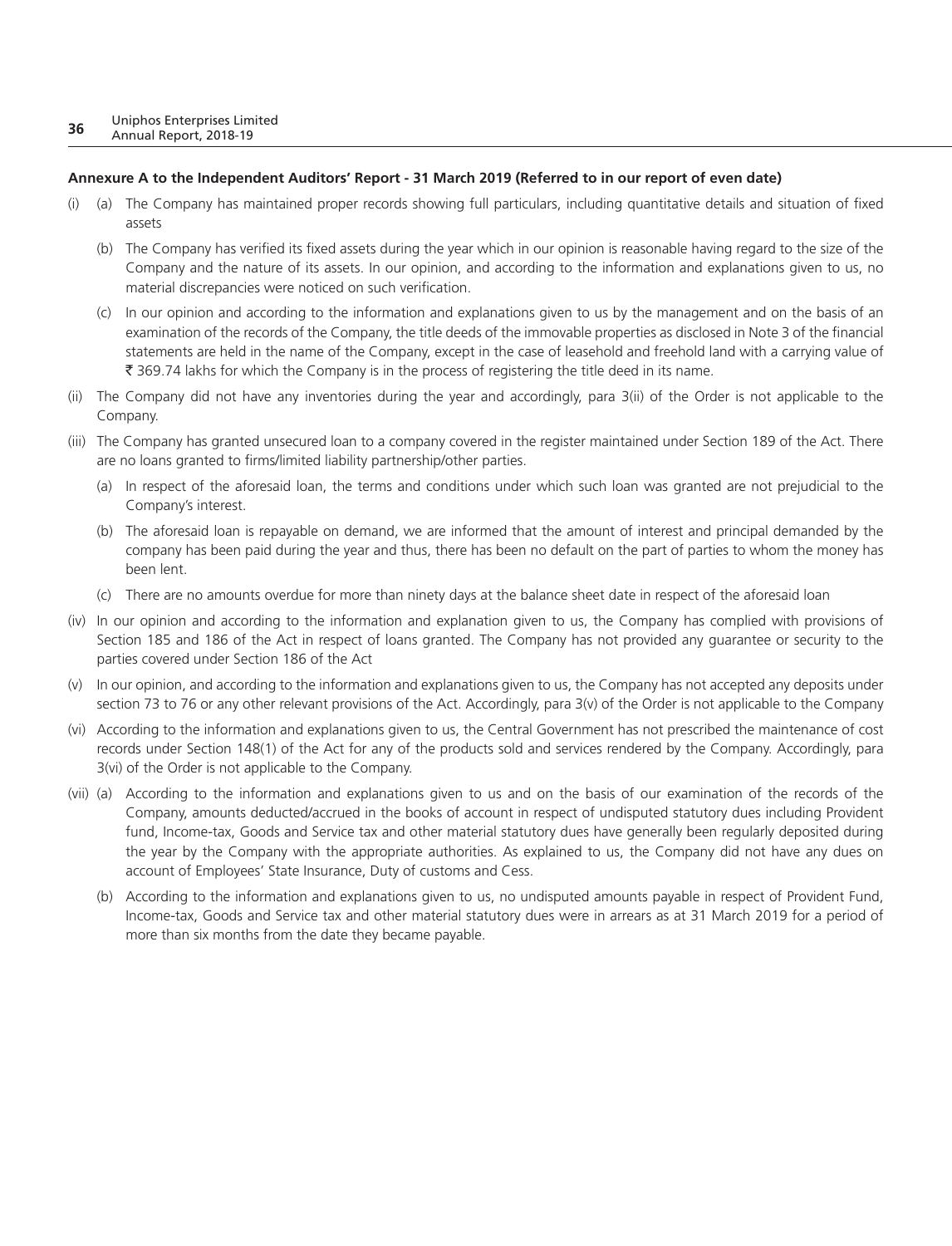| Notice of AGM | Directors' Report<br>and its Annexures | <b>Financial</b><br><b>Statements</b> |    |
|---------------|----------------------------------------|---------------------------------------|----|
| $1 - 10$      | $11-32$                                | $33-67$                               | 37 |

(c) According to the information and explanations given to us and based on our examination of the records of the Company, there are no dues of Income-tax as at 31 March 2019, which have not been deposited with the appropriate authorities on account of any dispute, except as stated below:

| Nature of               | Nature of             | Amount       | Amount paid under   | <b>Period to which</b>                                                     | Forum where dispute                                                      |
|-------------------------|-----------------------|--------------|---------------------|----------------------------------------------------------------------------|--------------------------------------------------------------------------|
| the Statute             | dues                  | $(in$ Lakhs) | protest (in Crores) | amounts relates                                                            | is pending                                                               |
| Income tax<br>Act, 1961 | Income tax<br>demands | 510.33       | $---$               | AY* 1994-95.<br>AY 1997-98,<br>AY 2001-02,<br>AY 2002-03 and<br>AY 2010-11 | Income-tax Appellate<br>Tribunal/ Commissioner<br>of Income Tax (Appeal) |

\*AY – Assessment year.

- (viii) According to the information and explanations given to us, the Company did not have any outstanding dues to any banks, financial institutions, government or debenture holder during the year. Accordingly, para 3(viii) of the Order is not applicable to the Company.
- (ix) According to the information and explanations given to us, the Company did not raise money by way of initial public offer or further public offer (including debt instruments) and term loans during the year. Accordingly, reporting under the clause 3(ix) of the Order is not applicable to the Company.
- (x) To the best of our knowledge and according to the information and explanations given to us, no fraud by the Company or on the Company by its officers or employees has been noticed or reported during the year nor have we been informed of such case by the management.
- (xi) According to the information and explanations given to us, the Company has not paid /provided any managerial remuneration and consequently the provisions of section 197 read with Schedule V to the Act is not applicable.
- (xii) According to the information and explanations given to us, the Company is not a Nidhi company as prescribed under Section 406 of the Act. Accordingly, para 3(xii) of the Order is not applicable to the Company.
- (xiii) According to the information and explanations given to us, all transactions with the related parties are in compliance with provisions of Section 177 and 188 of the Act, where applicable and the details have been disclosed in the financial statements as required by the applicable Indian accounting standards.
- (xiv) According to the information and explanations given to us and based on our examination of the records of the Company, the Company has not made any preferential allotment or private placement of shares or fully or partly convertible debentures during the year. Accordingly, para 3(xiv) of the Order is not applicable to the Company.
- (xv) According to the information and explanations given to us and based on our examination of the records of the Company, the Company has not entered into any non-cash transactions with directors or persons connected with them. Accordingly, para 3(xv) of the Order is not applicable to the Company.
- (xvi) According to the information and explanations given to us, the Company is not required to be registered under Section 45-JA of the Reserve Bank of India Act, 1934. Accordingly, para 3(xvi) of the Order is not applicable to the Company

**For B S R & Co. LLP** Chartered Accountants Firm's Registration No: 101248W/W-100022

> **Bhavesh Dhupelia** Partner Membership No: 042070

Place : Mumbai Date : 17 May 2019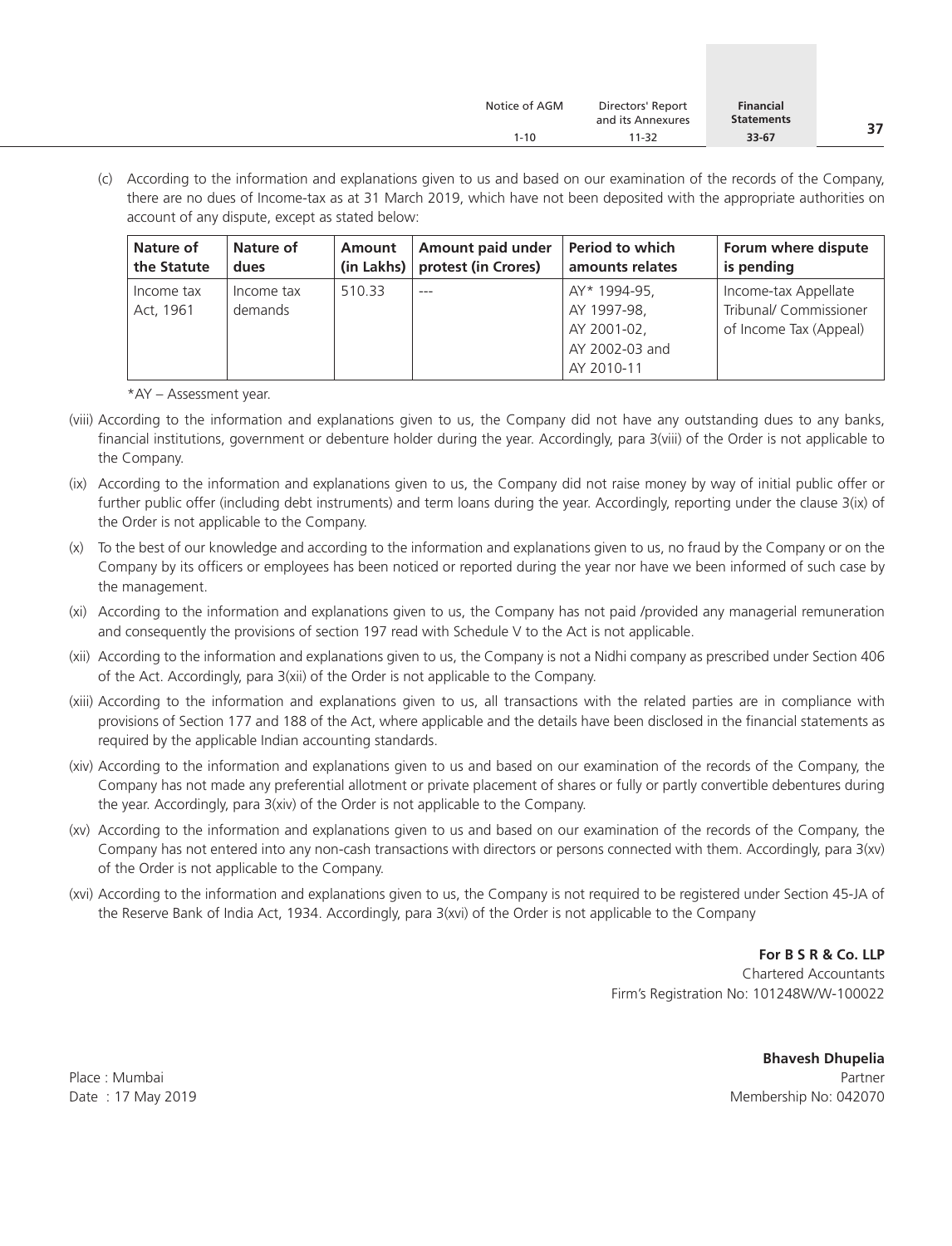**Annexure B to the Independent Auditors' report on the financial statements of Uniphos Enterprises Limited for the year ended 31 March 2019**

**Report on the internal financial controls with reference to the aforesaid financial statements under Clause (i) of Subsection 3 of Section 143 of the Companies Act, 2013**

### **(Referred to in paragraph 1 (f) under 'Report on Other Legal and Regulatory Requirements' section of our report of even date)**

### **Opinion**

We have audited the internal financial controls with reference to the financial statements of Uniphos Enterprises Limited ("the Company") as at 31 March 2019 in conjunction with our audit of the financial statements of the Company for the year ended on that date.

In our opinion, the Company has, in all material respects, adequate internal financial controls with reference to financial statements and such internal financial controls were operating effectively as at 31 March 2019, based on the internal financial controls with reference to financial statements criteria established by the Company considering the essential components of internal control stated in the Guidance Note on Audit of Internal Financial Controls Over Financial Reporting issued by the Institute of Chartered Accountants of India (the "Guidance Note").

### **Management's Responsibility for Internal Financial Controls**

The Company's management and the Board of Directors are responsible for establishing and maintaining internal financial controls based on the internal financial controls with reference to financial statements criteria established by the Company considering the essential components of internal control stated in the Guidance Note. These responsibilities include the design, implementation and maintenance of adequate internal financial controls that were operating effectively for ensuring the orderly and efficient conduct of its business, including adherence to Company's policies, the safeguarding of its assets, the prevention and detection of frauds and errors, the accuracy and completeness of the accounting records, and the timely preparation of reliable financial information, as required under the Companies Act, 2013 (hereinafter referred to as "the Act").

### **Auditors' Responsibility**

Our responsibility is to express an opinion on the Company's internal financial controls with reference to financial statements based on our audit. We conducted our audit in accordance with the Guidance Note and the Standards on Auditing, prescribed under section 143(10) of the Act, to the extent applicable to an audit of internal financial controls with reference to financial statements. Those Standards and the Guidance Note require that we comply with ethical requirements and plan and perform the audit to obtain reasonable assurance about whether adequate internal financial controls with reference to financial statements were established and maintained and whether such controls operated effectively in all material respects.

Our audit involves performing procedures to obtain audit evidence about the adequacy of the internal financial controls with reference to financial statements and their operating effectiveness. Our audit of internal financial controls with reference to financial statements included obtaining an understanding of such internal financial controls, assessing the risk that a material weakness exists, and testing and evaluating the design and operating effectiveness of internal control based on the assessed risk. The procedures selected depend on the auditor's judgement, including the assessment of the risks of material misstatement of the financial statements, whether due to fraud or error.

We believe that the audit evidence we have obtained is sufficient and appropriate to provide a basis for our audit opinion on the Company's internal financial controls with reference to financial statements.

### **Meaning of Internal Financial Controls with reference to financial statements.**

A company's internal financial controls with reference to financial statements is a process designed to provide reasonable assurance regarding the reliability of financial reporting and the preparation of financial statements for external purposes in accordance with generally accepted accounting principles. A company's internal financial controls with reference to financial statements include those policies and procedures that (1) pertain to the maintenance of records that, in reasonable detail, accurately and fairly reflect the transactions and dispositions of the assets of the company; (2) provide reasonable assurance that transactions are recorded as necessary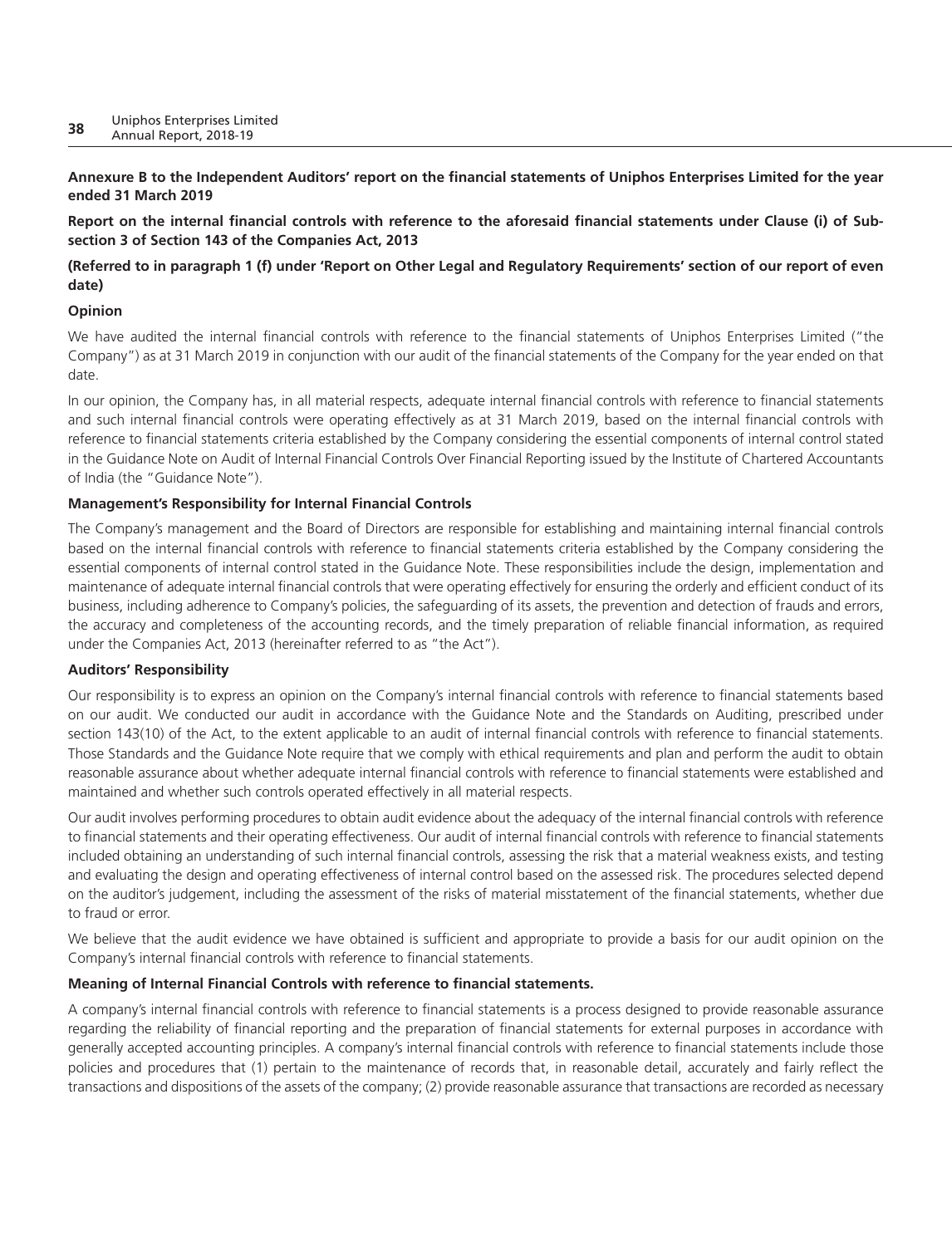| Notice of AGM | Directors' Report<br>and its Annexures | Financial<br><b>Statements</b> |    |
|---------------|----------------------------------------|--------------------------------|----|
| $1 - 10$      | $11 - 32$                              | $33-67$                        | 39 |
|               |                                        |                                |    |

to permit preparation of financial statements in accordance with generally accepted accounting principles, and that receipts and expenditures of the company are being made only in accordance with authorisations of management and directors of the company; and (3) provide reasonable assurance regarding prevention or timely detection of unauthorised acquisition, use, or disposition of the company's assets that could have a material effect on the financial statements.

### **Inherent Limitations of Internal Financial Controls with reference to financial statements.**

Because of the inherent limitations of internal financial controls with reference to financial statements, including the possibility of collusion or improper management override of controls, material misstatements due to error or fraud may occur and not be detected. Also, projections of any evaluation of the internal financial controls with reference to financial statements to future periods are subject to the risk that the internal financial controls with reference to financial statements may become inadequate because of changes in conditions, or that the degree of compliance with the policies or procedures may deteriorate.

> **For B S R & Co. LLP** Chartered Accountants Firm's Registration No: 101248W/W-100022

Place : Mumbai Date : 17 May 2019

**Bhavesh Dhupelia** Partner Membership No: 042070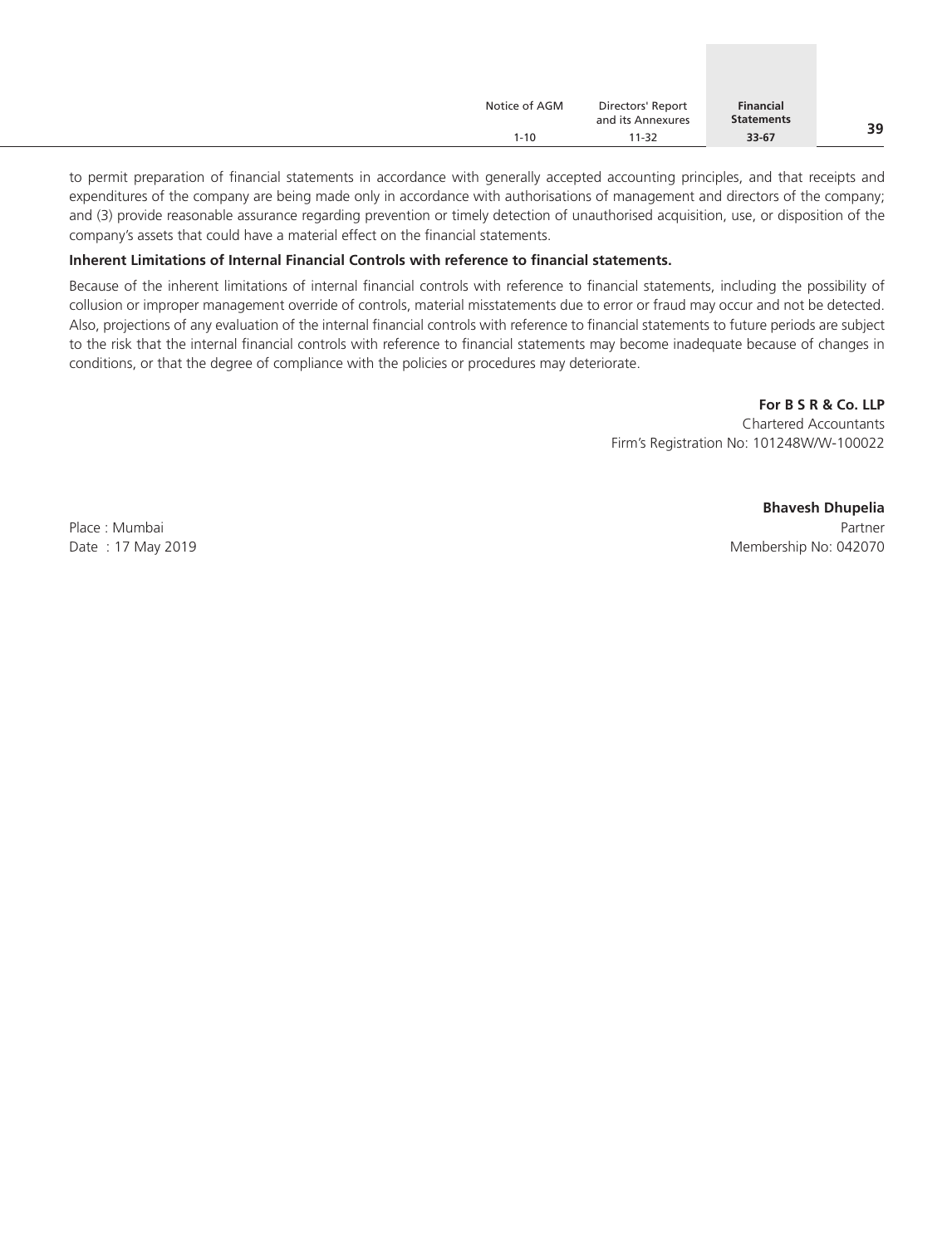Date: 17 May 2019

# **Balance Sheet as at 31 March 2019**

|                                                                                         |                                                |              |                             | <b>INR Lakhs</b>         |
|-----------------------------------------------------------------------------------------|------------------------------------------------|--------------|-----------------------------|--------------------------|
|                                                                                         |                                                | <b>Notes</b> | As at                       | As at                    |
|                                                                                         |                                                |              | 31 March 2019               | 01 April 2018            |
| <b>Assets</b>                                                                           |                                                |              |                             |                          |
| <b>Non-current assets</b>                                                               |                                                |              |                             |                          |
| Property, plant and equipment                                                           |                                                | Зa           | 0.01                        | 0.20                     |
| Investment property                                                                     |                                                | 3b           | 17,466.26                   | 17,470.08                |
| Financial assets<br>Investments<br>i)                                                   |                                                | 4            |                             | 186,040.67               |
| ii)<br>Loans                                                                            |                                                | 5            | 246,050.37<br>0.16          | 0.46                     |
| Income tax assets (Net)                                                                 |                                                |              | 2,418.19                    | 2,399.20                 |
|                                                                                         |                                                |              | 265,934.99                  | 205,910.61               |
| <b>Current assets</b>                                                                   |                                                |              |                             |                          |
| <b>Financial assets</b>                                                                 |                                                |              |                             |                          |
| Investments<br>i)                                                                       |                                                | 6            | 2,249.89                    | 1,107.65                 |
| Cash and cash equivalents<br>ii)                                                        |                                                | 7            | 67.88                       | 583.44                   |
| Bank balances other than cash and cash equivalents<br>iii)                              |                                                | 7A<br>8      | 53.83                       | 50.67                    |
| iv)<br>Loans<br>Others<br>V)                                                            |                                                | 9            | 1,470.00<br>3.40            | 1,200.00<br>130.67       |
| Other current assets                                                                    |                                                | 10           | 1.61                        | 20.69                    |
|                                                                                         |                                                |              | 3,846.61                    | 3,093.12                 |
| <b>Total assets</b>                                                                     |                                                |              | 269,781.60                  | 209,003.73               |
| <b>Equity and Liabilities</b>                                                           |                                                |              |                             |                          |
| Equity                                                                                  |                                                |              |                             |                          |
| Equity share capital                                                                    |                                                | 11<br>12     | 1,390.92                    | 1,390.92                 |
| Other Equity                                                                            |                                                |              | 268,373.13<br>269,764.05    | 207,596.50<br>208,987.42 |
| <b>Liabilities</b>                                                                      |                                                |              |                             |                          |
| <b>Current Liabilities</b>                                                              |                                                |              |                             |                          |
| <b>Financial liabilities</b>                                                            |                                                |              |                             |                          |
| Trade payables                                                                          |                                                |              |                             |                          |
| Outstanding dues of micro and small enterprises                                         |                                                | 13           |                             |                          |
| Outstanding dues of other than micro and small enterprises<br>Other current liabilities |                                                | 13<br>14     | 14.77<br>2.78               | 12.45<br>3.86            |
| <b>Total liabilities</b>                                                                |                                                |              | 17.55                       | 16.31                    |
| <b>Total equity and liabilities</b>                                                     |                                                |              | 269,781.60                  | 209,003.73               |
|                                                                                         |                                                |              |                             |                          |
| Summary of significant accounting policies                                              |                                                | 2            |                             |                          |
| See accompanying notes to the financial statements                                      |                                                | $3 - 31$     |                             |                          |
| As per our report of even date                                                          |                                                |              |                             |                          |
| For B S R & Co. LLP                                                                     | For and on behalf of the Board of Directors of |              |                             |                          |
| Chartered Accountants                                                                   | <b>Uniphos Enterprises Limited</b>             |              |                             |                          |
| Firm Registration Number 101248W/W-100022                                               | CIN No.: L24219GJ1969PLC001588                 |              |                             |                          |
| <b>Bhavesh Dhupelia</b>                                                                 | R.D. Shroff                                    |              | S.R. Shroff                 |                          |
| Partner                                                                                 | Chairman and Managing Director                 |              | Non-Executive Vice-Chairman |                          |
| Membership No. 042070                                                                   | DIN: 00180810                                  |              | DIN: 00189012               |                          |
|                                                                                         | K.M. Thacker                                   |              | <b>B.P.</b> Chheda          |                          |
|                                                                                         | Company Secretary                              |              | Chief Financial Officer     |                          |
| Place: Mumbai                                                                           | Place: Mumbai                                  |              |                             |                          |

Date: 17 May 2019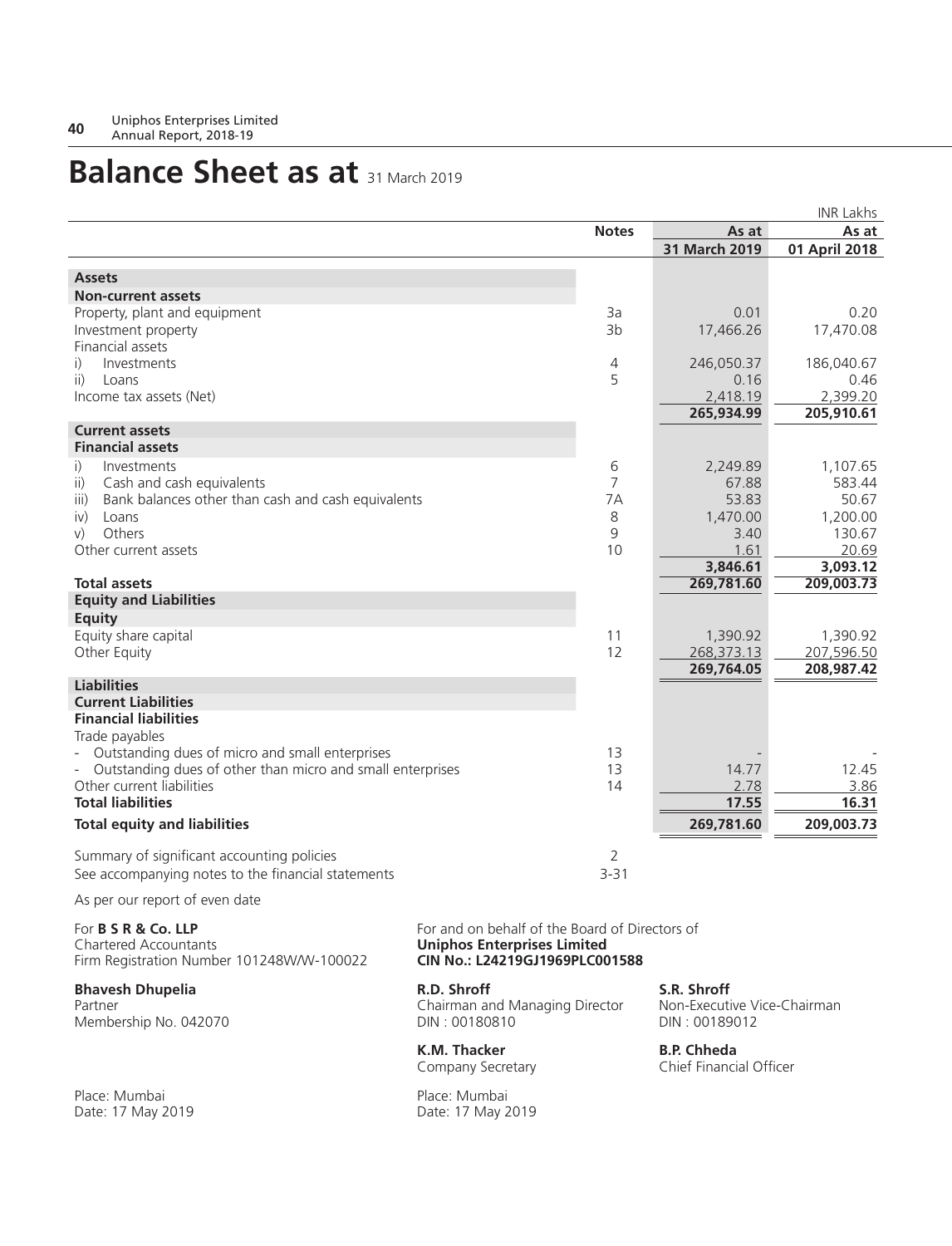# **Statement of Profit and Loss for the year ended 31 March 2019**

|                                                                                     |                |                   | <b>INR Lakhs</b> |
|-------------------------------------------------------------------------------------|----------------|-------------------|------------------|
|                                                                                     | <b>NOTES</b>   | <b>Year ended</b> | Year ended       |
|                                                                                     |                | 31 March 2019     | 31 March 2018    |
| Income                                                                              |                |                   |                  |
| Other income                                                                        | 15             | 2,403.49          | 2,003.43         |
| <b>TOTAL INCOME</b>                                                                 |                | 2,403.49          | 2,003.43         |
| <b>Expenses</b>                                                                     |                |                   |                  |
| Employee benefit expenses                                                           | 16             | 101.99            | 96.89            |
| Legal and professional fees                                                         | 17             | 39.02             | 40.08            |
| Depreciation                                                                        | 18             | 4.02              | 4.53             |
| Other expenses                                                                      | 19             | 140.00            | 58.13            |
| <b>Total expenses</b>                                                               |                | 285.02            | 199.63           |
| Profit before tax                                                                   |                | 2,118.46          | 1,803.80         |
| Tax expense:                                                                        |                |                   |                  |
| Current tax                                                                         | 20             | 42.00             | 35.00            |
| Profit for the year                                                                 |                | 2,076.46          | 1,768.80         |
| Other Comprehensive Income (OCI), net of tax                                        |                |                   |                  |
| Item that will not be reclassified to Statement of profit or loss                   | 26             | 58,700.17         | 551.40           |
| Income tax related to items that will not be reclassified to Statement of profit or |                |                   |                  |
| loss                                                                                |                |                   |                  |
| <b>Total Other Comprehensive Income</b>                                             |                | 58,700.17         | 551.40           |
| Total Comprehensive Income for the year                                             |                | 60,776.63         | 2,320.20         |
| Earnings per equity share (In INR)                                                  | 21             |                   |                  |
| Basic (Face value of INR 2 each)                                                    |                | 2.99              | 2.54             |
| Diluted (Face value of INR 2 each)                                                  |                | 2.99              | 2.54             |
| Summary of siginificant accounting policies                                         | $\overline{2}$ |                   |                  |
| See accompanying notes to the financial statements                                  | $3 - 31$       |                   |                  |
| As per our report of even date                                                      |                |                   |                  |

For **B S R & Co. LLP** Chartered Accountants Firm Registration Number 101248W/W-100022

**Bhavesh Dhupelia** Partner Membership No. 042070

Place: Mumbai Date: 17 May 2019 For and on behalf of the Board of Directors of **Uniphos Enterprises Limited CIN No.: L24219GJ1969PLC001588**

**R.D. Shroff** Chairman and Managing Director DIN : 00180810

**K.M. Thacker** Company Secretary

Place: Mumbai Date: 17 May 2019

**S.R. Shroff** Non-Executive Vice-Chairman DIN : 00189012

**B.P. Chheda** Chief Financial Officer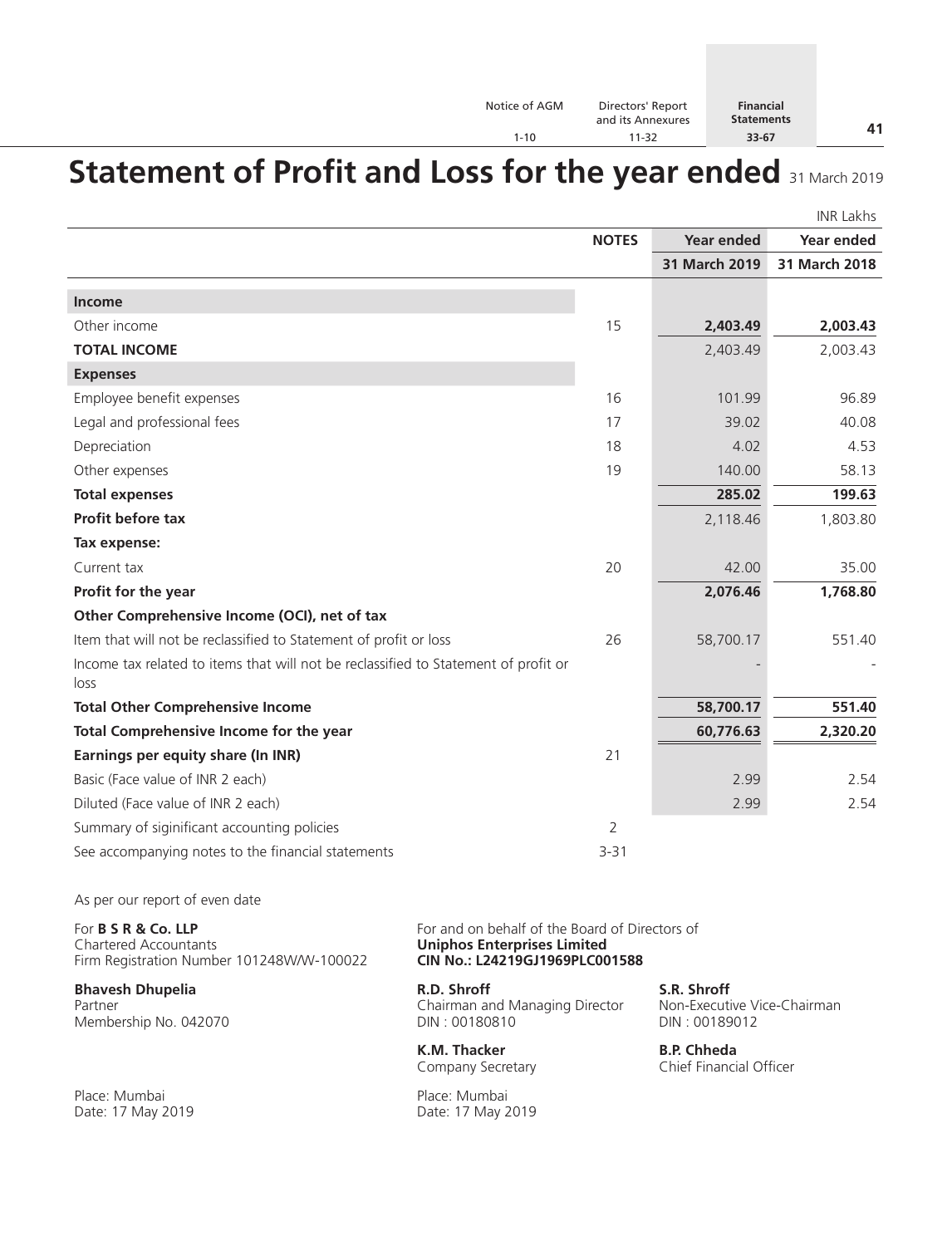# **Statement of cash flows for the year ended** 31 March 2019

|                                                                               |               | <b>INR Lakhs</b> |
|-------------------------------------------------------------------------------|---------------|------------------|
|                                                                               | 31 March 2019 | 31 March 2018    |
| <b>Cash Flow From Operating activities</b>                                    |               |                  |
| Profit before exceptional items and tax                                       | 2,118.46      | 1,803.80         |
| Adjustments to reconcile profit before tax to net cash flows:                 |               |                  |
| Depreciation                                                                  | 4.02          | 4.53             |
| Interest Income                                                               | (140.13)      | (147.46)         |
| Gain on redemption / sale of Investments                                      | (66.25)       | (3.33)           |
| Fair value gain on financial instruments at fair value through profit or loss | (125.45)      | (3.23)           |
| Dividend Income on investments                                                | (2,071.66)    | (1,849.37)       |
| <b>Working capital adjustments</b>                                            |               |                  |
| (Increase)/decrease in non-current and current financial assets               | 0.30          | (18.27)          |
| (Increase)/decrease in other current assets                                   | 19.08         |                  |
| Increase/(decrease) in other non-current and current trade payables           | 2.32          | (0.31)           |
| Increase/(decrease) in other current liabilities                              | (1.08)        | 1.19             |
|                                                                               | (260.39)      | (212.43)         |
| Income tax paid (including TDS) (net)                                         | (60.99)       | (124.44)         |
| Net cash flows from / (used in) operating activities                          | (321.38)      | (336.87)         |
| <b>Cash Flow From Investing activities</b>                                    |               |                  |
| Purchase of property, plant and equipment                                     |               | (0.71)           |
| Proceeds from sale of investments                                             |               | 2.03             |
| Purchase of Non current investments                                           | (1,233.98)    |                  |
| Sale of current investments                                                   | 4,687.40      | 2,366.04         |
| Purchase of current investments                                               | (5,713.50)    | (3,364.17)       |
| Dividend on investments                                                       | 2,071.66      | 1,849.37         |
| Fixed deposits                                                                | (3.16)        | (3.08)           |
| Interest received                                                             | 267.40        | 19.61            |
| Loans - received back                                                         | 1,200.00      |                  |
| Loans - Given                                                                 | (1.470.00)    |                  |
| Net cash flows from / (used in) investing activities                          | (194.18)      | 869.09           |
| <b>Cash Flow From Financing activities</b>                                    |               |                  |
| Net cash flows from / (used in) financing activities                          |               |                  |
| Net increase / (decrease) in cash and cash equivalents                        | (515.56)      | 532.22           |
| Cash and cash equivalents at the beginning of the year (Refer note 7)         | 583.44        | 51.22            |
| Cash and cash equivalents at the end (Refer note 7)                           | 67.88         | 583.44           |

### **Notes:**

- 1. The cash flow statement has been prepared under the indirect method as set out in Indian Accounting Standard (IND AS 7) Statement of Cash Flows.
- 2. The Company did not had any cash flow changes arising from non-cash transactions from financing activities.
- The accompanying notes are an integral part of these financial statements

As per our report of even date

For **B S R & Co. LLP** Chartered Accountants Firm Registration Number 101248W/W-100022

**Bhavesh Dhupelia** Partner Membership No. 042070

Place: Mumbai Date: 17 May 2019 For and on behalf of the Board of Directors of **Uniphos Enterprises Limited CIN No.: L24219GJ1969PLC001588**

**R.D. Shroff** Chairman and Managing Director DIN : 00180810

**K.M. Thacker** Company Secretary

Place: Mumbai Date: 17 May 2019 **S.R. Shroff** Non-Executive Vice-Chairman DIN : 00189012

**B.P. Chheda** Chief Financial Officer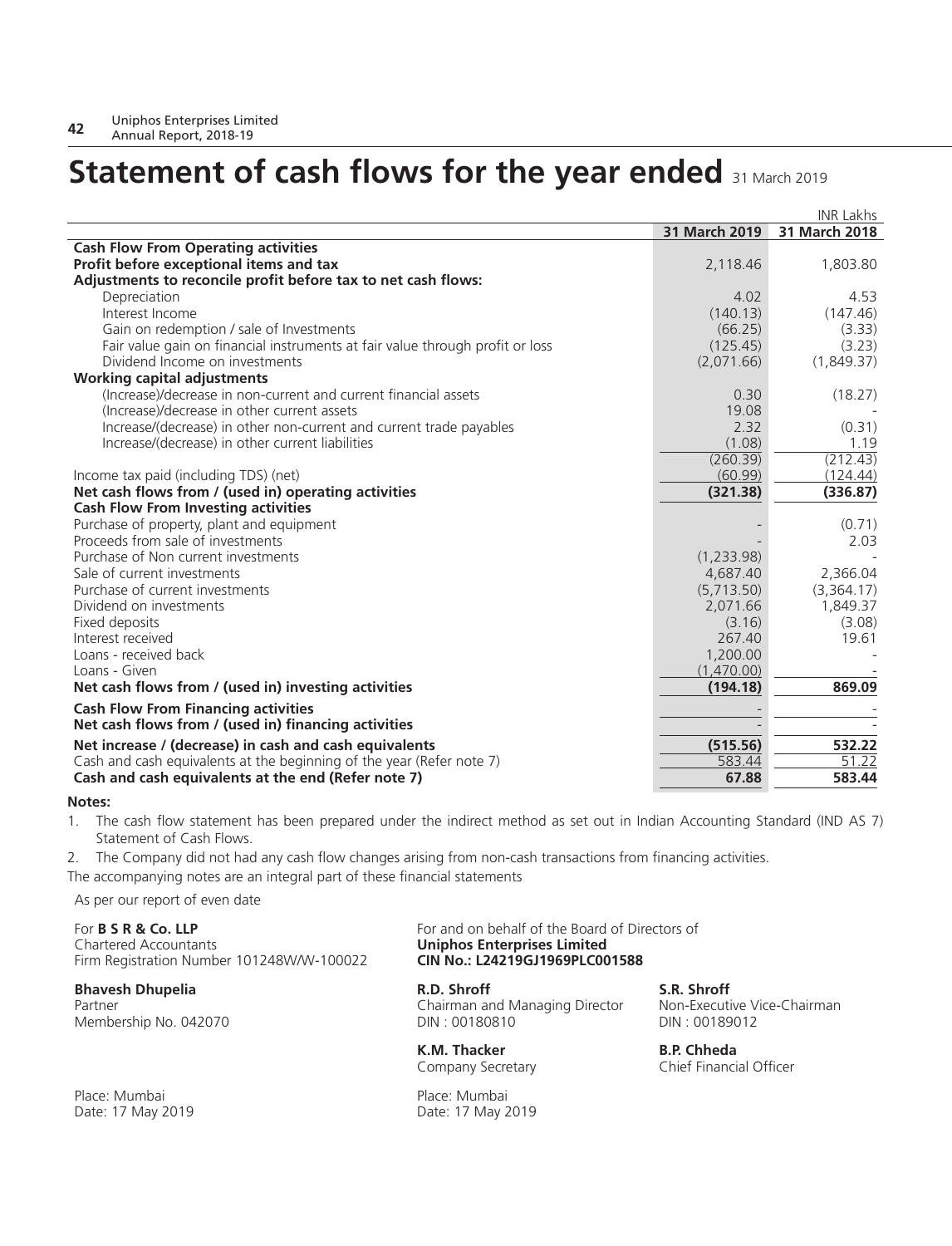|   | Statement of Changes in Equity for the year ended su March 2019                                              |             |                           |                             |                                                                                                                 |          |                                                                              |                    |           |
|---|--------------------------------------------------------------------------------------------------------------|-------------|---------------------------|-----------------------------|-----------------------------------------------------------------------------------------------------------------|----------|------------------------------------------------------------------------------|--------------------|-----------|
| ₹ | Equity share capital                                                                                         |             |                           |                             |                                                                                                                 |          |                                                                              |                    |           |
|   |                                                                                                              |             |                           | Equity shares of INR 2 each |                                                                                                                 |          |                                                                              |                    |           |
|   |                                                                                                              |             |                           | Nos.                        | <b>INR Lakhs</b>                                                                                                |          |                                                                              |                    |           |
|   | Issued, subscribed and fully paid                                                                            |             |                           |                             |                                                                                                                 |          |                                                                              |                    |           |
|   | As at 31 March, 2017                                                                                         |             |                           | 69,545,849                  | 1,390.92                                                                                                        |          |                                                                              |                    |           |
|   | Changes during the year                                                                                      |             |                           |                             |                                                                                                                 |          |                                                                              |                    |           |
|   | As at 31 March, 2018                                                                                         |             |                           | 69,545,849                  | 1,390.92                                                                                                        |          |                                                                              |                    |           |
|   | Changes during the year                                                                                      |             |                           |                             |                                                                                                                 |          |                                                                              |                    |           |
|   | As at 31 March, 2019                                                                                         |             |                           | 69,545,849                  | 1,390.92                                                                                                        |          |                                                                              |                    |           |
| 6 | Other equity                                                                                                 |             |                           |                             |                                                                                                                 |          |                                                                              | <b>INR Lakhs</b>   |           |
|   |                                                                                                              |             |                           | Reserves and surplus        |                                                                                                                 |          | Equity                                                                       | <b>TOTAL OTHER</b> |           |
|   | Particulars                                                                                                  | Capital     | Securities                | General                     | Revaluation                                                                                                     | Retained | instruments                                                                  | EQUITY             |           |
|   |                                                                                                              | eserve<br>≃ | Premium                   | Reserve                     | reserve                                                                                                         | Earnings | comprehensive<br>through other<br>income                                     |                    |           |
|   | Balance as at 31 March 2017                                                                                  | 64.39       | ,499.56<br>$\ddot{\circ}$ | 3,100.65                    | 14,500.00                                                                                                       | 3,914.58 | 177, 197. 10                                                                 | 205,276.30         |           |
|   | Profit for the year                                                                                          |             |                           |                             |                                                                                                                 | 1,768.80 |                                                                              | 1,768.80           |           |
|   | Other comprehensive income                                                                                   |             |                           |                             |                                                                                                                 |          | 551.40                                                                       | 551.40             |           |
|   | Balance as at 31 March 2018                                                                                  | 64.39       | 6,499.56                  | 3,100.65                    | 14,500.00                                                                                                       | 5,683.38 | 177,748.50                                                                   | 207,596.50         | $1 - 10$  |
|   | Profit for the year                                                                                          |             |                           |                             |                                                                                                                 | 2,076.47 |                                                                              | 2,076.47           |           |
|   | Other comprehensive income                                                                                   |             |                           |                             |                                                                                                                 |          | 58,700.17                                                                    | 58,700.17          |           |
|   | Balance as at 31 March 2019                                                                                  | 64.39       | 6,499.56                  | 3,100.65                    | 14,500.00                                                                                                       | 7,759.85 | 236,448.67                                                                   | 268,373.13         |           |
|   | The accompanying notes are an integral part of these financial statements.<br>As per our report of even date |             |                           |                             |                                                                                                                 |          |                                                                              |                    | $11 - 32$ |
|   | Firm Registration Number 101248W/W-100022<br>Chartered Accountants<br>For B S R & Co. LLP                    |             |                           |                             | For and on behalf of the Board of Directors of<br>CIN No.: L24219GJ1969PLC001588<br>Uniphos Enterprises Limited |          |                                                                              |                    |           |
|   | Membership No. 042070<br><b>Bhavesh Dhupelia</b><br>Partner                                                  |             |                           | R.D. Shroff                 | Chairman and Managing Director<br>DIN: 00180810                                                                 |          | Non-Executive Vice-Chairman<br>DIN : 00189012<br>DIN: 0018901<br>S.R. Shroff |                    | 33-67     |
|   |                                                                                                              |             |                           | K.M. Thacker                | Company Secretary                                                                                               |          | Chief Financial Officer<br><b>B.P.</b> Chheda                                |                    |           |
|   | Place: Mumbai<br>Date: 17 May 2019                                                                           |             |                           |                             | Place: Mumbai<br>Date: 17 May 2019                                                                              |          |                                                                              |                    | 43        |

Notice of AGM Directors' Report

and its Annexures

**Financial Statements**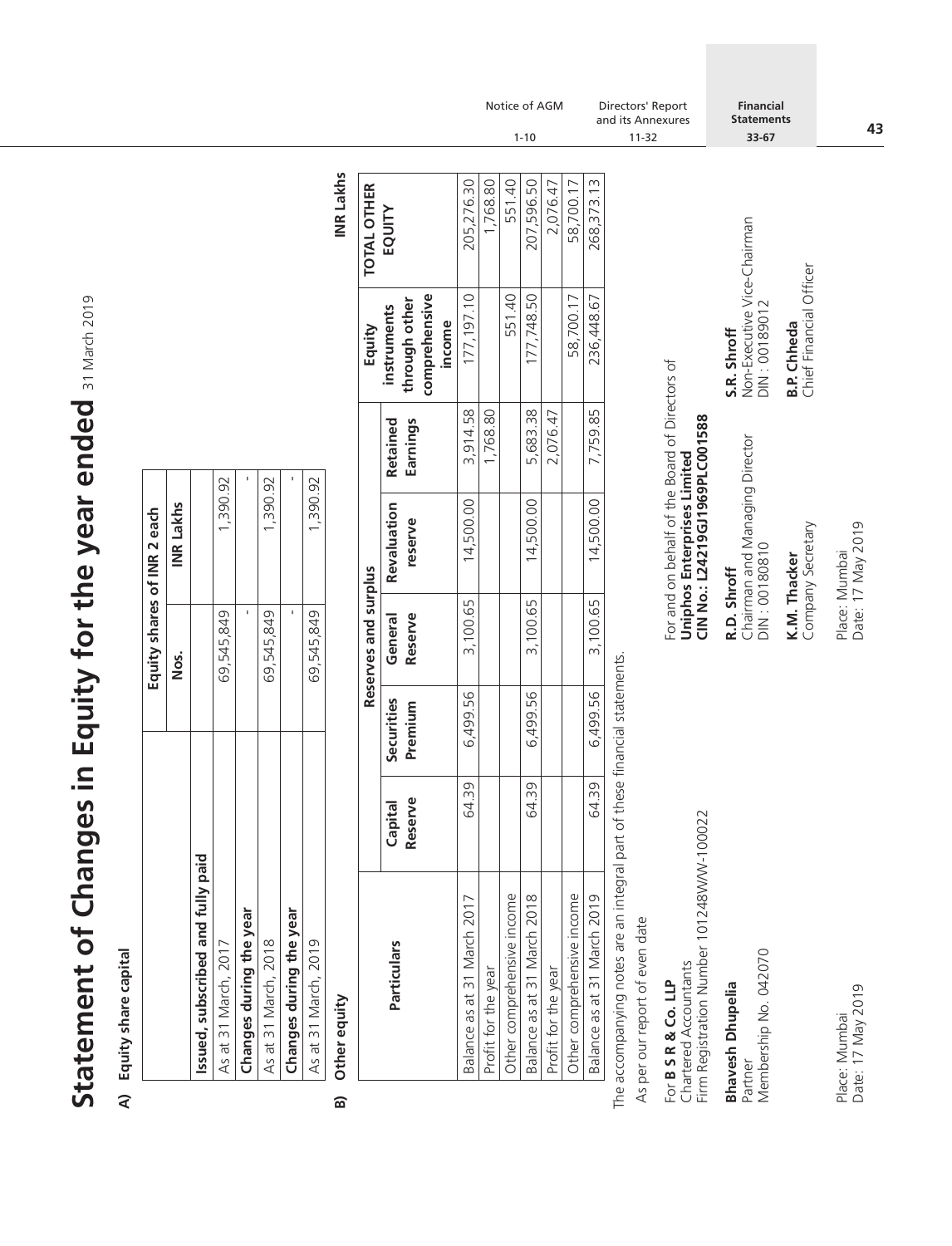(All amounts are stated in INR lakhs, unless otherwise mentioned)

### **1. Corporate information**

Uniphos Enterprises Limited ('the Company') is a public company domiciled in India and is incorporated under the provisions of the Companies Act applicable in India. Its shares are listed on two stock exchanges in India and Global Depository Receipt ('GDRs') are listed on Luxembourg stock exchange. The Company is engaged in the business of trading of chemicals and other products. The registered office of the Company is located at 11, G.I.D.C., Vapi, Dist- Valsad, Gujarat. The financial statements were authorised for issue in accordance with a resolution of the directors on May 17, 2019.

### **2. Basis of preparation**

The financial statements of the Company have been prepared in accordance with Indian Accounting Standards (Ind AS) notified under the Companies (Indian Accounting Standards) Rules, 2015 as amended thereafter.

The financial statements have been prepared under the historical cost convention on an accrual basis except for certain financial assets and liabilities that are measured at fair value at the end of each reporting period as stated in the accounting policies set out below. The accounting policies applied by the Company are consistent with those used in the previous year. The financial statements are presented in Indian Rupee ('INR') or  $(\vec{\tau}')$  which is also the Company's functional currency and all values are rounded to the nearest lakhs, except when otherwise indicated.

### **Significant accounting estimates, assumptions and judgements**

The preparation of the Company's financial statements requires management to make estimates and assumptions that affect the reported amounts of revenues, expenses, assets and liabilities, and the accompanying disclosures, and the disclosure of contingent liabilities. Uncertainty about these assumptions and estimates could result in outcomes that require a material adjustment to the carrying amount of assets or liabilities in future periods.

### **Estimates and assumptions**

The key assumptions concerning the future and other key sources of estimation uncertainty at the reporting date, that have a significant risk of causing a material adjustment to the carrying amounts of assets and liabilities within the next financial year, are described below. The Company based its assumptions and estimates on parameters available when the separate financial statements were prepared. Existing circumstances and assumptions about future developments, however, may change due to market changes or circumstances arising that are beyond the control of the Company. Such changes are reflected in the assumptions when they occur.

### **Taxes**

There are many transactions and calculations undertaken during the ordinary course of business for which the ultimate tax determination is uncertain. Where the final tax outcome of these matters is different from the amounts initially recorded, such differences will impact the current and deferred tax provisions in the period in which the tax determination is made. The assessment of probability involves estimation of a number of factors including future taxable income.

### **Fair value measurement of financial instruments**

When the fair values of financial assets and financial liabilities recorded in the balance sheet cannot be measured based on quoted prices in active markets, their fair value is measured using valuation techniques including the Discounted Cash Flow (DCF) model where appropriate. The inputs to these models are taken from observable markets where possible, but where this is not feasible, a degree of judgement is required in establishing fair values. Judgements include considerations of inputs such as liquidity risk, credit risk and volatility. Changes in assumptions about these factors could affect the reported fair value of financial instruments. See Note 28 and 29 for further disclosures

### **Impairment of financial assets**

The Company recognises loss allowances for expected credit losses on:

- financial asset measured at amortized cost
- financial asset measured at FVTOCI- Equity instruments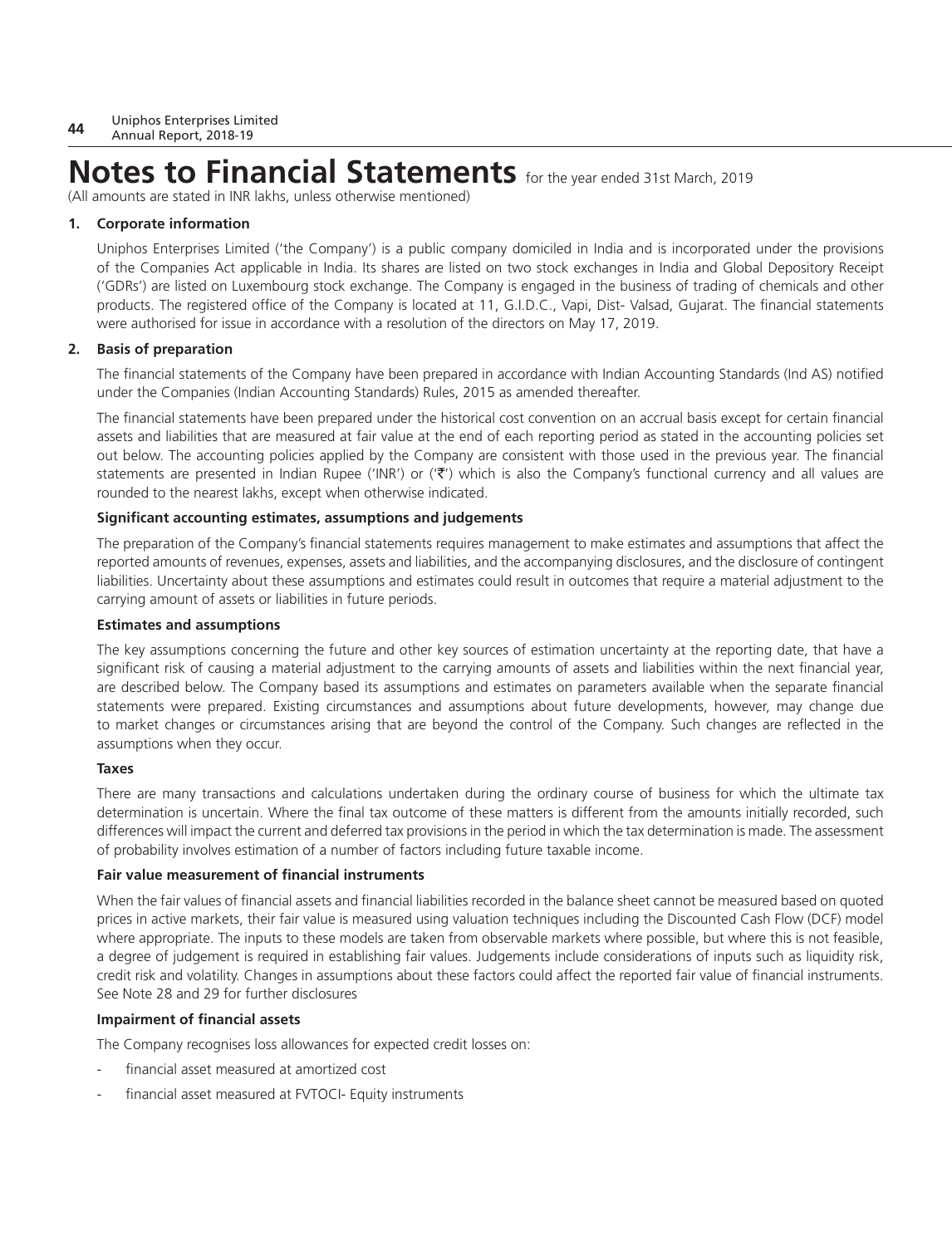| Notice of AGM | Directors' Report | <b>Financial</b>  |    |
|---------------|-------------------|-------------------|----|
|               | and its Annexures | <b>Statements</b> |    |
| $1 - 10$      | $11 - 32$         | 33-67             | 45 |

(All amounts are stated in INR lakhs, unless otherwise mentioned)

financial asset measured at FVTPL- Equity instruments

At each reporting date, the Company assesses whether financial assets carried at amortized cost and equity instrument at FVTOCI and FVTPL are credit impaired. A financial asset is 'credit-impaired' when one or more events that have a detrimental impact on the estimated future cash flows of the financial asset have occurred.

### **Impairment of non- financial assets**

The Company assesses at each reporting date whether there is an indication that an asset may be impaired. If any indication exists, or when annual impairment testing for an asset is required, the Company estimates the asset's recoverable amount. An asset's recoverable amount is the higher of an asset's fair value less costs of disposal and its value in use. It is determined for an individual asset, unless the asset does not generate cash inflows that are largely independent of those from other assets or group of assets. Where the carrying amount of an asset exceeds its recoverable amount, the asset is considered impaired and is written down to its recoverable amount. In assessing value in use, the estimated future cash flows are discounted to their present value using a pre- tax discount rate that reflects current market assessment of the time value of money and the risk specific to the asset. In determining fair value less cost of disposal, recent market transactions are taken into account. If no such transactions can be identified, an appropriate valuation model is used. These calculations are corroborated by valuation multiples, quoted share price for publicly traded subsidiaries or other available fair value indicators.

### **2.1 Summary of significant accounting policies**

### **(a) Current versus non-current classification**

The Company presents assets and liabilities in the balance sheet based on current/ non-current classification. An asset is treated as current when it is:

- Expected to be realised or intended to be sold or consumed in normal operating cycle
- Held primarily for the purpose of trading
- Cash or cash equivalent unless restricted from being exchanged or used to settle a liability for at least twelve months after the reporting period

All other assets are classified as non-current.

A liability is current when:

- It is expected to be settled in the normal operating cycle
- It is held primarily for the purpose of trading
- There is no unconditional right to defer the settlement of the liability for at least twelve months after the reporting period

The Company classifies all other liabilities as non-current.

Deferred tax assets and liabilities are classified as non-current.

 Based on the nature of products and the time between acquisition of assets for processing and their realisation in cash and cash equivalents, the Company has identified twelve months as its operating cycle for the purpose of current / non current classification of assets and liabilities.

### **b) Revenue recognition**

 Revenue is recognised to the extent that it is probable that the economic benefits will flow to the Company and the amount can be reliably measured. Revenue is measured at the fair value of the consideration received or receivable, taking into account contractually defined terms of payment and excluding taxes or duties collected on behalf of the government.

Revenue is stated inclusive of Goods and Service Tax (GST)

The specific recognition criteria described below must also be met before revenue is recognised.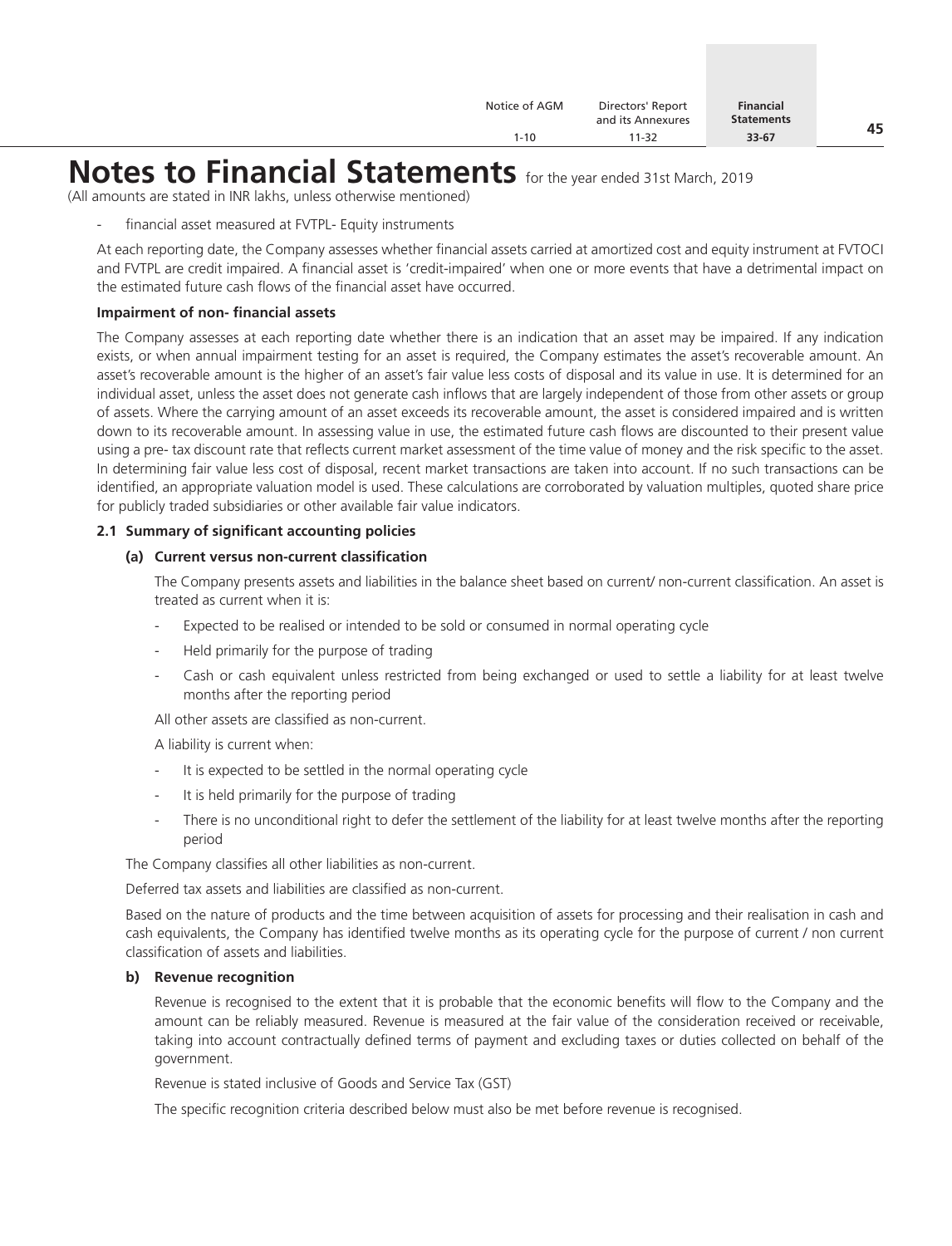(All amounts are stated in INR lakhs, unless otherwise mentioned)

### **Sale of goods**

 Revenue from the sale of goods is recognised when the significant risks and rewards of ownership of the goods have passed to the buyer, usually on delivery of the goods. Revenue from the sale of goods is measured at the fair value of the consideration received or receivable, net of returns and allowances, trade discounts, volume rebates and cash discounts.

### **Interest income**

 The Company presently has no debt instruments measured at fair value through other comprehensive income. Interest income is recorded using the effective interest rate (EIR). EIR is the rate that exactly discounts the estimated future cash payments or receipts over the expected life of the financial instrument or a shorter period, where appropriate, to the gross carrying amount of the financial asset or to the amortised cost of a financial liability. When calculating the effective interest rate, the Company estimates the expected cash flows by considering all the contractual terms of the financial instrument (for example prepayment, extension, call and similar options) but does not consider the expected credit losses. Interest income is included in other income in the statement of profit and loss.

### **Dividends**

 Revenue is recognised when the Company's right to receive the payment is established, which is generally when shareholders approve the dividend.

### **c) Property, Plant and Equipment**

 Items of property, plant and equipment are stated at cost, net of accumulated depreciation and accumulated impairment losses, if any. Cost comprises the purchase price and any attributable cost of bringing the asset to its working condition for its intended use. Such cost includes the cost of replacing part of the plant and equipment and borrowing costs for long-term construction projects if the recognition criteria are met. Subsequent expenditure related to an item of fixed asset is added to its book value only if it increases the future benefits from the existing asset beyond its previously assessed standard of performance. When significant parts of plant and equipment are required to be replaced at intervals, the Company depreciates them separately based on their specific useful lives. All other repair and maintenance costs are recognised in statement of profit and loss as incurred. In respect of additions to /deletions from the property, plant and equipment, depreciation is provided on pro-rata basis with reference to the month of addition/deletion of the Assets. Depreciation for the year has been provided as per the rates determined in Part C of Schedule II of the Companies Act, 2013.

### **d) Investment property**

 Investment property is property held either to earn rental income or for capital appreciation or for both, but not for sale in the ordinary course of business, use in production or supply of goods or services or for administrative purpose. Upon initial recognition, an investment property is measured at cost less accumulated depreciation and accumulated impairment loss, if any.

 Depreciation on investments in property has been provided on written down value basis in accordance with Schedule II of the Companies Act, 2013 by estimating the useful life as 60 years.

### **e) Fair value measurement**

The Company measures certain financial instruments at fair value at each balance sheet date.

 Fair value is the price that would be received to sell an asset or paid to transfer a liability in an orderly transaction between market participants at the measurement date. The fair value measurement is based on the presumption that the transaction to sell the asset or transfer the liability takes place either:

- In the principal market for the asset or liability, or
- In the absence of a principal market, in the most advantageous market for the asset or liability

The principal or the most advantageous market must be accessible by the Company.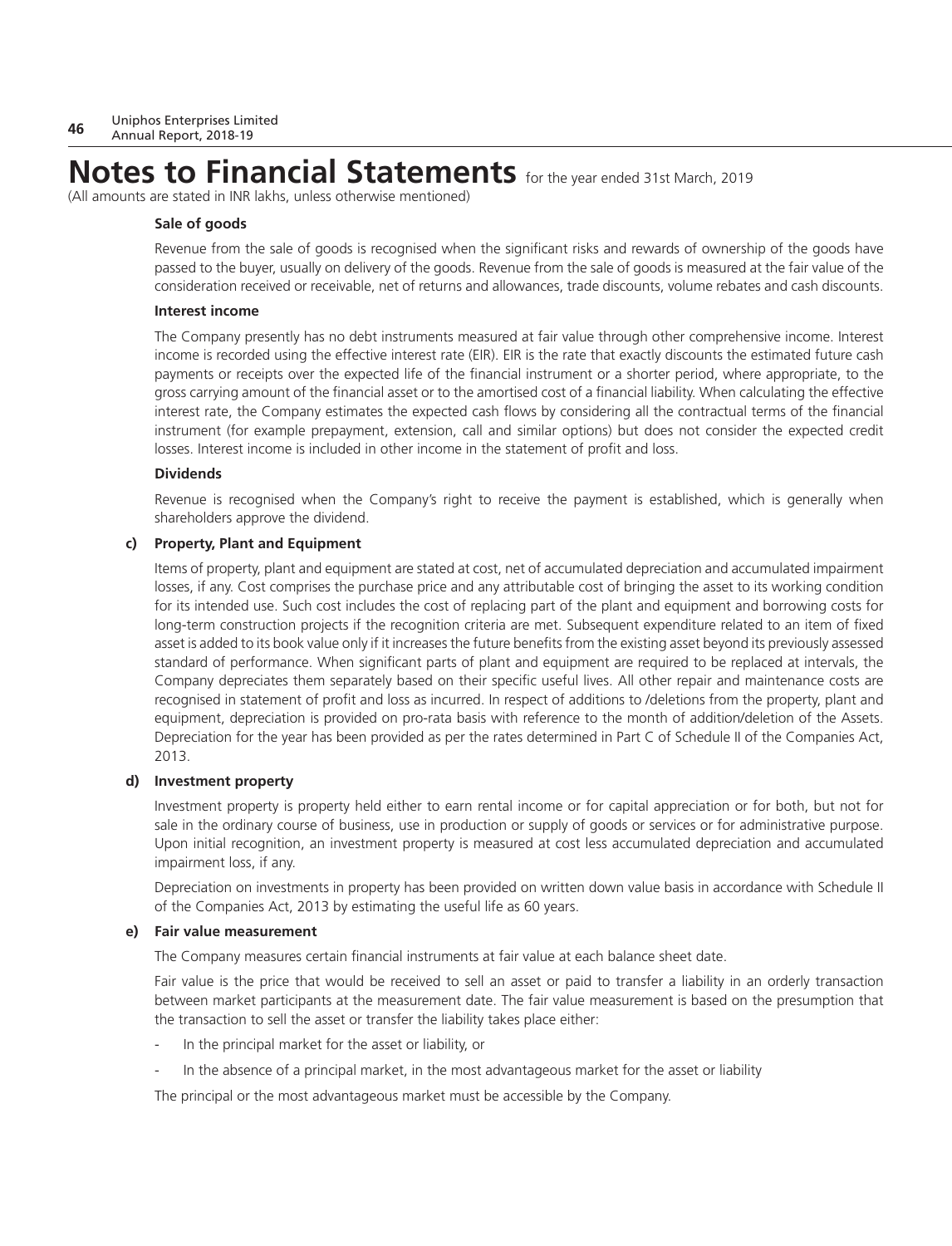(All amounts are stated in INR lakhs, unless otherwise mentioned)

 The fair value of an asset or a liability is measured using the assumptions that market participants would use when pricing the asset or liability, assuming that market participants act in their economic best interest.

 A fair value measurement of a non-financial asset takes into account a market participant's ability to generate economic benefits by using the asset in its highest and best use or by selling it to another market participant that would use the asset in its highest and best use.

 The Company uses valuation techniques that are appropriate in the circumstances and for which sufficient data is available to measure fair value, maximising the use of relevant observable inputs and minimising the use of unobservable inputs.

 All assets and liabilities for which fair value is measured or disclosed in the financial statements are categorised within the fair value hierarchy, described as follows, based on the lowest level input that is significant to the fair value measurement as a whole:

- Level  $1$  Quoted (unadjusted) market prices in active markets for identical assets or liabilities
- Level 2 Valuation techniques for which the lowest level input that is significant to the fair value measurement is directly or indirectly observable
- Level 3 Valuation techniques for which the lowest level input that is significant to the fair value measurement is unobservable

 For assets and liabilities that are recognised in the financial statements on a recurring basis, the Company determines whether transfers have occurred between levels in the hierarchy by re-assessing categorisation (based on the lowest level input that is significant to the fair value measurement as a whole) at the end of each reporting period.

 For the purpose of fair value disclosures, the Company has determined classes of assets and liabilities on the basis of the nature, characteristics and risks of the asset or liability and the level of the fair value hierarchy as explained above.

This note summarises accounting policy for fair value. Other fair value related disclosures are given in the relevant notes.

Quantitative disclosures of fair value measurement hirarchy (Note 29)

Financial instruments (including those carried at amortised cost) (note 4,5,6,7,7A,8,9,13,28 and 29 )

### **f) Provisions**

 Provisions are recognised when the Company has a present obligation (legal or constructive) as a result of a past event, it is probable that an outflow of resources embodying economic benefits will be required to settle the obligation and a reliable estimate can be made of the amount of the obligation. When the Company expects some or all of a provision to be reimbursed, for example, under an insurance contract, the reimbursement is recognised as a separate asset, but only when the reimbursement is virtually certain. The expense relating to a provision is presented in the statement of profit and loss net of any reimbursement.

 If the effect of the time value of money is material, provisions are discounted using a current pre-tax rate that reflects, when appropriate, the risks specific to the liability. When discounting is used, the increase in the provision due to the passage of time is recognised as a finance cost. Provisions are reviewed at each balance sheet and adjusted to reflect the current best estimates.

### **g) Financial instruments**

 A financial instrument is any contract that gives rise to a financial asset of one entity and a financial liability or equity instrument of another entity.

### **Financial assets**

### **Initial recognition and measurement**

 The Company recognises financial assets in its balance sheet when it becomes party to the contractual provisions of the instruments.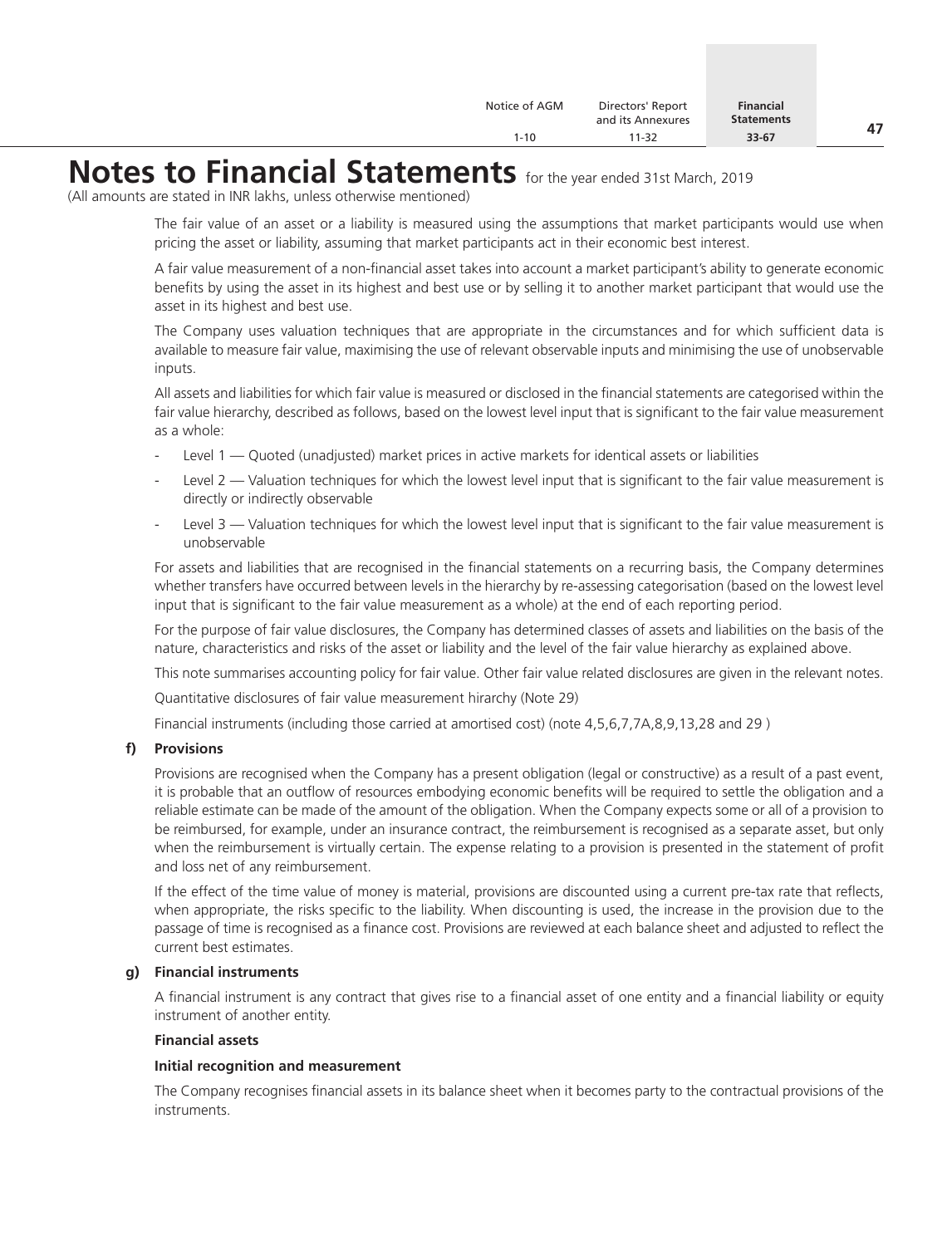(All amounts are stated in INR lakhs, unless otherwise mentioned)

 All financial assets are recognised initially at fair value,plus, in the case of financial assets not recorded at fair value through profit or loss, transaction costs that are attributable to the acquisition of the financial asset.

### **Subsequent measurement**

For purposes of subsequent measurement, financial assets are classified in following categories:

- $\triangleright$  Debt instruments measured at fair value through other comprehensive income (FVTOCI)
- $\triangleright$  Debt instruments measured at fair value through profit or loss (FVTPL)
- Debt instruments measured at amortized cost
- Financial assets measured at amortized cost
- $\triangleright$  Financial assets measured at fair value through other comprehensive income (FVTOCI)

Presently the Company has no debt instruments measured at amortized cost or FVTPL or FVTOCI

### **Financial assets measured at amortized cost**

A financial asset is measured at the amortized cost if both the following considtions are met :

- a) The Company's business model objective for managing the financial assets is to hold financial assets in order to collect contractual cash flows and,
- b) The contractual terms of the financial asset give rise on specified dates to cashflow that are solely payments of principal and interest on the principal amount outstanding.

### **Equity investments**

 All equity investments in scope of Ind AS 109 are measured at fair value. Equity instruments which are held for trading are classified as at FVTPL. For all other equity instruments, the Company may make an irrevocable election to present in other comprehensive income or statement of profit and loss, subsequent changes in the fair value. The Company makes such election on an instrument-by-instrument basis. The classification is made on initial recognition.

 If the Company decides to classify an equity instrument as at FVTOCI, then all fair value changes on the instrument, excluding dividends, are recognized in OCI. There is no recycling of the amounts from OCI to the statement of profit and loss, even on derecognition of investment. However, the Company may transfer the cumulative gain or loss within equity.

 Equity instruments included within the FVTPL category are measured at fair value with all changes recognized in the statement of profit and loss.

### **De-recognition**

 A financial asset (or, where applicable, a part of a financial asset or part of a company of similar financial assets) is primarily de-recognised (i.e. removed from the Company's balance sheet) when:

- The contractual rights to receive cash flows from the asset have expired, or
- The company has transferred its rights to receive cash flows from the asset or has assumed an obligation to pay the received cash flows in full without material delay to a third party under a 'pass-through' arrangement; and either (a) the company has transferred substantially all the risks and rewards of the asset, or (b) the company has neither transferred nor retained substantially all the risks and rewards of the asset, but has transferred control of the asset.

 When the company has transferred its rights to receive cash flows from an asset or has entered into a pass-through arrangement, it evaluates if and to what extent it has retained the risks and rewards of ownership. When it has neither transferred nor retained substantially all of the risks and rewards of the asset, nor transferred control of the asset, the company continues to recognise the transferred asset to the extent of the Company's continuing involvement. In that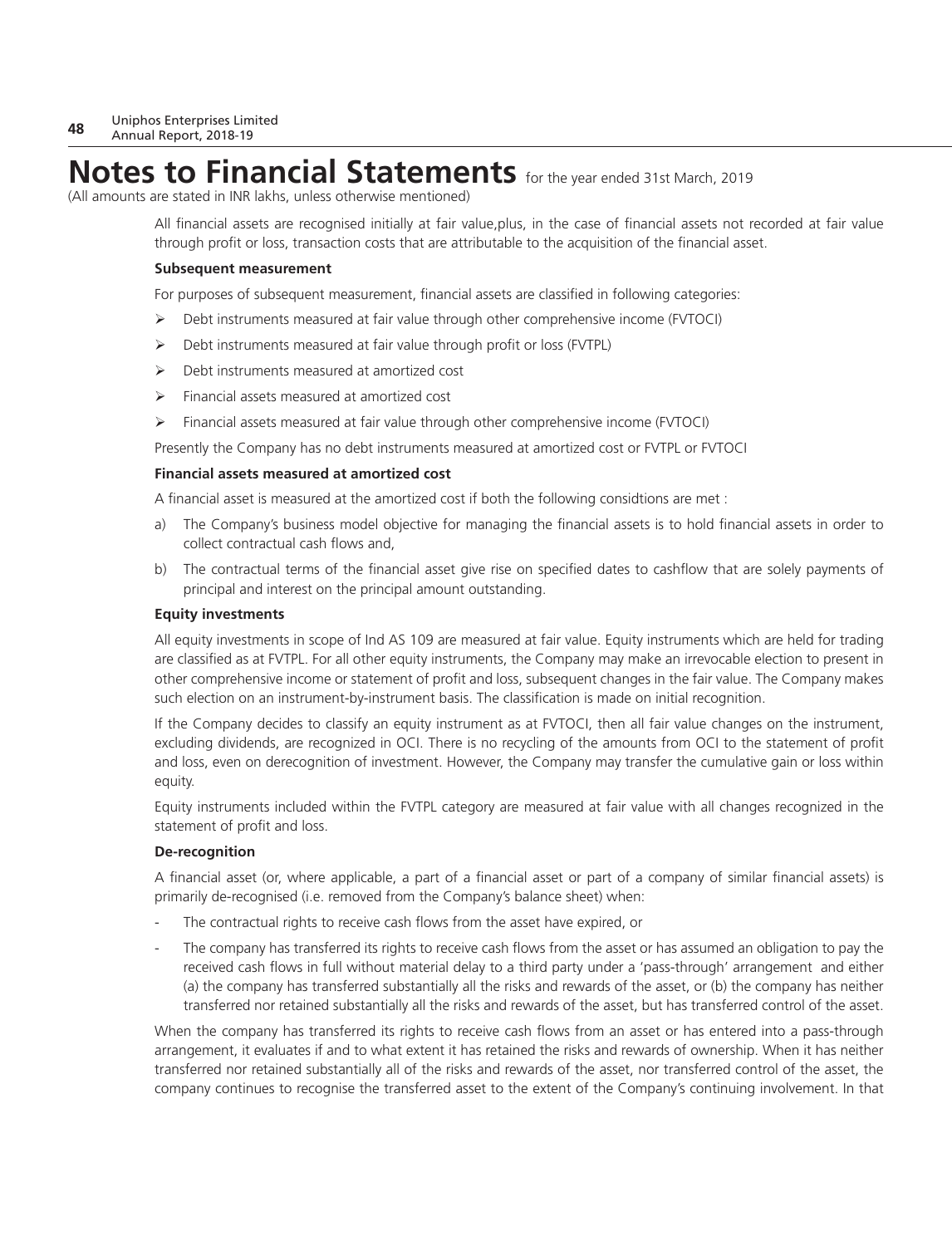(All amounts are stated in INR lakhs, unless otherwise mentioned)

case, the company also recognises an associated liability. The transferred asset and the associated liability are measured on a basis that reflects the rights and obligations that the Company has retained.

 Continuing involvement that takes the form of a guarantee over the transferred asset is measured at the lower of the original carrying amount of the asset and the maximum amount of consideration that the company could be required to repay.

### **Impairment of financial assets**

 In accordance with Ind AS 109, the company applies expected credit loss (ECL) model for measurement and recognition of impairment loss on the following financial assets and credit risk exposure:

- a) Financial assets that are debt instruments, and are measured at amortised cost e.g., loans, debt securities, deposits, trade receivables and bank balance
- b) Lease receivables under Ind AS 17
- c) Trade receivables or any contractual right to receive cash or another financial asset that result from transactions that are within the scope of Ind AS 18 (referred to as 'contractual revenue receivables' in these financial statements)
- d) Financial guarantee contracts which are not measured as at FVTPL

The company follows 'simplified approach' for recognition of impairment loss allowance on:

- Trade receivables and
- Other receivables

 The application of simplified approach does not require the company to track changes in credit risk. Rather, it recognises impairment loss allowance based on lifetime ECLs at each reporting date, right from its initial recognition.

 For recognition of impairment loss on other financial assets and risk exposure, the company determines that whether there has been a significant increase in the credit risk since initial recognition. If credit risk has not increased significantly, 12-month ECL is used to provide for impairment loss. However, if credit risk has increased significantly, lifetime ECL is used. If, in a subsequent period, credit quality of the instrument improves such that there is no longer a significant increase in credit risk since initial recognition, then the entity reverts to recognising impairment loss allowance based on 12-month ECL.

 Lifetime ECL are the expected credit losses resulting from all possible default events over the expected life of a financial instrument. The 12-month ECL is a portion of the lifetime ECL which results from default events that are possible within 12 months after the reporting date.

 ECL is the difference between all contractual cash flows that are due to the company in accordance with the contract and all the cash flows that the entity expects to receive (i.e., all cash shortfalls), discounted at the original EIR. When estimating the cash flows, an entity is required to consider:

- All contractual terms of the financial instrument (including prepayment, extension, call and similar options) over the expected life of the financial instrument. However, in rare cases when the expected life of the financial instrument cannot be estimated reliably, then the entity is required to use the remaining contractual term of the financial instrument.
- Cash flows from the sale of collateral held or other credit enhancements that are integral to the contractual terms.
- Financial assets measured as at amortised cost, contractual revenue receivables and lease receivables: ECL is presented as an allowance, i.e., as an integral part of the measurement of those assets in the balance sheet. The allowance reduces the net carrying amount. Until the asset meets write-off criteria, the company does not reduce impairment allowance from the gross carrying amount.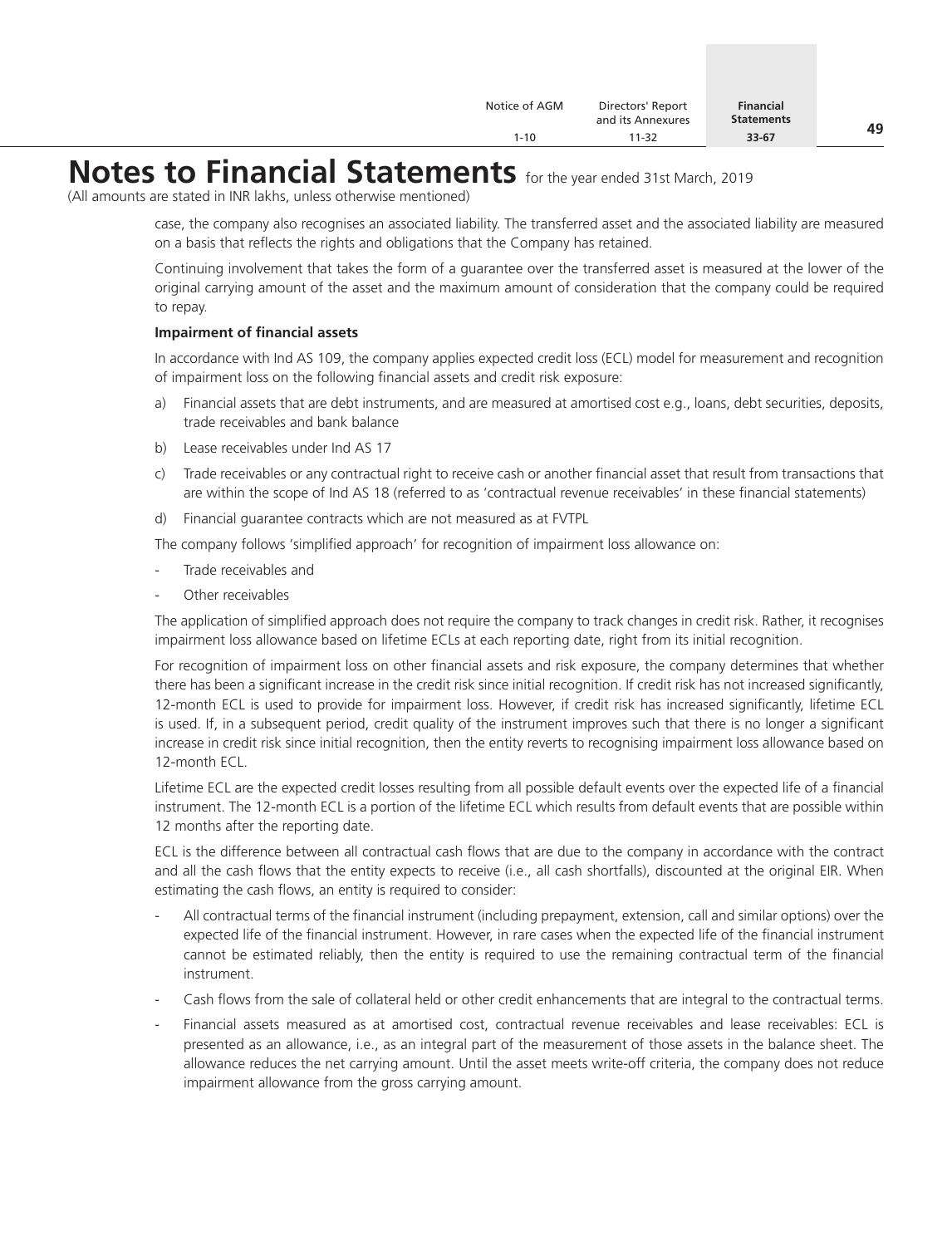(All amounts are stated in INR lakhs, unless otherwise mentioned)

### **h) Financial liabilities**

Initial recognition and measurement

 Financial liabilities are classified, at initial recognition, as financial liabilities at fair value through profit or loss, loans and borrowings, or payables, as appropriate.

 All financial liabilities are recognised initially at fair value and, in the case of loans and borrowings and payables, net of directly attributable transaction costs.

The Company's financial liabilities include only trade and other payables.

### **Subsequent measurement**

The measurement of financial liabilities depends on their classification, as described below:

### **De-recognition**

 A financial liability is derecognised when the obligation under the liability is discharged or cancelled or expires. When an existing financial liability is replaced by another from the same lender on substantially different terms, or the terms of an existing liability are substantially modified, such an exchange or modification is treated as the de-recognition of the original liability and the recognition of a new liability. The difference in the respective carrying amounts is recognised in the statement of profit and loss.

### **Offsetting of financial instruments**

 Financial assets and financial liabilities are offset and the net amount is reported in the standalone balance sheet if there is a currently enforceable legal right to offset the recognised amounts and there is an intention to settle on a net basis, to realise the assets and settle the liabilities simultaneously.

### **i) Cash and cash equivalents**

 Cash and cash equivalent in the balance sheet comprise cash at banks and on hand and short-term deposits with an original maturity of three months or less, which are subject to an insignificant risk of changes in value.

 For the purpose of the statement of cash flows, cash and cash equivalents consist of cash and short-term deposits, as defined above, net of outstanding bank overdrafts as they are considered an integral part of the Company's cash management.

### **j) Taxes**

### **Current income tax**

 Current income tax assets and liabilities are measured at the amount expected to be recovered from or paid to the taxation authorities in accordance with the Income-tax Act, 1961. The tax rates and tax laws used to compute the amount are those that are enacted or substantively enacted, at the reporting date.

 Current income tax relating to items recognised outside profit or loss is recognised outside profit or loss (either in other comprehensive income or in equity). Current tax items are recognised in correlation to the underlying transaction either in OCI or directly in equity. Management periodically evaluates positions taken in the tax returns with respect to situations in which applicable tax regulations are subject to interpretation and establishes provisions where appropriate.

### **Deferred tax**

 Deferred tax is provided using the liability method on temporary differences between the tax bases of assets and liabilities and their carrying amounts for financial reporting purposes at the reporting date.

Deferred tax liabilities are recognised for all taxable temporary differences, except:

When the deferred tax liability arises from the initial recognition of goodwill or an asset or liability in a transaction that is not a business combination and, at the time of the transaction, affects neither the accounting profit nor taxable profit or loss.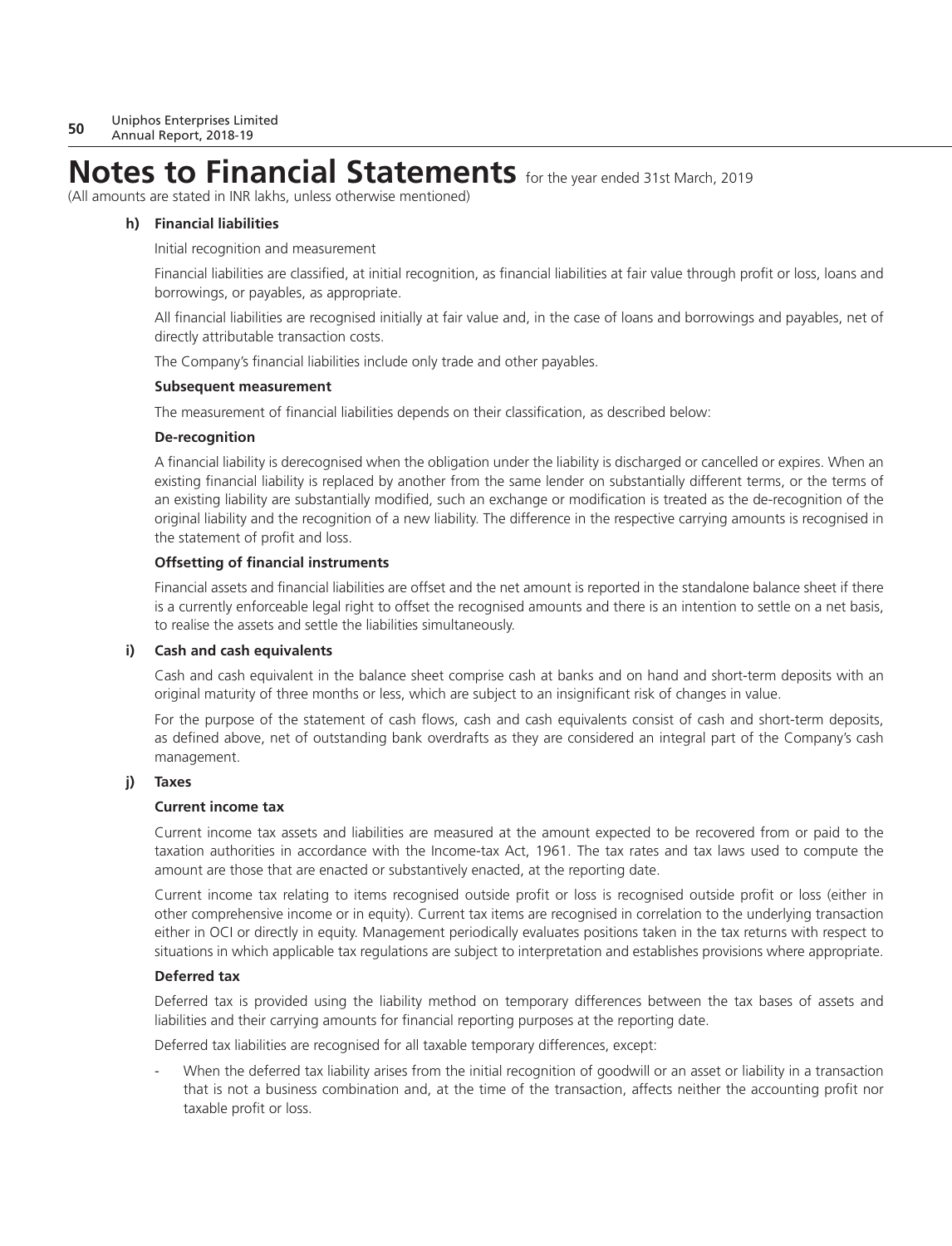(All amounts are stated in INR lakhs, unless otherwise mentioned)

In respect of taxable temporary differences associated with investments in subsidiaries, associates and interests in joint ventures, when the timing of the reversal of the temporary differences can be controlled and it is probable that the temporary differences will not reverse in the foreseeable future

 Deferred tax assets are recognised for all deductible temporary differences, the carry forward of unused tax credits and any unused tax losses. Deferred tax assets are recognised to the extent that it is probable that taxable profit will be available against which the deductible temporary differences, and the carry forward of unused tax credits and unused tax losses can be utilised, except:

When the deferred tax asset relating to the deductible temporary difference arises from the initial recognition of an asset or liability in a transaction that is not a business combination and, at the time of the transaction, affects neither the accounting profit nor taxable profit or loss

 The carrying amount of deferred tax assets is reviewed at each reporting date and reduced to the extent that it is no longer probable that sufficient taxable profit will be available to allow all or part of the deferred tax asset to be utilised. Unrecognised deferred tax assets are re-assessed at each reporting date and are recognised to the extent that it has become probable that future taxable profits will allow the deferred tax asset to be recovered.

 Deferred tax assets and liabilities are measured at the tax rates that are expected to apply in the year when the asset is realised or the liability is settled, based on tax rates (and tax laws) that have been enacted or substantively enacted at the reporting date.

 Deferred tax relating to items recognised outside profit or loss is recognised outside profit or loss (either in other comprehensive income or in equity). Deferred tax items are recognised in correlation to the underlying transaction either in OCI or directly in equity.

### **Minimum Alternate Tax (MAT)**

 Minimum Alternate Tax (MAT) paid as per Indian Income Tax Act, 1961 is in the nature of unused tax credit which can be carried forward and utilised when the Company will pay normal income tax during the specified period. Deferred tax assets on such tax credit is recognised to the extent that it is probable that the unused tax credit can be utilised in the specified future period. The net amount of tax recoverable from, or payable to, the taxation authority is included as part of receivables or payables in the balance sheet.

### **k) Earning per share**

 Basic earnings per share are calculated by dividing the net profit or loss for the period attributable to equity shareholders by the weighted average number of equity shares outstanding during the period.

 For the purpose of calculating diluted earnings per share, the net profit or loss for the period attributable to equity shareholders and the weighted average number of shares outstanding during the period are adjusted for the effects of all dilutive potential equity shares.

### **l) Segment Reporting:**

 Based on "Management Approach" as defined in Ind AS 108 -Operating Segments, the Chief Operating Decision Maker evaluates the Company's performance and allocates the resources based on an analysis of various performance indicators by business segments. Inter segment sales and transfers are reflected at market prices.

 Unallocable items includes general corporate income and expense items which are not allocated to any business segment.

### **Segment Policies:**

 The Company prepares its segment information in conformity with the accounting policies adopted for preparing and presenting the financial statements of the Company as a whole. Common allocable costs are allocated to each segment on an appropriate basis.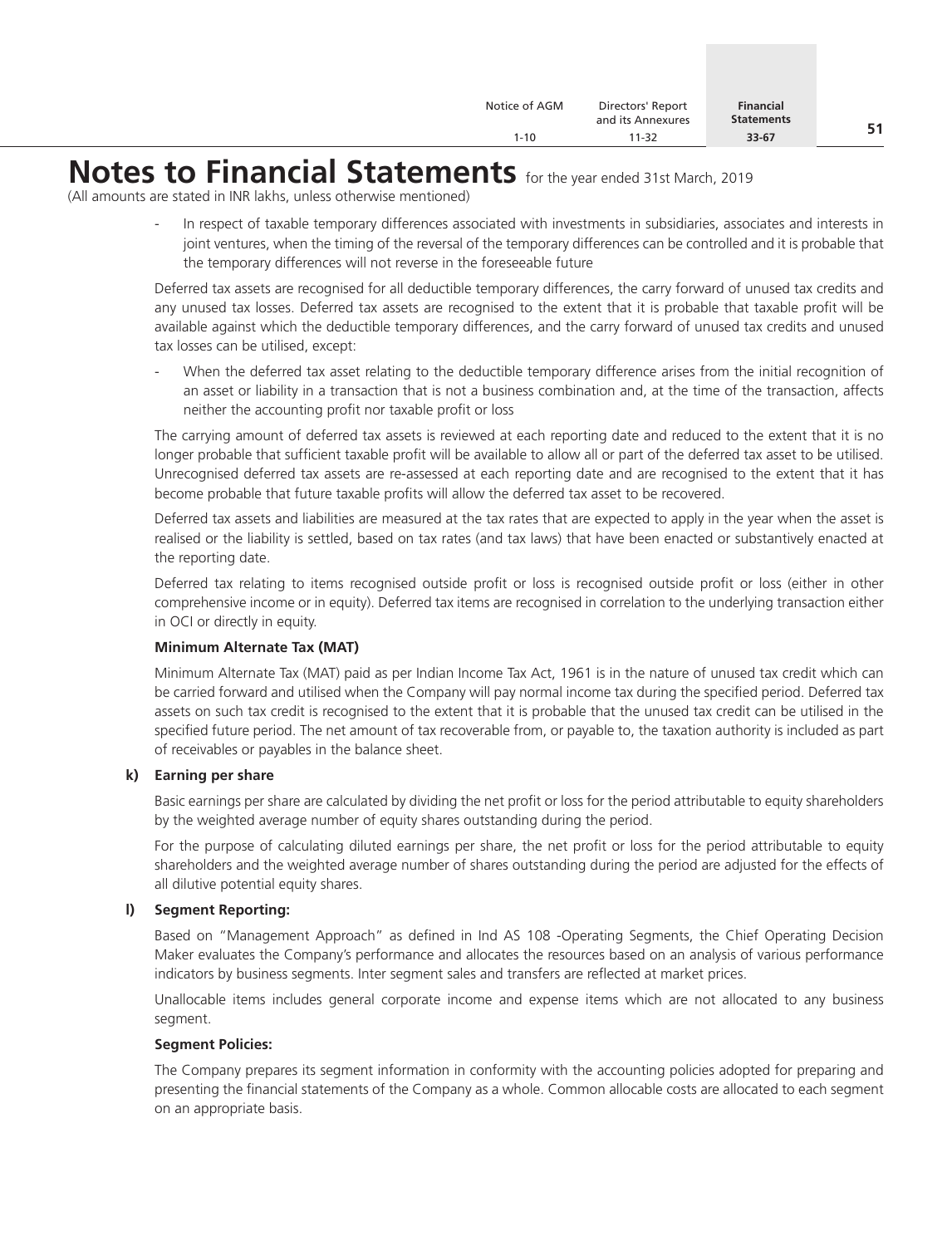(All amounts are stated in INR lakhs, unless otherwise mentioned)

### **m) Contingent Liability and Contingent assets**

 A contingent liability is a possible obligation that arises from past events whose existence will be confirmed by the occurrence or non-occurrence of one or more uncertain future events not wholly within the control of the Company or a present obligation that is not recognized because it is not probable that an outflow of resources will be required to settle the obligation. A contingent liability also arises in extremely rare cases where there is a liability that cannot be recognized because it cannot be measured reliably. The Company does not recognize a contingent liability but discloses its existence in the financial statements.

 A contingent asset is not recognised unless it becomes virtually certain that an inflow of economic benefits will arise. When an inflow of economic benefits is probable, contingent asset are disclosed in the financial statements.

Contingent liabilities and contingent assets are reviewed at each balance sheet date.

### **n) Government grants and subsidies**

 Government grants of the nature of promoters' contribution are credited to capital reserve and treated as a part of the shareholders' funds.

 Government grants / subsidies in the nature of promoters' contribution, given with reference to the total investment in an undertaking or by way of contribution towards its total capital outlay, are treated as capital reserve. Grants and subsidies from the government are recognized when there is reasonable assurance that the grant/subsidy will be received and all attaching conditions will be complied with

### **o) Standard issued but not yet effective**

 In October 2018, Ind AS 116 on Leases is made applicable from 1 April 2019, which replaces Ind AS 17 'Leases, including appendices thereto. The new standard will not materially impact the Company's financial statements.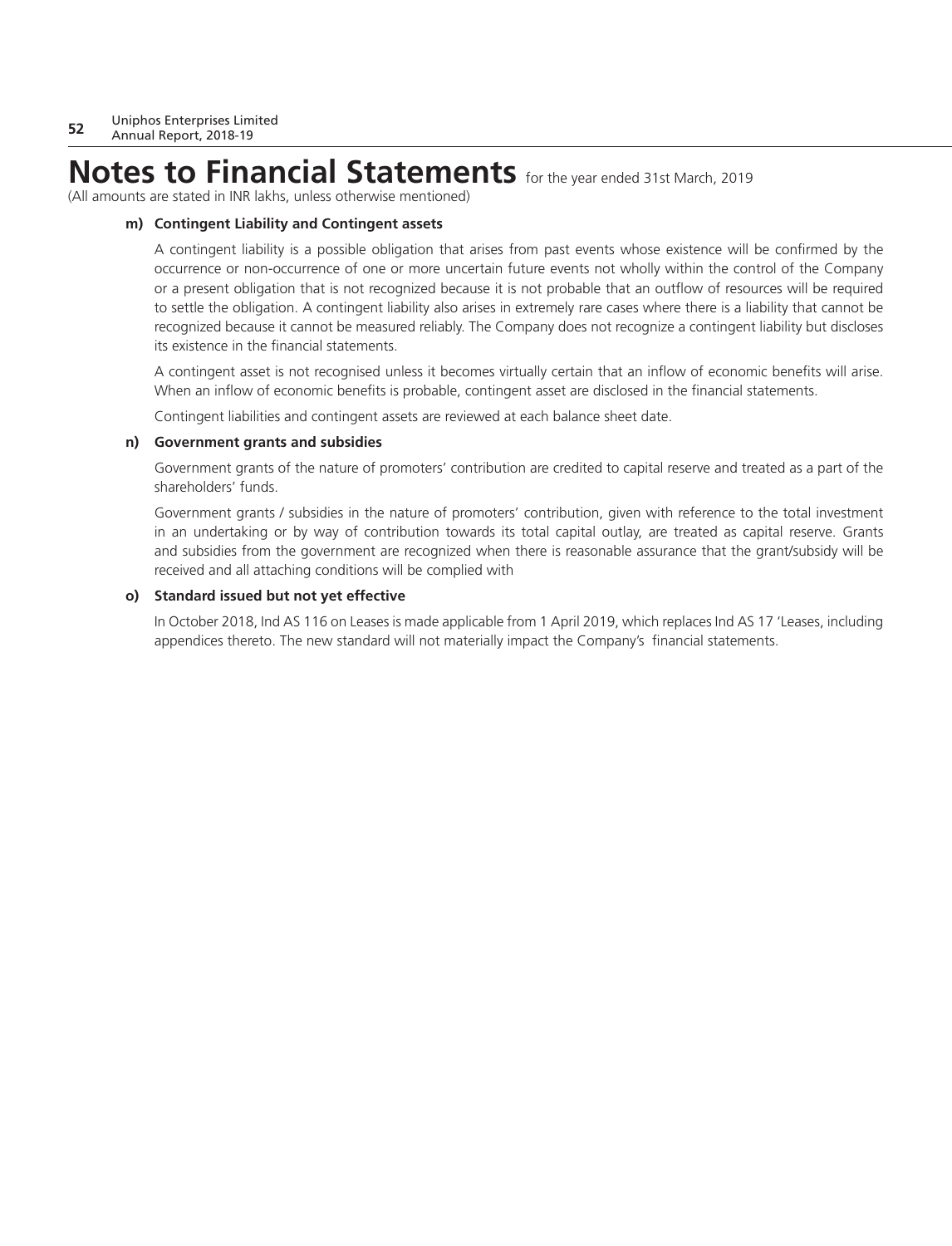|    | Financial         | Directors' Report | Notice of AGM |
|----|-------------------|-------------------|---------------|
|    | <b>Statements</b> | and its Annexures |               |
| 53 | $33 - 67$         | 11-32             | $1 - 10$      |

(All amounts are stated in INR lakhs, unless otherwise mentioned)

### **3a. Property plant and equipment**

|                                 | <b>Building-Others</b> | <b>Total</b>             |
|---------------------------------|------------------------|--------------------------|
| <b>Cost or valuation</b>        |                        |                          |
| At 31 March, 2017               |                        |                          |
| Additions                       | 0.71                   | 0.71                     |
| Disposals                       |                        |                          |
| Transfer/capitalised            |                        |                          |
| At 31 March, 2018               | 0.71                   | 0.71                     |
| Additions                       |                        |                          |
| Disposals                       |                        |                          |
| Transfer/capitalised            |                        |                          |
| At 31 March, 2019               | 0.71                   | 0.71                     |
| <b>Accumulated Depreciation</b> |                        |                          |
| At 31 March, 2017               |                        |                          |
| Depreciation                    | 0.51                   | 0.51                     |
| Disposals                       |                        | $\overline{\phantom{a}}$ |
| At 31 March, 2018               | 0.51                   | 0.51                     |
| Depreciation                    | 0.19                   | 0.19                     |
| Disposals                       |                        | $\overline{\phantom{a}}$ |
| At 31 March, 2019               | 0.70                   | 0.70                     |
| Net book value                  |                        |                          |
| At 31 March 2018                | 0.20                   | 0.20                     |
| At 31 March 2019                | 0.01                   | 0.01                     |

### **3b. Investment property**

### **A. Reconciliation of carrying amount:**

| <b>Particulars</b>           | Land                     | <b>Buildings</b>         | <b>Total</b> |
|------------------------------|--------------------------|--------------------------|--------------|
|                              | (Refer note below)       |                          |              |
| <b>Gross Carrying Amount</b> |                          |                          |              |
| <b>At 31 March 2017</b>      | 17,393.63                | 84.73                    | 17,478.36    |
| Additions                    |                          | $\overline{\phantom{0}}$ |              |
| <b>Disposals</b>             | $\overline{\phantom{0}}$ | $\overline{\phantom{a}}$ |              |
| <b>At 31 March 2018</b>      | 17,393.63                | 84.73                    | 17,478.36    |
| <b>Additions</b>             |                          | $\overline{\phantom{0}}$ |              |
| <b>Disposals</b>             | $\overline{\phantom{0}}$ | $\overline{\phantom{a}}$ |              |
| <b>At 31 March 2019</b>      | 17,393.63                | 84.73                    | 17,478.36    |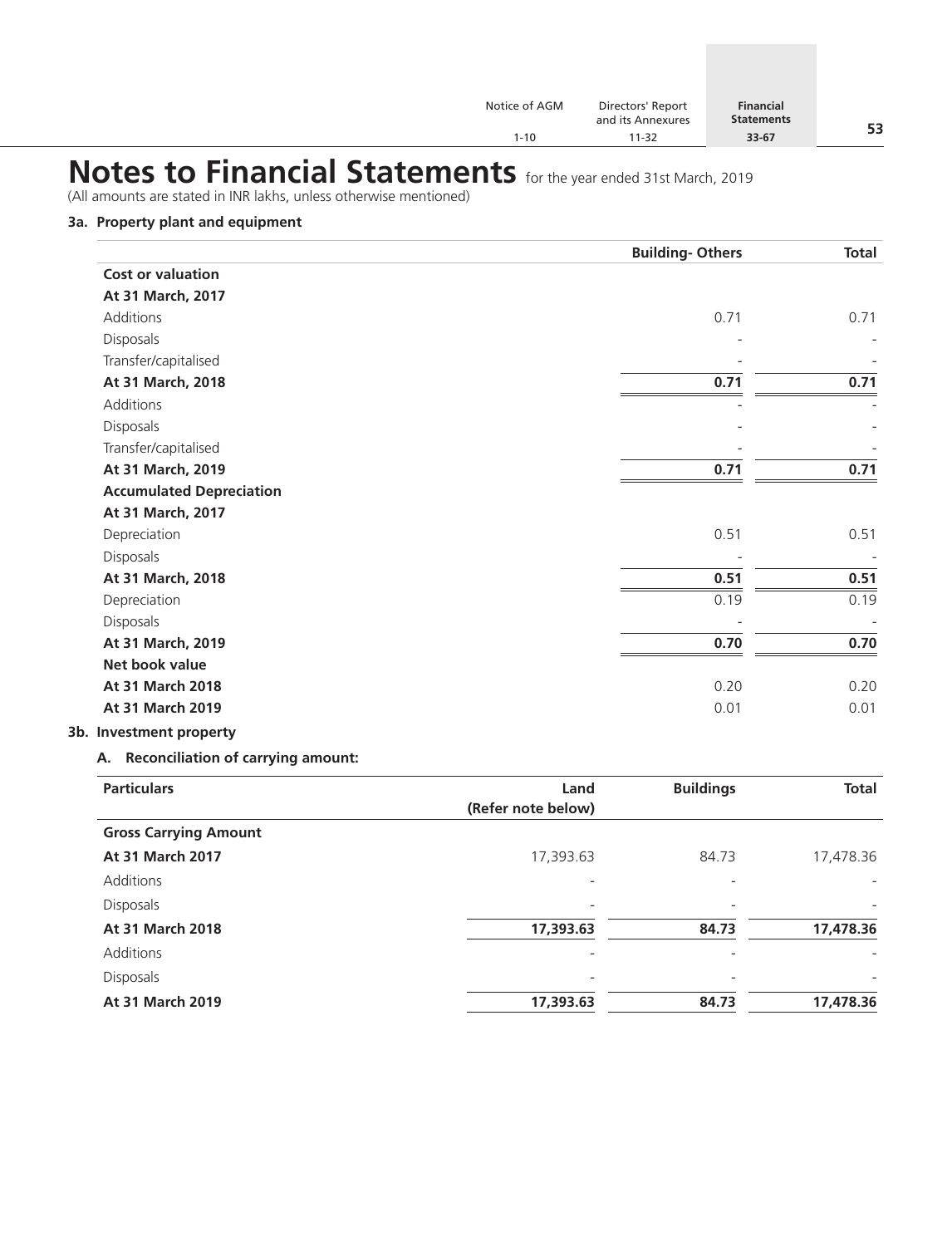(All amounts are stated in INR lakhs, unless otherwise mentioned)

### **3b. Investment property (Contd.)**

| (Refer note below)       |       |           |
|--------------------------|-------|-----------|
|                          |       |           |
|                          |       |           |
| $\overline{\phantom{0}}$ | 4.24  | 4.24      |
| $\overline{\phantom{a}}$ | 4.02  | 4.02      |
| ۰                        | 8.26  | 8.26      |
| $\overline{\phantom{a}}$ | 3.82  | 3.82      |
|                          | 12.08 | 12.08     |
|                          |       |           |
| 17,393.63                | 76.47 | 17,470.08 |
| 17,393.63                | 72.65 | 17,466.26 |
|                          |       |           |

### **Notes**

| a) Fair value       |           |
|---------------------|-----------|
| As on 31 March 2017 | 18,306.00 |
| As on 31 March 2018 | 18,306.32 |
| As on 31 March 2019 | 19,526.90 |

The Company is in the process of registering the title deed in its name for one immovable property consisting of freehold land with a carrying value of ₹ 369.74 lakhs as at March 31, 2019 (31 March 2018: ₹ 369.74 lakhs).

### **B. Measurement of fair value:**

### **i) Fair value hierarchy**

 The fair value of investment property has been determined by an external, independent valuer, having appropriate recognised professional qualifications and recent exposure in the location and category of the property being valued. The fair value measurement for investment property has been categorized as a level 2 fair value based on the inputs to the valuation technique used.

### **i) Valuation technique**

 The fair value of investment property has been determined by an external, independent valuer based on the market rate existing at the reporting date. Factors that are considered are mentioned below:

- Effect of rights and interest in properties including beneficial ownership and physical possession.
- Effect of size, location and devlopment of the property.
- Effect of usage of the property for commercial purpose with clear title.
- Effect of overall demand in the area and nature and type of construction in the immediate vincinity and consequential effect thereof on demand of premises in the area/locality.
- Effect of current trends in the property market where the property is located.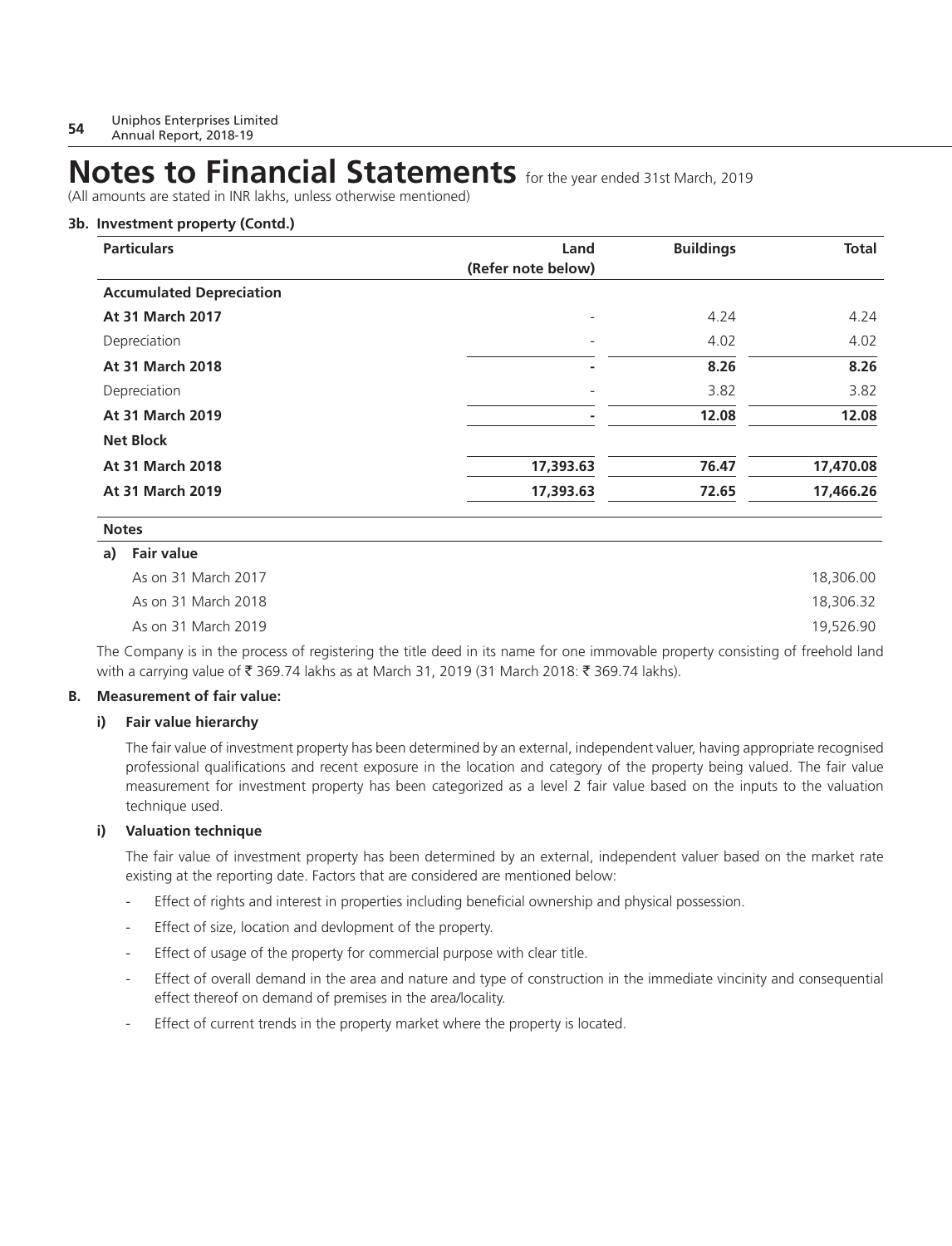| Notice of AGM | Directors' Report<br>and its Annexures | <b>Financial</b><br><b>Statements</b> |    |
|---------------|----------------------------------------|---------------------------------------|----|
| $1 - 10$      | 11-32                                  | 33-67                                 | 55 |

(All amounts are stated in INR lakhs, unless otherwise mentioned)

| 4.           | <b>Investments</b>                                                                                                                  | 31 March 2019 | 31 March 2018 |
|--------------|-------------------------------------------------------------------------------------------------------------------------------------|---------------|---------------|
|              | A. At fair value through profit and loss                                                                                            |               |               |
|              | Investment in equity instruments (unquoted)                                                                                         |               |               |
|              | 1,000 (31 March 2018: 1,000) equity shares of no par value in Kaw Valley, Inc.                                                      | 0.98          | 0.98          |
|              | 250 (31 March 2018 : 250) equity shares of no par value in Midland Fumigant, Inc.                                                   | 4.91          | 4.91          |
|              | Less: provision for impairment in value of long-term investments                                                                    | (5.89)        | (5.89)        |
|              |                                                                                                                                     |               |               |
|              | 1,00,000 (31 March 2018: 100,000) equity shares of ₹ 10 each fully paid-up in Harsora<br>Hotels Private Limited                     | 100.56        | 25.00         |
|              | 100 (31 March 2018: 100) equity shares of ₹ 10 each fully paid-up in Industrial Grahak<br>Sahakari Bhandar Limited                  | 0.01          | 0.01          |
|              | 156 (31 March 2018: 156) equity shares of ₹ 100 each fully paid-up in Sardar Bhiladwala<br>Pardi People's Co-operative Bank Limited | 0.15          | 0.15          |
|              | 40 (31 March 2018: 40) equity shares of ₹500 each fully paid-up in Shree Ganesh Khand<br>Udyog Sahakari Mandi Limited               | 0.20          | 0.20          |
| B            | At fair value through OCI                                                                                                           |               |               |
|              | Investment in equity instruments (quoted)                                                                                           |               |               |
|              | 2,57,26,930 (31 March 2018: 2,55,49,798) equity shares of ₹ 2 each fully paid-up in UPL<br>Limited                                  | 245,949.45    | 186,015.30    |
|              |                                                                                                                                     | 246,050.37    | 186,040.66    |
|              |                                                                                                                                     |               |               |
|              | Notes:                                                                                                                              |               |               |
| a)           | Aggregate amount and market value of quoted investments                                                                             | 245,949.45    | 186,015.30    |
| b)           | Aggregate amount of unquoted investments                                                                                            | 106.81        | 31.25         |
| $\mathsf{C}$ | Aggregate amount of impairment in value of investments.                                                                             | (5.89)        | (5.89)        |

### **5 Loans**

|                            |      | 31 March 2019 31 March 2018 |
|----------------------------|------|-----------------------------|
| <b>Security deposit</b>    |      |                             |
| Unsecured, considered good | 0.16 | 0.46                        |
|                            | 0.16 | 0.46                        |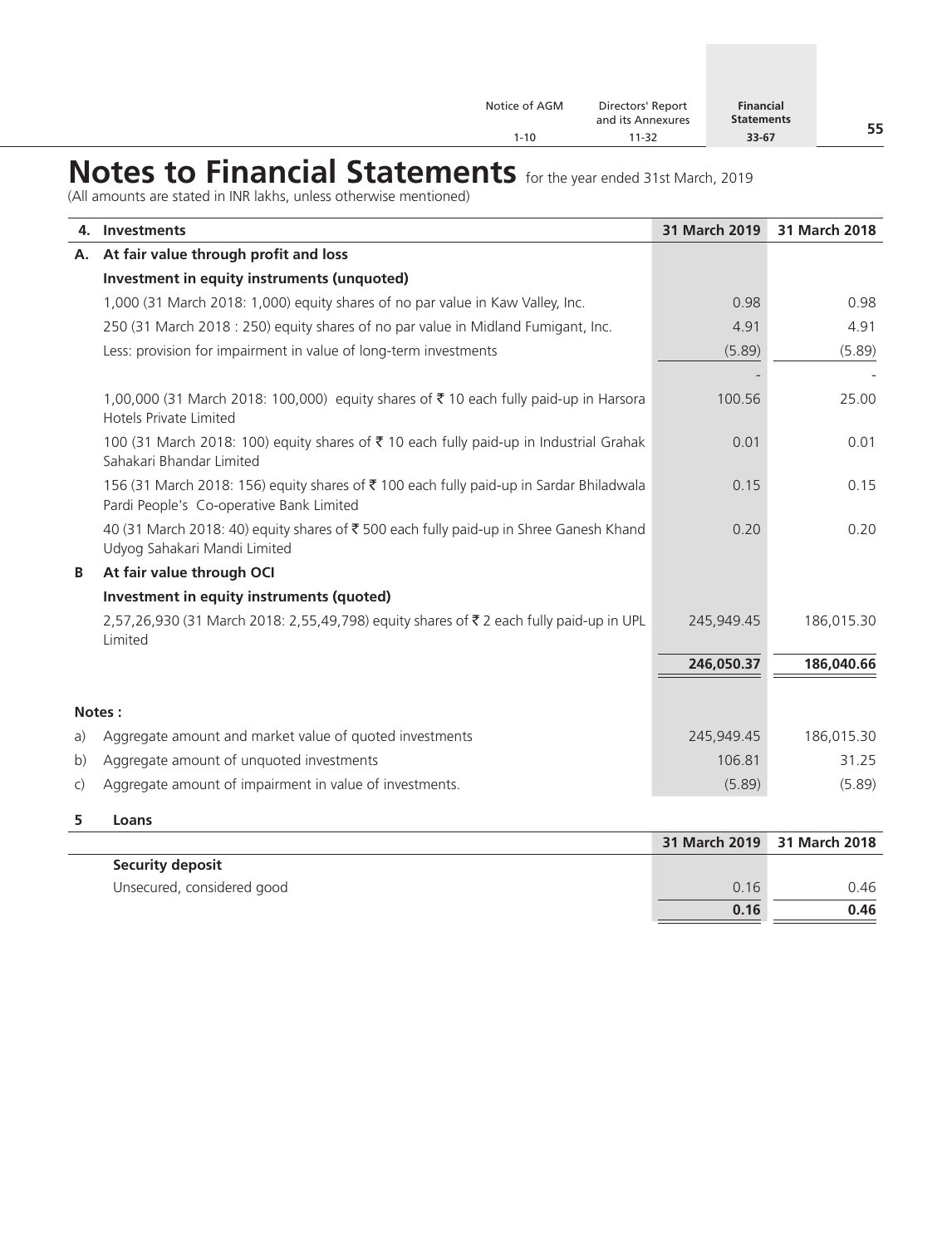(All amounts are stated in INR lakhs, unless otherwise mentioned)

### **6 Investments**

**8 Loans**

 $\overline{\phantom{0}}$ 

|                |                                                                                               | 31 March 2019 | 31 March 2018 |
|----------------|-----------------------------------------------------------------------------------------------|---------------|---------------|
|                | Investments stated at fair value through profit and loss                                      |               |               |
|                | In Mutual Funds (Unquoted)                                                                    |               |               |
|                | SBI Arbitrage Fund (D) (31 March 2018: 2,937,918.47 31 March 2017: Nil, 1 April<br>2016: Nil) |               | 415.69        |
|                | SBI Arbitrage Fund (31 March 2018: 2,331,490.41 31 March 2017: Nil, 1 April 2016:<br>Nil)     |               | 310.78        |
|                | UTI Arbitrage Fund (31 March 2018: 2,286,507.61 31 March 2017: Nil, 1 April 2016:<br>Nil)     |               | 381.18        |
|                | SBI Liquid fund (31 March 2019: 41121.86, 31 March 2018: Nil)                                 | 1,201.76      |               |
|                | Abakkus Growth Fund (31 March 2019: 106,231.85, 31 March 2018: Nil)                           | 1,048.14      |               |
|                |                                                                                               | 2,249.89      | 1,107.65      |
|                | Notes:                                                                                        |               |               |
|                | Aggregate amount and market value of quoted investments<br>a)                                 |               |               |
|                | Aggregate amount of unquoted investments<br>b)                                                | 2,249.89      | 1,107.65      |
|                | Aggregate amount of impairment in value of investments.<br>$\mathsf{C}$ )                     |               |               |
| $\overline{7}$ | <b>Cash and cash equivalents</b>                                                              |               |               |
|                |                                                                                               | 31 March 2019 | 31 March 2018 |
|                | Balances with banks                                                                           |               |               |
|                | Current accounts                                                                              | 67.85         | 583.38        |
|                | Cash in hand                                                                                  | 0.04          | 0.06          |
|                |                                                                                               | 67.88         | 583.44        |
| 7A             | <b>Other bank balances</b>                                                                    |               |               |
|                |                                                                                               | 31 March 2019 | 31 March 2018 |
|                | Deposits with original maturity for more than 3 months but less than 12 months                | 53.83         | 50.67         |
|                |                                                                                               | 53.83         | 50.67         |
| 8              | Loans                                                                                         |               |               |
|                |                                                                                               | 31 March 2019 | 31 March 2018 |
|                | Unsecured, considered good                                                                    |               |               |
|                | Loan to related party                                                                         | 1,470.00      |               |
|                | loans to others                                                                               |               | 1,200.00      |
|                |                                                                                               | 1,470.00      | 1,200.00      |
| 9              | Other                                                                                         |               |               |

|                     | 31 March 2019 | 31 March 2018 |
|---------------------|---------------|---------------|
| Interest receivable | 3.40          | 30.67         |
|                     | 3.40          | 130.67        |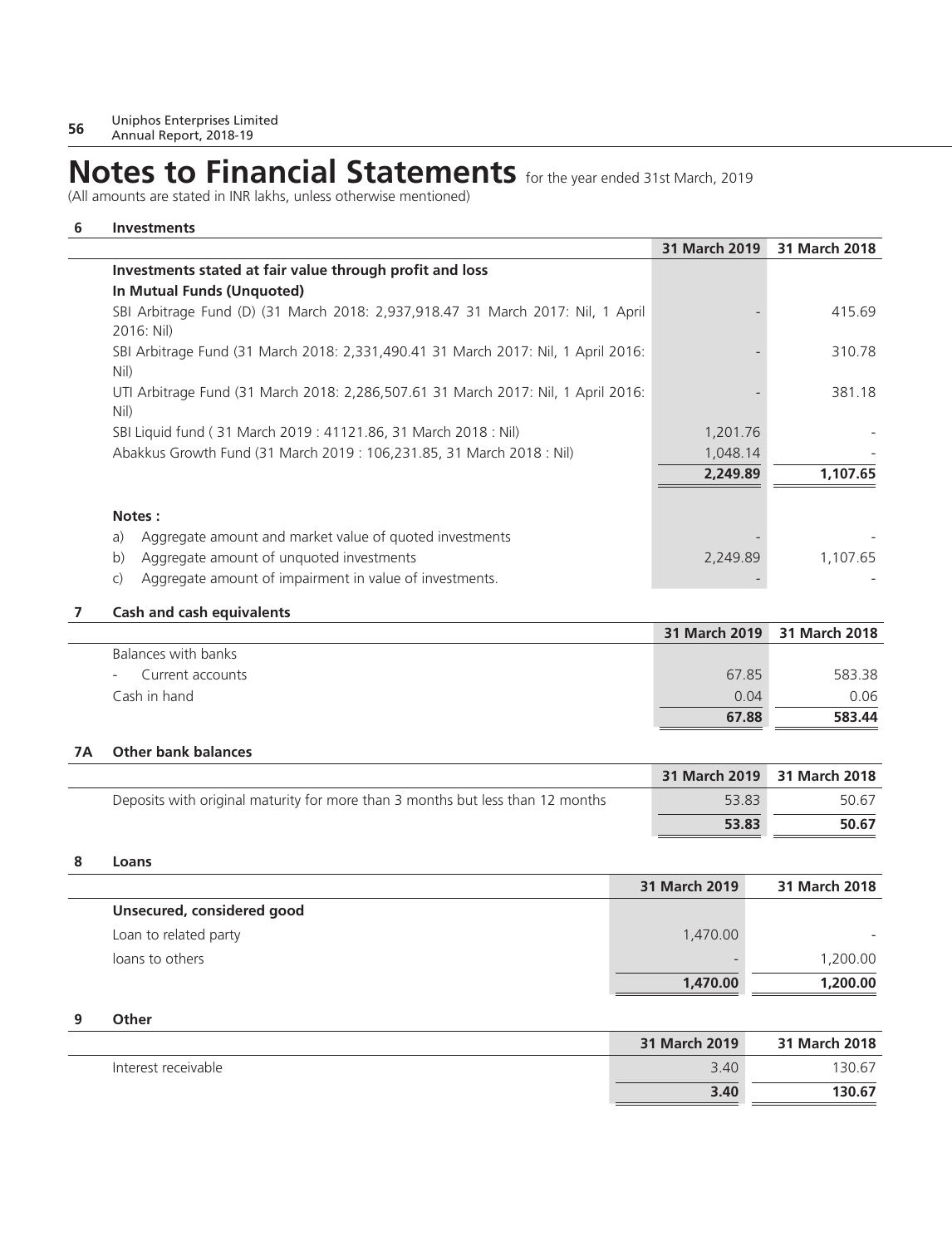| Notice of AGM | Directors' Report<br>and its Annexures | <b>Financial</b><br><b>Statements</b> |    |
|---------------|----------------------------------------|---------------------------------------|----|
| $1 - 10$      | 11-32                                  | 33-67                                 | 57 |

(All amounts are stated in INR lakhs, unless otherwise mentioned)

### **10 Other current assets**

|                  | 31 March 2019 | 31 March 2018 |
|------------------|---------------|---------------|
| Prepaid expenses | 1.53          | 20.69         |
| Other advances   | 0.08          |               |
|                  | 1.61          | 20.69         |

### **11 Share Capital**

|                                                                                   | <b>31 March 2019</b> | 31 March 2018 |
|-----------------------------------------------------------------------------------|----------------------|---------------|
| <b>Authorised Share Capital</b>                                                   |                      |               |
| 15,00,00,000 (31 March 2018 : 150,000,000) equity shares of ₹ 2/- each            | 3,000.00             | 3,000.00      |
| 7,000,000 (31 March 2018 : 7,000,000) preference shares of ₹ 100/- each           | 7,000.00             | 7,000.00      |
| Issued, subscribed and fully paid Up                                              |                      |               |
| 69,545,849 (31 March 2018 : 69,545,849) equity shares of ₹ 2/- each fully paid up | 1.390.92             | 1.390.92      |
|                                                                                   | 1,390.92             | 1,390.92      |

### **(a) Terms/ rights attached to equity shares**

The Company has only one class of equity shares having par value of  $\bar{\tau}$  2 per share. Each holder of equity shares is entitled to one vote per share.

In the event of liquidation of the Company, the holders of equity shares will be entitled to receive remaining assets of the Company, after distribution of all preferential amounts. The distribution will be in proportion to the number of equity shares held by the shareholders.

### **(b) Reconciliation of shares at the beginning and at the end of the reporting period**

### **Equity Shares**

| <b>Particulars</b>           | 31 March 2019             |                  | 31 March 2018             |                  |
|------------------------------|---------------------------|------------------|---------------------------|------------------|
|                              | No. of shares<br>in Lakhs | <b>INR Lakhs</b> | No. of shares<br>in Lakhs | <b>INR Lakhs</b> |
| At the beginning of the year | 695.46                    | 1.390.92         | 695.46                    | 1.390.92         |
| Add: Issued during the year  |                           |                  | $\overline{\phantom{a}}$  |                  |
| At the end of the year       | 695.46                    | 1,390.92         | 695.46                    | 1,390.92         |

### **(c) Shares held by holding/ ultimate holding company and/ or their subsidiaries/ associates**

Out of equity shares issued by the Company, shares held by its holding company, ultimate holding company are as below:

|                                                                              |        | 31 March 2019 31 March 2018 |
|------------------------------------------------------------------------------|--------|-----------------------------|
| Nerka Chemicals Private Limited, the holding company                         |        |                             |
| 49,819,612 (31 March 2018 : 49,819,612) equity shares of ₹ 2 each fully paid | 996.39 | 99639                       |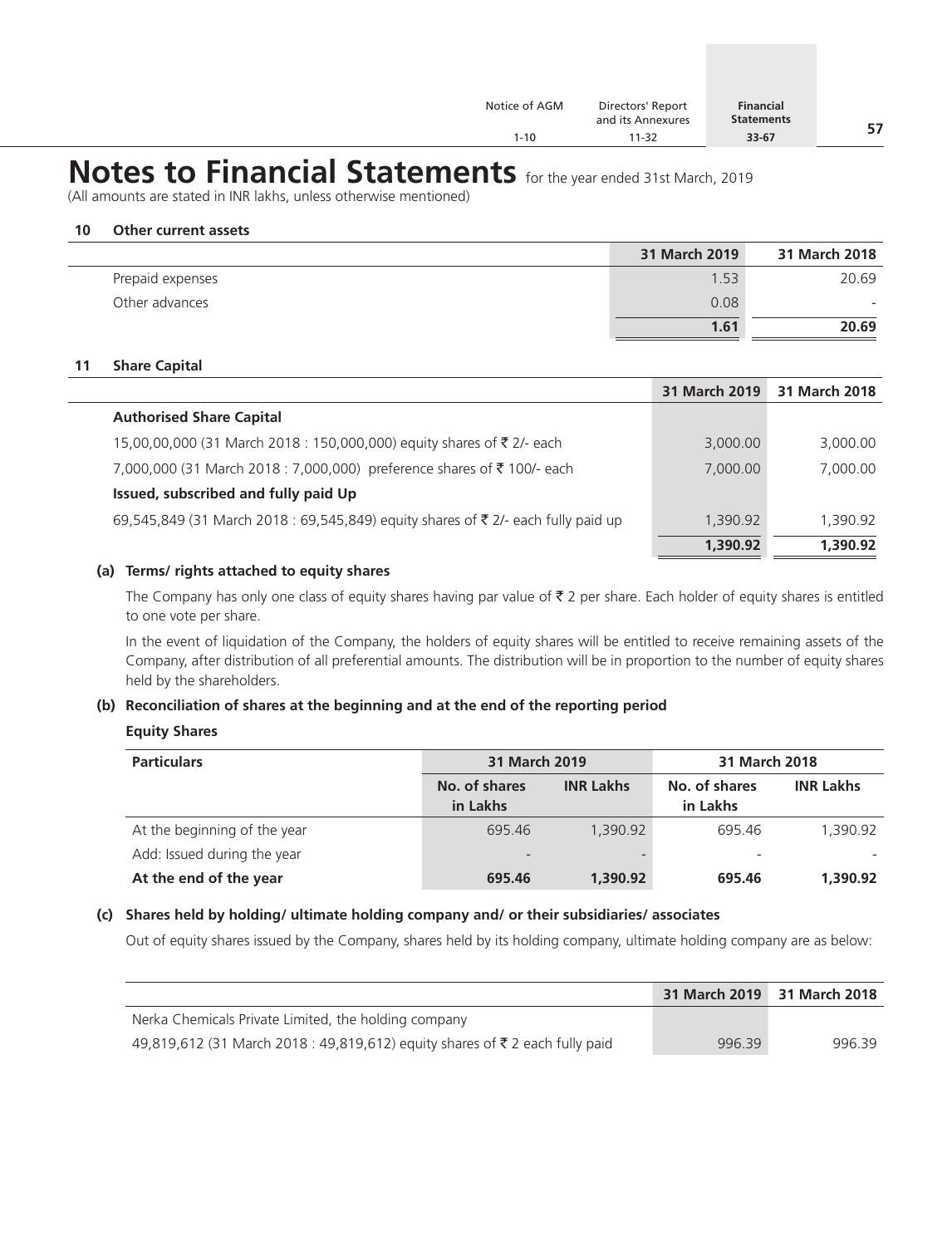(All amounts are stated in INR lakhs, unless otherwise mentioned)

### **11 Share Capital (Contd.)**

### **(d) Details of shareholders holding more than 5% shares in the Company**

(Equity shares of ` 2 each fully paid)

|                                 | 31 March 2019    |                                  | 31 March 2018    |                                  |
|---------------------------------|------------------|----------------------------------|------------------|----------------------------------|
|                                 | No. of<br>shares | % of total<br>shares in<br>class | No. of<br>shares | % of total<br>shares in<br>class |
| Name of shareholder             |                  |                                  |                  |                                  |
| Nerka Chemicals Private Limited | 49,819,612       | 71.64                            | 49.819.612       | 71.64                            |

 As per records of the Company, including its register of shareholders/ members and other declarations received from shareholders regarding beneficial interest, the above shareholding represents both legal and beneficial ownerships of shares.

- **(e)** There are 26,962 (31 March 2018 : 26,962) underlying equity shares of the Company in respect of GDR's listed on Luxembourg Stock Exchange. Every GDR is issued against 2 equity shares.
- **(f)** There are no shares issued for consideration other than cash during the period of five years immediately proceeding the reporting date.

### **12. Other equity**

### **i) Securities Premium Reserve**

| At 31 March 2017                    | 6.499.56 |
|-------------------------------------|----------|
| Increase/(decrease) during the year |          |
| <b>At 31 March 2018</b>             | 6.499.56 |
| Increase/(decrease) during the year |          |
| At 31 March 2019                    | 6,499.56 |

### **ii) Retained Earnings**

| At 31 March 2017         | 3.914.59 |
|--------------------------|----------|
| Add: Profit for the year | 1,768.80 |
| At 31 March 2018         | 5,683.39 |
| Add: Profit for the year | 2,076.46 |
| At 31 March 2019         | 7,759.85 |

### **iii) Other Reserves**

| <b>Capital reserve</b>              |       |
|-------------------------------------|-------|
| At 31 March 2017                    | 64.39 |
| Increase/(decrease) during the year |       |
| At 31 March 2018                    | 64.39 |
| Increase/(decrease) during the year |       |
| At 31 March 2019                    | 64.39 |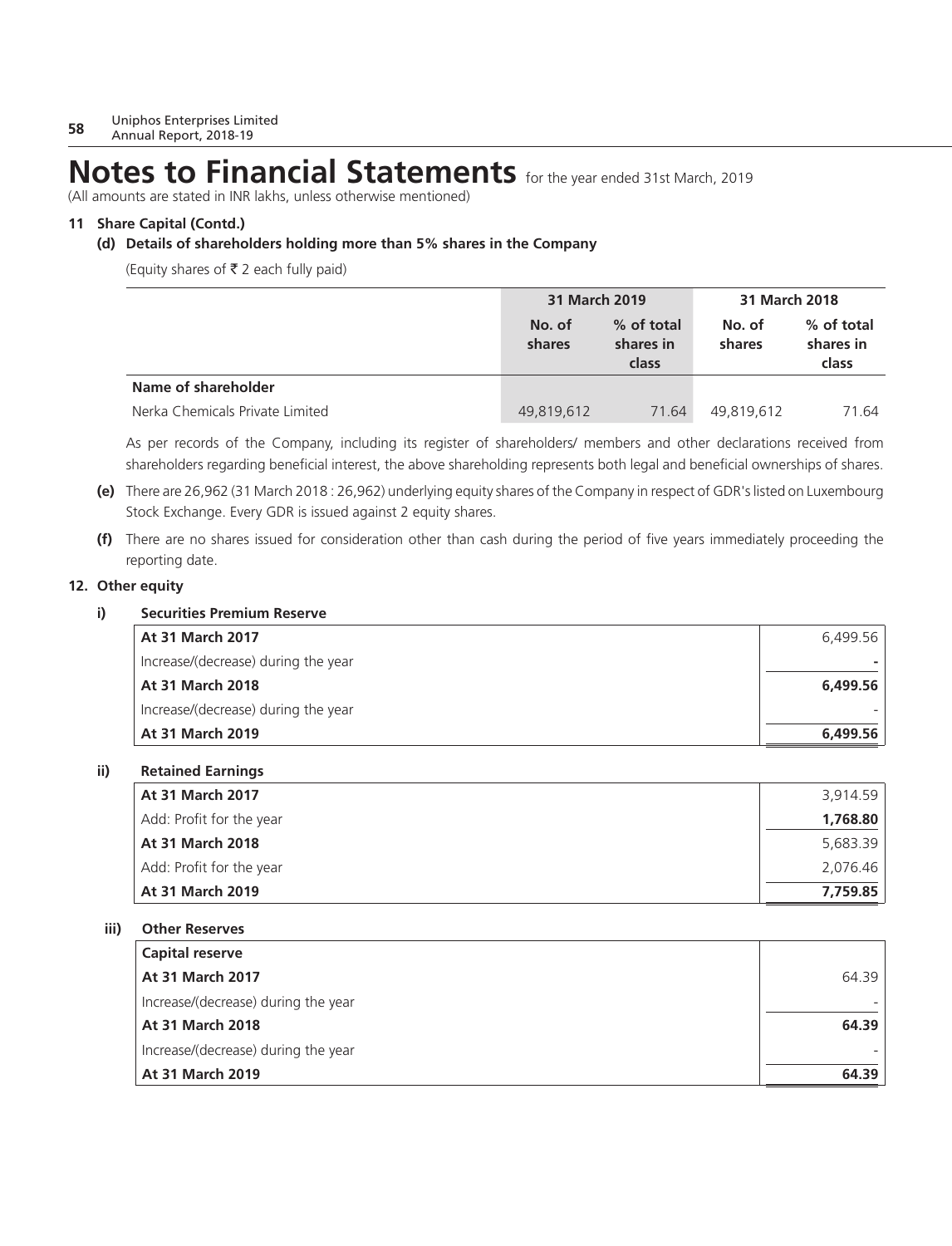| Notice of AGM | Directors' Report | <b>Financial</b>  |    |
|---------------|-------------------|-------------------|----|
|               | and its Annexures | <b>Statements</b> | 59 |
| $1 - 10$      | $11 - 32$         | 33-67             |    |

(All amounts are stated in INR lakhs, unless otherwise mentioned)

| <b>General reserve</b>              |          |
|-------------------------------------|----------|
| <b>At 31 March 2017</b>             | 3,100.65 |
| Increase/(decrease) during the year |          |
| <b>At 31 March 2018</b>             | 3,100.65 |
| Increase/(decrease) during the year |          |
| At 31 March 2019                    | 3,100.65 |
|                                     |          |

#### **Revaluation reserve**

| <b>At 31 March 2017</b>             | 14,500.00 |
|-------------------------------------|-----------|
| Increase/(decrease) during the year |           |
| <b>At 31 March 2018</b>             | 14,500,00 |
| Increase/(decrease) during the year |           |
| <b>At 31 March 2019</b>             | 14,500.00 |

| <b>Equity Instruments through Other Comprehensive Income</b> |            |
|--------------------------------------------------------------|------------|
| <b>At 31 March 2017</b>                                      | 177,197.10 |
| Increase/(decrease) during the year                          | 551.40     |
| At 31 March 2018                                             | 177,748.50 |
| Increase/(decrease) during the year                          | 58,700.17  |
| At 31 March 2019                                             | 236,448.67 |
|                                                              |            |

**Securities Premium Reserve -** Where the Company issues shares at a premium, whether for cash or otherwise, a sum equal to the aggregate amount of the premium received on those shares shall be transferred to "Securities Premium Reserve". The Company may issue fully paid-up bonus shares to its members out of the securities premium reserve and the Company can use this reserve for buyback of shares.

**Capital reserve -** The Company recognizes profit or loss on purchase, sale, issue or cancellation of the Company's own equity instruments to capital reserve and central and state subsidies for a project in backward area.

**General reserve -** General Reserve is created out of the profits earned by the Company by way of transfer from surplus in the statement of profit and loss. The Company can use this reserve for payment of dividend and issue of fully paid-up and not paid-up bonus shares.

**Revaluation reserve -** The Company had revalued it's investment properties to recognise it's fair value as on 31 March, 2011, under Previous GAAP. The revaluation was carried out based on valuation report of independent valuers and the appreciation in the value of the assets is credited to revaluation reserve.

### **Other reserves**

|                                                       | <b>31 March 2019</b> | 31 March 2018 |
|-------------------------------------------------------|----------------------|---------------|
| Capital reserve                                       | 64.39                | 64.39         |
| General reserve                                       | 3.100.65             | 3,100.65      |
| Revaluation reserve                                   | 14,500.00            | 14,500.00     |
| Equity Instruments through Other Comprehensive Income | 236.448.67           | 177.748.50    |
| <b>Total other reserves</b>                           | 254,113.71           | 195,413.54    |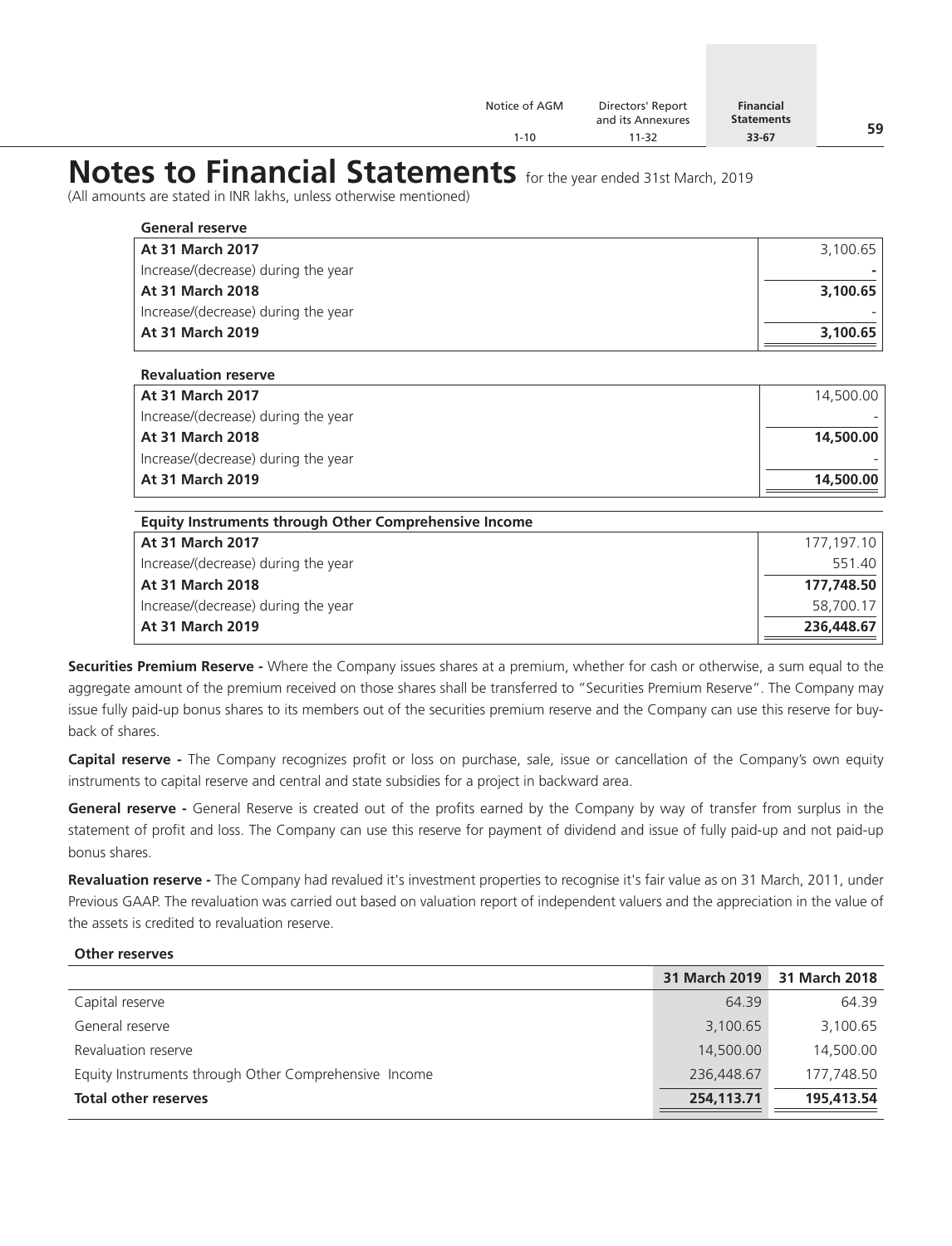(All amounts are stated in INR lakhs, unless otherwise mentioned)

### **13. Trade payables**

|                                                                 |       | 31 March 2019 31 March 2018 |
|-----------------------------------------------------------------|-------|-----------------------------|
|                                                                 |       |                             |
| Outstanding dues of micro and small enterprises (Refer note 23) |       |                             |
| Outstanding dues of other than micro and small enterprises      | 14.77 | 1245                        |
|                                                                 | 14.77 | 12.45                       |

### **14. Other current liabilities**

|                       |      | 31 March 2019 31 March 2018 |
|-----------------------|------|-----------------------------|
| Statutory liabilities | 2.78 | 3.86                        |
| Others                |      |                             |
|                       | 2.78 | 3.86                        |

### **15. Other income**

|                                                                               | <b>31 March 2019</b> | 31 March 2018 |
|-------------------------------------------------------------------------------|----------------------|---------------|
| Interest income on financial assets carried at amortized cost                 | 140.10               | 147.46        |
| Interest on income tax refund                                                 | 0.02                 |               |
| Dividend income on                                                            |                      |               |
| on quoted equity instruments measured at FVTOCI                               | 2,058.15             | 1,788.49      |
| on mutual funds investments measured at FVTPL                                 | 13.51                | 60.88         |
| Capital gain on redemption of current investments                             | 66.25                | 3.29          |
| Fair value gain on financial instruments at fair value through profit or loss | 125.45               | 323           |
| Miscellaneous income                                                          |                      | 0.09          |
|                                                                               | 2,403.49             | 2,003.43      |
|                                                                               |                      |               |

### **16. Employee benefits expense**

|                                         | 31 March 2019 31 March 2018 |       |
|-----------------------------------------|-----------------------------|-------|
| Salary, wages, bonus and other benefits | 101 99                      | 96.89 |
|                                         | 101.99                      | 96.89 |

### **17. Legal and professional fees**

|                                           | <b>31 March 2019</b> | 31 March 2018 |
|-------------------------------------------|----------------------|---------------|
| Legal and professional fees               | 27.62                | 28.99         |
| Payment to auditors (Refer details below) | 11.40                | 11.09         |
|                                           | 39.02                | 40.08         |
| <b>Payment to auditors</b>                |                      |               |
| Audit fees                                | 8.00                 | 8.00          |
| Other services                            | 3.00                 | 3.00          |
| Out of Pocket expenses                    | 0.40                 | 0.09          |
|                                           | 11.40                | 11.09         |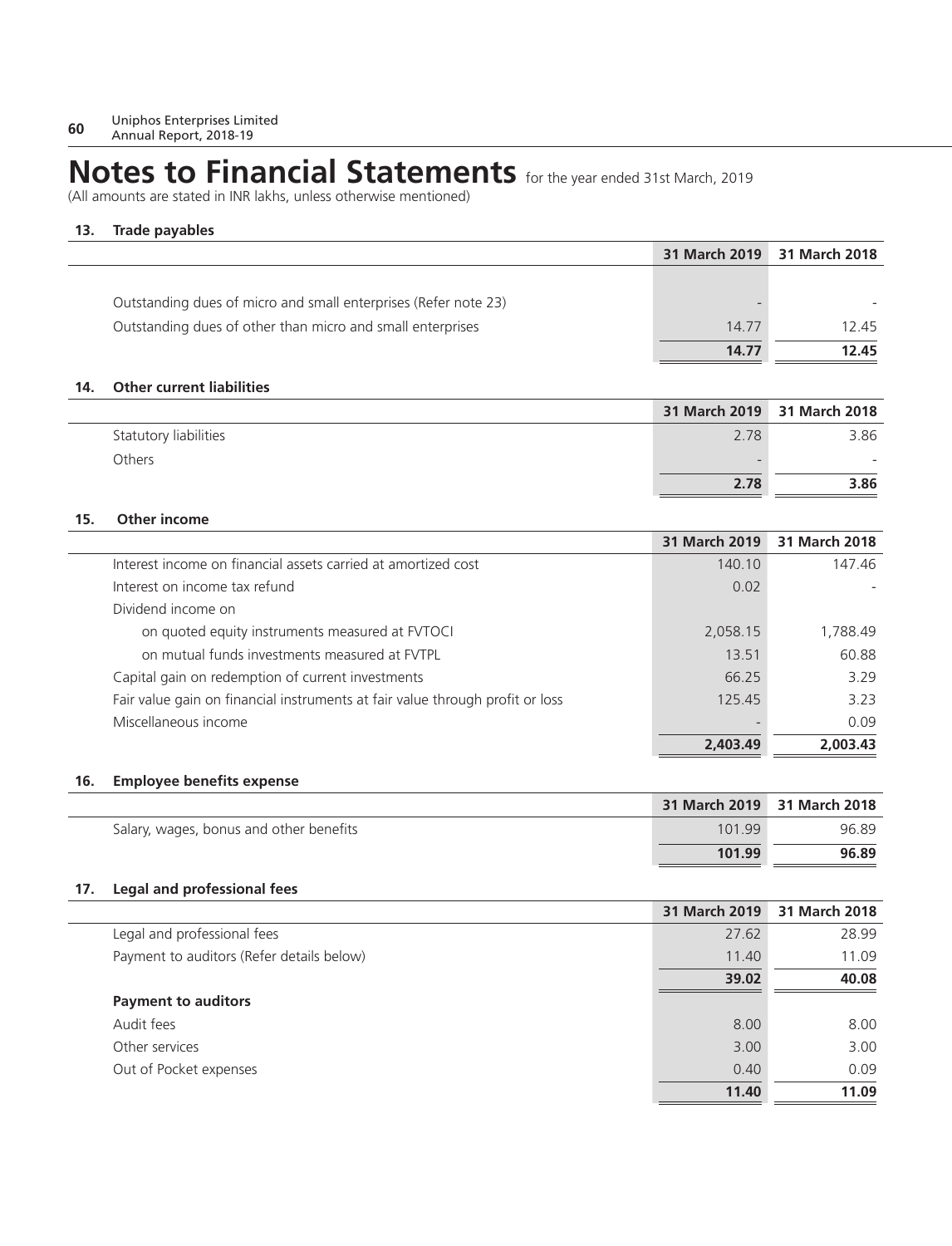| Notice of AGM | Directors' Report | <b>Financial</b>  |    |
|---------------|-------------------|-------------------|----|
|               | and its Annexures | <b>Statements</b> | 61 |
| $1 - 10$      | $11 - 32$         | 33-67             |    |

(All amounts are stated in INR lakhs, unless otherwise mentioned)

### **18. Depreciation and amortization expense**

|                                                |      | 31 March 2019 31 March 2018 |
|------------------------------------------------|------|-----------------------------|
| Depreciation on property, plant and investment | 0.19 | 0.51                        |
| Depreciation on investment property            | 3.82 | 4.02                        |
|                                                | 4.02 | 4.53                        |

#### **19. Other expenses**

|                                  | 31 March 2019 | 31 March 2018 |
|----------------------------------|---------------|---------------|
| <b>Electricity Charges</b>       | 0.91          | 0.86          |
| Rates and taxes                  | 65.40         | 14.17         |
| Repairs and maintenance (Others) | 34.43         | 4.18          |
| Security charges                 | 27.35         | 27.45         |
| Printing and stationery          | 5.22          | 6.05          |
| Postage and stamps               | 2.88          | 1.08          |
| Director sitting fees            | 1.40          | 1.30          |
| Travelling expenses              | 0.85          | 1.27          |
| Miscellaneous expenses           | 1.57          | 1.78          |
|                                  | 140.00        | 58.13         |

### **20. Income taxes**

### **a) The major components of income tax expense for the year are as under: Income tax expenses recognised in the statement of profit and loss:**

|                            |       | 31 March 2019 31 March 2018 |
|----------------------------|-------|-----------------------------|
| <b>Current tax:</b>        |       |                             |
| In respect of current year | 42.00 | 35.00                       |
|                            | 42.00 | 35.00                       |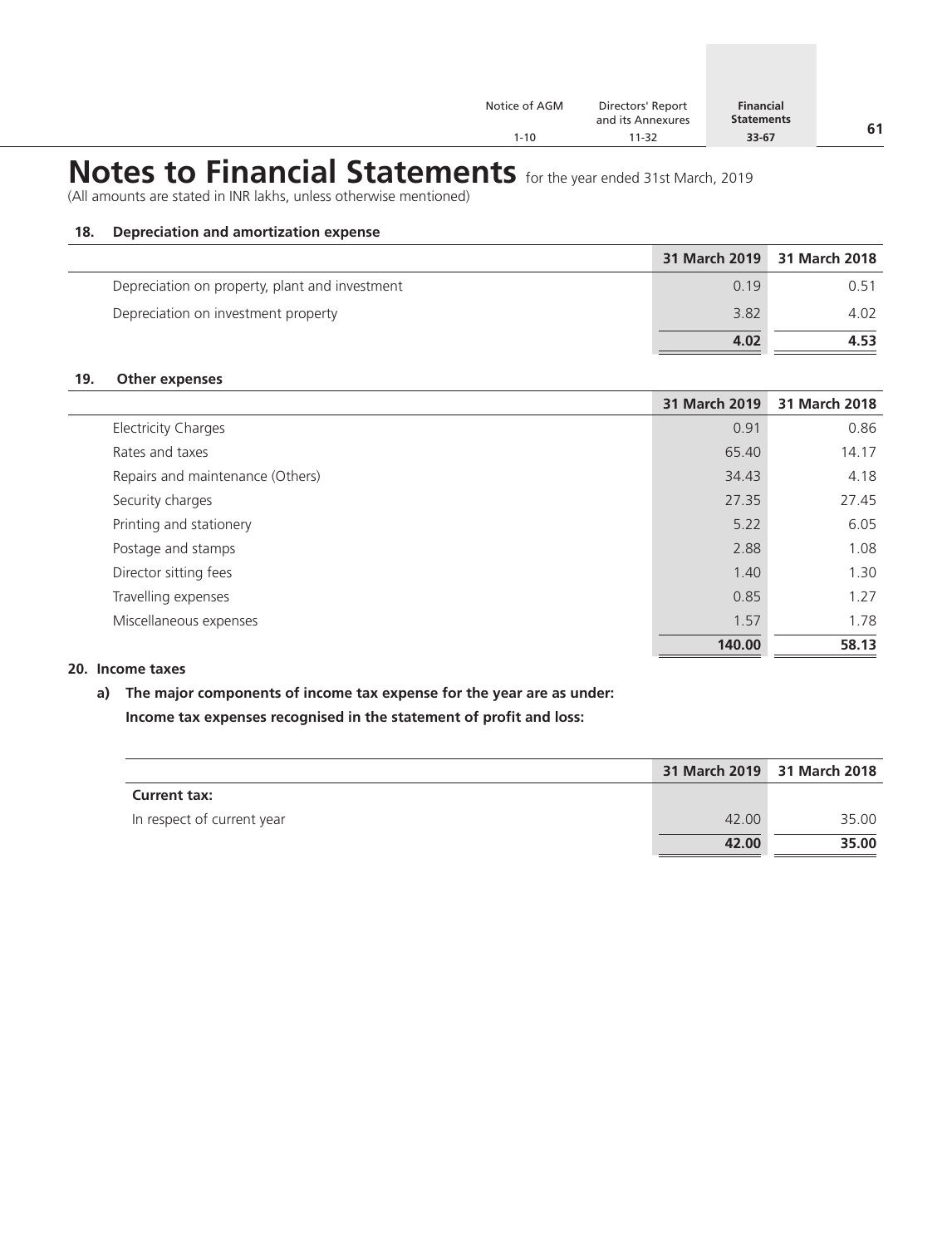(All amounts are stated in INR lakhs, unless otherwise mentioned)

### **b) Reconciliation of tax expense and accounting profit for the year is as under**

|                                                                                            | 31 March 2019 | 31 March 2018 |
|--------------------------------------------------------------------------------------------|---------------|---------------|
| Accounting profit before income tax (Excluding Short term capital gain                     | 2,052.21      | 1,800.51      |
| Short term Capital gain                                                                    | 66.25         | 3.29          |
| Total accounting profit before income tax                                                  | 2,118.46      | 1,803.80      |
| Statutory income tax rate of 27.82% (previous year 27.55%) on normal income                | 588.73        | 496.04        |
| Statutory income tax rate of 16.69% on short term capital gain<br>(previous year: 16.53 %) | 0.91          | 0.54          |
| Fair value gain on financial instruments at fair value through profit or loss              | (34.90)       | 0.89          |
| Effect of income that is exempt from tax                                                   | (576.34)      | (509.50)      |
| Tax effect on non-deductible expenses                                                      | 27.23         | 26.06         |
| Disallowance u/s 28 to 44DA of income Tax Act, 1961                                        | 34.73         | 17.89         |
| Other adjustments                                                                          | 1.63          | 3.08          |
| Income tax expense reported in the statement of profit and loss                            | 42.00         | 35.00         |

### **21. Earning per share (EPS)**

|                                                      |              | <b>31 March 2019</b> | 31 March 2018 |
|------------------------------------------------------|--------------|----------------------|---------------|
| Profit attributable to equity holder                 |              | 2,076.46             | 1,768.80      |
| Weighted average number of Equity Shares Outstanding | $(B)$ (Nos.) | 695,45,849           | 695,45,849    |
| Basic and Diluted Earning Per Share (INR)            | [(A)/(B)]    | 2.99                 | 2.54          |
| Face Value Per Share (INR)                           |              | 2.00                 | 2.00          |

### **22. Contingent liabilities**

|                                              |          | 31 March 2019 31 March 2018 |
|----------------------------------------------|----------|-----------------------------|
| Disputed Income tax liabilities (Note below) | 3.553.19 | 3.553.19                    |

### **Note**

The contingent liability for income tax is mainly on account of major disallowances /additions made in the assessment proceedings since AY 1994 – 95 to AY 2011-12 on account of taxability of amount of advance licence benefit receivable, pass book benefit receivable, data access fees paid, deduction in respect of premium paid for lease hold land, benefit claimed u/s. 80HHC, benefit claimed u/s 80IA / IB and other miscellaneous addition / disallowances. The Company has contested all the above issues before the Commissioner of Income Tax (A) /Income Tax Appellate Tribunal and same are pending before the said authorities for disposal.

### **23. Micro, small and medium enterprises disclosure**

The identification of Micro, Small and Medium enterprises is based on the management's knowledge of their status. The Company has not received any intimation from suppliers regarding their status under the Micro, Small and Medium Enterprises Development Act, 2006.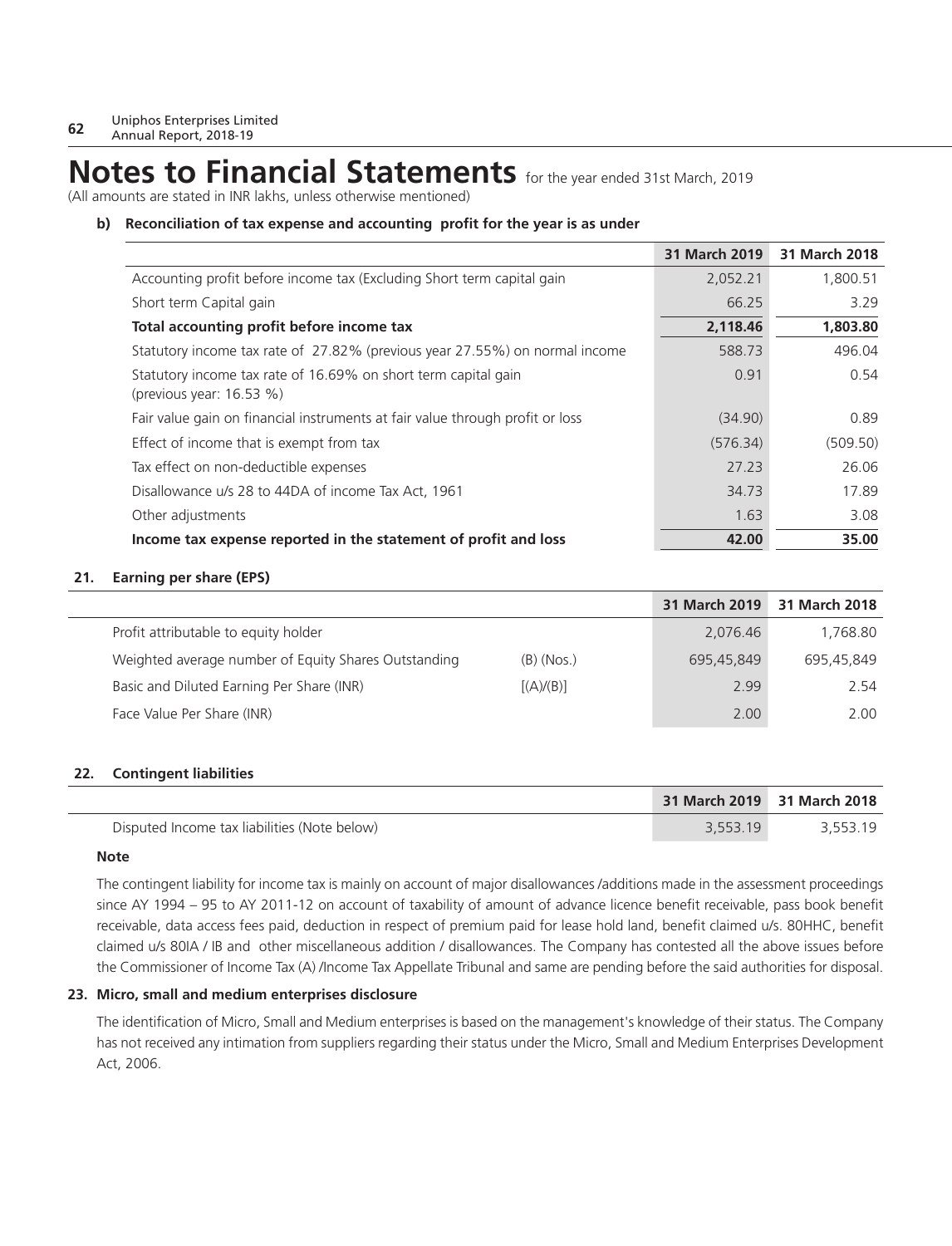(All amounts are stated in INR lakhs, unless otherwise mentioned)

### **24. Segment reporting**

The income of the Company comprises of solely dividend and interest income and accordingly there are no reportable segments.

### **25. Details of Loans and Investments as required u/s 186 of Companies Act, 2013**

| <b>Particulars</b>                                                               | 31 March 2019 |             | 01 April 2018            |             |
|----------------------------------------------------------------------------------|---------------|-------------|--------------------------|-------------|
|                                                                                  | Loan given    | Outstanding | Loan given               | Outstanding |
| Loans                                                                            |               |             |                          |             |
| Loan given and proposed to be utilised for business operations by<br>receipent - |               |             |                          |             |
| Sadafauli Finvest Pvt. Ltd.                                                      |               |             | $\overline{\phantom{a}}$ | 1.200.00    |
| Teknomic consutlannts Pvt Ltd                                                    | 800.00        |             |                          |             |
| Ttava Global Environment Pyt Itd.                                                | 1,470.00      | 1,470.00    | $\overline{\phantom{0}}$ |             |

**Note:** Rate of interest charged on loan given is between 10.5 % 12% p.a.

### **Investments**

Details required u/s 186 have been disclosed in note 4 of the financial statements.

### **26. Components of Other Comprehensive Income (OCI), net of taxes**

| <b>Particulars</b>                         | 31 March 2019         | 31 March 2018         |
|--------------------------------------------|-----------------------|-----------------------|
|                                            | <b>FVTOCI Reserve</b> | <b>FVTOCI Reserve</b> |
| Fair value of financial assets through OCI | 58,700.17             | 551.40                |

### **27 Related Party disclosure:**

- **A. Name of the related partied where control exists irrespective of whether transactionhave occurred or not:**
	- **(i) Holding company** Nerka Chemicals Private Limited ('Nerka')
	- **(ii) Ultimate Holding Company**

Demuric Holdings Private Limited ('Demuric')

- **B. Name of other related parties with whom transactios have taken place during the year:**
	- **(i) Enterprises over which Key Management personnel and their relatives have significant influence :** UPL Limited ('UPL')

Uniphos International Limited ('UIL')

Tatva Global Environment Private limited ('TGEPL')

 **(ii) Key Management Personnel and their relatives :**

Mr Pradeep Goyal

Mrs Swati Mayekar

- K. M. Thacker Company Secretary
- B. P. Chheda Chief Financial Officer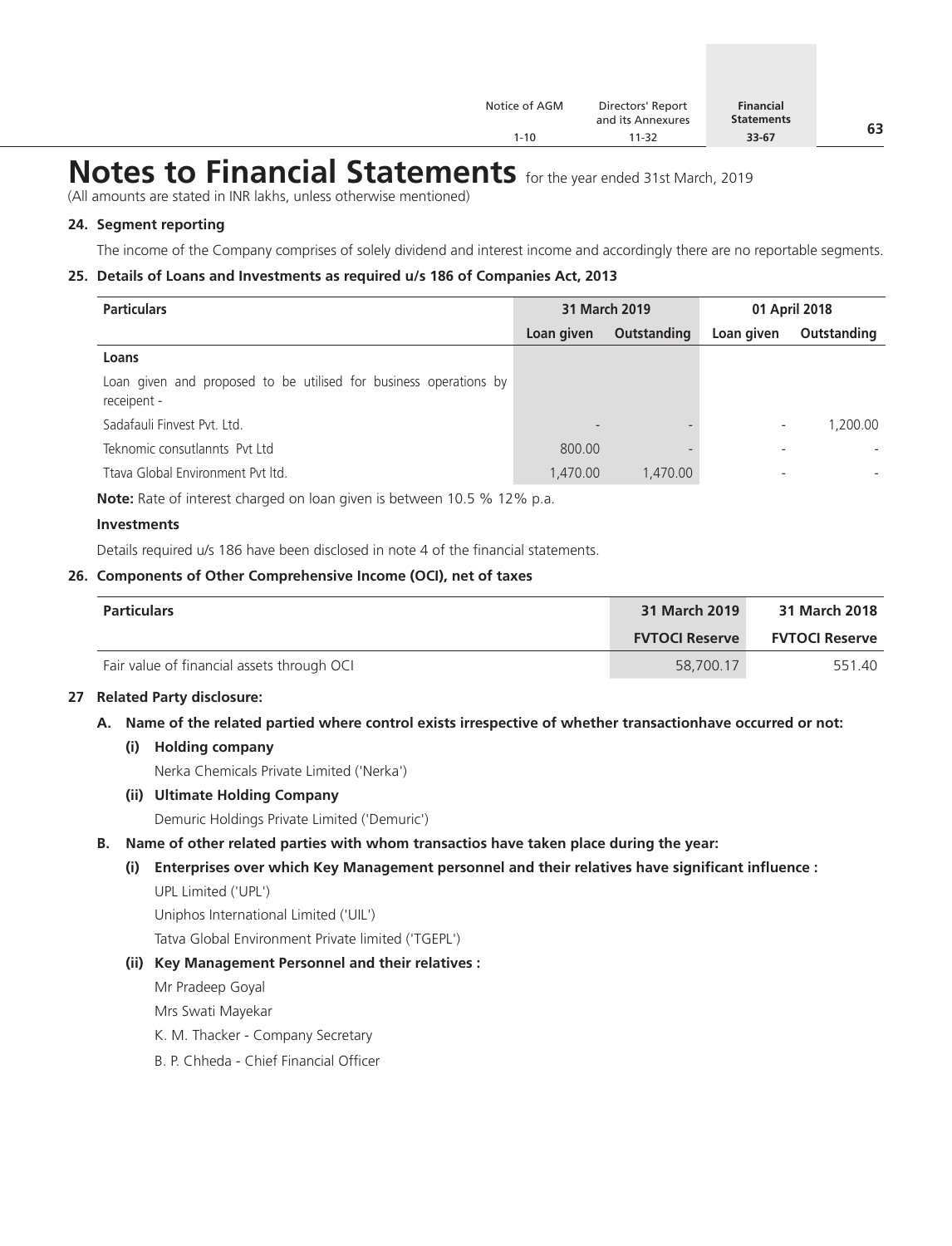(All amounts are stated in INR lakhs, unless otherwise mentioned)

**(b) The following transactions were carried out with the related parties in the ordinary course of business:**

| <b>Nature of Transactions</b> |                                                            |           | <b>Holding Company</b>   | <b>Personnel and</b> | <b>Enterprises over which</b><br><b>Key Management</b><br>their relatives have<br>significant influence |           | <b>Total</b> |
|-------------------------------|------------------------------------------------------------|-----------|--------------------------|----------------------|---------------------------------------------------------------------------------------------------------|-----------|--------------|
|                               |                                                            | 31-Mar-19 | 31-Mar-18                | 31-Mar-19            | 31-Mar-18                                                                                               | 31-Mar-19 | 31-Mar-18    |
| 1 <sub>1</sub>                | Income                                                     |           |                          |                      |                                                                                                         |           |              |
|                               | Interest on Optionable<br>Convertible Preference<br>shares |           |                          |                      | 0.01                                                                                                    |           | 0.01         |
|                               | Interest on Loan from<br><b>TGEPL</b>                      |           |                          | 2.42                 |                                                                                                         | 2.42      |              |
|                               | Dividend from UPL                                          |           | $\overline{\phantom{a}}$ | 2,058.15             | 1,788.49                                                                                                | 2,058.15  | 1,788.49     |
| $\overline{2}$                | Loan given to TGEPL                                        |           | $\overline{\phantom{a}}$ | 1,470.00             |                                                                                                         | 1,470.00  |              |
| 3                             | <b>Reimbursement</b><br>received                           |           |                          |                      |                                                                                                         |           |              |
|                               | UPL                                                        |           |                          |                      | 2.03                                                                                                    |           | 2.03         |
| 4                             | <b>Reimbursement made</b>                                  |           |                          |                      |                                                                                                         |           |              |
|                               | <b>UPL</b>                                                 |           |                          |                      | 109.69                                                                                                  |           | 109.69       |
| 5.                            | Salary and other<br>reimbursements                         |           |                          |                      |                                                                                                         |           |              |
|                               | UPL (Salary)                                               |           |                          | 101.99               | 100.52                                                                                                  | 101.99    | 100.52       |
|                               | UIL                                                        |           |                          | 0.07                 | 0.06                                                                                                    | 0.07      | 0.06         |
|                               | Nerka                                                      |           | 0.01                     |                      |                                                                                                         |           | 0.01         |
| 6                             | <b>Outstanding receivable</b>                              |           |                          |                      |                                                                                                         |           |              |
|                               | Loan to TGEPL                                              |           | $\overline{\phantom{a}}$ | 1,470.00             | $\overline{\phantom{0}}$                                                                                | 1,470.00  |              |
|                               | Interest on Loan to TGEPL                                  |           |                          | 2.17                 |                                                                                                         | 2.17      |              |

### **(c) Transactions with Key Management Personnel and their relatives**

| <b>Particulars</b>                         | 31-Mar-19 | 31-Mar-18 |
|--------------------------------------------|-----------|-----------|
| Director Sitting fees - Mr. Pradeep Goyal  | 0.70      | 0.65      |
| Director Sitting fees - Mrs. Swati Mayekar | 0.70      | 0.65      |
| Remuneration - K. M. Thacker               | 61.03     | 58.18     |
| Remuneration - B. P. Chheda                | 40.96     | 38.71     |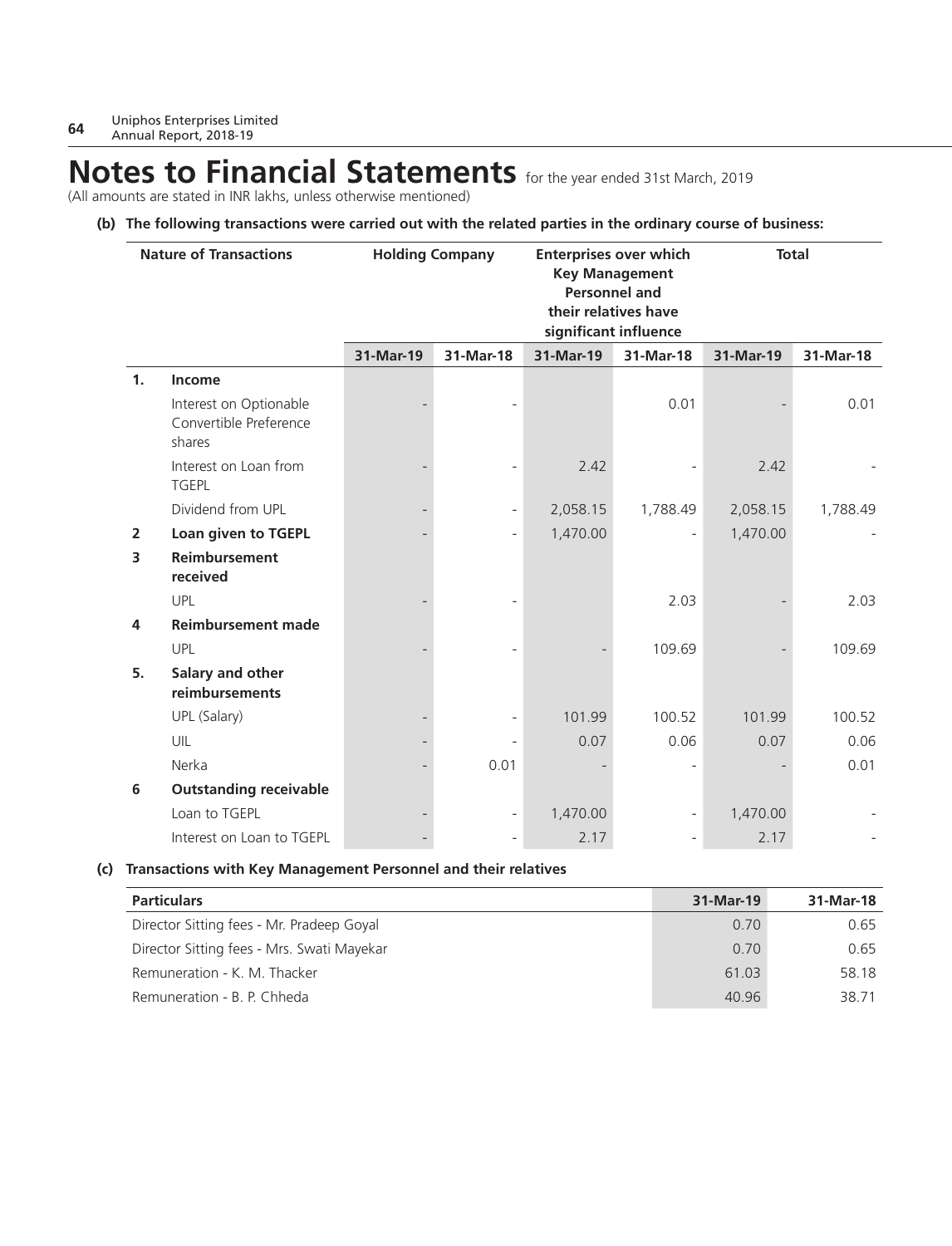|    | <b>Financial</b>  | Directors' Report | Notice of AGM |
|----|-------------------|-------------------|---------------|
|    | <b>Statements</b> | and its Annexures |               |
| 65 | 33-67             | 11-32             | $1 - 10$      |

(All amounts are stated in INR lakhs, unless otherwise mentioned)

### **28. Category-wise classification of financial instruments**

|                                                                                                  | <b>Note</b> | <b>Non current</b> |            | <b>Current</b> |          |
|--------------------------------------------------------------------------------------------------|-------------|--------------------|------------|----------------|----------|
|                                                                                                  |             | 31 March           | 31 March   | 31 March       | 31 March |
|                                                                                                  |             | 2019               | 2018       | 2019           | 2018     |
| (A) Accounting, classification and fair values                                                   |             |                    |            |                |          |
| Financial assets measured at fair value<br>through profit or loss (FVTPL)                        |             |                    |            |                |          |
| Investment in equity instruments                                                                 | 4           | 100.92             | 25.36      |                |          |
| Investment in mutual funds                                                                       | 6           |                    |            | 2,249.89       | 1,107.65 |
|                                                                                                  |             | 100.92             | 25.36      | 2,249.89       | 1,107.65 |
| <b>Financial assets measured at fair value</b><br>through other comprehensive income<br>(FVTOCI) |             |                    |            |                |          |
| Investments in quoted equity shares / Preference                                                 | 4           | 245,949.45         | 186,015.30 |                |          |
| shares                                                                                           |             | 245,949.45         | 186,015.30 |                |          |
| Financial assets measured at amortised cost                                                      |             |                    |            |                |          |
| Security deposit                                                                                 | 5           | 0.16               | 0.46       |                |          |
| Cash and cash equivalents                                                                        | 7           |                    |            | 67.88          | 583.44   |
| Other Bank balance                                                                               | <b>7A</b>   |                    |            | 53.83          | 50.67    |
| Loans to related party                                                                           | 8           |                    |            | 1,470.00       |          |
| Loans to others                                                                                  | 8           |                    |            |                | 1,200.00 |
| Other                                                                                            | 9           |                    |            | 3.40           | 130.67   |
|                                                                                                  |             | 0.16               | 0.46       | 1,595.11       | 1,964.79 |
| <b>Financial liabilities measured at amortised</b>                                               |             |                    |            |                |          |
| cost                                                                                             | 13          |                    |            | 14.77          | 12.45    |
| Trade payables                                                                                   |             |                    |            | 14.77          | 12.45    |
|                                                                                                  |             |                    |            |                |          |

### **(B) Measurement of fair value:**

Valuation techniques and significant unobservable inputs:

### **(i) Financial instruments measured at fair value**

 The fair value of the financial assets and liabilities is included at the amount at which the instrument can be exchanged in a current transaction between willing parties, other than in a forced or liquidation sale. The following methods and assumptions were used to estimate the fair values:

 The management assessed that cash and cash equivalents, trade receivables, trade payables, other financial assets and other financial liabilities approximate their carrying amounts largely due to the short-term maturities of these instruments.

The fair values of the remaining FVTOCI financial assets are derived from quoted market prices in active markets.

### **(ii) Financial instrument measured at amortized cost:**

 The carrying amount of financial assets and financial liabilities measured at amortized cost in the financial statements are a resonable approximation of their fair value since the Company does not anticipate that the carrying amounts would be significantly different from the value that would eventually be received or settled.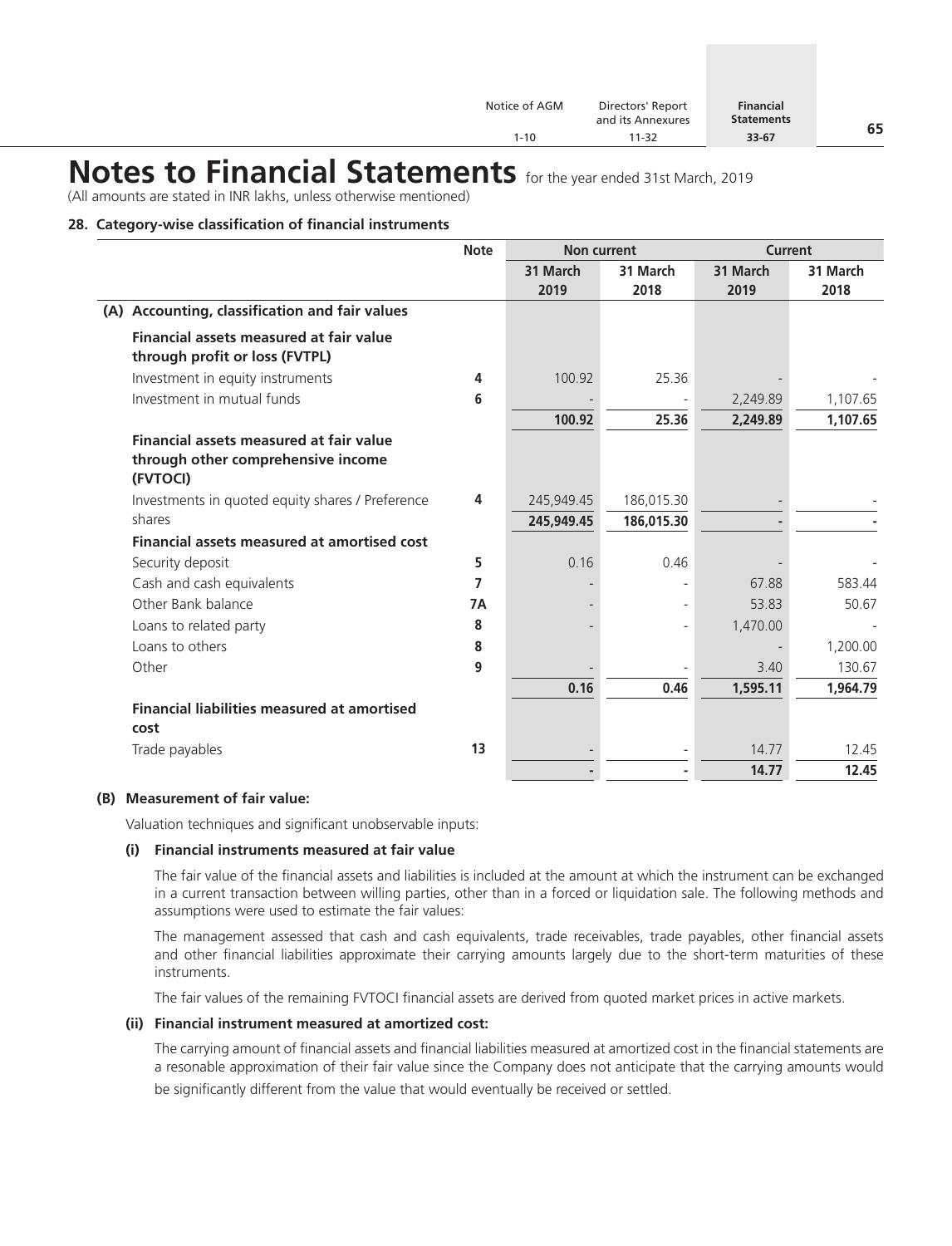(All amounts are stated in INR lakhs, unless otherwise mentioned)

### **29. Fair Value hierarchy**

The following table provides the fair value measurement hierarchy of the Company's assets and liabilities.

### **Quantitative disclosures fair value measurement hierarchy for assets as at 31 March 2019**

|                                               | Fair value measurement using |              |                                              |                                            |                                              |
|-----------------------------------------------|------------------------------|--------------|----------------------------------------------|--------------------------------------------|----------------------------------------------|
| <b>Particulars</b>                            | Date of<br>valuation         | <b>Total</b> | <b>Quoted prices</b><br>in active<br>markets | <b>Significant</b><br>observable<br>inputs | <b>Significant</b><br>unobservable<br>inputs |
|                                               |                              |              | (Level 1)                                    | (Level 2)                                  | (Level 3)                                    |
| Assets measured at fair value:                |                              |              |                                              |                                            |                                              |
| <b>FVTOCI financial investments (Note 4):</b> |                              |              |                                              |                                            |                                              |
| Quoted equity shares                          | 31-Mar-19                    | 245.949.45   | 245.949.45                                   |                                            |                                              |
| <b>FVTPL financial investments (Note 6):</b>  |                              |              |                                              |                                            |                                              |
| Mutual funds                                  | 31-Mar-19                    | 2,249.89     |                                              | 2,249.89                                   |                                              |
| Unquoted equity instruments                   | 31-Mar-19                    | 100.92       |                                              | 100.92                                     |                                              |

There have been no transfers between Level 1 and Level 2 during the year.

**Quantitative disclosures fair value measurement hierarchy for assets as at 31 March 2018**

|                                               | Fair value measurement using |              |                                              |                                            |                                              |
|-----------------------------------------------|------------------------------|--------------|----------------------------------------------|--------------------------------------------|----------------------------------------------|
| <b>Particulars</b>                            | Date of<br>valuation         | <b>Total</b> | <b>Quoted prices</b><br>in active<br>markets | <b>Significant</b><br>observable<br>inputs | <b>Significant</b><br>unobservable<br>inputs |
|                                               |                              |              | (Level 1)                                    | (Level 2)                                  | (Level 3)                                    |
| Assets measured at fair value:                |                              |              |                                              |                                            |                                              |
| <b>FVTOCI financial investments (Note 4):</b> |                              |              |                                              |                                            |                                              |
| Quoted equity shares / Preference shares      | 31-Mar-18                    | 186.015.30   | 186.015.30                                   |                                            |                                              |
| <b>FVTPL financial investments (Note 6):</b>  |                              |              |                                              |                                            |                                              |
| Mutual funds                                  | 31-Mar-18                    | 1,107.65     | -                                            | 1,107.65                                   |                                              |
| Unquoted equity instruments                   | 31-Mar-18                    | 25.36        | $\overline{\phantom{a}}$                     | 25.36                                      |                                              |

There have been no transfers between Level 1 and Level 2 during the year.

The management assessed that cash and cash equivalents, trade receivables, trade payables, other financial assets and other financial liabilities approximate their carrying amounts largely due to the short-term maturities of these instruments.

### **30. Financial risk management objectives and policies**

The Company's principal financial liabilities comprise trade and other payables. The main purpose of these financial liabilities is to finance the Company's operations. The Company's principal financial assets include loans, other receivables, and cash and cash equivalents that derive directly from its operations. The Company also holds FVTOCI investments.

The Company is exposed to market risk, credit risk and liquidity risk. The Company's senior management oversees the management of these risks. The Board of Directors reviews and agrees policies for managing each of these risks, which are summarised below.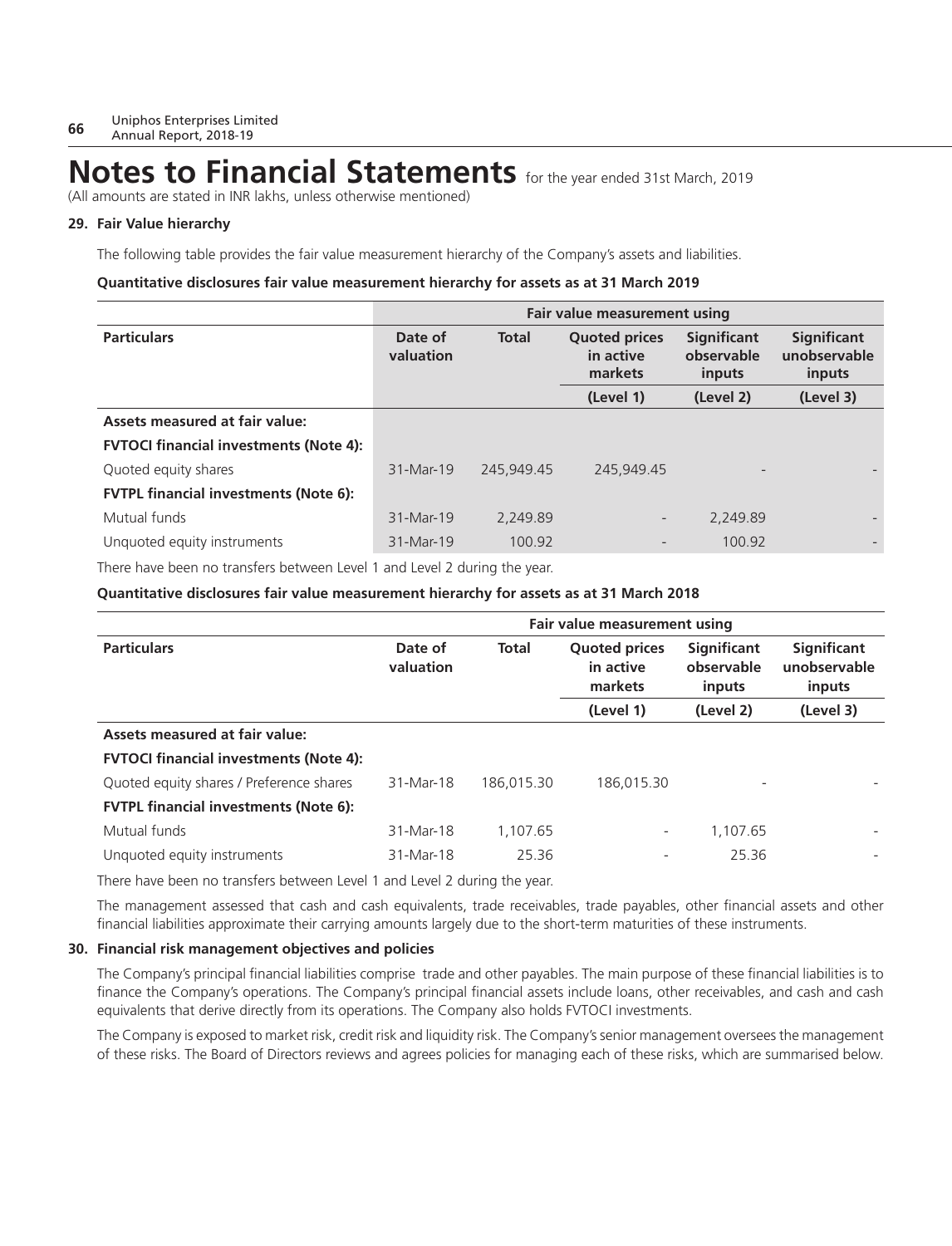(All amounts are stated in INR lakhs, unless otherwise mentioned)

### **Market risk**

Market risk is the risk that the fair value of future cash flows of a financial instrument will fluctuate because of changes in market prices. Market risk comprises three types of risk: interest rate risk, currency risk and other price risk, such as equity price risk. Financial instruments affected by market risk include FVTOCI investments, FVTPL investments and Loans.

### **Interest rate risk**

Interest rate risk is the risk that the fair value or future cash flows of a financial instrument will fluctuate because of changes in market interest rates.

### **Equity price risk**

The Company's listed and non-listed equity securities are susceptible to market price risk arising from uncertainties about future values of the investment securities. Company's investment in it's group company - UPL limited, which is listed, is significant. But being the startegic investment, the Company is not influenced by equity price risk.

### **Credit risk**

Credit risk is the risk that counterparty will not meet its obligations under a financial instrument or customer contract, leading to a financial loss. The Company is exposed to credit risk from its operating activities from its financing activities, including deposits with banks and financial institutions and other financial instruments.

### **Financial instruments and cash deposits**

Credit risk from balances with banks and financial institutions is managed by the Company's board of directors. Investments of surplus funds are made only with approval of Board of directors.

### **Liquidity risk**

Liquidity risk is the risk that the Company will not be able to meet its financial obligations as they fall due. The Company's approach to managing liquidity is to ensure, as far as possible, that it will always have sufficient liquidity to meet its liabilities when due, under both normal and stressed conditions, without incurring unacceptable losses or risking damage to the Company's reputation.

The Company manages liquidity risk by maintaining adequate reserves, by continuously monitoring forecast and actual cash flows and matching the maturity profiles of the financial assets and liabilities.

### **31. Capital management**

Capital includes equity attributable to the equity holders to ensure that it maintains an efficient capital structure and healthy capital ratios in order to support its business and maximise shareholder value. The Company manages its capital structure and makes adjustments to it, in light of changes in economic conditions or its business requirements. To maintain or adjust the capital structure, the Company may adjust the dividend payment to shareholders, return capital to shareholders or issue new shares. No changes were made in the objectives, policies or processes during the year ended March 31, 2019.

As per our report of even date

For **B S R & Co. LLP** Chartered Accountants Firm Registration Number 101248W/W-100022

**Bhavesh Dhupelia** Partner Membership No. 042070

Place: Mumbai Date: 17 May 2019 For and on behalf of the Board of Directors of **Uniphos Enterprises Limited CIN No.: L24219GJ1969PLC001588**

**R.D. Shroff** Chairman and Managing Director DIN : 00180810

**K.M. Thacker** Company Secretary

Place: Mumbai Date: 17 May 2019 **S.R. Shroff** Non-Executive Vice-Chairman DIN : 00189012

**B.P. Chheda** Chief Financial Officer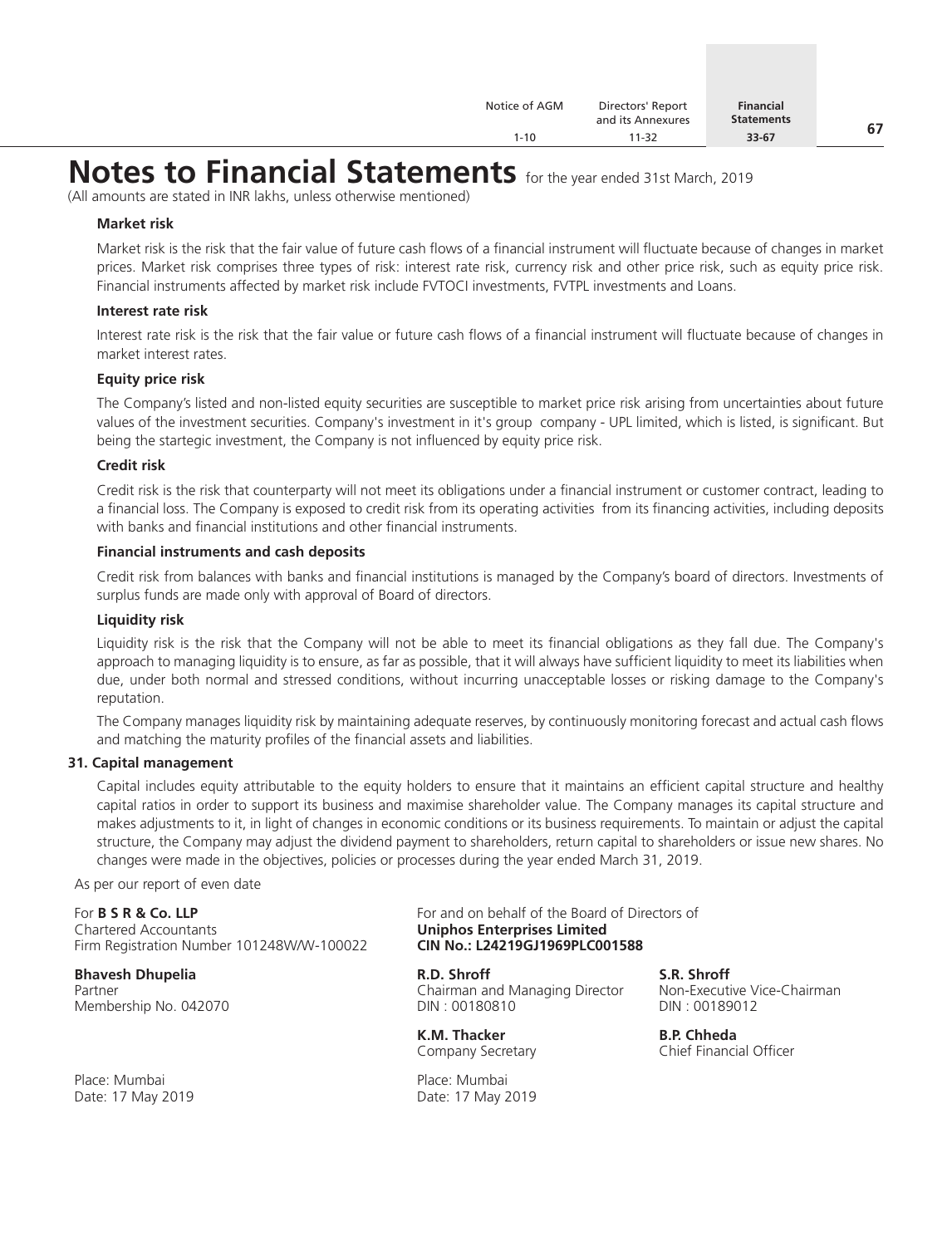